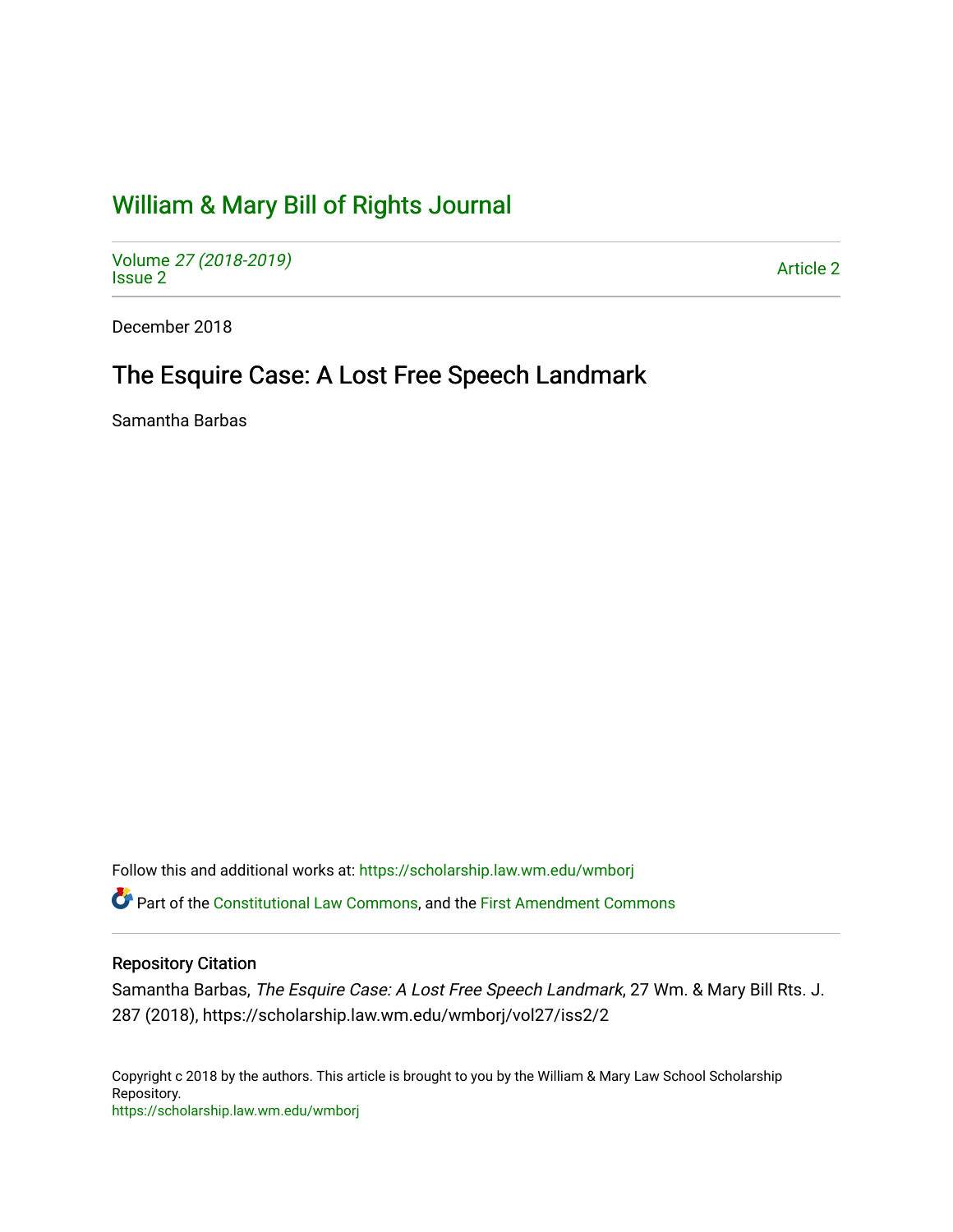## **THE** *ESQUIRE* **CASE: A LOST FREE SPEECH LANDMARK**

#### Samantha Barbas\*

During the Second World War, one of the most highly publicized cases implicating speech and press freedoms did not involve political dissent. It did not involve opposition to the war, socialism, Communism, pacifism, anarchism, or any political matter whatsoever. Instead, it involved pin-up girls and a popular men's magazine. The First Amendment *cause célèbre* of the first half of the 1940s was the Post Office Department's seemingly arbitrary denial of second-class mailing privileges to *Esquire* magazine, on grounds that it did not "contribute to the public good."<sup>1</sup> Although reduced, second-class mailing rates had historically been granted to nearly all periodicals irrespective of their content, Postmaster General Frank Walker—a conservative moralist determined to eradicate so-called dirty magazines from the mails—creatively interpreted the second-class mail privilege as a "badge of good conduct." According to Walker, whether a magazine received the second-class rate was contingent on whether the magazine, in his view, contributed to the "public good."<sup>2</sup> To Walker, *Esquire* magazine, with its sexy jokes and pin-ups, was up to no good. Given prohibitively expensive first-class mailing rates, the loss of the second-class privilege portended the effective death of the magazine, and was described, rightly, as a form of censorship.<sup>3</sup>

The Postmaster General's 1943 decision barring *Esquire* from second-class mails led to a massive public protest.<sup>4</sup> The outcry around Walker's decision attested not only to the popularity of *Esquire*, but an emergent free speech sensibility in the culture of the time. Over the previous fifteen years, the American public had moved toward greater tolerance of a variety of expression, and intolerance of heavy-handed government attempts to quash speech on moral and political grounds.<sup>5</sup> This stance marked the reversal of decades of conservatism, in which much of the public had approved government restraints on expression, restrictions that were routinely upheld by the courts under prevailing free speech doctrines.<sup>6</sup> The Great Depression era, with its

<sup>\*</sup> Professor of Law, University of Buffalo School of Law. JD, Stanford Law School; PhD, History, University of California, Berkeley. Research for this Article was conducted in the National Archives, Washington, D.C.; the Thurman Arnold Papers, University of Wyoming; the American Civil Liberties Union Papers, Princeton University, and at the Library of Congress.

<sup>&</sup>lt;sup>1</sup> Hannegan v. Esquire, Inc., 327 U.S. 146, 149–50 (1946).

<sup>2</sup> *See id.* at 149.

<sup>3</sup> *See id.* at 151 n.7.

<sup>4</sup> *See* discussion *infra* Part VI.

<sup>5</sup> *See* discussion *infra* Section VI.C.

<sup>6</sup> *See* discussion *infra* Section II.B.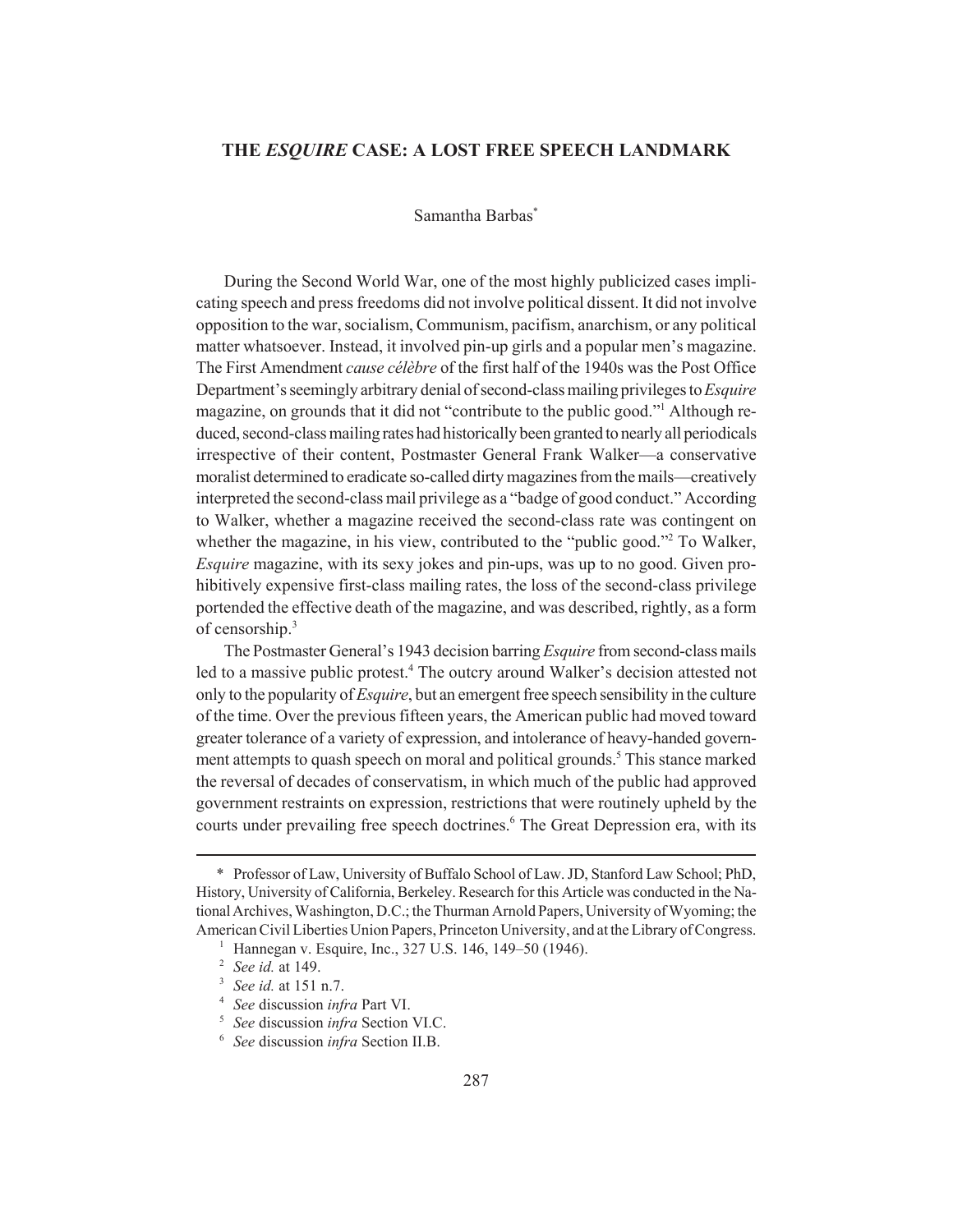economic turmoil and social unrest, ushered in a new spirit of openness toward alternative views and the marketplace of ideas.<sup>7</sup> Spurred by liberal First Amendment decisions of the Supreme Court in the 1930s, freedom of speech ascended to the position of a cherished liberty, the symbol of American pluralism and democracy.8 In the wartime context, the Postmaster General's edict against *Esquire* seemed especially egregious. Fighting to end dictatorship overseas, Americans confronted what appeared to be tyranny on their own soil.

The "*Esquire* Affair" reflected the public's nascent commitment to a more robust view of free expression, and its growing opposition to censorship and authoritarian controls over speech, beliefs, and morals. It marked an important moment in the social history of free speech, and a legal milestone as well. After Walker's denial of the second-class privilege was upheld by a federal district court in Washington, D.C., $9$  it was reversed by the Circuit Court of Appeals,<sup>10</sup> and the reversal was affirmed in a unanimous 1946 Supreme Court decision, *Hannegan v. Esquire*, 11 in which the Court placed free speech limitations on the nearly unfettered power of the Post Office Department to restrict and censor the mail.<sup>12</sup>

The Supreme Court's decision in *Hannegan v. Esquire* was also notable in that it signaled the beginning of the expansion of the First Amendment beyond its traditional domains of political and religious speech. With its oft-cited dicta praising the "uncensored distribution of literature"—"what seems to one to be trash may have for others fleeting or even enduring values" . . . "[f]rom the multitude of competing offerings the public [must] pick and choose"13—the Court in *Esquire* both reaffirmed and extended the free speech principles it had articulated in recent cases involving political and religious expression.<sup>14</sup> Major First Amendment cases of the late 1930s and early 1940s had protected the rights of labor protesters, political dissidents, and religious minorities to express their contrarian views.<sup>15</sup> Participatory democracy, the Court opined, depended on the free and candid exchange of a diversity of perspectives on the public issues of the day.<sup>16</sup> The application of these free speech principles to a pin-up magazine represented a significant leap. With the *Esquire* decision, the Court took freedom of speech beyond the lofty realms of political

<sup>7</sup> *See* discussion *infra* Section III.A.

<sup>8</sup> *See* discussion *infra* Section III.B.

 $9$  Esquire, Inc., v. Walker, 55 F. Supp. 1015 (D.D.C. 1944).

<sup>10</sup> Esquire, Inc., v. Walker, 151 F.2d 49 (D.C. Cir. 1945).

 $11$  327 U.S. 146 (1946).

<sup>&</sup>lt;sup>12</sup> *See Hannegan*, 327 U.S. 158–59. The Post Office Department was the predecessor to the U.S. Postal Service. The U.S. Postal Service began operations when the Postmaster General was removed as a cabinet-level position. *The United States Postal Service: An American History 1775–2006*, USPS (May 2007), https://about.usps.com/publications/pub100.pdf.

<sup>13</sup> *Hannegan*, 327 U.S. at 158.

<sup>14</sup> *See id.*; *see also infra* note 614.

<sup>15</sup> *See* discussion *infra* Section VI.C.

<sup>16</sup> *See* discussion *infra* Section VI.C.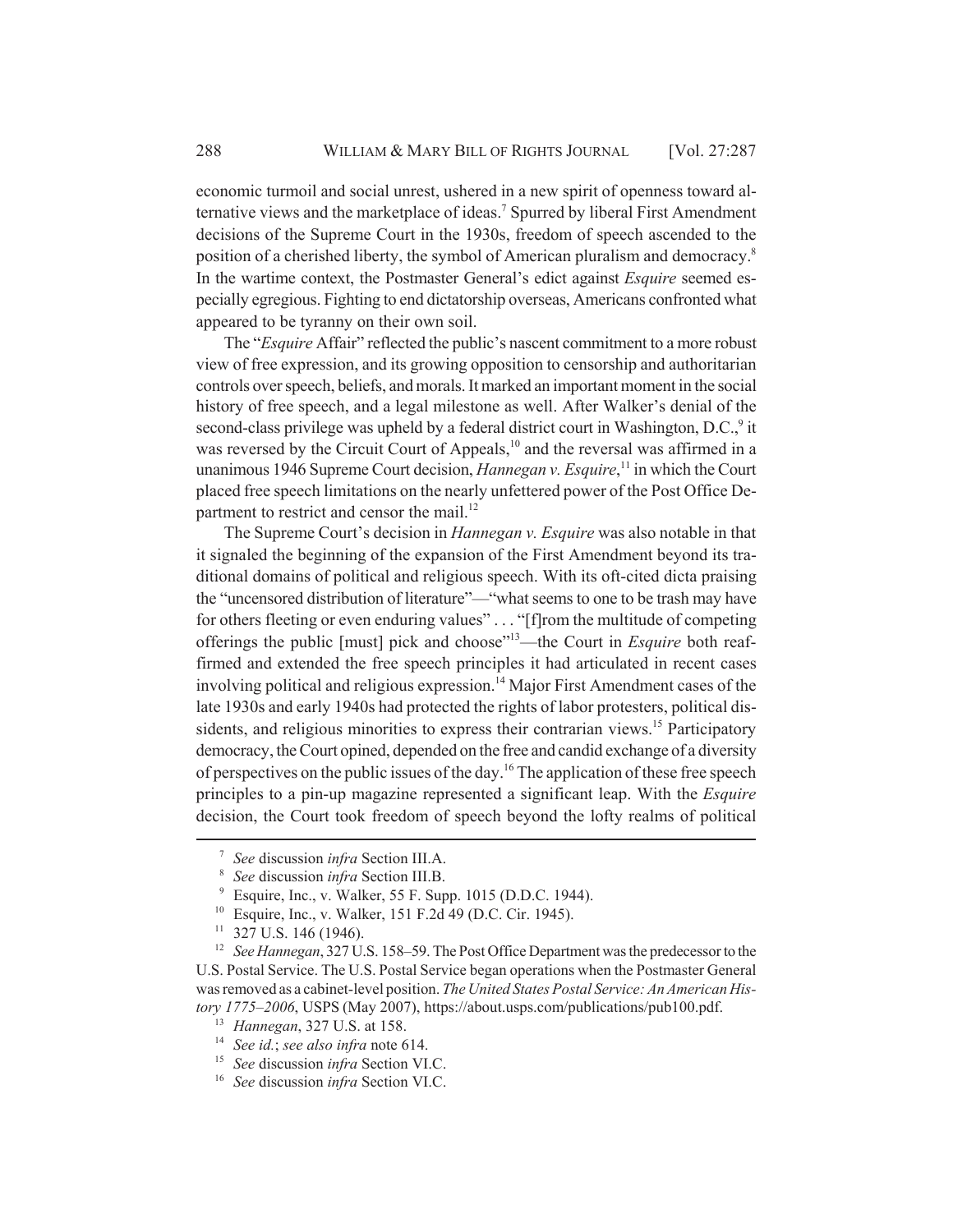commitment and religious faith to the decidedly more pedestrian terrain of popular entertainment and culture.

This Article tells the story of the *Esquire* case, a critical and largely underrecognized case that shaped both the law and culture of freedom of expression in the mid-twentieth-century United States.<sup>17</sup> In its articulation of the perils of government censorship and top-down control over thought and expression—not only political expression, but literature, entertainment, and culture—*Hannegan v. Esquire* represents one of the building blocks of the modern civil libertarian free speech canon. Born of the World War II era, a time of heightened popular and judicial sensitivity to civil liberties, the *Esquire* case registered a commitment on the Supreme Court, and among the public more broadly, to freedom of choice in the expression and consumption of ideas, and it contributed to the demise of film and literary censorship after the war.18 Often overshadowed by other important free speech cases of the time, the *Esquire* case deserves a prominent place in the history of the First Amendment and the public's relationship to freedom of expression.

The Postmaster General's crackdown on *Esquire* grew from a longstanding campaign against allegedly immoral magazines led by a Catholic reform group called the National Organization for Decency in Literature (NODL).<sup>19</sup> As Part I describes, in 1941 Postmaster General Frank Walker, a devout Catholic, pledged to assist the NODL by eliminating indecent material from the mails. This was not hard to do, since there were practically no constitutional limitations on the Postmaster General's authority. As explained in Part II, Supreme Court rulings between the 1880s and 1920s had rendered the Post Office Department a largely First Amendment–free zone. By the 1930s, however, as Part III illustrates, these rulings had become out of step with the Supreme Court's more speech-protective First Amendment doctrines, as well as more liberal public attitudes toward freedom of speech.

In 1942, Walker launched his "decency campaign" by revoking the second-class mailing privileges of several dozen magazines, mostly pulp and "girlie" magazines, as told in Part IV. The campaign gained national attention when Walker turned his wrath against *Esquire*, described in Part V. *Esquire* had earned acclaim for its "pinup girls," popular among GIs overseas and widely regarded as a symbol of the

<sup>&</sup>lt;sup>17</sup> The case has been almost entirely overlooked in legal and historical scholarship. For an extensive account of the case, see ZECHARIAH CHAFEE JR.,1GOVERNMENT AND MASS COMMU-NICATIONS 276–368(1947) [hereinafterCHAFEE,GOVERNMENT AND MASS COMMUNICATIONS]. *See also* Jean Preer, Esquire v. Walker: *The Postmaster General and "The Magazine for Men*,*"* 23 PROLOGUE MAG. 7 (1990); Nate Sullivan, The "Varga Girl" Trials: The Struggle between *Esquire* Magazine and the U.S. Post Office, and the Appropriation of the Pin-Up As a Cultural Symbol (May 2013) (unpublished Ph.D. dissertation, University of Nebraska) (available online at PQDT Open). The records of the Post Office Department hearing are held at the National Archives in Washington, D.C.

<sup>18</sup> *See* discussion *infra* Section VIII.E.

<sup>19</sup> *See* discussion *infra* Section I.B.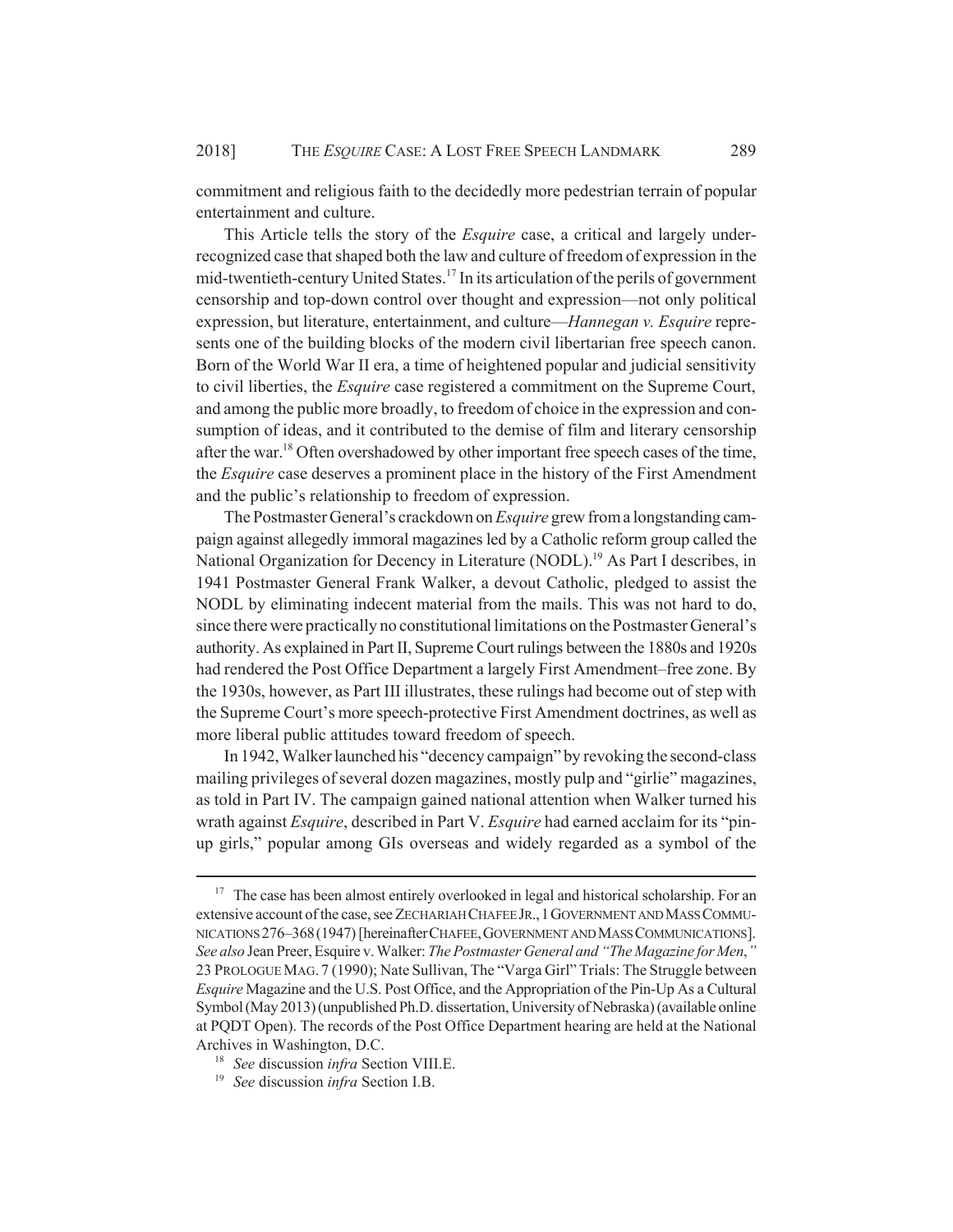American home front. Walker declared *Esquire* too risqué for public consumption and cut off its second-class mailing privileges. Not only did Walker punish *Esquire*, but claimed authority under an 1879 postal statute to deny second-class mailing privileges to any publication that did not, in his opinion, "contribute to the public good."20 The arbitrary decision against a respected, widely circulated magazine—not to mention the chilling implications of Walker's edict for the entire press—produced a public outcry. *Esquire*, assisted by the American Civil Liberties Union, appealed the decision, described in Parts V and VI. For two years, as the case wound its way through the federal courts, the public watched intently, wondering whether the autocratic leadership they were fighting to defeat abroad would be tolerated in their own country.

In the 1946 decision in *Hannegan v. Esquire*, the Supreme Court overruled the ban, restored *Esquire*'s mailing privileges, negated Walker's interpretation of the postal statute, and averted what could have been a disaster for the press.<sup>21</sup> As Part VIII explains, *Esquire* was a victory for free expression on many levels. The opinion by Justice William Douglas channeled the pro-speech, anti-censorship sentiments held by much of the public, linked free expression and freedom of choice to democracy and the nation's war efforts, and extended freedom of speech into new terrain. With its assertion that "a requirement that literature or art conform to some norm prescribed by an official smacks of an ideology foreign to our system,"22 the *Esquire* decision registered an eloquent commitment to emerging, civil libertarian ideals and pointed toward a new direction in free speech history.

## I. THE CAMPAIGN AGAINST INDECENT LITERATURE

#### *A. The Morals Crusade*

The story of the *Esquire* case is part of the long history of "morals censorship" in the United States—restrictions on speech, especially literature and popular entertainment, for its supposedly immoral content. Beginning in the late nineteenth century, church groups, women's groups, and other social reform organizations—many affiliated with Protestant churches—had mobilized to censor or eradicate purportedly indecent art, culture, and entertainment.<sup>23</sup> Pulp novels, motion pictures, popular music, and books and magazines featuring themes of sex and violence allegedly tainted the nation's moral fabric, corrupted youth, and led to crime, debauchery, and sin.<sup>24</sup>

<sup>&</sup>lt;sup>20</sup> *See generally* Hannegan v. Esquire, Inc., 327 U.S. 146, 150 (1946) (reproducing the Postmaster General's own words).

<sup>21</sup> *See generally id.*

<sup>22</sup> *Id.* at 158.

<sup>23</sup> *See infra* notes 25–26 and accompanying text.

<sup>24</sup> *See* NICOLA BEISEL, IMPERILED INNOCENTS: ANTHONY COMSTOCK AND FAMILY RE-PRODUCTION IN VICTORIAN AMERICA (1997); ANDREA FRIEDMAN, PRURIENT INTERESTS: GENDER, DEMOCRACY, AND OBSCENITY IN NEW YORK CITY, 1909–1945 (2000); MARJORIE HEINS, NOT IN FRONT OF THE CHILDREN: "INDECENCY,"CENSORSHIP, AND THE INNOCENCE OF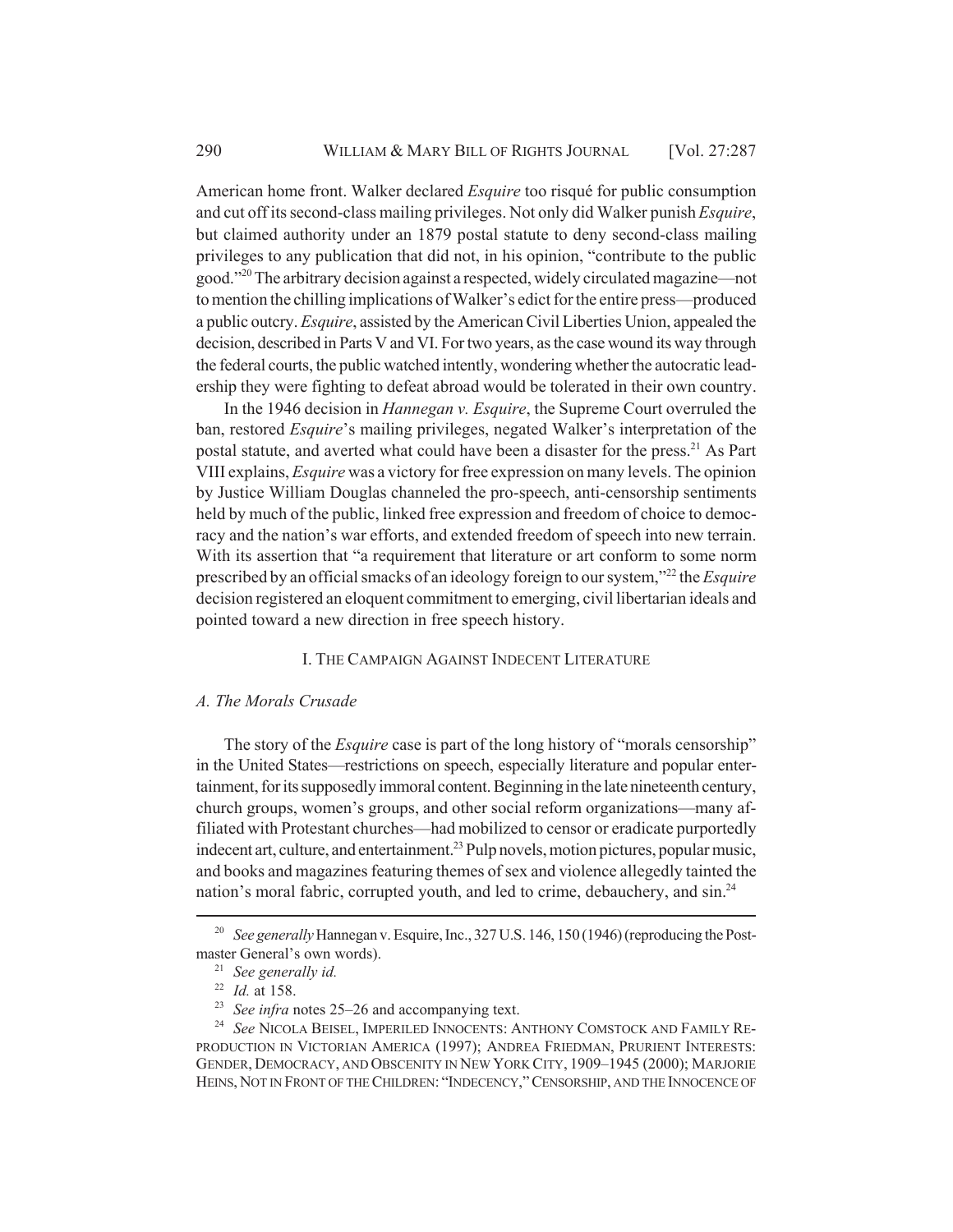National reform groups such as the Ward and Watch Society, along with hundreds of smaller, local organizations, pressured authorities to pass laws banning "dirty" books, films, and magazines, and to prosecute the makers and sellers of such material under obscenity and indecency laws.<sup>25</sup> They called to strengthen obscenity laws, and in some states were behind the passage of laws criminalizing violent literature describing "bloodshed, lust, and crime."<sup>26</sup> Between 1900 and 1915, reform organizations spurred the passage of film censorship laws that required filmmakers and theater owners to go before government boards to approve movie content before exhibition.<sup>27</sup> These restrictions did not offend prevailing free speech doctrines, either under the First Amendment or similar state constitutional provisions. The government had broad authority to suppress speech that had a "bad tendency"28—that which had the possibility of harming the public's welfare, however remote or slight the potential harm.<sup>29</sup> Such authority was said to be a legitimate exercise of the state's police powers to undertake state action on behalf of public safety, health, and morals.<sup>30</sup>

In the late nineteenth and early twentieth centuries, the work of the cultural reformers resonated broadly with the conservative moral views held by much of the middle-class populace.<sup>31</sup> During the 1920s, however, the censors' aims and perspectives began to diverge more substantially from the mainstream.<sup>32</sup> In the more freewheeling, cosmopolitan social milieu of the 1920s—an age of cultural liberalization marked by urbanization, the rise of consumer culture, the declining influence of religion, and more permissive attitudes toward sex—Victorian-era proprieties began to seem outmoded, especially to young, urban members of society, and reformers were mocked as bluenoses and prudes.<sup>33</sup> Freedom of thought and expression assumed new

YOUTH (2007); LEIGH ANN WHEELER, AGAINST OBSCENITY: REFORM AND THE POLITICS OF WOMANHOOD IN AMERICA, 1873–1935 (2004); Margaret A. Blanchard, *The American Urge to Censor: Freedom of Expression Versus the Desire to Sanitize Society—From Anthony Comstock to 2 Live Crew*, 33 WM. & MARY L. REV. 741 (1992).

<sup>31</sup> *See supra* notes 23–30 and accompanying text.

<sup>32</sup> *See* Blanchard, *supra* note 24, at 768–81 (detailing the change in censorship following World War I).

<sup>33</sup> *See, e.g.*, *id.* at 770–71 (noting that the Boston branch of the Watch and Ward Society "became a national laughingstock" for its censorship practices).

<sup>&</sup>lt;sup>25</sup> See PAUL S. BOYER, PURITY IN PRINT: THE VICE-SOCIETY MOVEMENT AND BOOK CEN-SORSHIP IN AMERICA 1-22 (1968).

<sup>26</sup> *See, e.g.*, State v. McKee, 46 A. 409, 410 (Conn. 1900) (noting that McKee was convicted under such a law for selling a newspaper containing stories of "bloodshed, lust and crime").

<sup>27</sup> *See* Samantha Barbas, *How the Movies Became Speech*, 64 RUTGERS L. REV*.* 665, 672–78 (2012) (detailing the origins of movie censorship).

<sup>&</sup>lt;sup>28</sup> DAVID M. RABBAN, FREE SPEECH IN ITS FORGOTTEN YEARS 132 (1997).

<sup>29</sup> *Id.* at 132–46.

<sup>&</sup>lt;sup>30</sup> See THOMAS M. COOLEY, A TREATISE ON THE CONSTITUTIONAL LIMITATIONS WHICH REST UPON THE LEGISLATIVE POWER OF THE STATES OF THE AMERICAN UNION 572–74 (1868); ERNST FREUND, THE POLICE POWER: PUBLIC POLICY AND CONSTITUTIONAL RIGHTS 3–7 (1904); Reuel E. Schiller, *Free Speech and Expertise: Administrative Censorship and the Birth of the Modern First Amendment*, 86 VA. L. REV. 1, 11–13 (2000).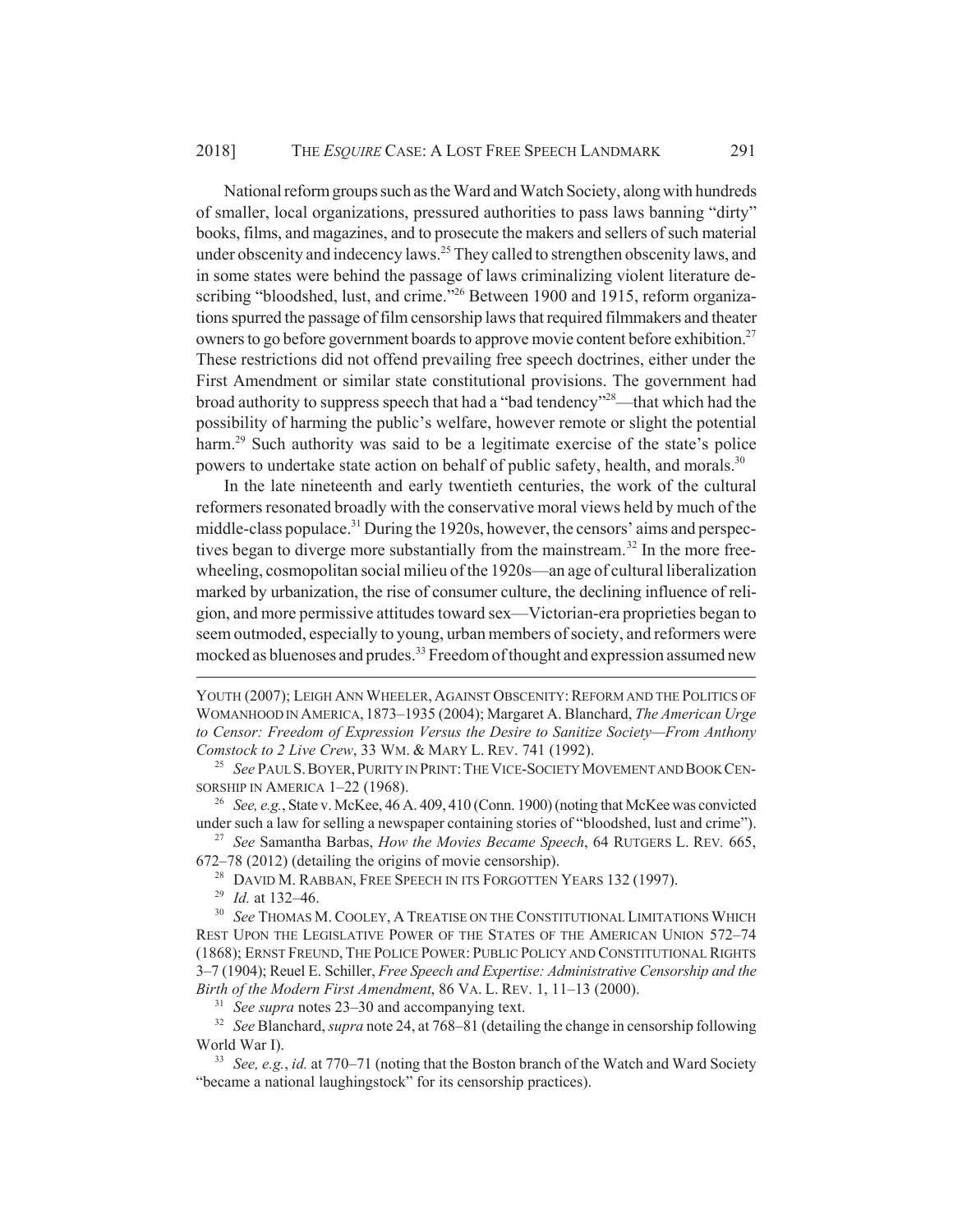importance, and efforts to censor literature were met with greater resistance.<sup>34</sup> With the cultural zeitgeist turning against them, the reformers found that their crusade to purge society of so-called "dangerous" media had become more challenging. With movie censorship well-established in the states, and book censorship becoming disfavored, the reformers focused on what they saw as a new, pernicious social menace: pulp magazines.

#### *B. The Pulps*

The late 1920s and early 1930s saw the proliferation of cheap magazines. Decreases in the cost of paper and printing led to a staggering increase in the volume of so-called "pulp" publications.<sup>35</sup> With their bright covers, titillating illustrations, bold headlines and lurid teasers, the "pulps"—with titles like *Spy Stories*, *Love Story*, *Saucy*, *Spicy Mystery*, and *New York Nights*—appealed to a Depression-era populace hungry for inexpensive, escapist entertainment.<sup>36</sup> Many of the pulps were fictionoriented, offering romance, detective, adventure, and true confession stories.37 Some focused on horror stories or the escapades of cowboys and gangsters.<sup>38</sup> "Girlie" magazines" were an especially popular genre, featuring illustrations of scantily clad women.<sup>39</sup> Most of the pulps had strong overtones of sex; they were highly suggestive, and some bordered on the pornographic.<sup>40</sup>

The pulps were wildly popular. In 1935, according to one source, 125 pulp magazine publishers shipped out  $2,000$  carloads of magazines each month.<sup>41</sup> One reform organization alleged that 365 pulps had come into being since the beginning of the Great Depression in 1929.<sup>42</sup> In March 1939, a pastor of one Iowa town alleged that "off-color" magazines had an estimated 60 million readers.<sup>43</sup> "A torrent of smutty"

<sup>&</sup>lt;sup>34</sup> *See id.* at 771–81 (explaining the fierce debate in the Senate on Bronson Cutting's (Republican from New Mexico) proposal to rid the tariff bill of its political and obscenity exclusions).

<sup>&</sup>lt;sup>35</sup> *See* THEODORE PETERSON, MAGAZINES IN THE TWENTIETH CENTURY 49–51 (1956); *Pulp Illustration*: *Pulp Magazines*, NORMAN ROCKWELL MUSEUM, https://www.illustration history.org/genres/pulp-illustration-pulp-magazines [http://perma.cc/5X9N-HPQJ] (last visited Nov. 29, 2018) [hereinafter *Pulp Illustration*].

<sup>36</sup> *See Pulp Illustration*, *supra* note 35.

<sup>&</sup>lt;sup>37</sup> PETERSON, *supra* note 35, at 308. The major categories of pulp magazine publishing in the 1930s, according to magazine historian Theodore Peterson, were "adventure, love, detective, and Western." *Id.*

<sup>38</sup> *See* Una M. Cadegan, *Guardians of Democracy or Cultural Storm Troopers? American Catholics and the Control of Popular Media*, *1934–1966*, 87 CATH.HIST.REV. 252, 258 (2001) [hereinafter Cadegan, *Guardians of Democracy*].

<sup>&</sup>lt;sup>39</sup> *See id.* ("Girlie' magazines displayed suggestive photographs and cartoons.").

<sup>&</sup>lt;sup>40</sup> For an in-depth analysis of the different genres of pulp magazines, see TONY GOODSTONE, THE PULPS: FIFTY YEARS OF AMERICAN POP CULTURE (1976).

<sup>41</sup> PETERSON, *supra* note 35, at 309.

<sup>42</sup> *Wants Decent Magazines*, MASON CITY GLOBE-GAZETTE (Utah), Mar. 15, 1939, at 13. <sup>43</sup> *Id.*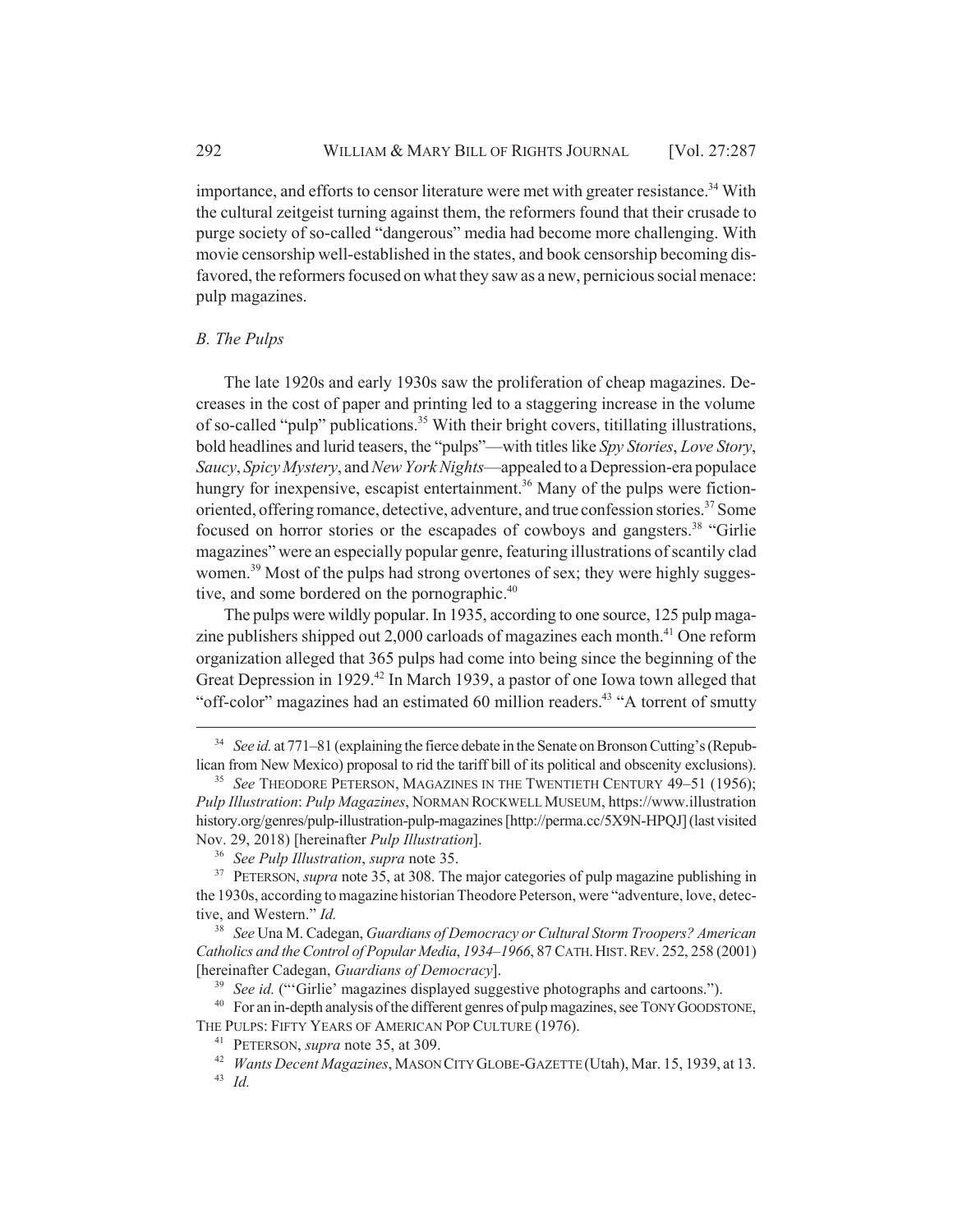magazines is flowing across the news stands of the nation," warned one author.<sup>44</sup> "In the past decade the growth of salacious literature has been the most rapid in history."45 Law enforcement officials linked the pulps to an increase in crime.<sup>46</sup> FBI director J. Edgar Hoover declared that "the circulation of periodicals containing salacious material" played "an important part" in the formation of juvenile delinquents.<sup>47</sup> Reformers described the pulps as a moral cancer spreading insidiously through communities; "their contents [were] revolting slime, nauseating to the normal adult but dangerously appealing to weak or impressionable mentalities."<sup>48</sup>

In 1938, Catholic bishops founded The National Organization for Decent Literature (NODL) to deal specifically with the problem of the pulps.<sup>49</sup> This was not the Catholic community's first large-scale attempt to reform popular culture. In 1933, Catholics devoted to eradicating "indecency" from motion pictures had organized the Legion of Decency, an activist group that would go on to exert major influence over the content of Hollywood films.<sup>50</sup> Bishop John F. Noll of Fort Wayne, Indiana, who headed the NODL, believed that the traffic in pulp magazines was "an evil of such magnitude as seriously to threaten the moral, social and national life of our country."51 He saw "diabolical intent" on the part of magazine publishers "to weaken morality and thereby destroy religion and subvert the social order."<sup>52</sup> Noll believed that it was the Catholic Church's duty "to organize and set in motion the moral forces of the entire country" to protect Americans, especially the young, from the menace of immoral magazines.<sup>53</sup>

Under Noll's leadership, the NODL planned a systematic national campaign, to be executed in all American dioceses, against the publication, distribution, and sale of "salacious literature."54 One of the NODL's first tasks was the creation of a list of publications disapproved by the organization, which would be determined by a moral

<sup>49</sup> Thomas F. O'Connor, *The National Organization for Decent Literature: A Phase in American Catholic Censorship*, 65 LIB. Q. 386, 390 (1995) (explaining the origins of the foundation and its purpose). *See also* UNA M.CADEGAN, ALL GOOD BOOKS ARE CATHOLIC BOOKS:PRINT CULTURE,CENSORSHIP, AND MODERNITY IN TWENTIETH-CENTURY AMERICA (2013) (discussing the Catholic literary culture).

<sup>50</sup> RUTH A. INGLIS, FREEDOM OF THE MOVIES: A REPORT ON SELF REGULATION FROM THE COMMISSION ON FREEDOM OF THE PRESS 120–21 (1974).

<sup>51</sup> O'Connor, *supra* note 49, at 390. On Bishop Noll and the NODL's crusade against indecency, see Cadegan, *Guardians of Democracy*, *supra* note 38.

<sup>44</sup> Editorial, *Salacious Literature*, AIKEN STANDARD & REV. (South Carolina), Feb. 14, 1940, at 4.

<sup>45</sup> Don Packard, *Sex Crimes Increase*, MORNING CALL (Pennsylvania), May 20, 1940, at 6.

<sup>46</sup> *Sex Magazines and Sex Crimes*, OREM-GENEVA TIMES (Utah), Oct. 17, 1957, at 2.

<sup>47</sup> *Id.*

<sup>48</sup> Courtney Ryley Cooper, *This Trash Must Go!* 36 READER'S DIG. 20, 21 (1940).

<sup>52</sup> O'Connor, *supra* note 49, at 390.

<sup>53</sup> *Catholics Start Drive to Curb Obscenity*, COURIER-J. (Kentucky), Feb. 12, 1939, at 15 (quoting Noll describing the committee's campaign).

<sup>54</sup> *Id.* at 15.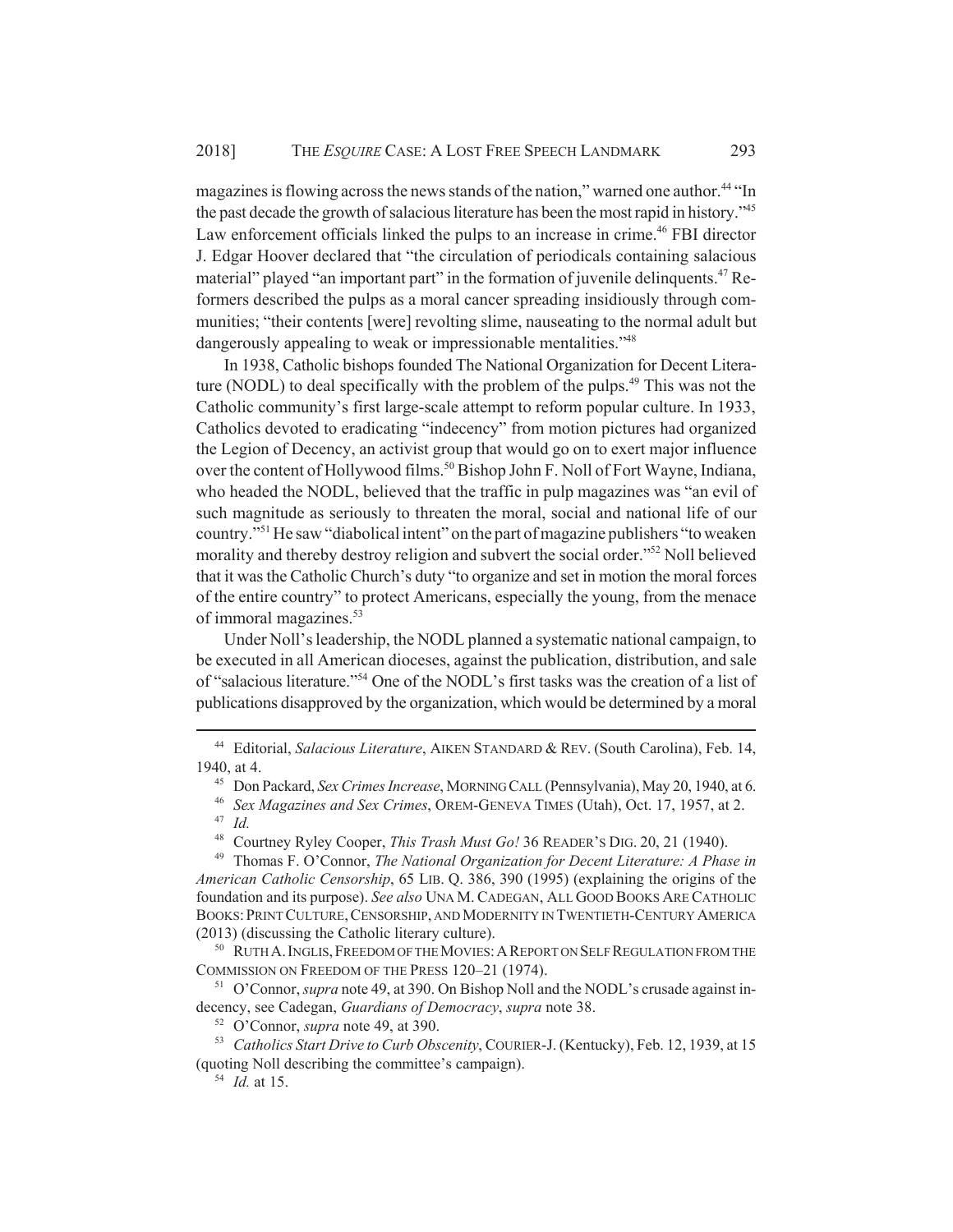code.55 The NODL code identified indecent literature as that which "1-glorifie[d] crime and the criminal; 2-[was] predominantly 'sexy'; 3-feature[d] illicit love; 4-contain[ed] indecent or objectionable pictures; and 5-carrie[d] disreputable advertis[ing]."56 Priests and laymen, coordinated by Noll's assistant in Washington, D.C., reviewed hundreds of magazines against the code.<sup>57</sup> The list of objectionable publications was printed in the official organ for the NODL, the *Acolyte*. 58 NODL members pressured newsstands and bookstores to remove magazines on the list, on the threat of boycotts or prosecutions for obscenity.59 The group denied that it was pursuing censorship, claiming that it was merely supplementing the work of the police and other organizations that prosecuted actionable materials.<sup>60</sup>

Though the NODL was widely criticized for its repressive tactics and intolerant views, the organization struck a chord among many conservative Catholics, particularly in the Midwest.<sup>61</sup> By 1940, the group had the cooperation of one hundred dioceses.62 Forty thousand Catholics in Binghamton, New York, offered their support.63 In Detroit, within a month of the NODL's founding, thousands of Catholics boycotted newsstands and bookstores that sold "objectionable" reading matter.<sup>64</sup> Throughout the country, volunteers armed with the NODL list canvassed newsstands, pharmacies, and other stores selling pulp magazines.<sup>65</sup> Some of the local NODL groups offered certificates of approval that cooperative newsdealers could display: "We are cooperating with the National Organization for Decent Literature."66

According to the NODL, within its first two years it had cut the number of "disgusting publications" in the country from 175 to  $45<sup>67</sup>$  It allegedly forced at least thirty publications out of business and compelled others to clean up.68 In one city, NODL

<sup>62</sup> Alvin W. Forney, *For Decent Literature*, PITT. PRESS*,* Mar. 23, 1940, at 4.

<sup>63</sup> *Council to Get Bill Calling for Cooperation*, BINGHAMTON PRESS (New York), Mar. 28, 1939, at 5.

<sup>68</sup> *Id.*

<sup>55</sup> *See* Cadegan, *Guardians of Democracy*, *supra* note 38, at 258.

<sup>56</sup> *Id.* at 258–59.

<sup>57</sup> O'Connor, *supra* note 49, at 395.

<sup>58</sup> *See* JOHN F. NOLL, MANUAL OF THE NODL 10 (n.d.).

<sup>59</sup> O'Connor, *supra* note 49, at 396.

<sup>60</sup> *See A Council for Decency in Magazines*, 147 CATH. WORLD 494, 494 (1938).

<sup>61</sup> O'Connor, *supra* note 49, at 390, 393 (noting that NODL formed and opened their national office in Chicago).

<sup>64</sup> *Church Starts Book Boycott*, DETROIT FREE PRESS*,* Mar. 25, 1939, at 8. At masses, the laity were asked to pledge, "I promise to refrain from purchasing and reading all reading matter which violates" the NODL code, and "I promise not to enter places where such literature continues to be sold." *Id.*

<sup>65</sup> *See, e.g.*, *DioceseCatholics Start Drive Against Indecent Literature*, BINGHAMTON PRESS (New York), Mar. 7, 1939, at 5.

<sup>66</sup> A.D., Letter to the Editor, *Time to Keep Morals on High Plane Here*, RACINE J. TIMES (Wisconsin), Dec. 29, 1950, at 12.

<sup>67</sup> *Times Herald Column Printed in State Catholic Publication*, PORT HURON TIMES HERALD (Michigan), May 21, 1941, at 5.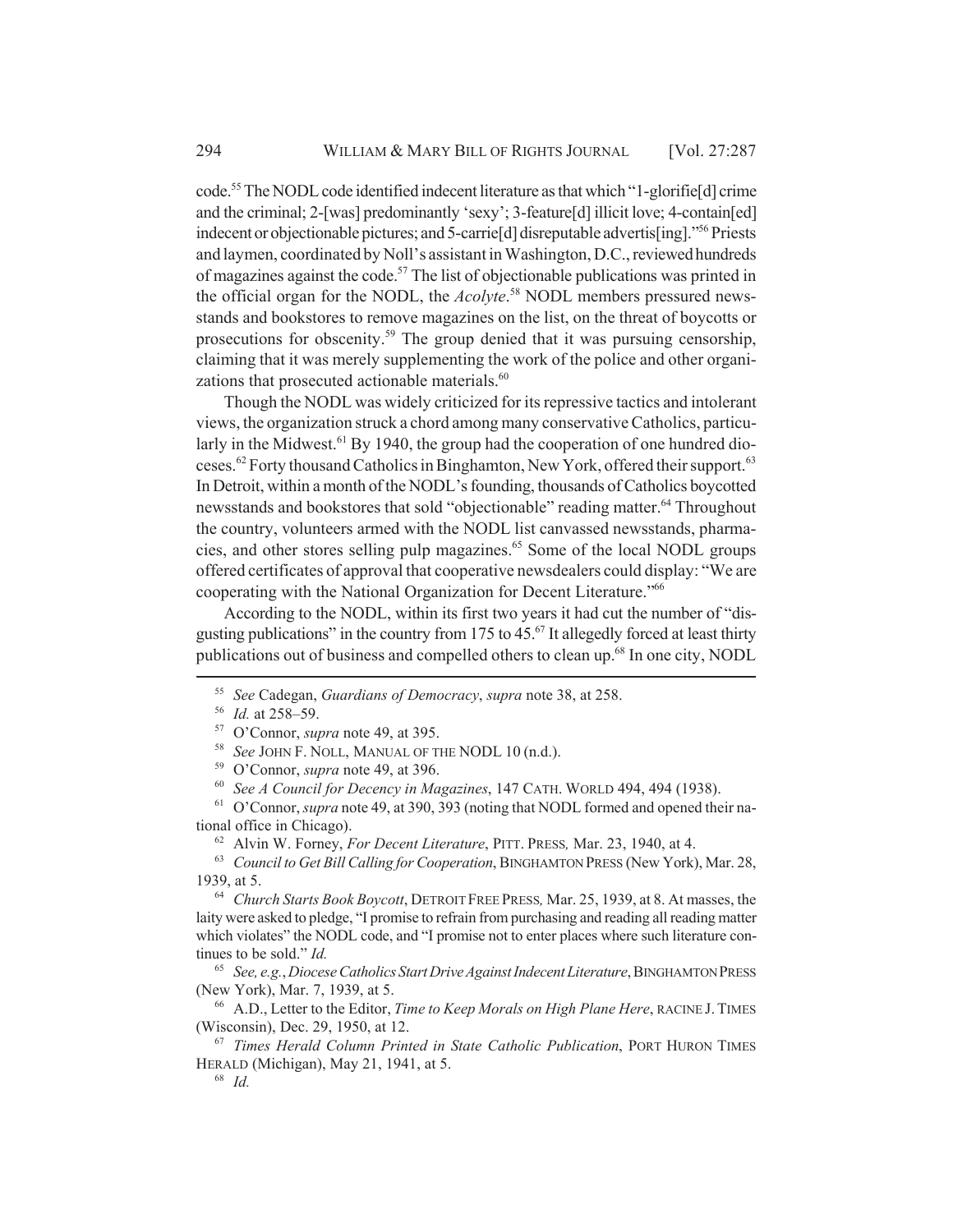members persuaded thirty-seven drugstores and newsstands that it was better to forego sales and remove offending magazines than incur the wrath of the organization.<sup>69</sup>

Public officials representing conservative or religious constituencies often lent their assistance to the NODL. One NODL-affiliated priest in Albany, New York convinced the local district attorney to put pressure on magazine distributors.<sup>70</sup> By 1940, the power of the NODL was so great in the Midwest and parts of the east that several cities officially banned magazines on the list.<sup>71</sup> A prosecutor in Indiana sent the NODL list to magazine distributors with the warning: "[I shall] view [as] criminally unlawful the possession and sale of . . . any publication listed as disapproved by this Decent Literature organization and I shall prosecute accordingly.<sup>772</sup> New York's Catholic Mayor Fiorello LaGuardia threatened to order city garbage trucks to remove forty-two magazines on the NODL list from newsstands and trash them.<sup>73</sup> LaGuardia also threatened newsdealers with the loss of their licenses if they continued to sell "objectionable" magazines.<sup>74</sup> Mayors in Philadelphia, St. Louis, Detroit, Cleveland, and Chicago took similar actions.75

Magazine publishers worried about the NODL's threat to their livelihood, and civil libertarians were concerned with the organization's threat to publishing freedom. In May 1941, the chief executive of a major magazine distributor wrote to Roger Baldwin, head of the ACLU.<sup>76</sup> "They are getting wider and wider publicity and wider and wider power, threatening retailers and wholesalers . . . and absolutely nothing has been done to combat this autocratic censorship," he wrote.<sup>77</sup> The organization "seems" to be getting more active," wrote Raymond Smith, a news dealer from Port Huron, Michigan, to his distributor.<sup>78</sup> According to Smith, there were thirty-seven church members in Port Huron who "make the rounds" among newsstands weekly.<sup>79</sup> They posted cards "in the vestibules of . . . churches with the name of every store handling allegedly [objectionable] magazines," and were successful in convincing many news dealers to keep those publications off newsstands.<sup>80</sup> "From their standpoint, they

<sup>69</sup> *Id.*

<sup>70</sup> *Stepped-Up Drive Mapped by Literature Organization*, ELMIRA ADVERTISER (New York), Jan. 31, 1958, at 11.

<sup>71</sup> *See infra* notes 72–82 and accompanying text.

<sup>72</sup> *Drive on Magazines to Start Wednesday*, TIMES (Indiana), Aug. 13, 1944, at 13.

<sup>73</sup> *See LaGuardia Asks Newsdealers War on Indecent Magazines*, BROOK.DAILY EAGLE (New York), July 11, 1940, at 26.

<sup>74</sup> *See id.*; *Get Rid of Dirty Magazines or I'll Do It As Disposal of Sewage*, DAILY NOTES (Pennsylvania), July 24, 1940, at 4.

<sup>75</sup> NOLL, *supra* note 58, at 108, 112.

<sup>76</sup> Letter from Hunter Leaf to Roger Baldwin (May 1, 1941), *in* 2436 ACLU PAPERS,

<sup>11–12,</sup> Princeton University (microfilm, University of Washington).

<sup>77</sup> *Id.*

<sup>78</sup> Letter from Raymond C. Smith to Hunter Leaf (May 17, 1941), *in* 2436 ACLU PAPERS, 18–19, Princeton University (microfilm, University of Washington).

<sup>79</sup> *Id.*

<sup>80</sup> *Id.*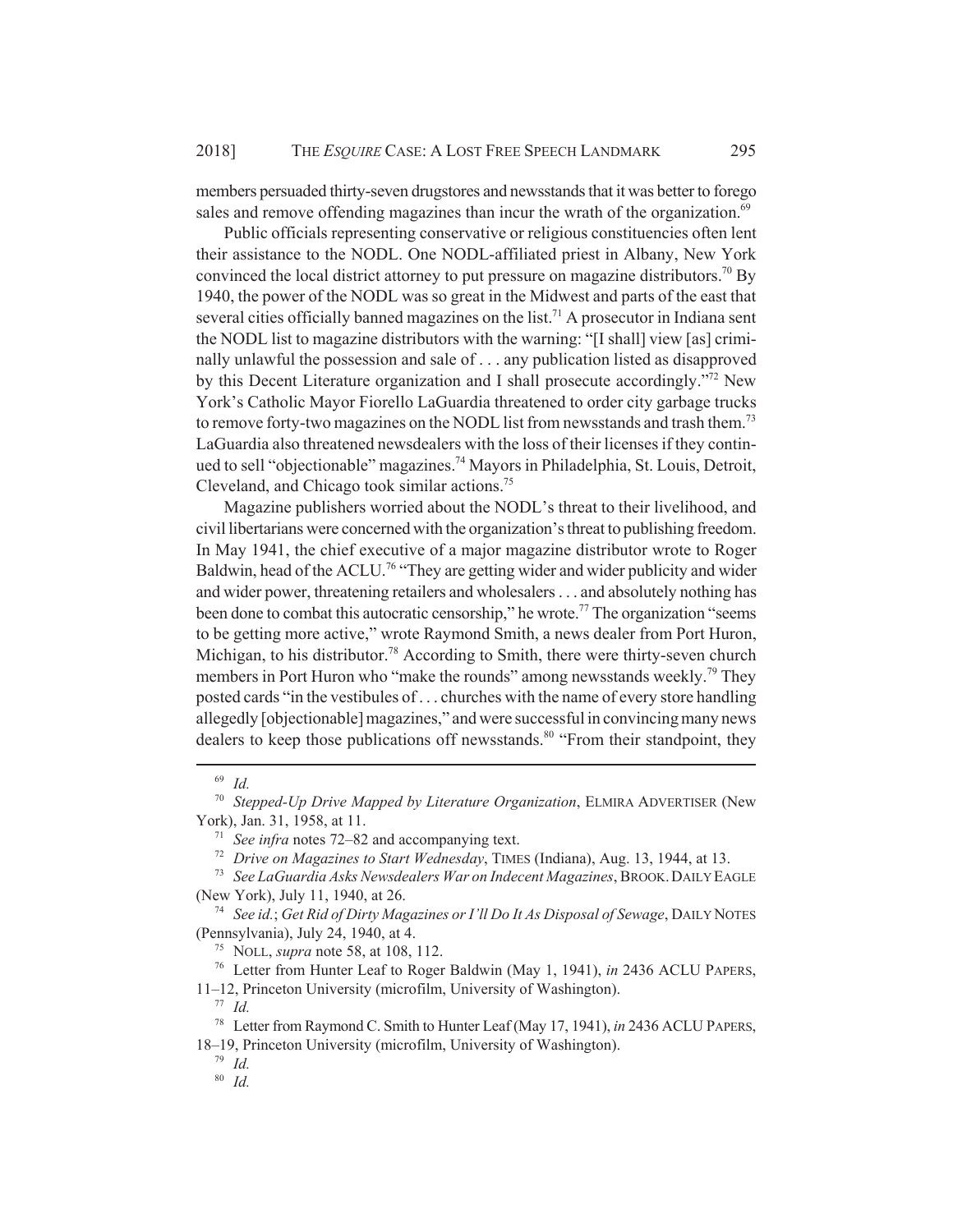really have accomplished something in this district and with the callers for NODL threatening boycotting this particular store you can see how difficult it is to persuade the merchant to have anything to do with those they are asked not to place on their stands," Smith wrote. $81$  By mid-1941, the organization had persuaded all but two newsdealers in Port Huron, Michigan, to ban the magazines on its list.<sup>82</sup>

#### *C. The NODL and the Post Office Department*

In 1940, Bishop Noll made a shrewd and strategic move when he contacted the United States Post Office Department, hoping to enlist its cooperation in the campaign. The Post Office Department had long been a friend of the "decency crusaders"; in the 1860s, Congress had granted the Department broad statutory authority to ban obscene publications from the mail.<sup>83</sup> There was no clear definition of obscenity in the anti-obscenity law, and the determination of whether a publication was obscene was largely a matter of the Postmaster General's discretion.<sup>84</sup> The Post Office Department used its power to ban purportedly obscene material frequently and arbitrarily. Under the Department's interpretation of an 1879 statute, it also had the authority to deny reduced, second-class mailing rates to obscene publications.<sup>85</sup> The denial of second-class mailing privileges was used less frequently than the outright ban; it was more effective to deny publications access to the mail than to inflict the lesser, but nonetheless serious penalty of cutting off reduced mailing rates.

Noll wrote to then–Postmaster General James Farley, alerting him to the NODL campaign and asking that the "Department do all in its power to make it more difficult for publishers who outrage decency to procure the second class mail privilege."86 The chief lawyer of the Post Office Department assured Noll that the Postmaster General "desires to cooperate with your Committee in every way possible under the existing law to make your most worthy campaign a success."<sup>87</sup> Later that year, Farley resigned and President Roosevelt appointed Frank Walker—an influential Roman Catholic, prominent in Catholic charity work—to head the Post Office Department.<sup>88</sup> Noll found a willing partner in this devout and morally conservative new Postmaster General.89

<sup>89</sup> *See id.*

<sup>81</sup> *Id.*

<sup>82</sup> *Id.*

<sup>83</sup> Act of Mar. 3, 1865, ch. 89, 13 Stat. 504, 507.

<sup>84</sup> See JAMES C. N. PAUL & MURRAY L. SCHWARTZ, FEDERAL CENSORSHIP: OBSCENITY IN THE MAIL 71 (1961).

<sup>85</sup> *See* discussion *infra* Section II.B.

<sup>86</sup> NOLL, *supra* note 58, at 59–60.

<sup>87</sup> *Id.* at 62.

<sup>88</sup> FRANK C. WALKER & ROBERT H. FERRELL, FDR'S QUIET CONFIDANT: THE AUTOBI-OGRAPHY OF FRANK C. WALKER 134 (1997). *See also* Timothy Walch, *Walker, Frank Comerford*, *in* 22 AMERICAN NATIONAL BIOGRAPHY 494, 494 (John A. Garraty & Mark C. Carnes eds., 1999).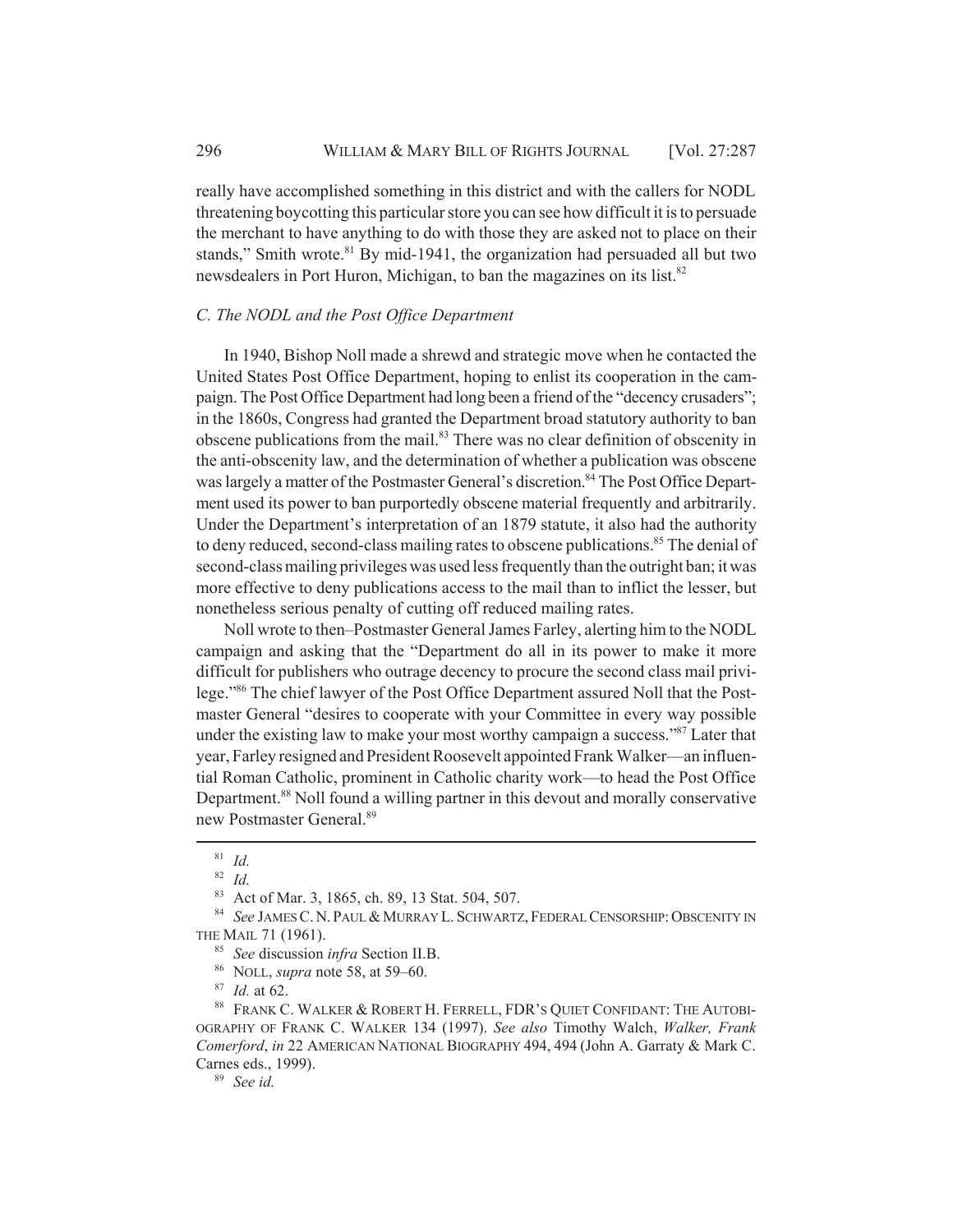Walker was one of Roosevelt's most trusted advisors, and one of the wealthiest men connected with the New Deal.<sup>90</sup> The son of a miner, Walker had grown up in poverty in Butte, Montana, at the turn of the century.<sup>91</sup> Walker received a law degree from Notre Dame in 1909 and returned to practice law in Montana.<sup>92</sup> In 1925, Walker moved to New York to become manager and general counsel of a chain of movie theaters owned by his uncle.<sup>93</sup> Within two decades, Walker had moved from his working-class roots to the upper echelons of corporate leadership.<sup>94</sup>

Walker contributed generously to Roosevelt's gubernatorial and presidential campaigns.<sup>95</sup> When Roosevelt took office in 1932, Walker was named executive secretary of the President's Council, a group that acted as a contact point between the cabinet and newly created recovery agencies.<sup>96</sup> Nine months later, he was made head of the National Emergency Council.97 Dissatisfied with his work in government, he returned to the theater business in 1934.<sup>98</sup> After raising funds for the Democrats for the 1936 election and becoming part of an inner circle that shaped strategy for Roosevelt's 1940 third-term campaign, Walker was appointed Postmaster General in August 1940.<sup>99</sup> The Postmaster General was traditionally the political representative of the party in power, and simultaneously chairman of the National Committee.<sup>100</sup> In 1942, at Bishop Noll's urging, Walker began a "decency campaign" in the Post Office Department, denying second-class mailing rates to dozens of allegedly obscene and "immoral" publications on the NODL's list, including *Esquire* magazine.<sup>101</sup>

#### II. THE POSTAL POWER TO CENSOR

The authority of Congress and the Post Office Department over the circulation of the mails was virtually unfettered. Under the power granted in Article 1, Section 8 of the Constitution, and Supreme Court interpretations of the postal power, Congress had expansive, police-power-like authority to determine what could be sent through the mails,<sup>102</sup> and the Post Office Department had broad discretion to execute statutory

<sup>95</sup> See id. (noting Walker contributed "tens of thousands of dollars" to Roosevelt's presidential campaign).

- <sup>100</sup> KATHARINE GRAHAM, KATHARINE GRAHAM'S WASHINGTON 216 (2002).
- <sup>101</sup> *See* discussion *infra* Section IV.A.

<sup>102</sup> *See* Schiller, *supra* note 30, at 39 ("The scope of the police power defined the constitutional limits of Congress's power regardless of the First Amendment. So long as Congress's

<sup>90</sup> *See* Walch, *supra* note 88, at 494.

<sup>91</sup> *Id.*

<sup>92</sup> *Id.*

<sup>93</sup> *Id.*

<sup>94</sup> *See id.*

 $\frac{96}{97}$  *Id.* 

See id.

<sup>98</sup> *See* WALKER & FERRELL, *supra* note 88, at 92.

<sup>99</sup> *See* Walch, *supra* note 88, at 494.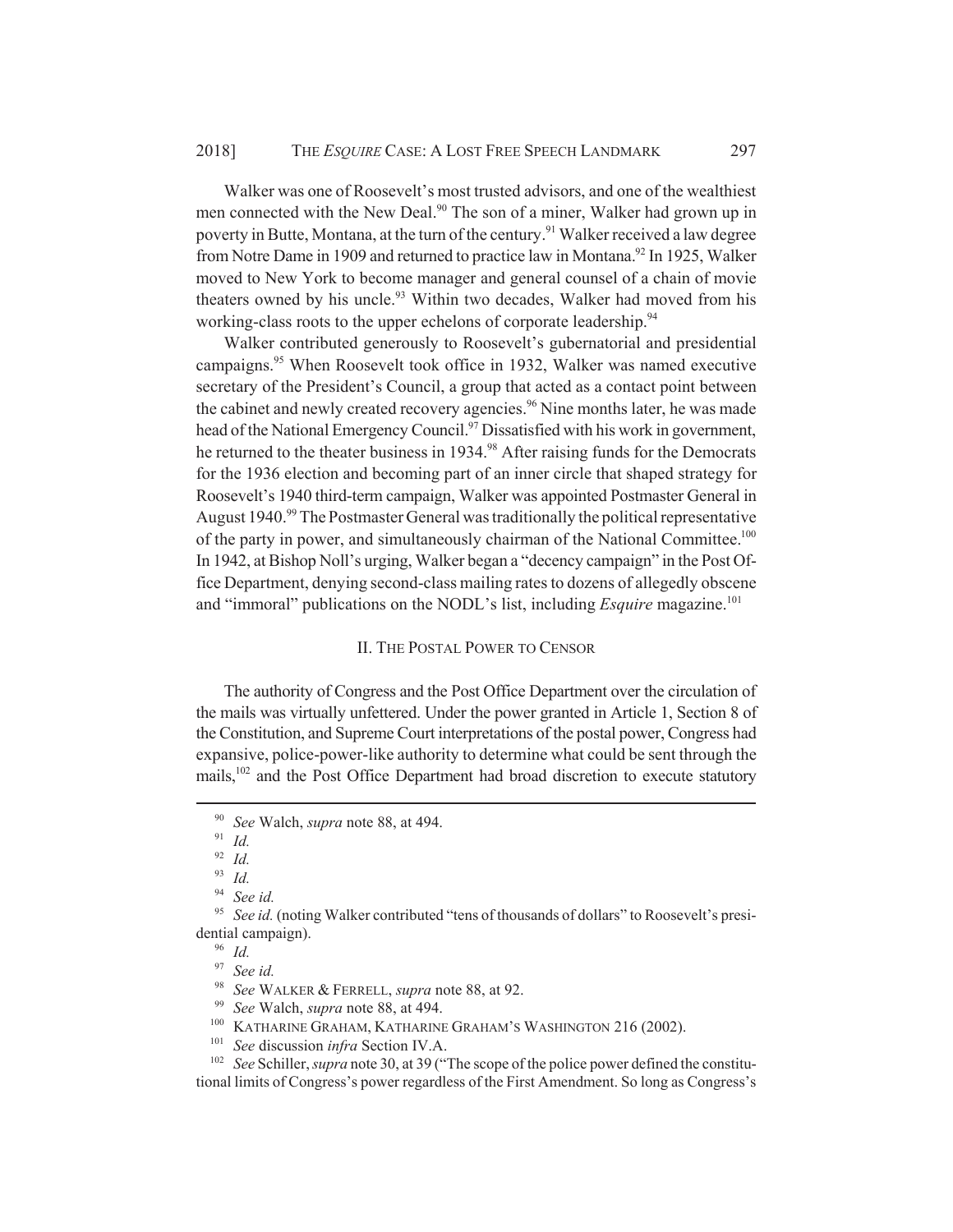restrictions on the mails.103 In several cases between 1880 and 1910, the Supreme Court declared that the Postmaster General's decisions to bar materials from the mails were to be reviewed under deferential administrative law standards and could be overturned only if they were arbitrary and capricious or "clearly wrong," even if based on the content of speech.<sup>104</sup> In this domain, the First Amendment had virtually no application.

## *A. The Mail and the First Amendment*

Other than regulating the weight and size of mailable matter, Congress did not impose limitations on the use of the mails until the post–Civil War period.<sup>105</sup> In the 1860s and 1870s, it enacted a series of statutes criminalizing the mailing of certain types of material deemed dangerous to the public, including fight films, advertisements for lotteries, and obscene matter.<sup>106</sup> The prohibition on obscene matter dates back to 1873 and the infamous Comstock Law, named after Anthony Comstock, the notorious anti-vice reformer who was a major force behind its passage.<sup>107</sup> The law declared every "obscene, lewd, or lascivious book, pamphlet, picture, paper, print, or other publication of an indecent character" to be nonmailable.<sup>108</sup> Mailing obscene material was punishable by fines and imprisonment.<sup>109</sup>

While the original wording of the Comstock Law was penal,<sup>110</sup> the Post Office Department inferred from it independent civil authority to restrain the mailing of obscene matter. By the 1890s, the practice of banning obscene publications from the mails was well-established.<sup>111</sup> The reigning definition of obscenity used in the courts, and by the Post Office Department, came from the 1868 English decision in *Regina v. Hicklin*. 112 Whether or not material was obscene was judged by its effects on children—"whether the tendency of the matter charged as obscenity is to deprave

<sup>104</sup> *See, e.g.*, Public Clearing House v. Coyne, 194 U.S. 497, 509 (1904) (noting that the Postmaster General has broad authority to remove materials from the mails provided such action is not undertaken in a "palpably wrong" manner).

<sup>105</sup> Comment, *The Esquire Case—A Novel Extension of the Postmaster-General's Powers of Classifying Mail*, 53 YALE L.J. 733, 733 (1944).

<sup>106</sup> Eberhard P. Deutsch*, Freedom of the Press and of the Mails*, 36 MICH. L. REV*.* 703, 726–27 (1938).

<sup>107</sup> *See* Patrick J. Kelly, *Victorian Vice*, 26 REV. AM. HIST. 717, 717 (1998) (reviewing BEISEL, *supra* note 24).

goal was to exclude materials that would be injurious to public morals, the Court would find the exclusion constitutional.").

<sup>103</sup> *See* J. EDWARD GERALD, THE PRESS AND THE CONSTITUTION, 1931–1947 129 (1948) ("The postmaster general, in the course of nearly seventy years of encouragement from the courts and Congress, had created an administrative tradition of great power, which could easily decide the financial fate of any publication making heavy use of the mails.").

<sup>108</sup> Act of Mar. 3, 1873, ch. 258, 17 Stat. 598, 599.

<sup>109</sup> *Id.*

<sup>110</sup> *See id.*

<sup>111</sup> *See* PAUL & SCHWARTZ, *supra* note 84, at 34.

<sup>112</sup> [1868] 3 LRQB 360, 371 (Eng.).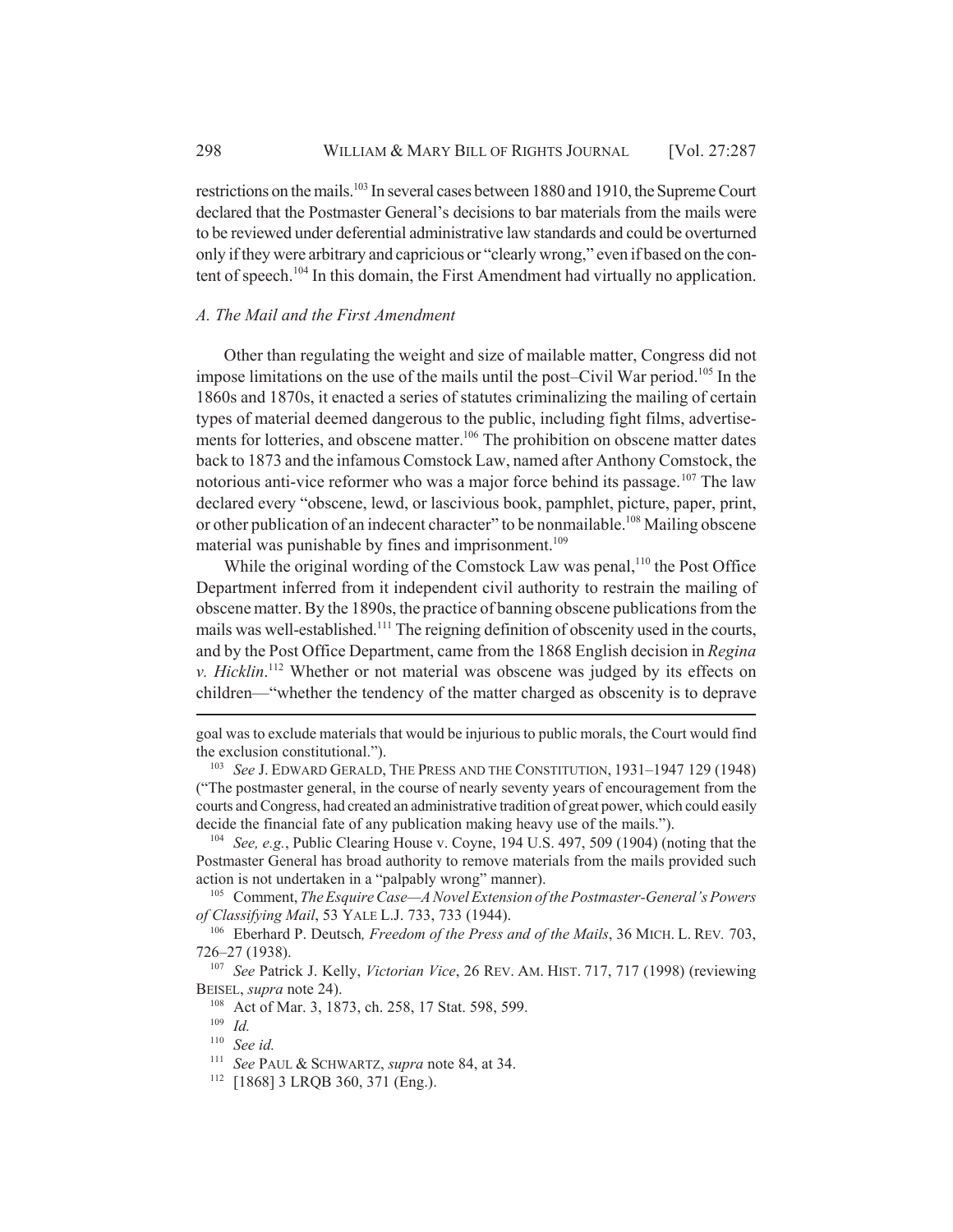and corrupt those whose minds are open to such immoral influences, and into whose hands a publication of this sort may fall."<sup>113</sup> Postal officials determined whether material was obscene based on a cursory visual inspection of the material.<sup>114</sup>

When these statutory limitations on the mail began to be tested in the courts on First Amendment grounds, they were universally sustained on the rationale that Congress had broad authority to "refuse facilities for the distribution of matter deemed injurious to the public morals."115 In *Ex parte Jackson,*116 the Supreme Court upheld, against First Amendment challenge, a conviction under the statute penalizing mailing lottery advertising.<sup>117</sup> The use of the mails, the Court declared, was a privilege that Congress could grant or withhold under any conditions it pleased.<sup>118</sup> Although the holding was directed at the lottery exclusion, the "privilege doctrine" "expanded to cover all regulations of the Post Office Department by Congress."119

The Postmaster General was charged with determining whether publications fell into one of the statutory proscriptions and barring them accordingly.<sup>120</sup> The courts reviewed the Postmaster General's decisions deferentially, even though the exclusions were almost always content-based. In *Public Clearing House v. Coyne*,<sup>121</sup> the Supreme Court articulated highly permissive standards for judicial review of the Postmaster General's decisions.<sup>122</sup> Persons who thought they were wronged by the actions of the Postmaster General could obtain redress from the courts only if the Postmaster General had been "palpably wrong."123 A handbook on *Administrative Procedures in Government Agencies* issued by the Department of Justice in 1940 summarized the nearly unbounded discretion of the Post Office Department to censor the mails:

> The peculiar nature of the postal service as a Federal enterprise intended for the convenience of the public, and to produce revenues, has made this a fertile field for Federal supervision, apparently unencumbered by such constitutional restraints as freedom of speech or of the press . . . . Congress has a proprietary interest in

<sup>123</sup> *Id.*

<sup>113</sup> *Id.*

<sup>114</sup> Patricia Robertus, Obscenity in the Mails: Controls on Second-Class Privileges 1942–1957 at 6 (Aug. 1974) (unpublished Ph.D. dissertation, University of Washington) (available at eric.ed.gov).

<sup>115</sup> *Ex parte* Jackson, 96 U.S. 727, 736 (1877).

 $^{116}$  96 U.S. 727 (1877).

*Id.* at 737.

<sup>118</sup> *See id.* at 736.

<sup>119</sup> Theodore Kadin, *Administrative Censorship: A Study of the Mails, Motion Pictures, and Radio Broadcasting*, 19 B.U.L.REV. 533, 541 (1939). *See also* Deutsch, *supra* note 106, at 740 ("So well entrenched by this time had become the principle that the use of mails is a privilege to which Congress may attach practically any conditions it sees fit. . . .").

<sup>120</sup> *See* Kadin, *supra* note 119, at 548.

<sup>&</sup>lt;sup>121</sup> 194 U.S. 497 (1904).

<sup>122</sup> *See id.* at 509.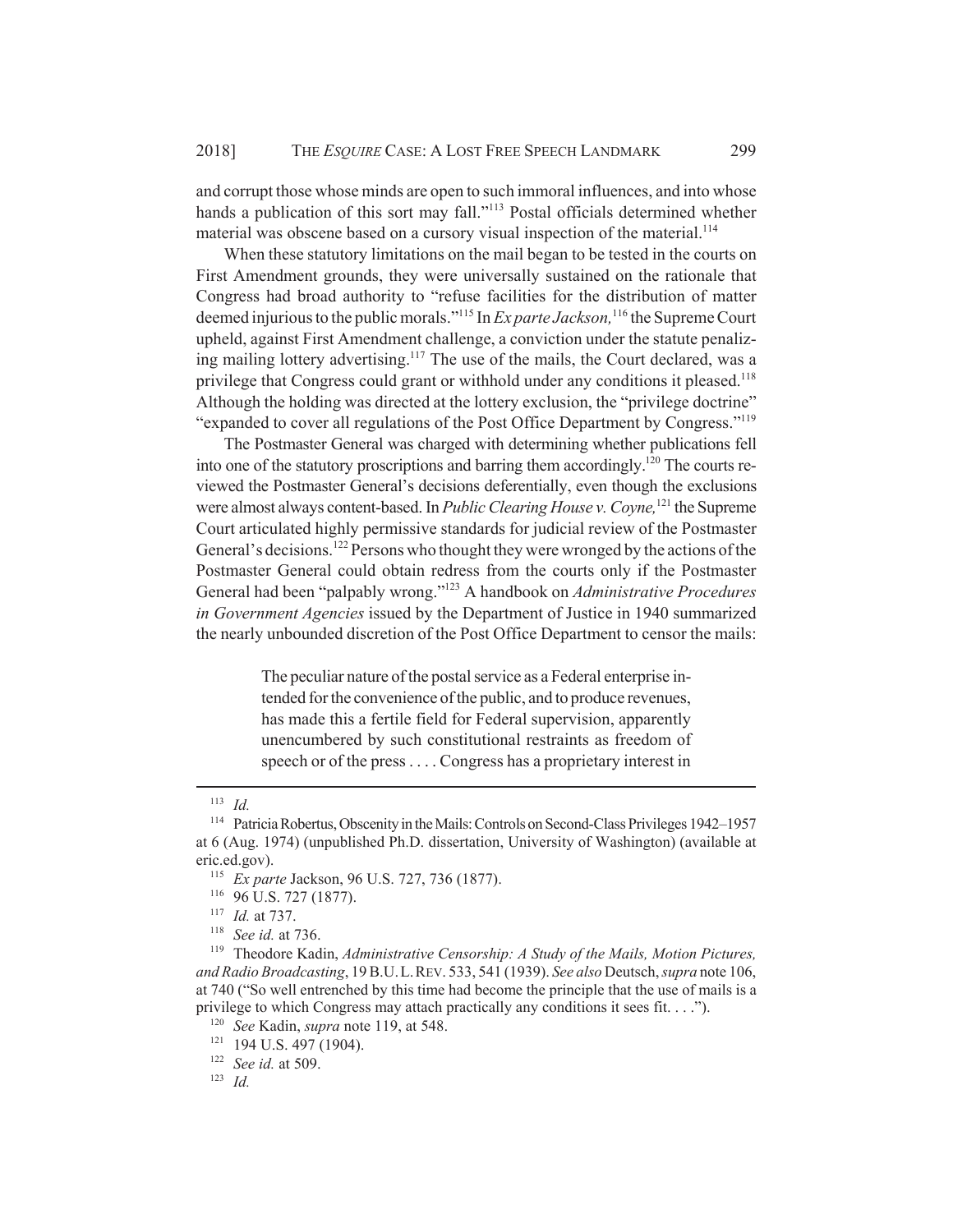the postal service; use of the mails, accordingly, is a privilege which can be withheld, and not a constitutional right . . . . Not only are constitutional restraints inapplicable, but judicial restraints also are, for the most part, absent . . . . [S]ince the Postmaster General is an executive officer vested with broad discretion . . . courts have been singularly loath to interfere.<sup>124</sup>

#### *B. The Second-Class Mails*

In addition to excluding material from the mails, the Post Office Department had another method of preventing the circulation of matter it deemed obscene or otherwise nonmailable—the denial of second-class mailing privileges. Since the beginnings of the Postal Service, newspapers and periodicals had enjoyed low mailing rates,<sup>125</sup> essentially a government subsidy to promote the wide dissemination of knowledge to the public. In 1792, educational and informational matter, including newspapers, was granted a rate about one-sixth that of letter postage.<sup>126</sup> Mailable matter was divided into three classes: letters in the first-class, printed periodicals in the second-class, and miscellaneous articles in the third-class.<sup>127</sup> For the vast majority of periodicals, dependent on subscription revenue, second-class rates were essential to survival—they were "basic to a free press."<sup>128</sup>

There were two ways the Post Office Department could deny a publication second-class mailing rates.<sup>129</sup> One was to claim that it was nonmailable for obscenity or another violation of a federal postal statute, and deny it second-class privileges on that basis, as will be discussed in the next section.<sup>130</sup> Another way was to deem a publication noncompliant with the Classification Act.<sup>131</sup> The Classification Act, passed in 1879, imposed four conditions for the admission of mailable periodicals to the secondclass rate.132 The first and second conditions required, respectively, that a periodical "must regularly be [published] at stated intervals," must "be numbered consecutively," and "must be issued from a known office."<sup>133</sup> The third condition stated that the periodical must consist of "printed paper sheets, without board, cloth, leather, or other substantial binding," which distinguished it from a book.<sup>134</sup> Under the fourth condition,

<sup>&</sup>lt;sup>124</sup> Administrative Procedure In Government Agencies, Monograph of The Attorney General's Committee on Administrative Procedure, S. Doc. No. 186, at 2 (3d Sess. 1940).

<sup>&</sup>lt;sup>125</sup> Act of Feb. 20, 1792, ch. 7, 1 Stat. 232, 238.

<sup>&</sup>lt;sup>126</sup> *See id.* at 235, 238 (noting that the mailing rate for letters was \$0.06 to \$0.25).

<sup>127</sup> Act of June 8, 1872, ch. 335, § 7, 17 Stat. 283, 358.

<sup>128</sup> Kadin, *supra* note 119, at 538; GERALD, *supra* note 103, at 132 ("[T]he power of life or death to many publications.").

<sup>129</sup> *See infra* notes 130–44 and accompanying text.

<sup>130</sup> *See* discussion *infra* Section II.C.

<sup>&</sup>lt;sup>131</sup> Postal Classification Act of 1879, ch. 180, 20 Stat. 355.

<sup>132</sup> *Id.* at 359.

<sup>133</sup> *Id.*

<sup>134</sup> *Id.*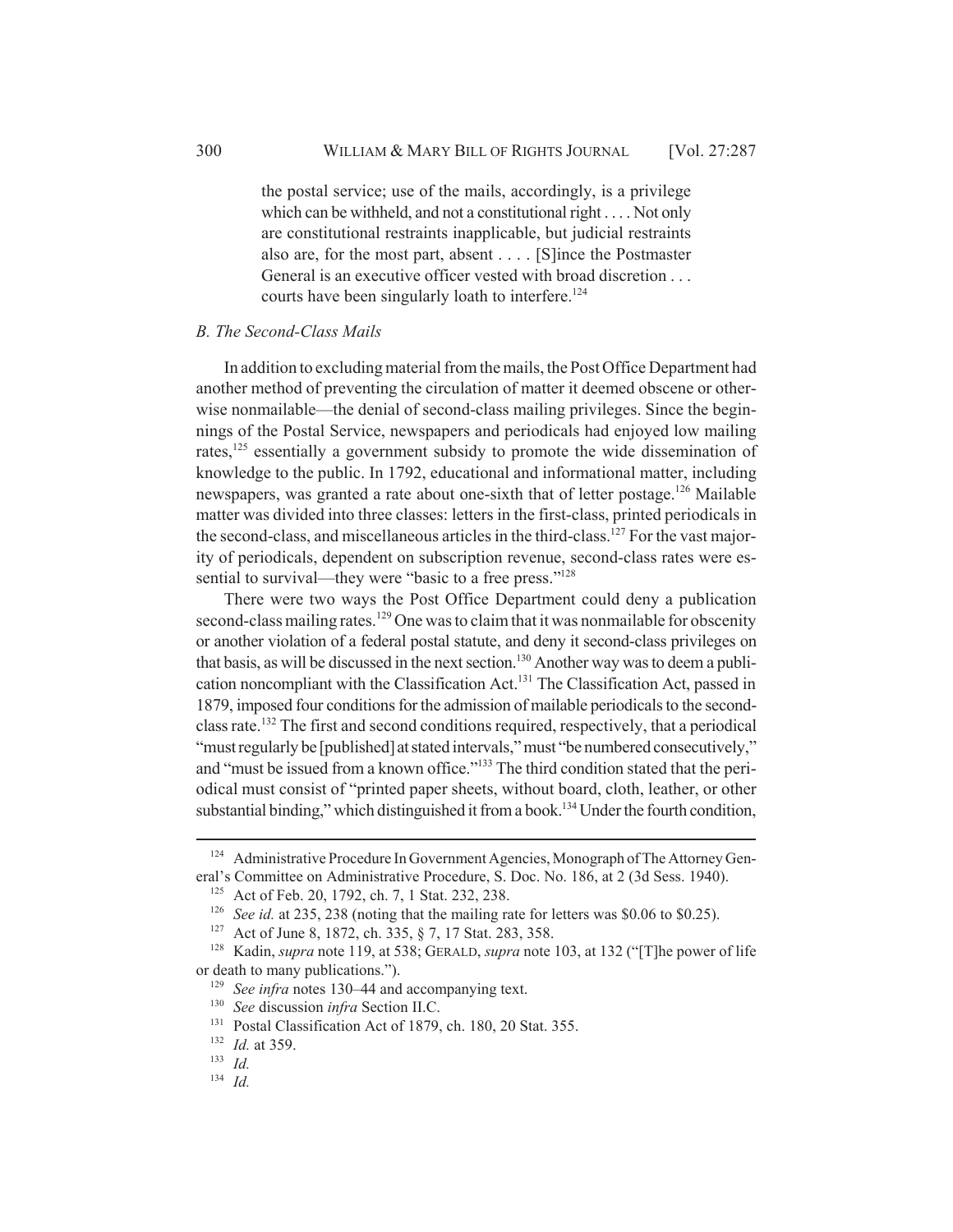the publication "must be originated and published for the dissemination of information of a public character, or devoted to literature, the sciences, arts, or some special industry, and having a legitimate list of subscribers . . . .<sup>"135</sup> The publication, in other words, had to be a true periodical rather than an advertising circular; Congress included the fourth condition to address the problem of advertising sheets, in the guise of magazines, seeking reduced mailing rates.<sup>136</sup> In 1913, the Supreme Court declared that the power to deny or revoke second-class mailing rates to publications that did not meet the statutory requirements of the Classification Act did not violate the First Amendment.<sup>137</sup> Reduced mailing rates were said to be a "great and exclusive privilege" that could be granted or denied at the Post Office Department's discretion.<sup>138</sup>

#### *C. The* Milwaukee Leader *Case*

The immediate post–World War I era saw the first major challenges to the Postmaster General's authority to restrict the second-class mails. During the war, the federal government and the states had moved to quash dissent by criminalizing allegedly radical, subversive, or disloyal expression.<sup>139</sup> Members of the Industrial Workers of the World (IWW), socialists, conscientious objectors, and other dissenting groups were prosecuted under broad, hastily enacted sedition laws.140 In 1917, Congress passed the Espionage Act, $^{141}$  which made it a felony to cause or attempt to cause "insubordination, disloyalty, mutiny, or refusal of duty in the military . . . forces, or . . . [to] obstruct . . . recruiting or enlistment into the armed services.<sup>142</sup> Title XII made any matter in violation of the Act nonmailable.<sup>143</sup>

Postmaster General Burleson used the Espionage Act to cut off the mailing privileges of publications containing allegedly seditious matter.<sup>144</sup> Not only did he exclude from the mails single issues of publications containing anti-war propaganda,<sup>145</sup> but he also revoked the second-class mailing privileges of publications he deemed to be in violation of the Espionage Act, $^{146}$  even though the Act did not explicitly authorize such revocation.147 One of the publications that had its second-class privileges revoked

<sup>135</sup> *Id.*

<sup>136</sup> *See* PAUL & SCHWARTZ, *supra* note 84, at 35.

See generally Lewis Publ'g Co. v. Morgan, 229 U.S. 288 (1913).

<sup>138</sup> *Id.* at 300.

<sup>&</sup>lt;sup>139</sup> See MARGARET A. BLANCHARD, REVOLUTIONARY SPARKS: FREEDOM OF EXPRESSION IN MODERN AMERICA 72 (1992).

<sup>140</sup> *See id.*

<sup>141</sup> Espionage Act of 1917, ch. 30, 40 Stat. 217.

<sup>142</sup> *Id.* at 219.

<sup>143</sup> *Id.* at 230–31; United States *ex rel*. Milwaukee Soc. Democratic Publ'g Co. v. Burleson*,* 255 U.S. 407, 409 (1921).

<sup>144</sup> *Milwaukee Leader*, 255 U.S. at 412.

<sup>145</sup> *See id.*

<sup>146</sup> *Id.* at 408–09.

<sup>147</sup> *See* Espionage Act of 1917, ch. 30, 40 Stat. 217; *Burleson*, 255 U.S. at 428–29 (Brandeis, J., dissenting).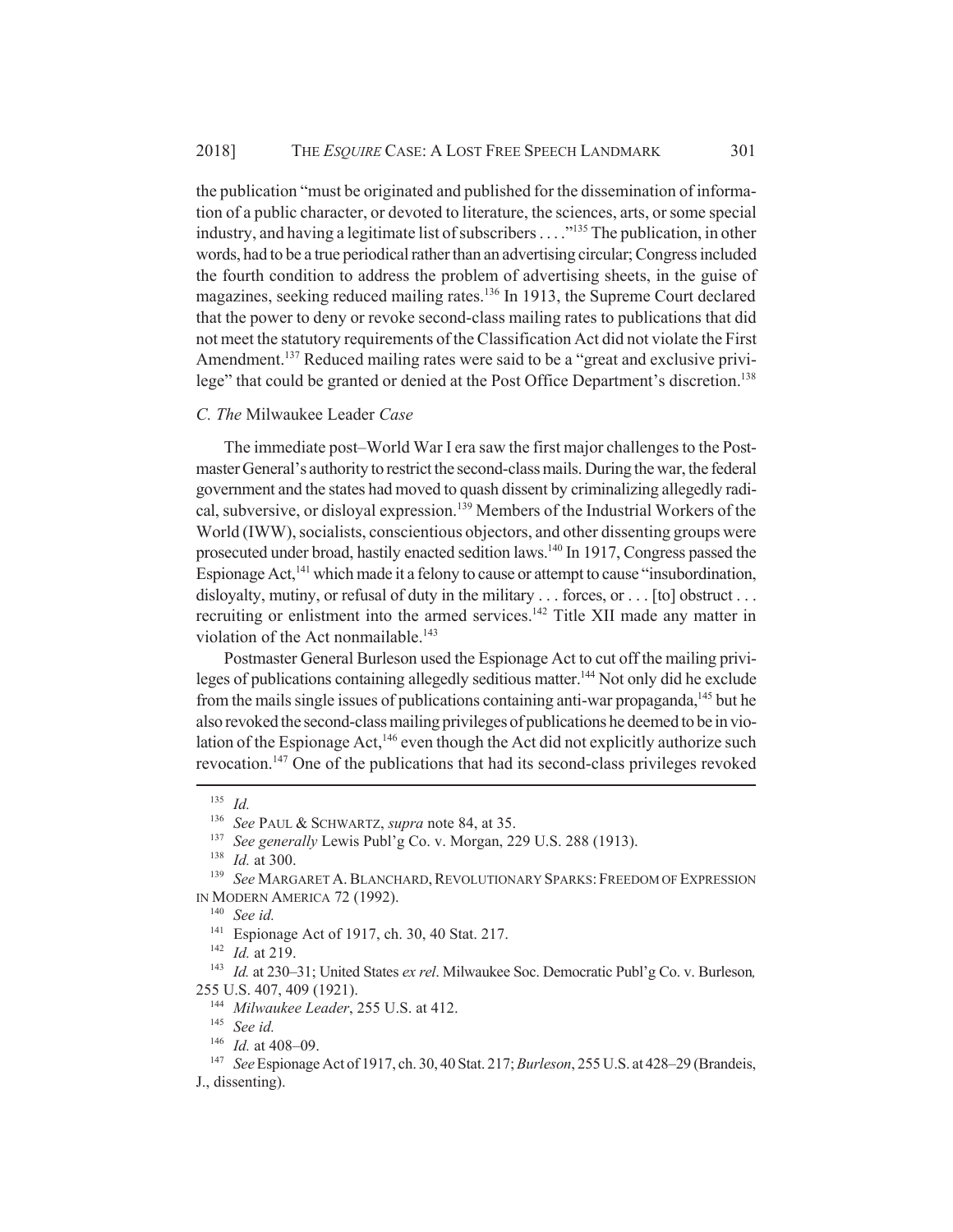was the *Milwaukee Leader*, a socialist newspaper published by Victor Berger, founder of the Socialist Party of America.148 According to Burleson, several issues of the *Leader* contained editorials declaring the war "unjustifiable and dishonorable" and encouraged readers to resist the draft.<sup>149</sup> Burleson deemed such material nonmailable and revoked the second-class permit.150 Berger brought an action before the Supreme Court to compel the restoration of the permit, declaring that the Postmaster General's reading of the statute violated the First Amendment.<sup>151</sup> The exclusion of future issues of periodicals from second-class rates on the basis of past issues, Berger argued, was a prior restraint—advance censorship of a publication—widely agreed to be constitutionally suspect, even under the restrictive free speech doctrines of the time.<sup>152</sup> The government contended that the Postmaster General's conclusions were unreviewable and the First Amendment inapplicable.<sup>153</sup> Use of the mails, including reduced-rate mailing, was a privilege that could be withdrawn at will.<sup>154</sup>

Justice Clarke, writing for a majority, agreed with the government.<sup>155</sup> The majority based its decision on the purportedly privileged nature of the second-class mailing rate and deference to the Postmaster General's conclusions.<sup>156</sup> The majority held that since revocation did not exclude the paper from the mails nor preclude its reentry to the second-class rate, its First Amendment rights were not infringed.<sup>157</sup> The Postmaster General's conclusion that the *Leader* would likely violate the Espionage Act's provisions in the future, based on past issues, was not unjustified or clearly wrong.158 The prior restraint nature of the revocation was justified by a bootstrap argument—an issue violating the Espionage Act was nonmailable; since the periodical had missed an issue, it was not "regularly issued" within the purview of the Classification Act and therefore not entitled to second-class rates.<sup>159</sup>

Justice Louis Brandeis, who had recently dissented with Justice Oliver Wendell Holmes in *Abrams v. United States*, 160 affirming an Espionage Act conviction under the

<sup>&</sup>lt;sup>148</sup> ZECHARIAH CHAFEE, JR., FREE SPEECH IN THE UNITED STATES 247 (1967) [hereinafter CHAFEE, FREE SPEECH IN THE UNITED STATES].

<sup>149</sup> *Milwaukee Leader*, 255 U.S. at 413.

<sup>150</sup> *Id.* at 412.

<sup>&</sup>lt;sup>151</sup> *See id.* at 409 ("The grounds upon which the relator relies, are, in substance, that, to the extent that the Espionage Act confers power upon the Postmaster General to make the order entered against it, that act is unconstitutional, because . . . the order deprives relator of the right of free speech, [and] is destructive of the rights of a free press . . . .").

<sup>152</sup> For an explanation of the prior restraint doctrine, see Thomas I. Emerson, *The Doctrine of Prior Restraint*, 20 LAW & CONTEMP. PROBS. 648 (1955).

<sup>153</sup> *Milwaukee Leader*, 255 U.S. at 420 (Brandeis, J., dissenting).

<sup>&</sup>lt;sup>154</sup> *Id.* at 415 (majority opinion).

<sup>155</sup> *Id.* at 416.

<sup>156</sup> *See id.* at 408–16.

<sup>157</sup> *See id.* at 416.

<sup>158</sup> *See id.*

<sup>159</sup> *See id.* at 425–26.

<sup>&</sup>lt;sup>160</sup> 250 U.S. 616 (1919).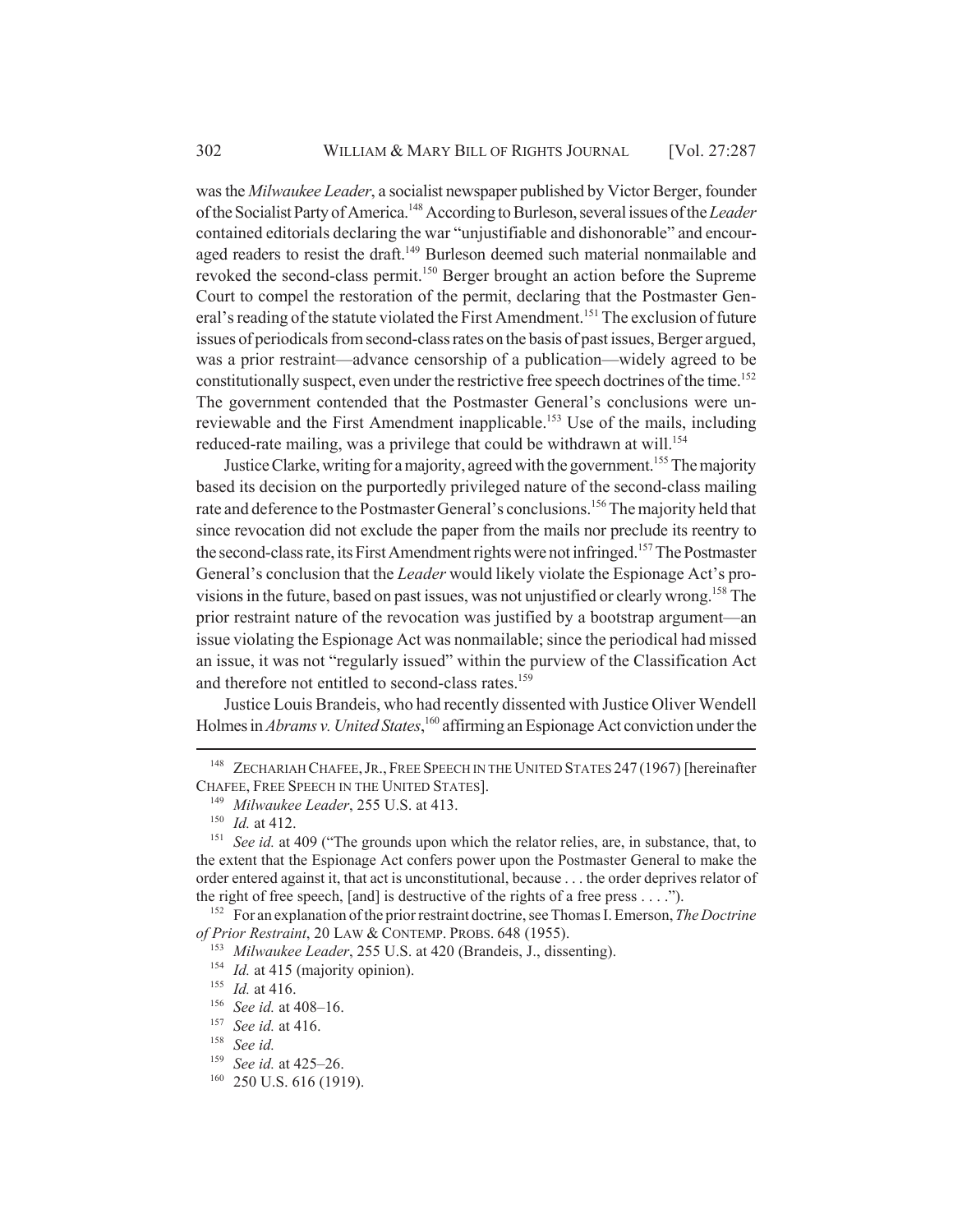newly formulated First Amendment "clear and present danger" test,<sup>161</sup> issued a scathing dissent.<sup>162</sup> He saw in the issue of second-class mailing rates a critical question of freedom of the press: "what we decide may determine in large measure whether . . . our press shall be free.<sup>"163</sup> In denying publications the steeply reduced rates that made large-scale circulation possible, the majority impeded "liberty of circulation"<sup>164</sup>:

> If such power were possessed by the Postmaster General, he would, in view of the practical finality of his decisions, become the universal censor of publications. For a denial of the use of the mail would be for most of them tantamount to a denial of the right of circulation.<sup>165</sup>

Brandeis declared that there was nothing in the Espionage Act or its history that granted the Postmaster General the power to revoke the second-class rates of nonmailable publications.166 More broadly, Brandeis argued for the abolition of the privilege doctrine.167 He rejected the government's position that the use of the second-class mails was a privilege that may "be granted or withheld at the pleasure of Congress."<sup>168</sup> Burleson's actions constituted a prior restraint and should be invalidated on First Amendment grounds.<sup>169</sup> The Postmaster General's revocation order, and the majority's deference to his asserted authority, "raise[d] not only a grave question, but a 'succession of constitutional doubts'".<sup>170</sup>

Like Brandeis, Justice Holmes, in his dissent, recognized the constitutional implications of the second-class permit denial.<sup>171</sup> The use of the mails at reduced rates was almost "as much a part of free speech as the right to use our tongues . . . it would take very strong language to convince me that Congress ever intended to give such a practically despotic power to any one man."172 "To refuse the second-class rate to a newspaper [was] to make its circulation impossible."173 What happened to the *Leader* "was a serious attack upon liberties that not even the war induced Congress to infringe."174

<sup>161</sup> *See id.* at 624–31; *see also* Gilbert v. Minnesota, 254 U.S. 325, 334–43 (1920) (Brandeis, J., dissenting).

<sup>162</sup> *Milwaukee Leader*, 255 U.S. at 417–36 (Brandeis, J., dissenting).

<sup>163</sup> *Id.* at 417.

<sup>164</sup> *Id.* at 431.

<sup>165</sup> *Id.* at 423.

<sup>166</sup> *Id.* at 428–29.

<sup>167</sup> *See id.* at 428.

<sup>168</sup> *Id.* at 433.

<sup>169</sup> *See id.* at 436.

<sup>170</sup> *Id.* at 429.

<sup>&</sup>lt;sup>171</sup> *See id.* at 438 (Holmes, J., dissenting).

<sup>172</sup> *Id.* at 437.

<sup>173</sup> *Id.*

<sup>174</sup> *Id.* at 438.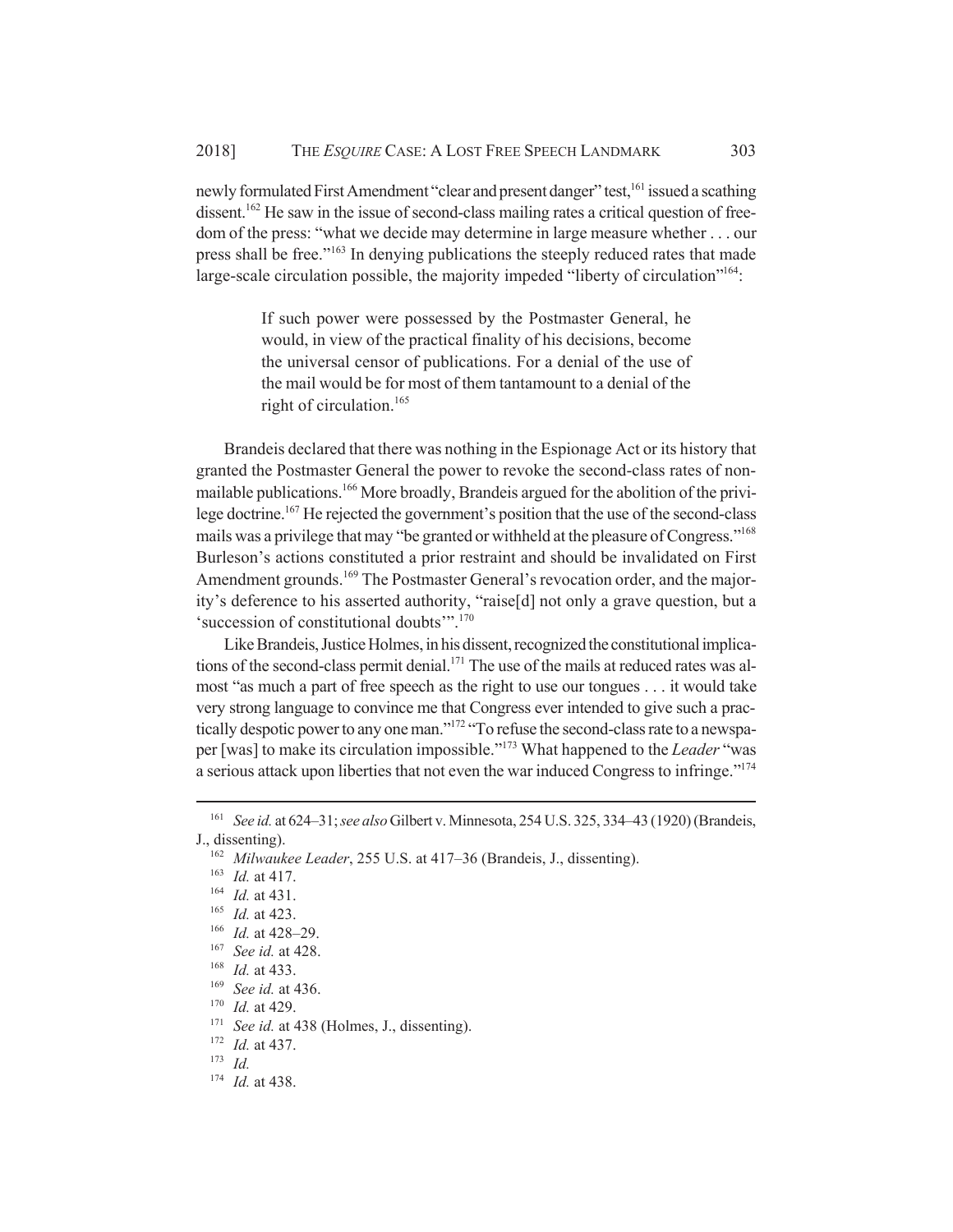Holmes agreed with Brandeis that the revocation constituted a prior restraint and urged rejection of the privilege doctrine.<sup>175</sup> Holmes and Brandeis had an influential ally in Zechariah Chafee, the Harvard Law School professor whose writings on free speech, including his treatise *Freedom of Speech in Wartime*, 176 had greatly influenced both Holmes and Brandeis.177 In an article in the *Nation* shortly after *Milwaukee Leader*, Chafee observed that "[n]o decision of the United States Supreme Court has gone so far in sustaining governmental powers over the press.  $\ldots$ <sup>178</sup>

## *D. Inclusion and Exclusion*

Despite the Supreme Court's validation of the Post Office Department's authority to revoke the second-class privileges of nonmailable material, the Department rarely exercised that power in the 1920s and 30s. Typically, it excluded single issues of publications from the mails on grounds of sedition or fraud, or more commonly, for obscenity.179 The Post Office Department continued to use the *Hicklin* standard, judging works obscene based on their likely impact on children, even though federal courts were adopting more permissive standards.<sup>180</sup> In 1934, the federal district court and the Circuit Court of Appeals in New York ruled in *United States v. One Book Called Ulysses*181 that James Joyce's work was not obscene because the book, taken as a whole, "did not tend to excite sexual impulses or lustful thoughts" in the adult with "average sex instincts."<sup>182</sup> In *Parmelee v. United States*,<sup>183</sup> a federal district court adopted a "community standards" test for obscenity, recognizing that obscenity was an elusive moral concept that "[varies] in meaning from one period to another."184 What was obscene was to be judged by "the present critical point in the compromise between candor and shame at which the community may have arrived here and now."185

When a magazine was banned from the mails on grounds of obscenity, there was no administrative review, formal or informal.<sup>186</sup> The decisions to ban were made

<sup>175</sup> *See id.* at 437.

<sup>176</sup> Zechariah Chafee, Jr., *Freedom of Speech in War Time*, 32 HARV.L.REV. 932 (1919).

<sup>177</sup> *See* Fred D. Ragan, *Justice Oliver Wendell Holmes, Jr., Zechariah Chafee, Jr., and the Clear and Present Danger Test for Free Speech: The First Year, 1919*, 58 J. AM. HIST. 24, 42–45 (1971).

<sup>178</sup> Zechariah Chafee, Jr., *The Milwaukee Leader Case*, 112 NATION 428, 428 (1921). *See also* CHAFEE, FREE SPEECH IN THE UNITED STATES, *supra* note 148, at 199 ("A newspaper editor fears being put out of business by the administrative denial of the second-class mailing privilege much more than the prospect of prison subject to a jury trial.").

<sup>179</sup> *See* Robertus, *supra* note 114, at 7–8, 12 (noting that prior to losing second-class mailing privileges, individual *Esquire* issues were excluded).

<sup>180</sup> *See supra* notes 113–28 and accompanying text.

<sup>181</sup> 72 F.2d 705 (2d Cir. 1934); 5 F. Supp. 182 (S.D.N.Y. 1933).

<sup>182</sup> *One Book Called Ulysses*, 5 F. Supp. at 184–85.

<sup>183</sup> 113 F.2d 729 (D.C. Cir. 1940).

<sup>184</sup> *Id.* at 731–32.

<sup>185</sup> *Id.* at 732.

<sup>186</sup> PAUL & SCHWARTZ, *supra* note 84, at 38.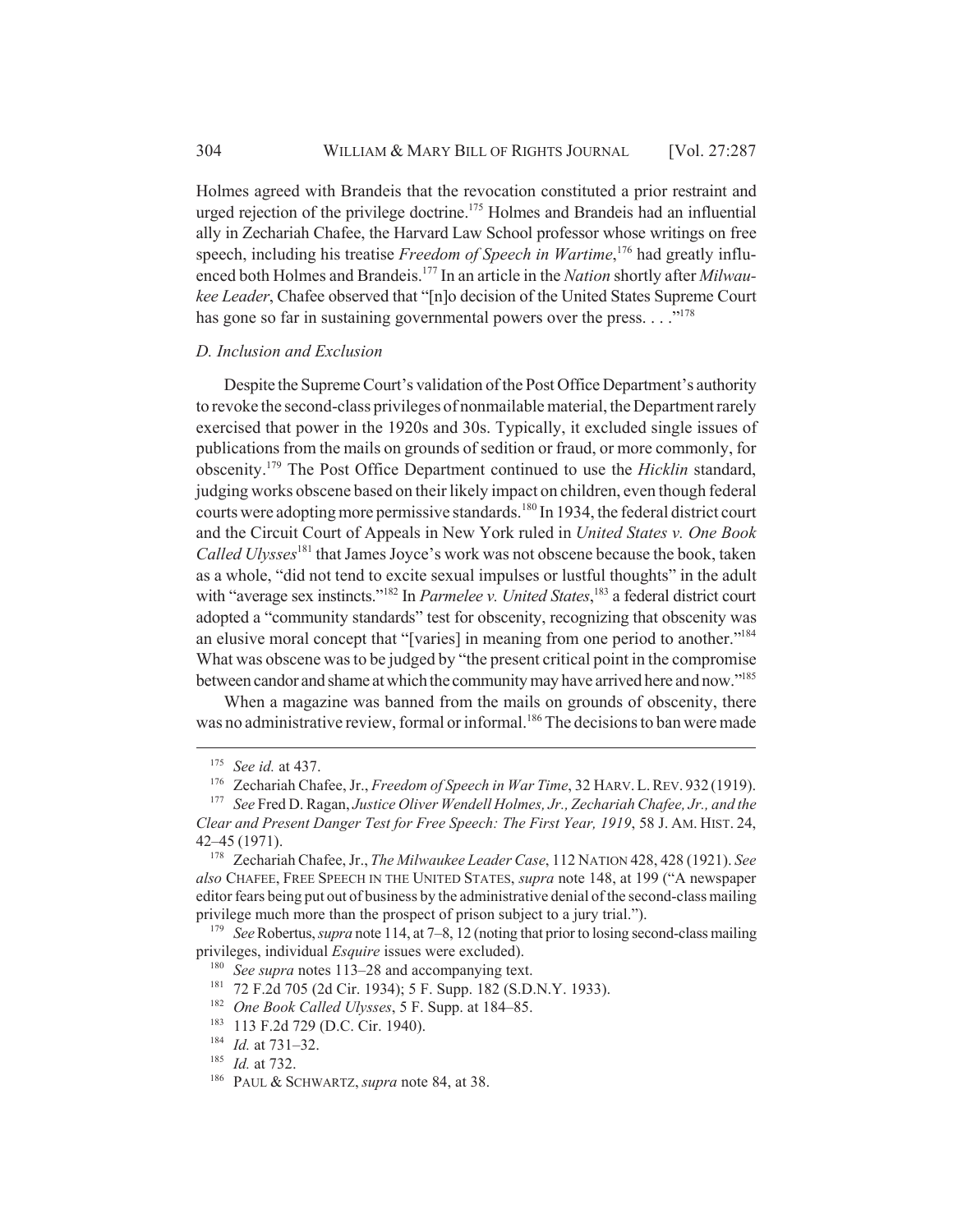by the head lawyer of the Post Office Department, based on recommendations of subordinate lawyers.<sup>187</sup> There was no obligation on the part of any Department officials to hear competing views on the work, or to obtain the opinions of experts qualified to discuss the material's social value or its likely effect on viewers.<sup>188</sup> The publisher denied access to the mails could go to court if prepared to pay the cost, but the courts continued to defer to postal authorities.<sup>189</sup> Despite the Post Office Department's expansive authority to exclude periodicals for obscenity, Postmaster General James Farley, channeling the more permissive mood of the times and the liberal bent of the Roosevelt administration, seems to have been less vigilant about bans on obscenity than his predecessors, and they declined during the 1930s.<sup>190</sup>

When it came to second-class permit denials of obscene material, the Postmaster General's powers were also sparingly used. In the 1930s, the Post Office Department generally did not revoke a publication's second-class rate until a few issues had been deemed nonmailable for obscenity, and even then, this was rarely done.<sup>191</sup> In the middle of the decade, the Department developed a program of "voluntary censorship," in which it warned publishers of allegedly obscene periodicals that they would lose their second-class privileges if they continued to produce nonmailable matter.192 This was part of the Department's new, more liberal policy. The Post Office Department's chief lawyer encouraged publishers to submit proofs in advance of mailing to obtain an advisory opinion;<sup>193</sup> Post Office Department officials would sometimes meet with publishers in person to work out changes before a publication was mailed.194 In the 1930s, the Post Office Department deemed several issues of *Esquire* obscene and warned the publisher that the magazine would lose its second-class rate unless it "cleaned up."195 The publisher recalled:

> I was making monthly trips to Washington, taking the dummy of the next issue of Esquire to go to press, and going over it page by page . . . to get [the head lawyer's] clearance prior to publication.

<sup>191</sup> *See* Robertus, *supra* note 114, at 7–8, 12 (noting that in the late 1930s to early 1940s *Esquire* had four of its issues deemed nonmailable but did not have its second-class rate revoked until after the Post Office Department implemented new standards on April 21, 1942).

<sup>193</sup> S*ee* CHAFEE, GOVERNMENT AND MASS COMMUNICATIONS, *supra* note 17, at 340.

 $\frac{187}{188}$  *Id.* 

<sup>188</sup> *Id.*

<sup>189</sup> *Id.* at 39.

<sup>190</sup> *See* CHAFEE, GOVERNMENT AND MASS COMMUNICATIONS, *supra* note 17, at 340 (explaining that the Post Office Department, under Postmaster General James Farley, had a program in place whereby publishers could have their issues screened by the Department prior to publication to determine if the issue contained obscene content). Postmaster General James Farley was replaced by Frank C. Walker who ended the screening program. Robertus, *supra* note 114, at 6.

<sup>192</sup> *See supra* notes 190–203 and accompanying text.

<sup>194</sup> *See* Robertus, *supra* note 114, at 8.

<sup>195</sup> *See id.* at 7.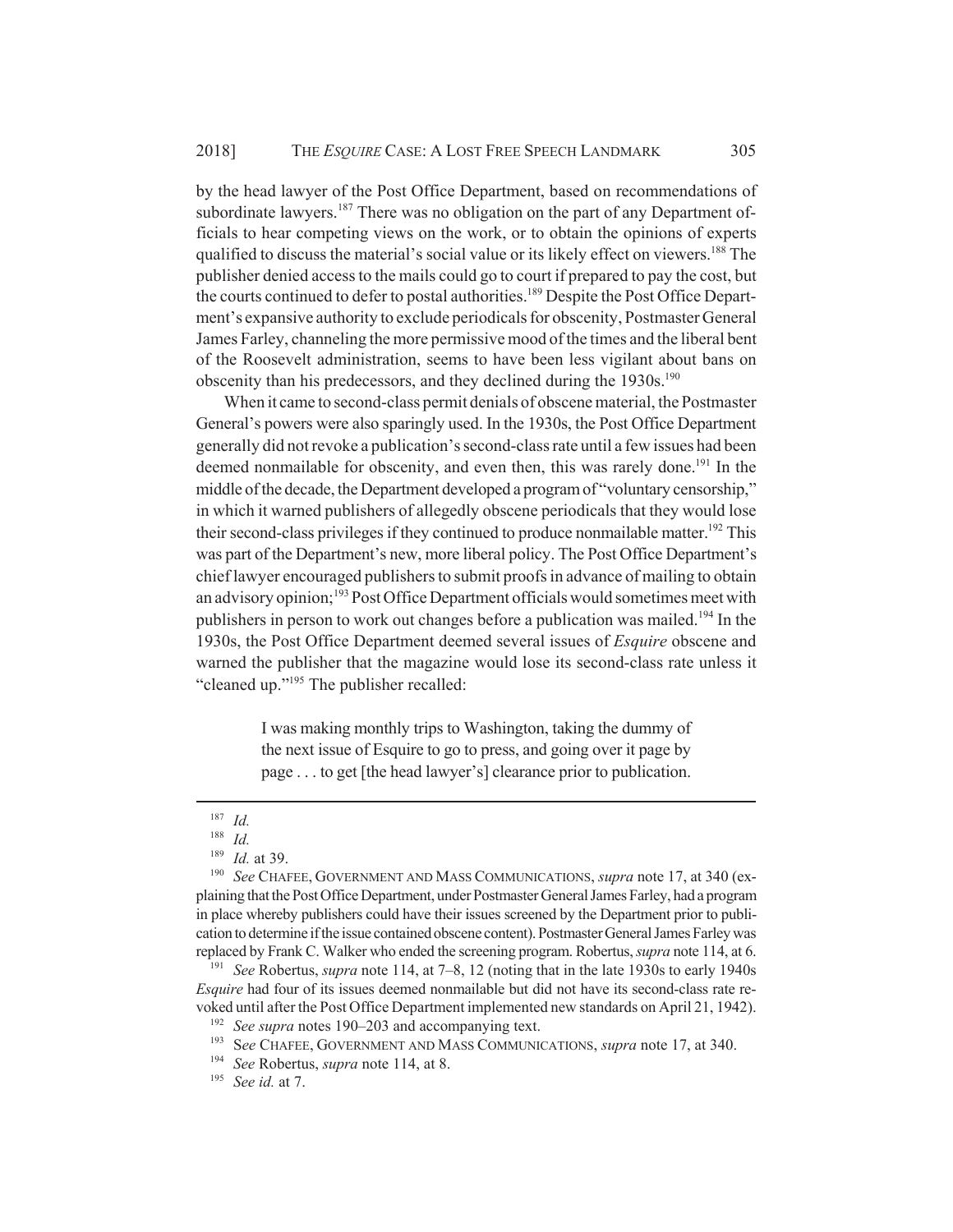I hated doing [this] . . . but it seemed the only safe way to stay out of trouble.196

Despite the slight relaxation of the policies around exclusion and second-class permit denials, the Post Office Department's censorship of the mails attracted increasing criticism in the 1930s. Many lawyers, scholars, and activists concerned with civil liberties began to question the Department's extraordinary power over circulation of the printed word.197 Wrote lawyer Theodore Kadin in 1939, channeling Holmes and Brandeis, the Post Office Department's authority over "effective communication of the written word without judicial review" raised social and constitutional issues "of unquestioned magnitude and importance."198 One lawyer writing in the *Michigan Law Review* in 1938 described the Supreme Court's earlier decisions on the postal power as "clear infringement[s] of the freedom of the press."<sup>199</sup> "Pre-censorship . . . has firmly entrenched itself within the citadel," wrote Kadin.<sup>200</sup> "Before . . . written idea[s] may pass from the thinker to the people, [they] must be judged by the appointee of the political majority. . . . As a practical matter, therefore, the most extensive medium of communication may be dominated by a very few men."201

### III. THE RISE OF FREE SPEECH

The period between *Milwaukee Leader* and the end of the 1930s witnessed a revolution in the law of free speech, and public attitudes toward freedom of speech, that must be understood in order to contextualize the dialogue that would ensue around the *Esquire* case. In the span of less than 20 years, the deferential police power review of speech restrictions had begun to be replaced by a civil libertarian approach characterized by heightened judicial scrutiny of restraints on expression.<sup>202</sup> In a series of cases in the 1930s, the Supreme Court struck down content-based restrictions of speech<sup>203</sup> and began to articulate what became the doctrinal and philosophical foundations of modern First Amendment law, based on the centrality of free expression to participatory democracy.

Among the public, free speech ascended to the position of a "national cause" and a symbol of the American way of life.204 One historian has written of the public's

<sup>&</sup>lt;sup>196</sup> ARNOLD GINGRICH, NOTHING BUT PEOPLE: THE EARLY DAYS AT ESQUIRE A PERSONAL HISTORY 1928–1958 158 (1971). "I would make all the required revisions on the spot, and some of the things I had to 'tone down' seemed to me to be a case of bending over backward to avoid offending even the most sensitive of sensibilities to a degree that was nearly ludicrous." *Id.*

<sup>197</sup> *See* RICHARD W. STEELE, FREE SPEECH IN THE GOOD WAR 11 (1999).

<sup>&</sup>lt;sup>198</sup> ADMIN. PROC. IN GOV. AGENCIES, 76TH CONG., 10 (1940).

<sup>199</sup> Deutsch, *supra* note 106, at 704.

<sup>200</sup> Kadin, *supra* note 119, at 548.

<sup>201</sup> *Id.*

<sup>202</sup> *See* discussion *infra* Section III.B.

<sup>203</sup> *See* discussion *infra* Section III.B.

<sup>204</sup> STEELE, *supra* note 197, at 11.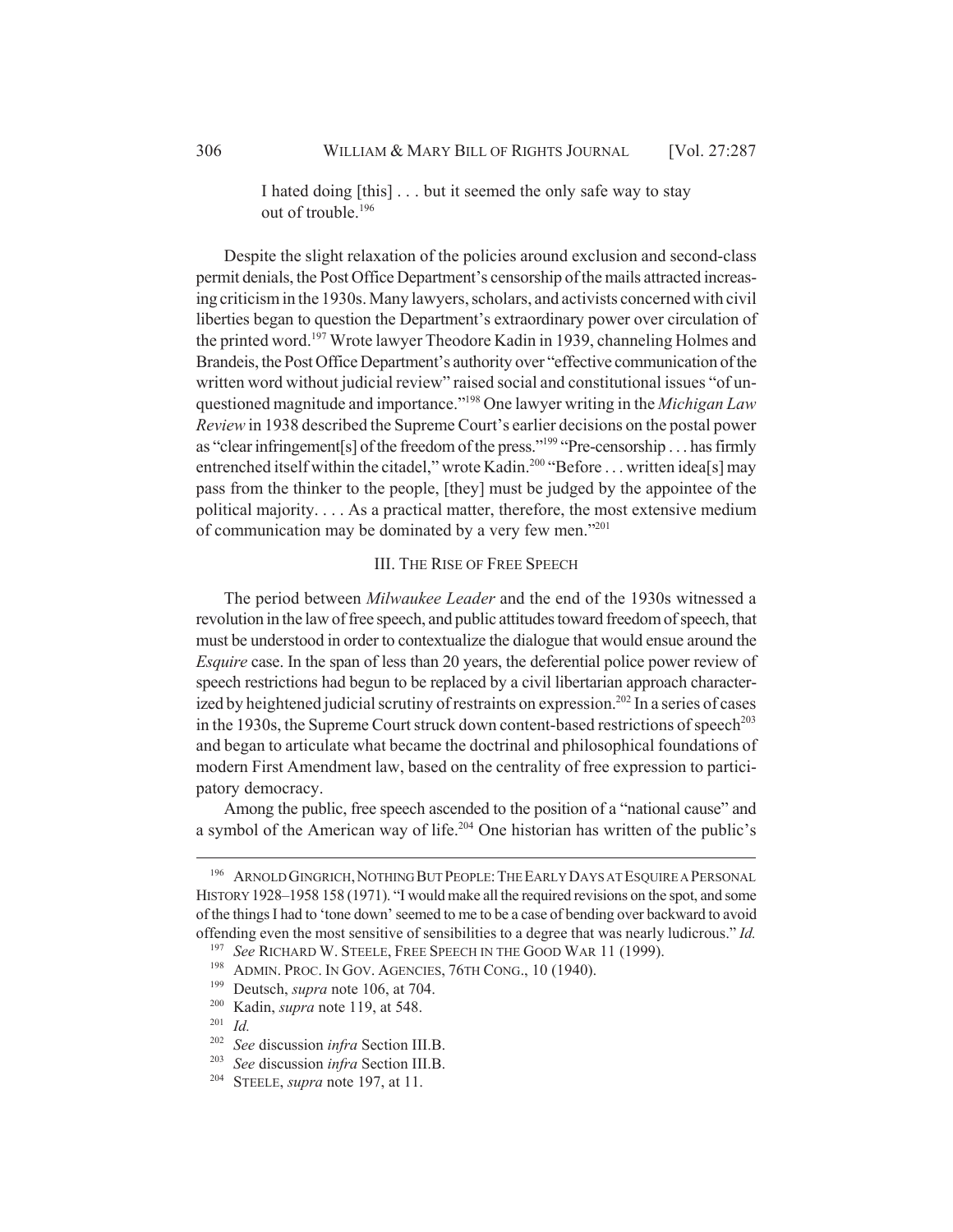"celebration of free expression in the decade leading up to World War II."205 To many Americans, free expression became a "lodestar," the shining star in the constellation of constitutional rights.206 It was in the 1930s, in the words of First Amendment scholar Harry Kalven, that speech "start[ed] to win."<sup>207</sup>

#### *A. Changing Social Perspectives on Free Expression*

The government's intense suppression of dissent during the First World War led to a cultural backlash. By the mid-1920s, many Americans had come to realize that the wartime repression had been excessive and unjustified, and that the dissenters had not been as threatening to national security as the Wilson administration had suggested.<sup>208</sup> Although much of the public continued to hold conservative views on speech, insisting that the protection of the common welfare required the suppression of dangerous or dissenting ideas, there was at the same time increasing hostility toward the efforts of authorities and self-appointed "reformers" to enforce their visions of the public good.209 As mentioned earlier, the 1920s saw the relaxation of repressive, Victorian-era moral strictures, particularly around sex, and the ascendance, among many sectors of the populace, of a more liberal, cosmopolitan orientation.<sup>210</sup> Freedom of expression assumed greater importance at a time when an increasing number of Americans—epitomized by the so-called "lost generation"—were seeking personal, social, and sexual liberation.<sup>211</sup>

Teachers began to rebel against interference in course content by religious zealots, resistance that culminated in the infamous 1925 Scopes "Monkey" Trial.<sup>212</sup> Reproductive rights advocates fought for the right to disseminate birth control information, using the justification of freedom of speech.<sup>213</sup> Book publishers, movie producers, and radio broadcasters grew increasingly concerned with content-based restrictions that affected not only their creative liberties but also their bottom line.<sup>214</sup> For the first time, freedom of speech became the focal point of major social debate.<sup>215</sup> This concern with free expression was fostered, in part, by the ACLU, formed in 1917 to protest

<sup>205</sup> Geoffrey R. Stone, *Free Speech in World War II: "When Are You Going to Indict the Seditionists?"*, 2 INT'L J. CONST. L. 334, 367 (2004).

<sup>206</sup> *See supra* notes 204–17 and accompanying text.

<sup>&</sup>lt;sup>207</sup> HARRY KALVEN, JR., A WORTHY TRADITION: FREEDOM OF SPEECH IN AMERICA 167 (Jamie Kalven ed., 1989).

<sup>208</sup> Stone, *supra* note 205, at 334.

<sup>&</sup>lt;sup>209</sup> PAUL L. MURPHY, THE MEANING OF FREEDOM OF SPEECH: FIRST AMENDMENT FREE-DOMS FROM WILSON TO FDR 102–03 (1976).

<sup>210</sup> *See id.* at 107–08.

<sup>211</sup> *Id.* at 109.

<sup>212</sup> *See id.* at 112.

<sup>213</sup> *Id.* at 119–20.

<sup>214</sup> *See id.* at 119.

<sup>215</sup> *See id.* at 119–21.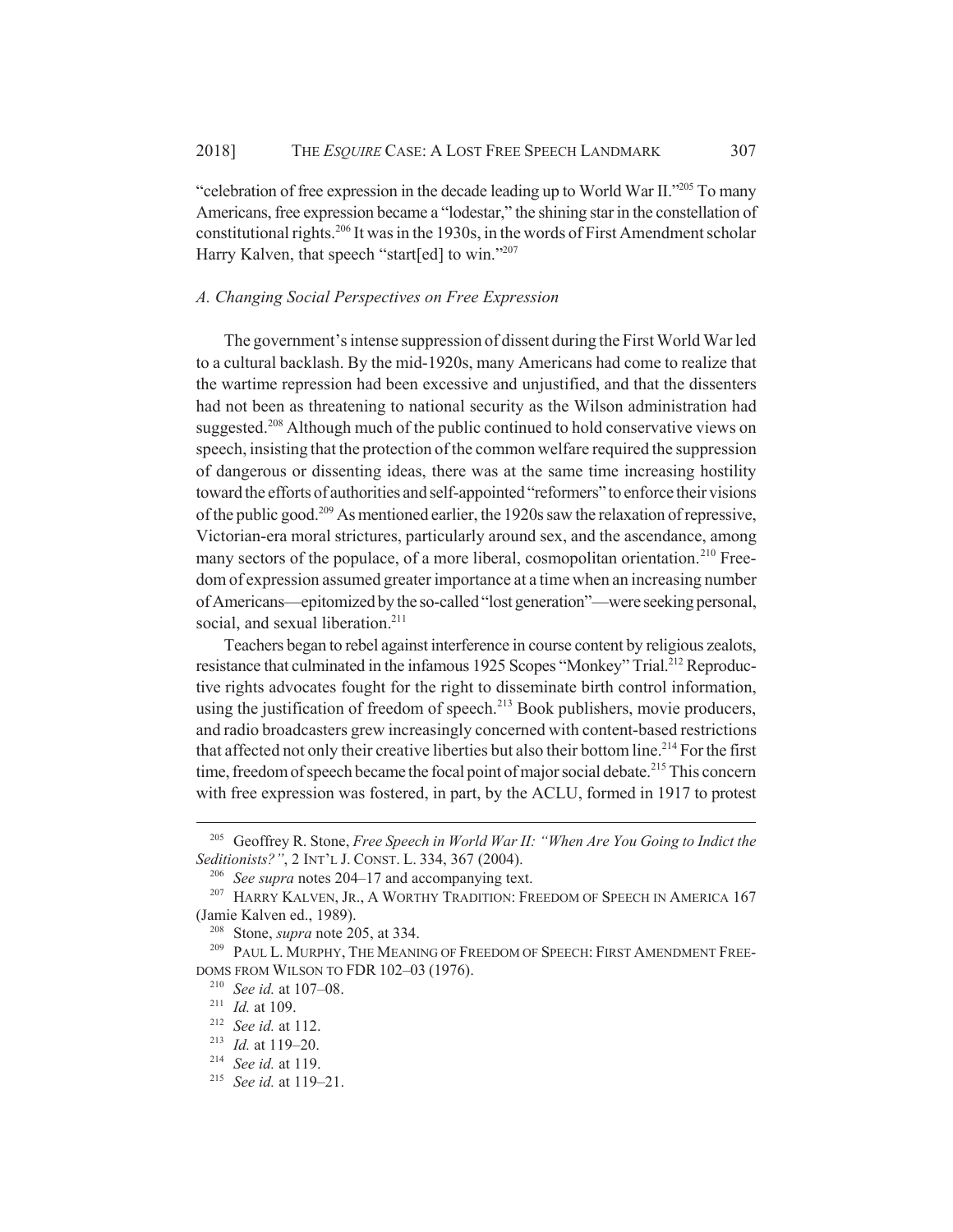the persecution of wartime dissenters.<sup>216</sup> During the 1920s, the ACLU became an influential national organization engaged in publicity, litigation, and lobbying on civil rights and civil liberties issues, especially freedom of speech.<sup>217</sup> Perhaps more than any other force in American society in the 1920s, the ACLU was responsible for the "spread of the gospel of free expression."218

The Great Depression triggered unprecedented popular support for freedom of expression and civil liberties more broadly. The economic crisis precipitated intense critiques of the prevailing order and massive social unrest.219 Communism, Socialism, and other radical ideologies gained large and receptive audiences.<sup>220</sup> Recent memories of wartime repression and hysteria made intellectuals and the growing civil libertarian community vigilant to prevent persecution of contrarian views.221 The dire economic circumstances had a leveling effect, spurring many previously unconcerned Americans to contemplate issues of social justice and equality.<sup>222</sup> As Americans of all backgrounds and races stood in breadlines, the earlier notion of social hierarchies and divisions as natural and immutable began to collapse.<sup>223</sup> The contingency and precariousness of social privilege was revealed, engendering greater sympathies toward the poor and oppressed.<sup>224</sup> Membership in the ACLU increased as the organization gained favorable publicity and came to be regarded as an advocate of freedom, equality, and "human relief at a time in which such relief was a crying need."225 The ACLU became the nation's premiere civil liberties activist group, and it was involved in several prominent free speech cases, including many before the Supreme Court.<sup>226</sup>

It was in this milieu that the Court began to retreat from its perfunctory and generally dismissive treatment of free speech issues. Beginning in 1931, it began to incorporate into First Amendment doctrines the more liberal views on free expression that much of the public already embraced. $227$ 

#### *B. The Supreme Court on Speech*

The doctrinal origins of modern First Amendment law, as is well-known, can be traced to the series of opinions, concurrences, and dissents in the immediate

<sup>223</sup> *See id.*

<sup>216</sup> SAMUEL WALKER, IN DEFENSE OF AMERICAN LIBERTIES: A HISTORY OF THE ACLU 16–20 (1990).

<sup>217</sup> *See id.* at 51–92.

<sup>218</sup> STEELE, *supra* note 197, at 10.

<sup>219</sup> *See* MURPHY, *supra* note 209, at 220–36.

<sup>220</sup> *See id.* at 229–30.

<sup>221</sup> *See id.* at 232–34.

<sup>222</sup> *See id.* at 229.

<sup>224</sup> *See id.* at 229–30.

<sup>225</sup> *Id.* at 230.

<sup>226</sup> *See generally* WALKER,*supra* note 216 (detailing the accomplishments of the ACLU leading into the twenty-first century).

<sup>227</sup> *See* MURPHY, *supra* note 209, at 7.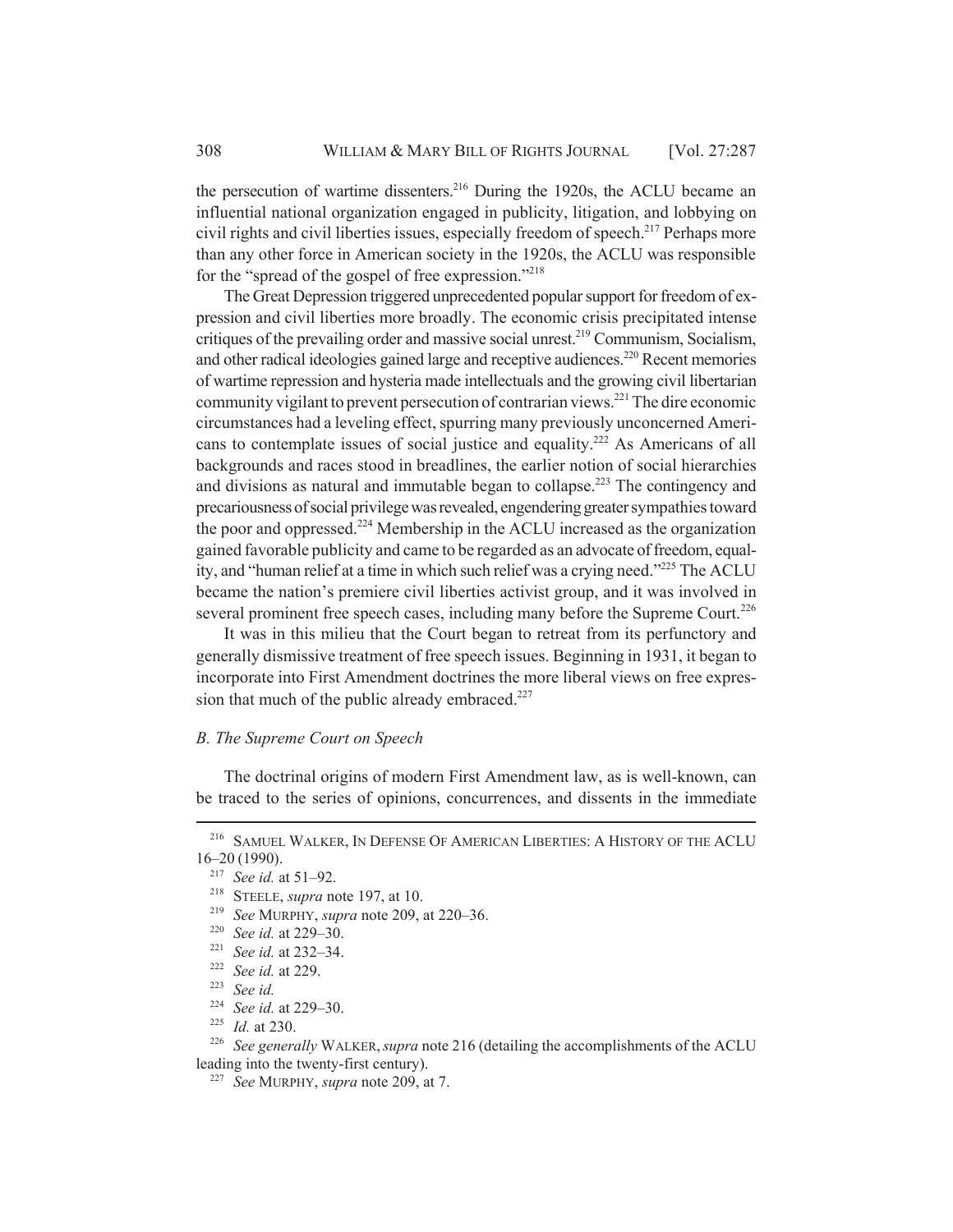post–World War I era in which Justices Holmes and Brandeis attempted to replace the "bad tendency" test with a more speech-protective standard.228 In *Abrams v. United States*, 229 Holmes, dissenting from a majority opinion upholding a conviction under the Espionage Act, enunciated a "clear and present danger" test, condemning government "attempts to check the expression of opinions that we loathe and believe to be fraught with death, unless they so imminently threaten immediate interference with the lawful and pressing purposes of the law that an immediate check is required to save the country."<sup>230</sup> Whether speech had a "tendency" to cause harm, however remote, was not the appropriate inquiry in cases involving criminal punishment for seditious utterances; rather, the test should be the actual likelihood of the speech causing imminent harm.231 According to Holmes, the First Amendment protects utterances that seek acceptance through the democratic processes of public discussion—"falsely shouting fire in a theater and causing a panic" was the antithesis of democratic speech.<sup>232</sup>

While the Court's conservative majority continued to analyze speech claims under the bad tendency rule, Holmes and Brandeis kept clear and present danger alive in a series of concurring and dissenting opinions.<sup>233</sup> In his well-known concurrence in *Whitney v. California*<sup>234</sup> Brandeis strengthened "clear and present danger"; the portended harm must be extremely serious to justify the suppression of speech and so imminent that there was no opportunity to avert it by discussion.<sup>235</sup> Brandeis offered justifications for protecting free speech that judges and theorists over the coming decades would develop into principal rationales. Freedom of expression was a necessary precondition of "public discussion," which Brandeis described as central to democratic self-governance.<sup>236</sup> Through the process of freely discussing and debating social issues, the public would discern the "common good" and govern itself accordingly.<sup>237</sup>

After sustaining sedition and syndicalism convictions with little debate, the Court began reversing convictions and interpreting the First Amendment to require heightened scrutiny of laws that restricted speech. Within ten years of the appointment of Chief Justice Charles Evans Hughes in 1930, the Court had dramatically reshaped the boundaries of the First Amendment and the police power.<sup>238</sup> Drawing on Brandeis's rationale linking free speech to self-governance through "public discussion," it

<sup>228</sup> *See infra* notes 229–74 and accompanying text.

<sup>229</sup> 250 U.S. 616 (1919).

<sup>230</sup> *Id.* at 627, 630 (Holmes, J., dissenting).

<sup>231</sup> *See id.* at 630.

<sup>232</sup> Schenk v. United States, 249 U.S. 41, 52 (1919).

<sup>233</sup> *See, e.g.*, Gitlow v. New York, 268 U.S. 652, 672–73 (1925) (Holmes, J., dissenting); Gilbert v. Minnesota, 254 U.S. 325, 338 (1920) (Brandeis, J., dissenting).

<sup>&</sup>lt;sup>234</sup> 274 U.S. 357 (1927).

<sup>235</sup> *Id.* at 377 (Brandeis & Holmes, JJ., concurring).

<sup>236</sup> *See id.* at 375.

<sup>237</sup> *See* Vincent Blasi, *The First Amendment and the Ideal of Civic Courage: The Brandeis Opinion in* Whitney v. California, 29 WM. & MARY L. REV. 653, 694–95 (1988).

<sup>238</sup> *See* KALVEN, *supra* note 207, at 167–78.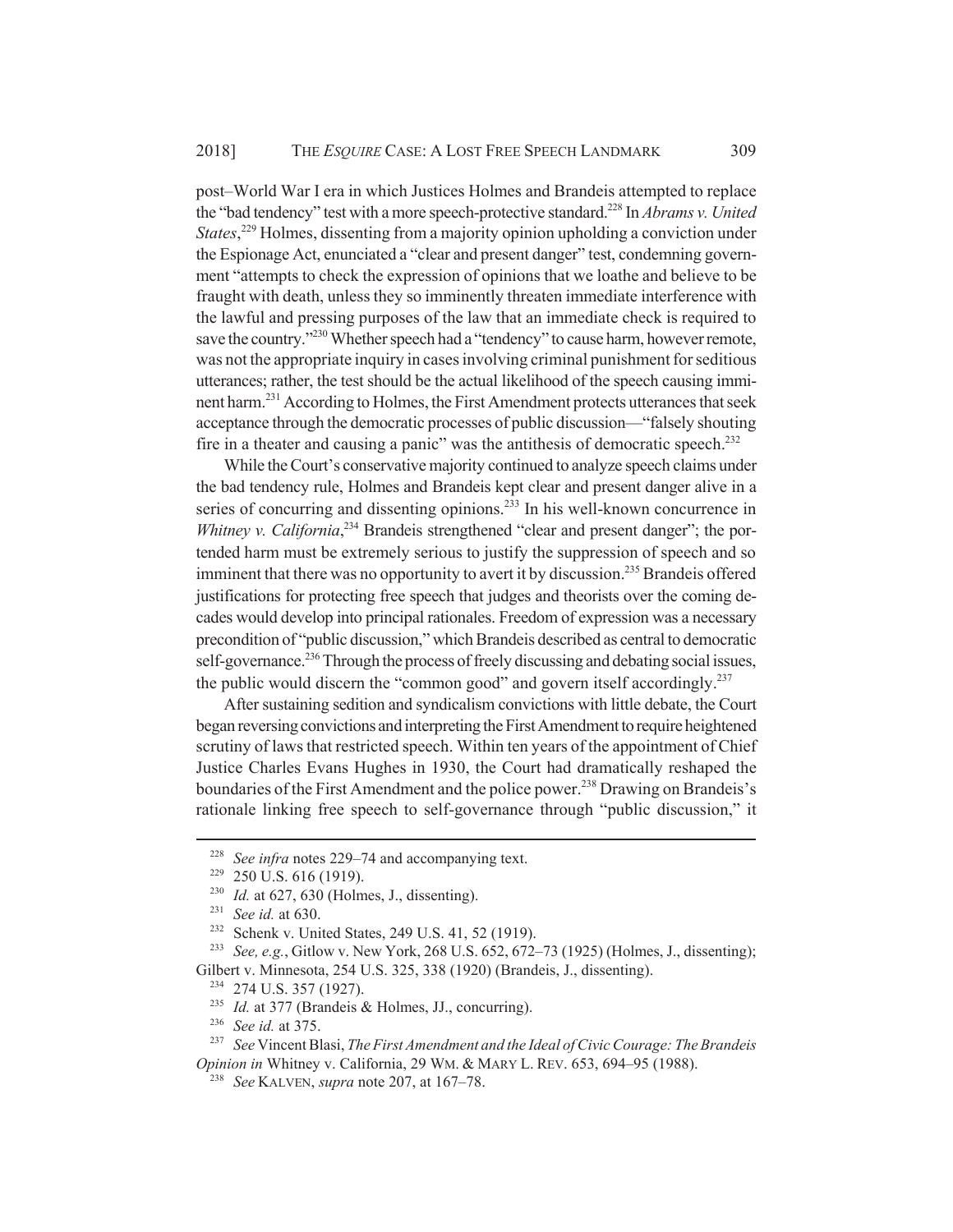issued a series of decisions in which it expressed that speech was an especially important liberty that deserved judicial solicitude because of the "indispensable connection" between speech rights and democracy.239 By the mid-1930s, the Court had fashioned a dual standard of constitutional review in which judges would defer to legislative regulation of the economy but scrutinize regulation of non-economic rights, including the right to free speech. $240$  Speech rights were to be given greater protection than rights associated with economic activity because speech was believed to be more closely connected to the process of democratic self-governance.<sup>241</sup>

*Near v. Minnesota*242 was a milestone in this transformation. *Near* involved the judicial injunction of an anti-Semitic newspaper under a Minnesota gag law that permitted state authorities to restrain a "malicious, scandalous and defamatory newspaper, magazine or other periodical."243 The law had been passed to curb the tide of "scandal sheet[s]" flooding the state's major cities.<sup>244</sup> A majority of the Supreme Court reversed the injunction on First Amendment grounds.<sup>245</sup> The gag law functioned as a prior restraint, the majority concluded, by allowing a single judge to restrain all future issues of the publication based on one issue.<sup>246</sup> The majority constitutionalized the common law rule against prior restraints, noting that such restraints were the "essence of censorship."<sup>247</sup> For the first time, the Court rejected, on First Amendment grounds, an action of the legislature that was clearly within the scope of its police power.248 The *Near* decision, which generated almost no public criticism, marked a historic turn and "indicated a deeper change in public attitudes."249

In *Near* and *Grosjean v. American Press Company*, 250 the next major case involving the First Amendment rights of newspapers, the Court emphasized the importance of the press to democracy.251 The *Near* majority had spoken of the importance of prohibitions on prior restraints in fostering a "vigilant and courageous press," which was essential to exposing official "malfeasance and corruption."252 In *Grosjean*, a unanimous Court invalidated a Louisiana "license" tax imposed only on newspapers with a certain minimum circulation.<sup>253</sup> This indirect restriction on the press was unduly

<sup>247</sup> *Id.*

- <sup>249</sup> WALKER, *supra* note 216, at 91.
- <sup>250</sup> 297 U.S. 233 (1936).
- <sup>251</sup> *See id.* at 243; *Near*, 283 U.S. at 719–20.
- <sup>252</sup> *Near*, 283 U.S. at 719–20.
- <sup>253</sup> *Grosjean*, 297 U.S. at 240, 251.

<sup>&</sup>lt;sup>239</sup> G. EDWARD WHITE, THE CONSTITUTION AND THE NEW DEAL 149 (2000).<br><sup>240</sup> See United States v. Carolane Products Co., 304 U.S., 144, 152–53 n.4 (1)

<sup>240</sup> *See* United States v. Carolene Products Co.*,* 304 U.S. 144, 152–53 n.4 (1938).

<sup>241</sup> WHITE, *supra* note 239, at 144, 149.

<sup>&</sup>lt;sup>242</sup> 283 U.S. 697 (1931).

<sup>&</sup>lt;sup>243</sup> *Id.* at 701–03.<br><sup>244</sup> *Id.* at 731 (Bu)

<sup>&</sup>lt;sup>244</sup> *Id.* at 731 (Butler, J., dissenting).<br><sup>245</sup> *Id.* at 722–23 ("IWJe hold the sta

Id. at 722–23 ("[W]e hold the statute . . . to be an infringement of the liberty of the press.  $\ldots$ .").

<sup>246</sup> *See id.* at 713.

<sup>248</sup> *See id.* at 722–23.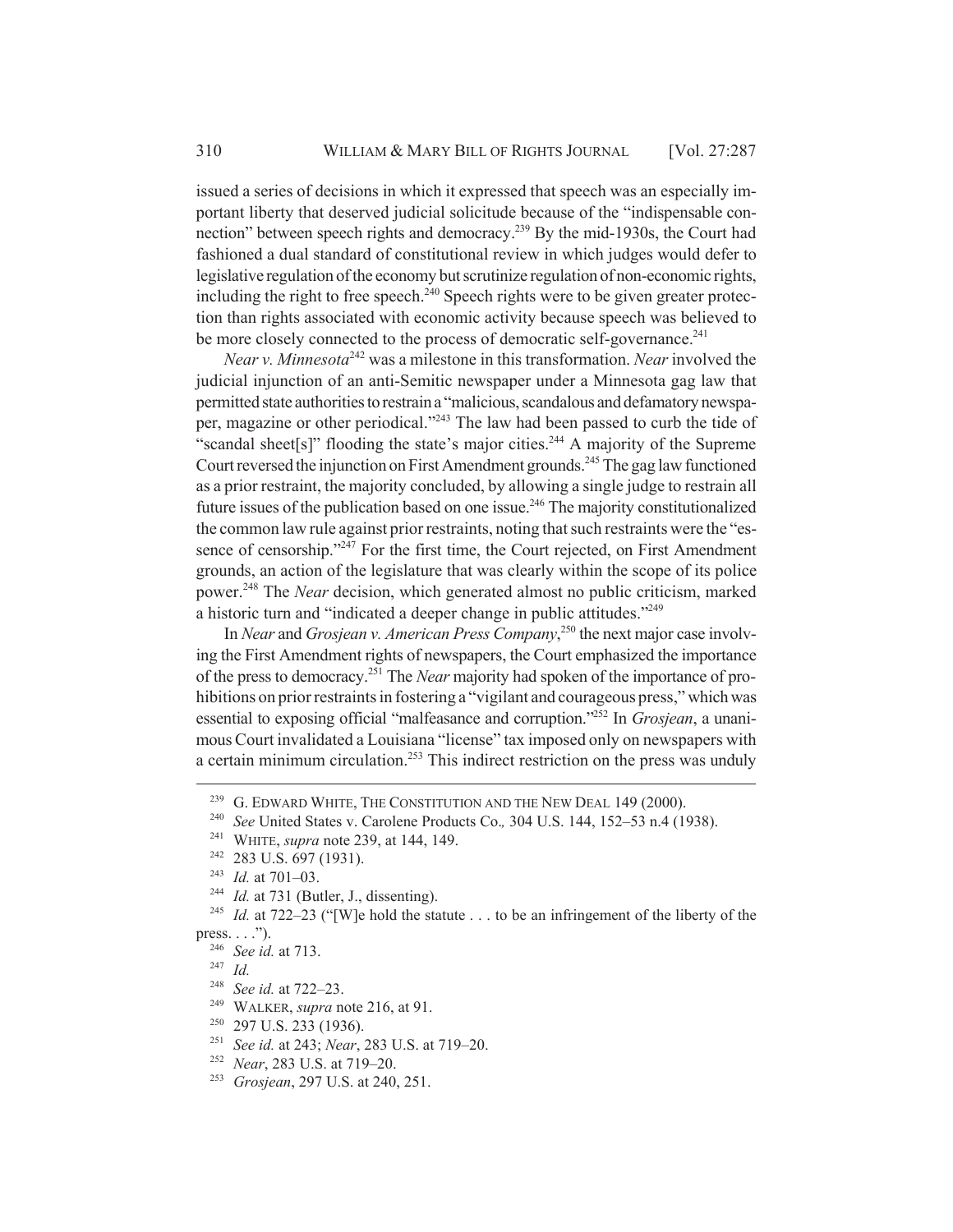restrictive of an "untrammeled press as a vital source of public information."254 Justice Sutherland observed, "A free press stands as one of the great interpreters between the government and the people. To allow it to be fettered is to fetter ourselves."255

By 1937, a majority of justices agreed that laws that had the potential to punish or restrain speech should be reviewed with heightened scrutiny.<sup>256</sup> The police power analysis had been replaced by a presumption in favor of protecting expression.<sup>257</sup> Members of the Court began to speak of freedom of speech as being in a "preferred position" in the scheme of constitutional rights.258 In the words of Justice Cardozo, writing in *Palko v. Connecticut*, 259 freedom of speech "is the matrix, the indispensable condition, of nearly every other form of freedom."<sup>260</sup> Doctrinally, the demise of bad tendency was achieved through the use of clear and present danger.<sup>261</sup> *De Jonge v. Oregon*<sup>262</sup> and *Herndon v. Lowry*<sup>263</sup> invoked clear and present danger to invalidate convictions under criminal-syndicalist statutes under circumstances where a bad tendency analysis would have sustained them.<sup>264</sup> The Court emphasized that the proper way to defuse incitements to overthrow the government was not through the suppression of speech, but "free political discussion," which could only be preserved through protecting the constitutional right of free speech.<sup>265</sup>

#### *C. Free Expression and Democracy*

This shift in free speech doctrine, and the emerging rationales for protecting free speech, cannot be understood apart from mounting concerns with the rise of fascist dictatorships in Germany and Italy. Americans responded to the atrocities perpetuated by these regimes by working diligently to differentiate the American way of life and

<sup>261</sup> *See* White, *supra* note 256, at 337.

<sup>264</sup> *Compare* Whitney v. California, 274 U.S. 357 (1927) (holding that under the "bad tendency" test conviction for one's association with the Communist Labor Party in violation of state syndicalism law did not violate the Constitution), *with* De Jonge v. Oregon, 299 U.S. 353 (1937) (holding that a conviction under state syndicalism laws for association with the Communist Party was unconstitutional under the "clear and present danger" test), *and* Herndon v. Lowry, 301 U.S. 242 (1937) (holding state syndicalism laws to be unconstitutional under the "clear and present danger" test).

<sup>265</sup> *De Jonge*, 299 U.S. at 365.

<sup>254</sup> *Id.* at 250.

<sup>255</sup> *Id.*

<sup>256</sup> *See* G. Edward White, *The First Amendment Comes of Age: The Emergence of Free Speech in Twentieth-Century America*, 95 MICH. L. REV. 229, 330 (1996).

<sup>257</sup> *See* Herndon v. Lowry, 301 U.S. 242, 258 (1937) ("The power of a state to abridge freedom of speech and of assembly is the exception rather than the rule . . . .").

<sup>258</sup> *See* DAVID P.CURRIE,THE CONSTITUTION IN THE SUPREME COURT:THE SECOND CEN-TURY, 1888–1986 269–70 (1990) (noting Justice Murphy's confirmation of laws limiting freedom of expression being scrutinized much more strictly than those limiting economic interests).

<sup>&</sup>lt;sup>259</sup> 302 U.S. 319 (1937).

<sup>260</sup> *Id.* at 327.

<sup>262</sup> 299 U.S. 353 (1937).

<sup>263</sup> 301 U.S. 242 (1937).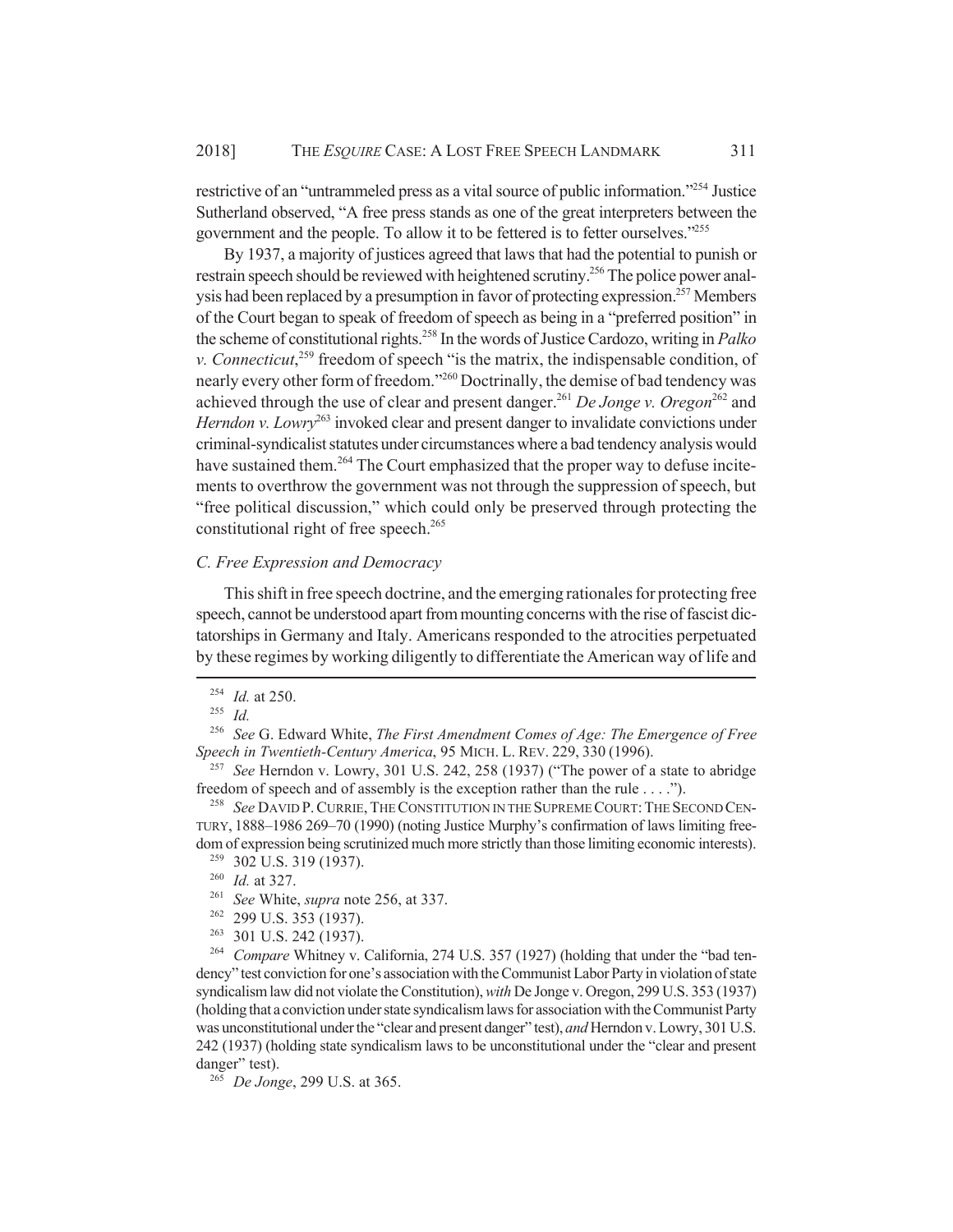protecting personal freedoms at home.<sup>266</sup> Intellectuals and other thought leaders of the 1930s emphasized "the importance of the rule of law and the notion that the people were protected from arbitrary state power by a tradition of constitutionalism."267 There was an emphasis on the "cultural<sup>[ly]</sup> and political<sup>[ly]</sup> pluralis<sup>[t]</sup>" nature of American democracy, in contrast to fascism and Nazism.268 In the 1930s, "the idea of America as a democracy dramatically expanded its cultural meaning."269 It signified "not only a society based on freedom, but a society opposed to tyranny and arbitrariness; an antitotalitarian society that represented the world's last best hope for rationality and truth."<sup>270</sup>

The public looked to the judiciary to protect the rights of individuals and minorities, especially their free expression rights, and in so doing, stave off totalitarianism.<sup>271</sup> The relationship between the suppression of speech and fascism was frequently raised in litigation involving restrictions on free expression.<sup>272</sup> The Committee for Industrial Organization (CIO), challenging the efforts of Jersey City Mayor Frank Hague to prevent the union from organizing in the city, likened his actions to European totalitarianism, arguing "the parallel between this process and those current in the despotisms abroad is too plain to be labored."273 In upholding the district court's ruling in favor of the CIO, the Third Circuit noted that Hague's policy of suppressing dissent "would result eventually in the existence of but one political party as is now the case under totalitarian governments."<sup>274</sup> The Supreme Court's decision<sup>275</sup> upholding the Third Circuit in *Hague* coincided with the 150th anniversary of the Bill of Rights.<sup>276</sup> The nation's leaders "hailed the principles of the Bill of Rights, particularly tolerance for minorities, as the essence of American democracy."<sup>277</sup>

With book burnings in Nazi Germany and the suppression of literary freedom in Mussolini's Italy, "censorship" acquired a "dirty word" quality.<sup>278</sup> Joseph Goebbel's 1933 bonfire of "un-German" and "immoral" books led to a public outcry and marches in American cities.279 Newspapers reported it on front pages, and more than 100,000 people in New York City joined in a mass protest to coincide with the event.<sup>280</sup> "Censorship" became something to be abhorred in a free society, something "inherently

<sup>280</sup> *Id.*

<sup>266</sup> *See* Schiller, *supra* note 30, at 75.

<sup>267</sup> *Id.* at 77.

<sup>268</sup> *See id.* at 78.

<sup>&</sup>lt;sup>269</sup> White, *supra* note 256, at 331.<br><sup>270</sup> *Id See also* WALKER *supra* no

*Id. See also* WALKER, *supra* note 216, at 112.

<sup>271</sup> *See* Schiller, *supra* note 30, at 80.

<sup>272</sup> *See id.* at 81.

<sup>273</sup> Respondents' Brief at 7, Hague v. Comm. for Indus. Org., 307 U.S. 496 (1939) (No. 651).

<sup>274</sup> Hague v. Comm. for Indus. Org., 101 F.2d. 774, 784 (3d Cir. 1939).

<sup>275</sup> Hague v. Comm. for Indus. Org., 307 U.S. 496, 518 (1939).

<sup>276</sup> WALKER, *supra* note 216, at 112.

<sup>277</sup> *Id.* at 110.

<sup>278</sup> *See infra* notes 279–99 and accompanying text.

<sup>279</sup> *See* BOYER, *supra* note 25, at 270.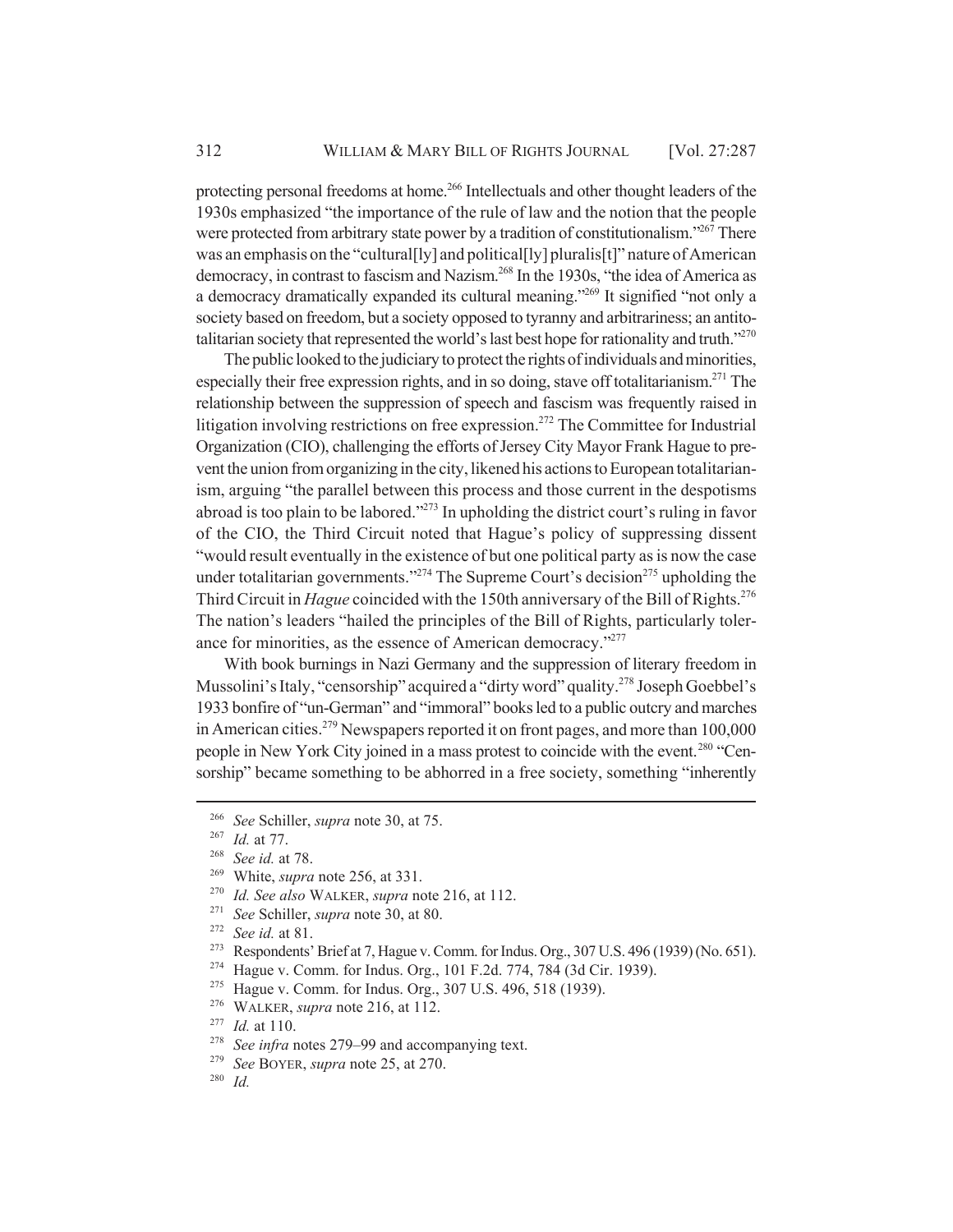related to totalitarianism."281 After the Nazi book burning, the American anti-censorship movement was infused with new intensity.282 The *Ulysses* decision, handed down that year, was seen by many as "America's answer to Hitler's repressions."283

As tyranny worsened in Europe, facilitating participatory democracy and "public discussion" became, more than ever, the Supreme Court's rationale for protecting speech rights. In *Thornhill v. Alabama*, 284 Justice Murphy based his decision to strike down an antipicketing ordinance on the importance of speech for self-governance: "[T]he safeguarding of these rights to the ends that men may speak as they think on matters vital to them . . . is essential to free government."285 Justice Roberts used similar logic in *Cantwell v. Connecticut*,<sup>286</sup> overturning a breach of the peace conviction of a Jehovah's Witness who was peacefully denouncing the Catholic Church: "[T]he people of this nation have ordained in the light of history, that, in spite of the probability of excesses and abuses, these liberties are, in the long view, essential to enlightened opinion and right conduct on the part of the citizens of a democracy."287 In *Bridges v.* California,<sup>288</sup> a majority on the Court, led by Justice Roberts, employed "clear and present danger" to overturn a newspaper's conviction of contempt by publication of critical editorials on a pending court case.<sup>289</sup> The whims, "preferences or beliefs" of legislators or officials, "cannot transform minor matters of public inconvenience or annoyance into substantive evils of sufficient weight to warrant the curtailment of liberty of expression."290 The First Amendment's prohibitions on abridgements of speech "must be taken as a command of the broadest scope that explicit language, read in the context of a liberty-loving society, will allow."<sup>291</sup>

#### *D. Free Expression in Wartime*

The transformation in popular and official attitudes toward free speech was reflected in the nation's responses to wartime dissent. Though the outbreak of hostilities in Europe in 1939 had created a mood of high anxiety in the United States and a temporary wave of violence against communists, German-Americans, and Jehovah's Witnesses, the repression was often stanched by local officials.<sup>292</sup> Public opinion castigated political and religious intolerance and blatant abuses of civil rights.<sup>293</sup>

<sup>287</sup> *Id.* at 310.

- <sup>289</sup> *See id.* at 262, 274–75.
- <sup>290</sup> *Id.* at 263 (citing Schneider v. State, 308 U.S. 147, 161 (1939)).
- <sup>291</sup> *Id.* at 263.
- <sup>292</sup> Theodore Irwin, *Control: Freedom and Censorship*, 4 PUB. OP. Q*.* 523, 523 (1940).
- <sup>293</sup> *See* STEELE, *supra* note 197, at 79; Stone, *supra* note 205, at 366–67.

<sup>281</sup> Cadegan, *Guardians of Democracy*, *supra* note 38, at 270.

<sup>282</sup> *See* Schiller, *supra* note 30, at 102.

<sup>283</sup> BOYER, *supra* note 25, at 272.

<sup>&</sup>lt;sup>284</sup> 310 U.S. 88 (1940).

<sup>285</sup> *Id.* at 95.

<sup>286</sup> 310 U.S. 296 (1940).

<sup>288</sup> 314 U.S. 252 (1941).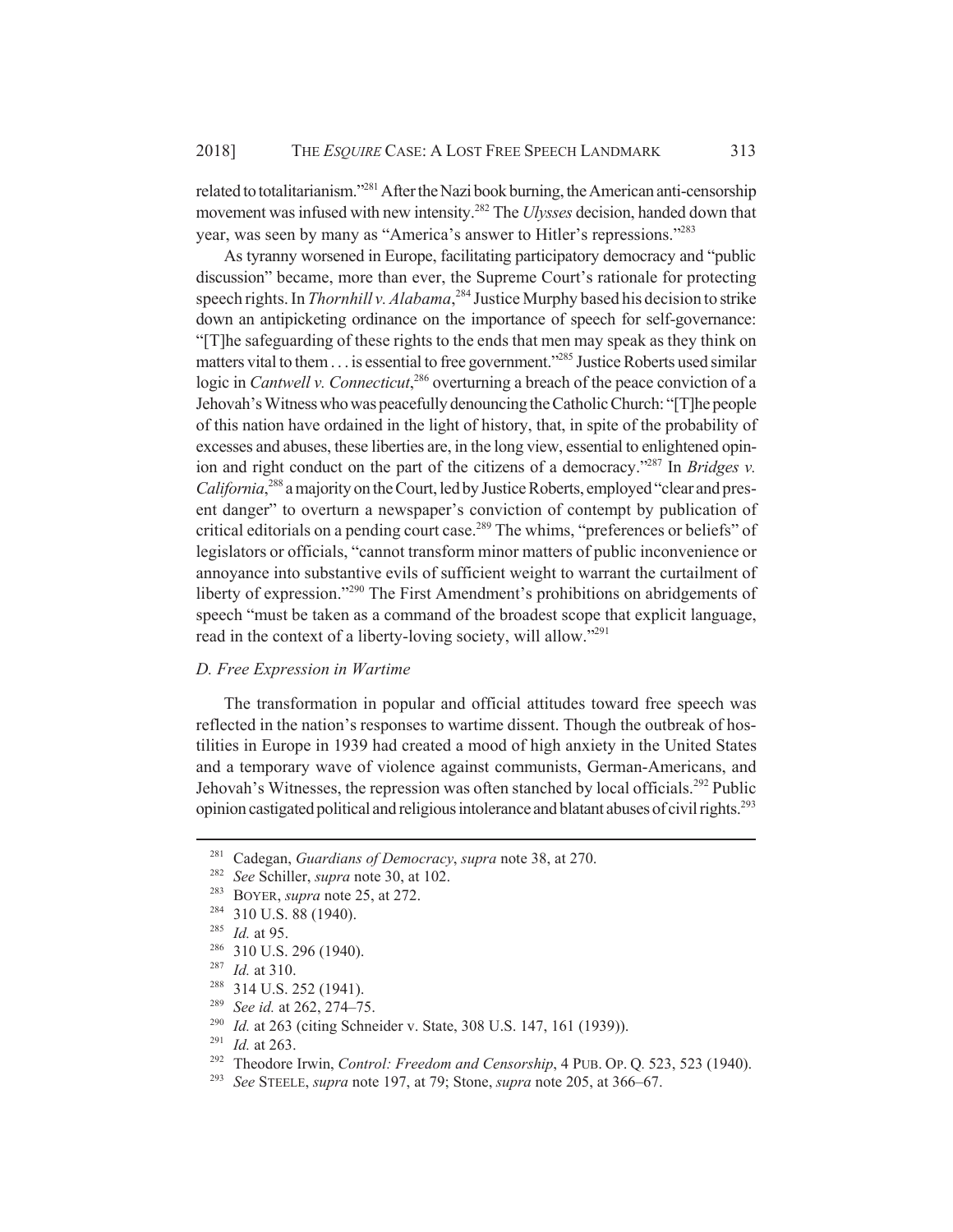The public, the courts, the media, and the government expressed an overwhelming desire to avoid the civil liberties disasters of the previous war.<sup>294</sup> Even before the attack on Pearl Harbor, the Roosevelt administration worked hard to assuage the public that in the event of war, freedom of speech would be protected at all costs.<sup>295</sup> In 1940, Roosevelt proclaimed, "Free speech and a free press are still in the possession of the people . . . and it is important that it should remain there. For suppression of opinion and censorship of news are among the mortal weapons that dictatorships direct against their own peoples. . . ."296 Freedom of expression had become such an important public issue that in his January 6, 1941 speech rallying Americans to prepare for likely war, Roosevelt invoked "four essential human freedoms," with the first being "freedom of speech and expression."297 After Pearl Harbor, Attorney General Francis Biddle, in a speech commemorating the 152nd anniversary of the Bill of Rights, reminded the nation that "[e]very man . . . who cares about freedom must fight [to protect it] for the *other* man with whom he disagrees."<sup>298</sup> The Department of Justice was praised for sparingly prosecuting dissenters for sedition, and there were far fewer prosecutions for seditious expression than during the First World War.299 In 1941, the *New York Times* praised Biddle for dismissing complaints lodged against three men for seditious utterances.<sup>300</sup> Commending Congress, the people, and the courts for their absence of hysteria in regard to the war, the *Times* urged a "deeper toleration of the 'thought we hate.'"301

This anti-censorship, free speech mentality mapped less completely onto the realm of culture. While the war and Nazi brutalities pushed many Americans to deepen their commitment to anti-censorship principles and to oppose official restrictions on art, literature, and film, some were less wary about content-based regulations of popular culture.<sup>302</sup> They believed that movies, magazines, and novels were unrelated to the processes of democracy and could pose moral threats to society, especially to youth.<sup>303</sup> Social conservatives, alarmed by more permissive views on sex and more sexually explicit material in popular culture, ramped up their efforts to eradicate "indecent" culture through both legal and extralegal means.<sup>304</sup> During the war, the pulp magazine craze rose to new heights, fueled by the disposable income of a more prosperous

<sup>301</sup> *Id.*

<sup>&</sup>lt;sup>294</sup> *See infra* notes 295–309 and accompanying text.<br><sup>295</sup> *See* MURPHY *supra* note 209 at 279

<sup>295</sup> *See* MURPHY, *supra* note 209, at 279.

<sup>296</sup> *Id.*

<sup>&</sup>lt;sup>297</sup> The Annual Message to the Congress, 1940 PUB. PAPERS  $663$ ,  $672$  (Jan. 6, 1941).

<sup>&</sup>lt;sup>298</sup> GEOFFREY R. STONE, PERILOUS TIMES: FREE SPEECH IN WARTIME FROM THE SEDITION ACT OF 1798 TO THE WAR ON TERRORISM 255 (2004).

<sup>299</sup> *See* STEELE, *supra* note 197, at 230.

<sup>300</sup> *See Civil Liberties,* N.Y. TIMES, Dec. 21, 1941, at E6.

<sup>302</sup> On the broad support for anti-censorship principles, see BOYER, *supra* note 25, at 128–67.

<sup>303</sup> *See* HEINS, *supra* note 24, at 50.

<sup>304</sup> *See generally* Kimball Young, *Censorship in Wartime*, 38 ALA. BULL*.* 439 (1944).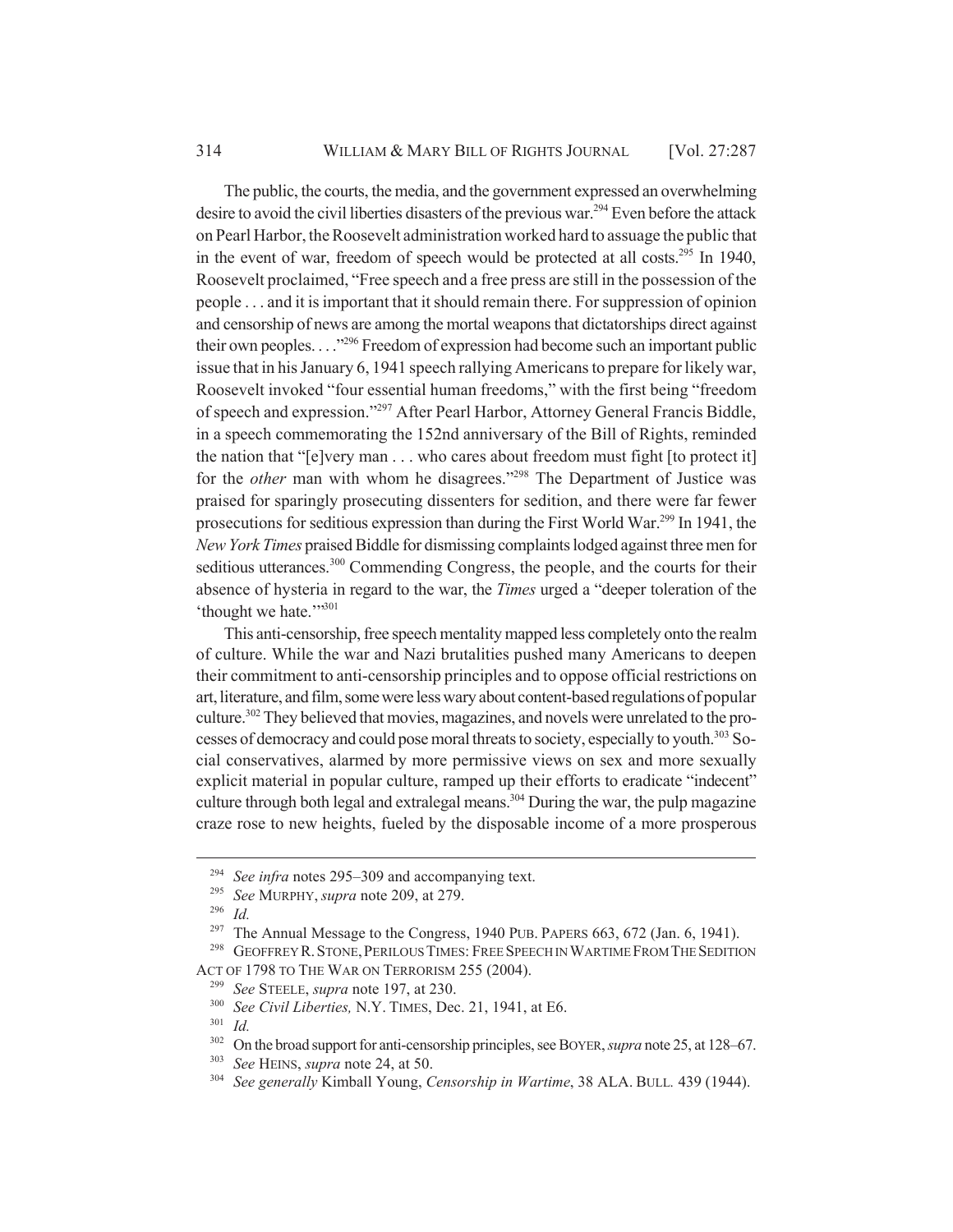populace (the war had ended the Depression);<sup>305</sup> demand for pin-ups and men's magazines was especially high among GIs overseas.<sup>306</sup> The NODL continued to combat what it saw as the rising tide of "indecent literature."<sup>307</sup> By the end of the war, amidst nationwide calls for tolerance in the political sphere, civil libertarians were reporting an increase in efforts to suppress entertainment and literature on moral grounds.<sup>308</sup> This was the social and legal environment in which the *Esquire* case unfolded.

IV. THE POST OFFICE DEPARTMENT'S "DECENCY CRUSADE"

#### *A. The Crackdown on Magazines*

In 1942, Postmaster General Frank Walker began his crackdown on pulp magazines.<sup>309</sup> This started in April, when the Post Office Department announced that it was initiating a new policy with regard to second-class mailing privileges.<sup>310</sup> In response to criticism of the Department's practices, it declared that it would now offer publishers hearings before revoking their second-class privileges.<sup>311</sup> Under its new rules, hearings would be offered to all publishers whose second-class privileges were to be terminated for nonmailability.<sup>312</sup> At the same time, the Department announced that it would no longer rule in advance on the mailability of material.<sup>313</sup> The Department further stated that, rather than relying on its advisory opinions, publishers should be guided by a sense of "decency and good morals" in determining whether or not to deposit material in the mail.<sup>314</sup>

Immediately after the declaration of the new policy, the Post Office Department informed dozens of publishers, mostly small-scale publishers of pulp and "girlie" magazines, that they were losing their second-class permits.<sup>315</sup> The basis for the decision, in most cases, was that two or three previous issues had been deemed nonmailable on account of obscenity.<sup>316</sup> Publishers received letters informing them that past issues were nonmailable, and that unless they appeared at a hearing to "show cause" why their publications were not obscene, their second-class privileges would be denied.<sup>317</sup>

<sup>305</sup> *See generally* Thomas K. Duncan & Christopher J. Coyne, *The Origins of the Permanent War Economy*, 18 INDEP. REV. 219 (2013).

<sup>306</sup> *See* MARIA ELENA BUSZEK,PIN-UP GRRRLS:FEMINISM,SEXUALITY,POPULAR CULTURE 185 (2006)(noting that soldiers were posting images of pin-ups all around their surroundings).

<sup>307</sup> *See* CADEGAN, *supra* note 49, at 136.

<sup>308</sup> *See id.* at 142.

<sup>309</sup> *See* Robertus, *supra* note 114, at 11.

<sup>310</sup> *Id.* at 12.

<sup>311</sup> *Id.*

<sup>312</sup> *Id.*

<sup>&</sup>lt;sup>313</sup> *See id.* (declaring that the hearing officers would, on the arguments and briefs, prepare a report for the Postmaster General).

<sup>314</sup> *Id.* at 14.

<sup>315</sup> *See id.* at 15–19.

<sup>316</sup> *Id.* at 18.

<sup>317</sup> *Id.* at 12.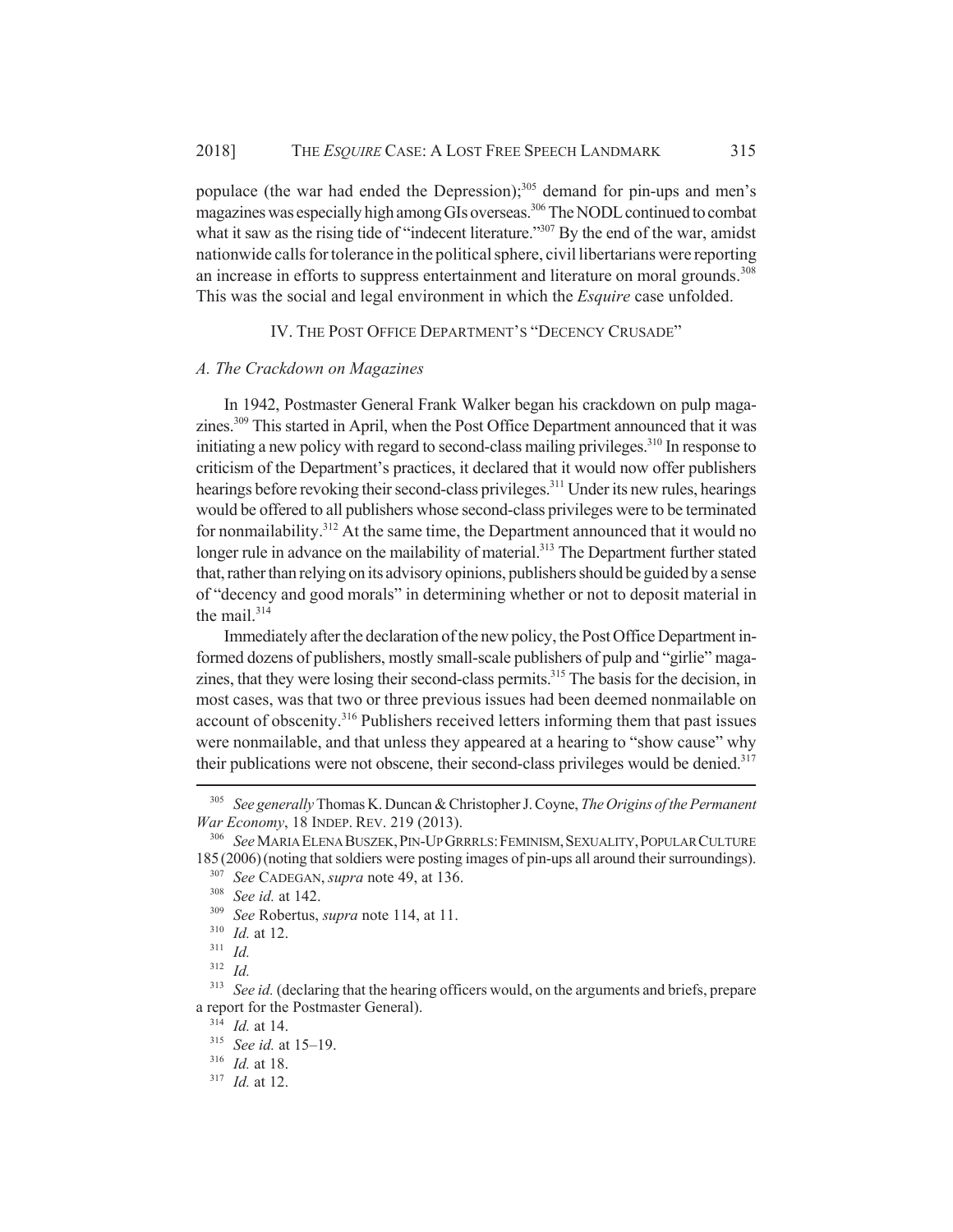Noll regularly communicated with Walker, asking him to revoke the privileges of publications on the list.<sup>318</sup> "The new Postmaster General," Noll wrote to his colleagues, "has been cooperating with me splendidly."319

The "hearings" were a sham. Post Office Department officials served as both prosecutors and judges.<sup>320</sup> The hearings officers were senior postal employees; "[a]ll were normally assigned to other duties and none was . . . trained for judging obscenity."<sup>321</sup> Both sides were allowed to offer arguments, briefs, and evidence.<sup>322</sup> At the conclusion of the hearing, the officers prepared a report for the Postmaster General, but the recommendations of the hearing officers were not binding.<sup>323</sup> "The [P]ostmaster [G]eneral might accompany his [final decision] with a statement of opinion or reasons" but was not required to offer an explanation for his decision.<sup>324</sup> Most magazines, unable to afford the cost of travel to Washington for what was generally recognized to be a futile exercise, declined the hearing and forfeited their second-class privileges.<sup>325</sup>

One of the first magazines to lose its second-class permit under the crackdown was *Real Screen Fun*, a low-budget pulp magazine featuring pictures of scantily clad women.<sup>326</sup> The publisher did not respond to the "show cause" order, and its secondclass privileges were revoked.327 A men's magazine called *Argosy* did not appear at a hearing and as a result lost its permit.<sup>328</sup> Stories that were cited as objectionable included 'Sex Outrages by Jap Soldiers,' 'The G-String Murders' and 'How Paris Apaches Terrorize Nazis in Girl Orgies.'329

*Romantic Story, Real Detective* and *Laff* lost their mailing permits.<sup>330</sup> The magazine *Front Page Detective* was issued a "show cause" order citing several stories that made it allegedly nonmailable, including "Mystery of the Beheaded Bride" and "He Crawled Through the Window and into My Bed."331 *Sleek* magazine, cited for stories such as "Female Beauty Around the World," skipped its revocation hearing, lost its secondclass privileges, and shut down.<sup>332</sup> Between May and August 1942, thirty-nine

<sup>322</sup> *Id.*

- <sup>325</sup> *See id.* at 6, 12.
- <sup>326</sup> *See id.* at 11, 17.
- <sup>327</sup> *Id.* at 17.
- <sup>328</sup> *Id.*

<sup>331</sup> *Id.*

<sup>332</sup> *Id.* Other magazines that lost their second-class mailing privileges in 1942 included *All Story Love*, *Crime Confessions*, *Headline Detective*, *Headquarters Detective*, *Film Fun*, *Secret Detective Cases*, *Smiles*, *Intimate Detective Cases*, *Pictorial Movie Fun*, *Crime Detective*, and *Special Detective Cases*. *See id.* at 19.

<sup>318</sup> *See* Cadegan, *Guardians of Democracy*, *supra* note 38, at 264–65.

<sup>319</sup> *Id.* at 265.

<sup>320</sup> *See* Robertus, *supra* note 114, at 6.

<sup>321</sup> *Id.* at 12.

<sup>323</sup> *Id.* at 12–13.

<sup>324</sup> *Id.* at 13.

<sup>329</sup> *Id.*

<sup>330</sup> *Id.*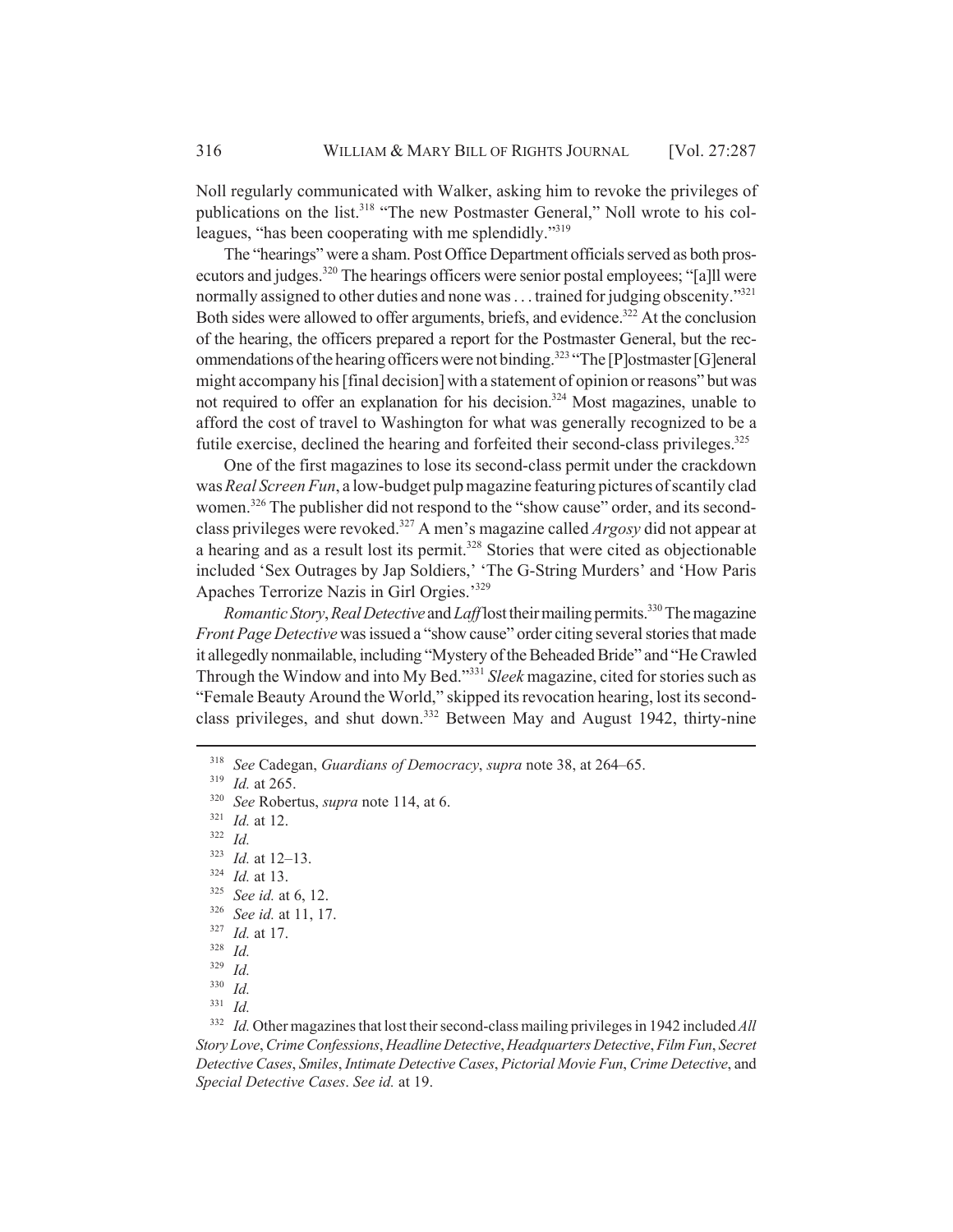magazines were denied second-class privileges for their purported obscenity.<sup>333</sup> It's unlikely that any of these the publications would have been obscene under the *Ulysses* or *Parmelee* tests<sup>334</sup> or even the restrictive *Hicklin* test.<sup>335</sup> Operating without clear statutory commands or oversight from the courts, postal officials censored a wide swath of nonobscene material that violated the NODL's moral code.<sup>336</sup>

Postal officials knew that the loss of second-class privileges meant the end for most publications. Using first-class mail was too expensive, the third class included only matter that weighed less than eight ounces, and fourth class was prohibitively costly and slow.337 As commentators observed, revocation of second-class mailing rates meant life or death for a magazine.<sup>338</sup>

#### *B. The Crackdown Attracts Criticism*

The ACLU and its anti-censorship subcommittee, the National Council for Freedom from Censorship, which had long been monitoring the activities of the NODL, registered immediate concerns with the decency crackdown.<sup>339</sup> In May 1942, ACLU leaders contacted the Department of Justice with complaints about the permit revocations—the seemingly arbitrary decisions to revoke, the meaningless hearings, and the Department's broad and vague definition of obscenity.<sup>340</sup> The organization also looked for a test case to challenge the revocations in court.<sup>341</sup> ACLU lawyers wrote to several magazines that had their privileges revoked, encouraging them to seek judicial review.<sup>342</sup>

In the summer of 1942, the decency campaign gained national attention when the legendary tabloid *The National Police Gazette* lost its second-class privileges.<sup>343</sup> Started in 1845, the *Gazette* was infamous for its sporting news, lurid crime stories,

<sup>340</sup> *See* Letter from Roger Baldwin to James Rowe, Jr., May 29, 1942), *in* 2436 AMERICAN CIVIL LIBERTIES UNION PAPERS 70, Princeton University (microfilm, University of Washington).

<sup>341</sup> *See, e.g.*, Letter from Elmer Rice to Jerry Bune (Oct. 27, 1942), *in* 2436 AMERICAN CIVIL LIBERTIES UNION PAPERS 90, Princeton University (microfilm, University of Washington); Letter from Elmer Rice to Louis Silverkleit (Oct. 27, 1942), *in* 2436 AMERICAN CIVIL LIBERTIES UNION PAPERS 97, Princeton University (microfilm, University of Washington).

<sup>342</sup> *See supra* note 341.

<sup>343</sup> The *National Police Gazette* lost its second-class privileges on September 19, 1942. *See* Robertus, *supra* note 114, at 19.

<sup>333</sup> Leo P. Culliane, *Criticism Fails to Halt 2d-Class Mail Clean-Up*, N.Y.HERALD TRIB., Sep. 24, 1942.

<sup>&</sup>lt;sup>334</sup> *See supra* notes 193–97 and accompanying text.

<sup>&</sup>lt;sup>335</sup> *See supra* notes 184–97 and accompanying text.

<sup>336</sup> *See* Cadegan, *Guardians of Democracy*, *supra* note 38, at 252–53.

<sup>337</sup> *See* Robertus, *supra* note 114, at 16.

<sup>338</sup> Culliane, *supra* note 333.

<sup>339</sup> *See* Letter from Glenn L. Moller to Hazel L. Rice (May 27, 1941), *in* 2436 AMERICAN CIVIL LIBERTIES UNION PAPERS 62–63, Princeton University (microfilm, University of Washington).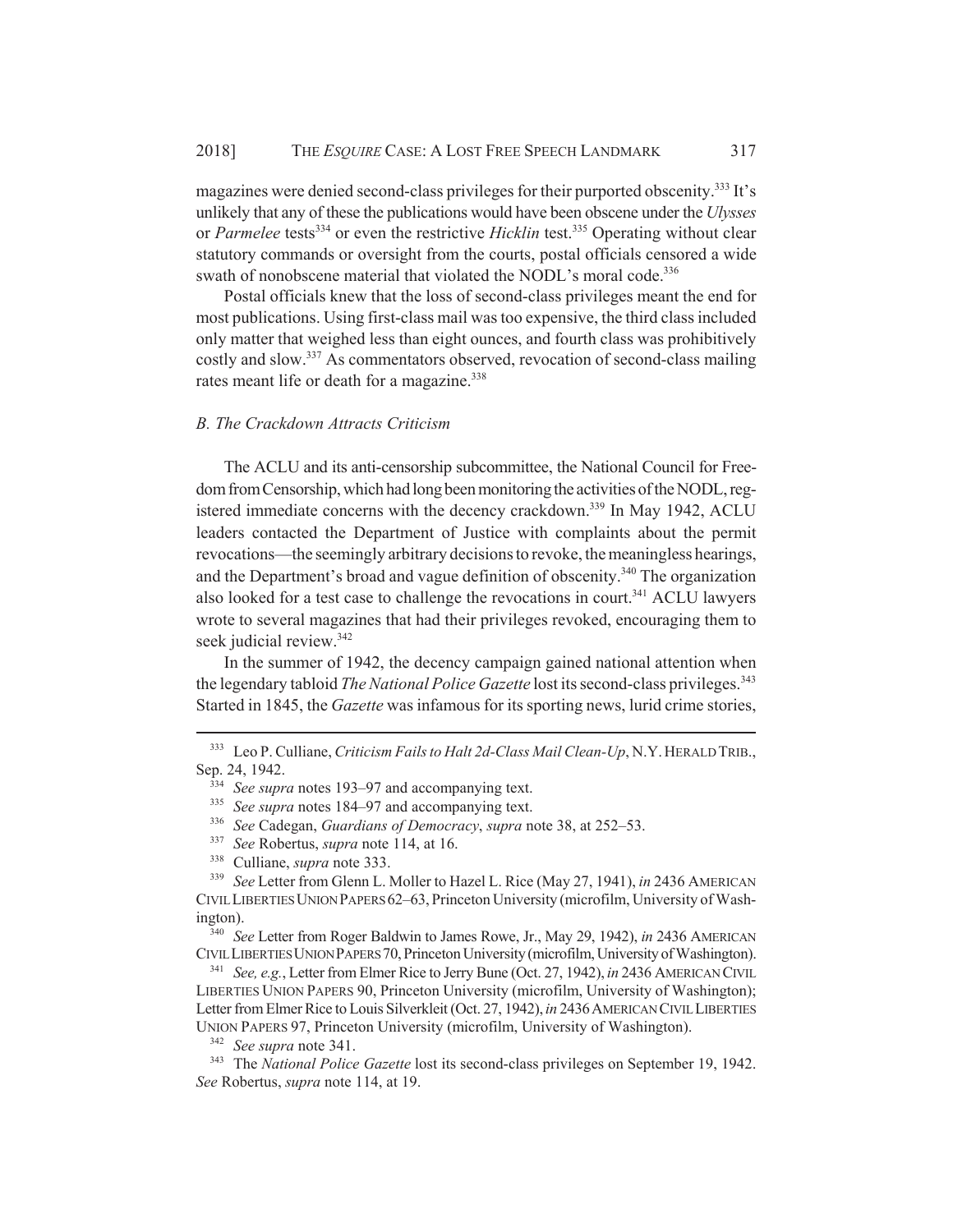and provocative pictures of women.<sup>344</sup> It was generally regarded as harmless entertainment, ubiquitous in barbershops and other public places where men congregated.345 In August of 1942, the Post Office Department announced that it was going to revoke the *Gazette*'s privileges because it was "profitably pandering to the lewd and lascivious."346 After a hearing, in which postal officials refused to put into the record a key piece of evidence introduced by the publisher, the tabloid's secondclass status was revoked.<sup>347</sup> The decision elicited a wave of protest.<sup>348</sup> Throughout the country, newspapers published articles in disbelief;<sup>349</sup> the *Gazette* was racy, but in no way obscene. The *Police Gazette* revocation made clear that the Post Office Department defined obscenity without regard to public norms and standards.

The day after the *Police Gazette*'s revocation, the ACLU held a conference with a large group of magazine publishers on the possibility of "joint action" against the Post Office Department.<sup>350</sup> The ACLU also wrote to Senator Kenneth McKellar, Chairman of the Committee on Post Offices and Post Roads, calling to his attention that:

> [E]xtraordinary drive being undertaken by the Post Office Department against allegedly obscene magazines[.] We are, of course, in favor of excluding from the mails any matter which is in fact obscene, but we are wholly opposed to an arbitrary system of exclusion which permits a few postal officials to exercise their unreviewed judgment in so debatable a field.<sup>351</sup>

The ACLU proposed a bill adopting the system then effective in the Customs Department;<sup>352</sup> under the Tariff Act of 1930, Customs officials had to go to a federal

<sup>348</sup> *See* Culliane, *supra* note 333 (noting the Postmaster's actions "aroused more criticism than any similar action in a long while").

<sup>349</sup> *See* 79 CONG. REC. 3822 (1943) (citing various newspaper criticisms).

<sup>350</sup> Letter from Roger Baldwin to Joseph Fulling Fishmen (Sept. 30, 1942), *in* 2436 AMER-ICAN CIVIL LIBERTIES UNION PAPERS 93, Princeton University (microfilm, University of Washington).

<sup>351</sup> Letter from Elmer Rice to Hon. Kenneth McKellar (Sept. 25, 1942), *in* 2436 AMERI-CAN CIVIL LIBERTIES UNION PAPERS 86–87, Princeton University (microfilm, University of Washington).

<sup>344</sup> *See* Matthew Huttner, *The Police Gazette*, 67 AM. MERCURY 15*,* 16–18 (1948).

<sup>345</sup> *See id.* at 15.

<sup>346</sup> 78 CONG. REC. 3822 (1943) (citing *Exit the Police Gazette*, CHICAGO DAILY NEWS*,* Sept. 23, 1942).

<sup>&</sup>lt;sup>347</sup> Press Release, American Civil Liberties Union, P.O. Department Continues Obscenity Crusade (Sept. 28, 1942), *in* AMERICAN CIVIL LIBERTIES UNION PAPERS 88, Princeton University (microfilm, University of Washington).

<sup>352</sup> *See* Press Release, American Civil Liberties Union (Apr. 21, 1943), *in* 2436 AMERICAN CIVIL LIBERTIES UNION PAPERS 149, Princeton University (microfilm, University of Washington).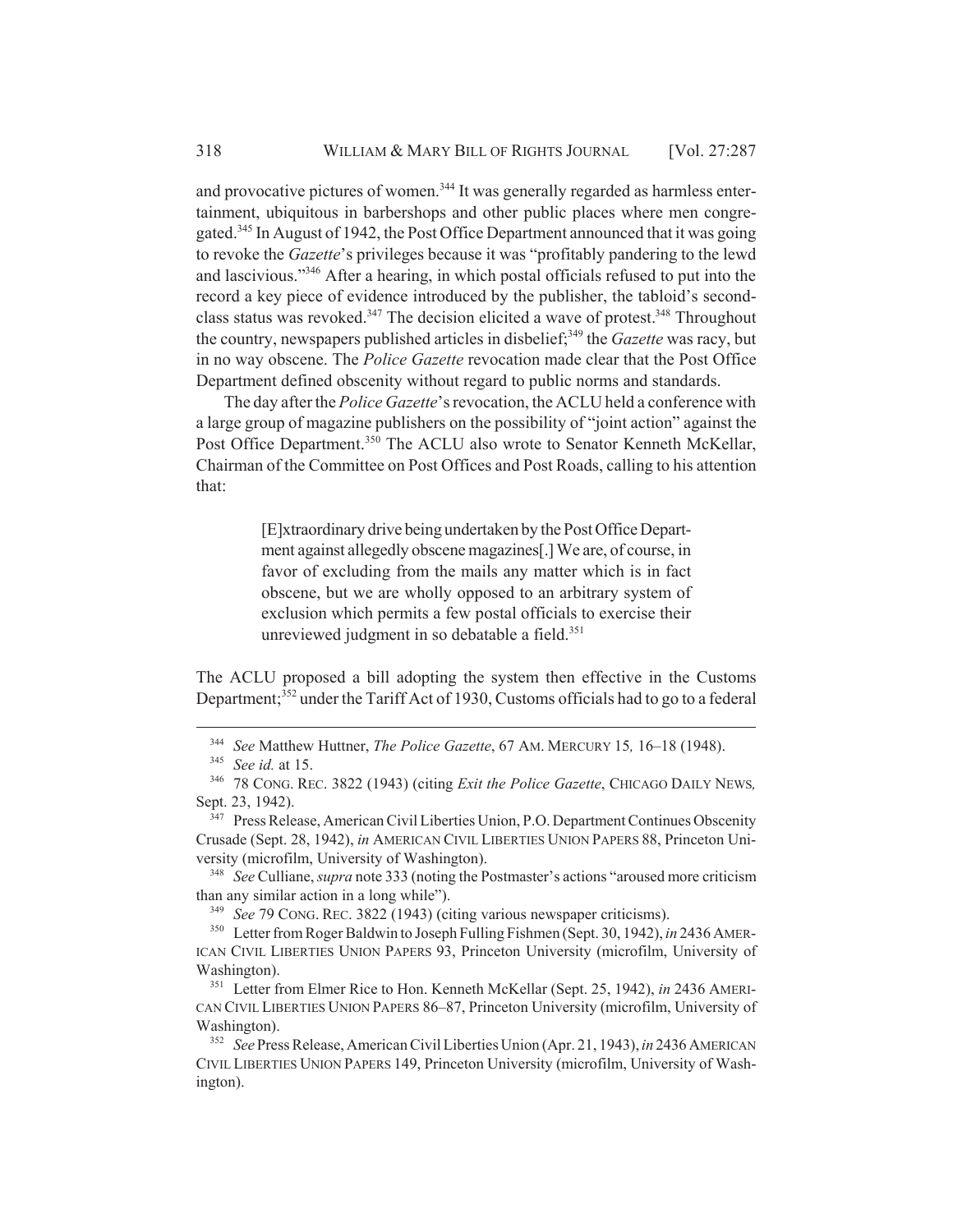district court to obtain permission to ban an allegedly obscene item from the coun- $\text{try.}^{353}$ 

The second-class privilege denials continued into 1943 with no signs of abating.354 By the middle of 1943, Walker had denied second-class rates to more than seventy periodicals.<sup>355</sup> Walker's crackdown was exerting a chilling effect on all magazines, not only the pulps. Afraid of having their mailing privileges denied, publishers were eliminating articles with references to sex; they put more clothes on their female models, and got rid of ads that could be considered suggestive.<sup>356</sup> According to one source, "The Post Office Department's banning action has reached such tremendous proportions that many American newspaper and magazine publishers are today definitely intimidated."357

## *C. The American Way of Life*

The controversy over the second-class permit denials escalated in March 1943 when the popular syndicated columnist Drew Pearson obtained information about, and subsequently revealed in his column, Walker's cooperation with Bishop Noll:

> Efficient Postmaster General Frank Walker has got himself into a situation whereby certain zealots of the church to which he belongs have become unofficial censors of American magazines. . . . .

> The situation has gone so far that scores of American magazines, before going to press, send their manuscripts to the representative of Bishop John F. Noll of the [NODL], where they are examined . . . .

. . . .

Through the powerful weapon of removing magazines from the second class mailing list, a most effective censorship is being used daily.358

<sup>353</sup> *See* Press Release, American Civil Liberties Union: Union Asks Senate Investigate P.O. "Decency Crusade," (Apr. 26, 1943), *in* 2436 AMERICAN CIVIL LIBERTIES UNION PAPERS 150–51, Princeton University (microfilm, University of Washington).

<sup>354</sup> Robertus, *supra* note 114, at 15.

<sup>355</sup> *See id.*

<sup>356</sup> *See id.* at 18, 21.

<sup>357</sup> 78 CONG. REC. 3821 (1943).

<sup>358</sup> Drew Pearson, *Washington Merry-Go-Round*, MICH. DAILY*,* Mar. 25, 1943, at 2.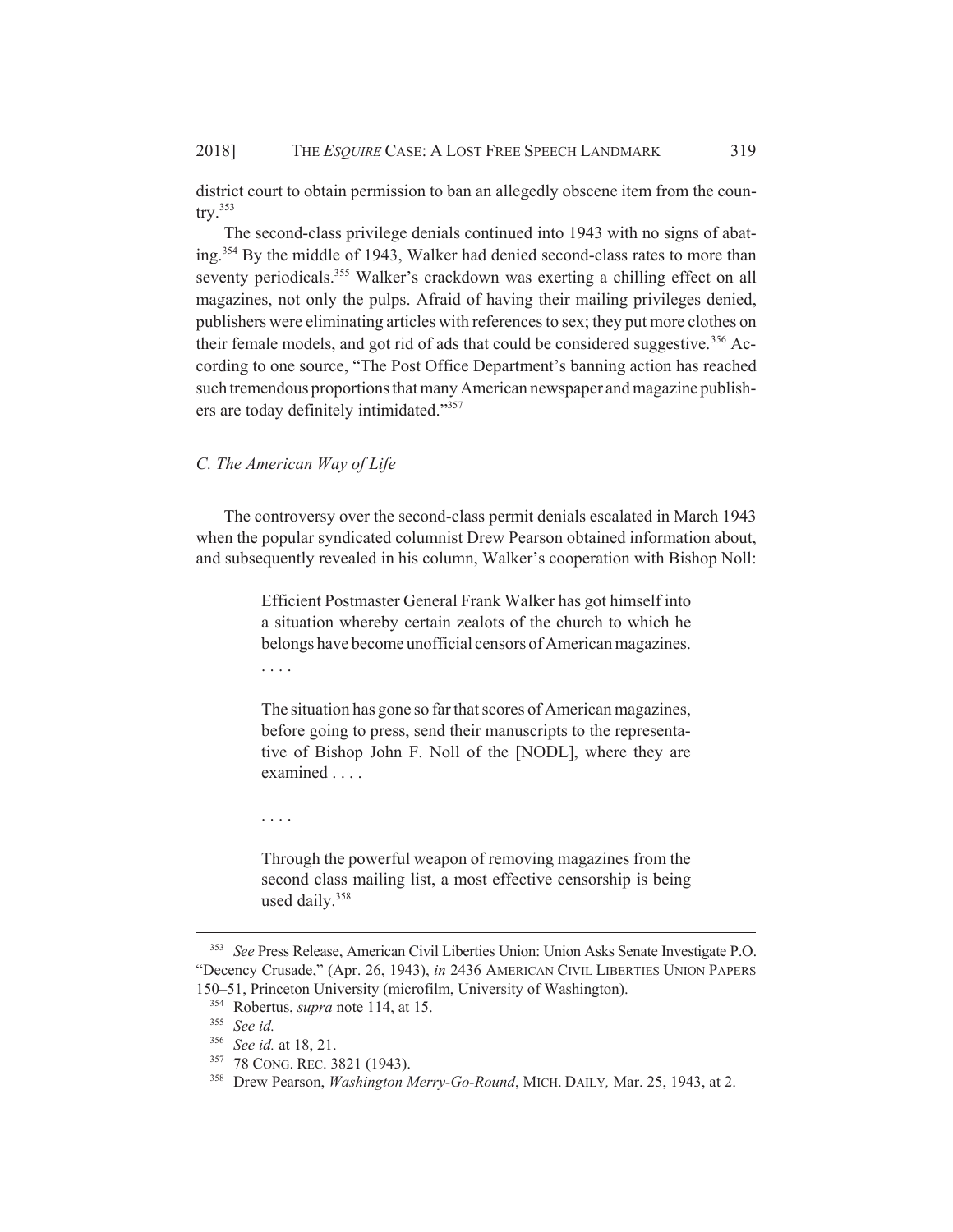Members of the ACLU wrote to twenty-six Senators suggesting an investigation of "the present censorship by the Post Officer Department of magazines alleged to be obscene," pointing out that Walker's target list closely paralleled the list of the NODL.<sup>359</sup>

Pearson's revelations attracted the attention of cigar-chewing, bull-voiced North Dakota Republican Senator William "Wild Bill" Langer, who damned the secondclass permit revocations as undemocratic and called the "so-called hearings" a "mockery of justice."<sup>360</sup> "[I]f th[is] policy of censorship is permitted to continue, there is nothing to prevent the Postmaster General, who is also chairman of the National Democratic Committee, from using the second-class mailing privilege as a political plum," he warned.<sup>361</sup> Langer introduced what would become a recurring theme in the later debate over *Esquire* when, on the floor of the Senate, he made the connection between Walker's actions and fascist dictatorship:

> Today we are fighting a global war for the purpose of protecting our God-given privileges as cited in the Bill of Rights. . . . Our boys on every front are dying so that we at home may enjoy freedom of the press, freedom of speech, and freedom of religion which constitute the American way of life. It is cruel to think that here at home these freedoms are threatened.<sup>362</sup>

Langer submitted a resolution directing the Committee on Post Offices to conduct an investigation of the Post Office Department.<sup>363</sup> Langer also introduced legislation, modeled on Tariff Act, which would "require the Post Office Department to go to court" every time it wanted to ban or deny second-class rates to purportedly obscene material.364

Walker retaliated bitterly against his critics. Although Walker had been carrying out the wishes of Noll and the NODL,<sup>365</sup> the organization's campaign clearly resonated with his own principles and beliefs.<sup>366</sup> Zechariah Chafee, one of Walker's contemporaries, described Walker as a man sincerely interested in bettering "the morals of the country," who felt he had "an obligation to do something about it when the opportunity is right before him."<sup>367</sup> For Walker, the "decency campaign"

<sup>359</sup> *Seeks Probe of Ban on Many Magazines*, GAZETTE & DAILY (Pennsylvania), Apr. 24, 1943, at 29.

<sup>360</sup> 78 CONG. REC. 3820 (1943).

<sup>361</sup> *Id.*

<sup>362</sup> *Id.*

<sup>363</sup> *Id.*

<sup>364</sup> *See* PAUL & SCHWARTZ, *supra* note 84, at 73.

<sup>365</sup> *See* Pearson, *supra* note 358, at 2.

<sup>366</sup> *See* CHAFEE, GOVERNMENT AND MASS COMMUNICATIONS, *supra* note 17, at 300.

<sup>367</sup> *Id.*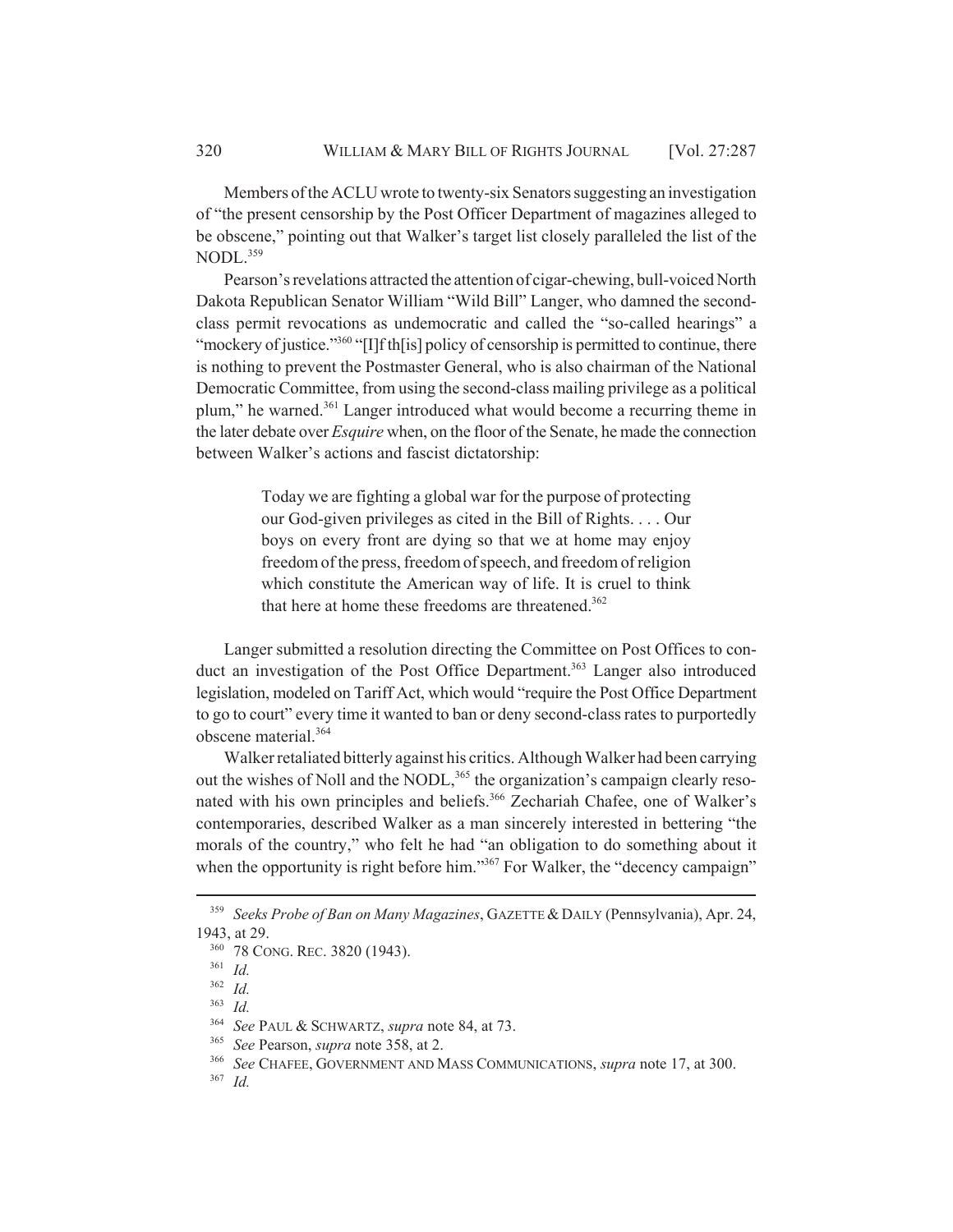had become a personal crusade.<sup>368</sup> Shortly after Langer's tirade in the Senate, Walker declared that he would continue his policy despite the criticism.<sup>369</sup> With "his blue" eyes gleam[ing] and his . . . hands knotted . . . into hard fists," he told the newspaper the *Catholic Advance*, "I'm going ahead with the enforcement of post office regulations—let the chips fall where they may. In public office you have to expect controversies."370 For the first time, Walker offered a rationale for the permit denials, a "subsidy" view of the second-class rate: "I'm not a censor, and that is not the function of my office. But I don't think Congress ever intended to subsidize some of the stuff that is being carried at huge cost to the government."371

#### V. *ESQUIRE*

Walker's success in shutting down several of the smaller pulps emboldened him to go after bigger targets. In September 1943, Walker issued the popular men's magazine *Esquire* an order of revocation, informing the publishers of the magazine that unless they could "show cause" why *Esquire* was not obscene, their second-class permit would be revoked.372 *Esquire* had a circulation of over 600,000, with GIs overseas representing a substantial portion of its readership.<sup>373</sup> The monthly cost of mailing *Esquire* at second-class rates was about \$9,500, approximately \$100,000 annually.<sup>374</sup> If the magazine lost its second-class rates, mailing costs would exceed \$600,000 a year.<sup>375</sup>

While *Esquire* had been on the NODL's banned list for several years,<sup>376</sup> Bishop Noll removed it in 1942, over a year before Walker issued his revocation order.<sup>377</sup> According to Noll, Walker had initiated the order against *Esquire* on his own accord, without any prompting.<sup>378</sup> Noll publicly denied that he had anything to do with Walker's decision to go after *Esquire*.<sup>379</sup> There was "no collusion, no correspondence," Noll told *Time* magazine.<sup>380</sup> "As far as I know [Walker] doesn't think of me in connection with this *Esquire* business."381

<sup>368</sup> *See Resents Charges Against Church: Walker Means Business in Fight on Dirty Magazines*, CATH. ADVANCE (Kansas), Apr. 9, 1943, at 5.

<sup>369</sup> *See id.*

<sup>370</sup> *Id.*

<sup>371</sup> *Id.*

<sup>372</sup> Respondent's Brief at 4, Hannegan v. Esquire, Inc., 327 U.S. 146 (1946) (No. 399).

<sup>&</sup>lt;sup>373</sup> HUGH MERRILL, ESKY: THE EARLY YEARS AT ESQUIRE 93 (1995).

<sup>374</sup> *See* Robertus, *supra* note 114, at 29.

<sup>375</sup> *See* Respondent's Brief, *supra* note 372, at 38.

<sup>376</sup> *See* NOLL, *supra* note 58, at 217.

<sup>377</sup> *See Esquire Banned*, TIME, Jan. 10, 1944, at 46.

<sup>378</sup> *See id*.

<sup>379</sup> *See id.*

<sup>380</sup> *Id.*

<sup>381</sup> *Id.*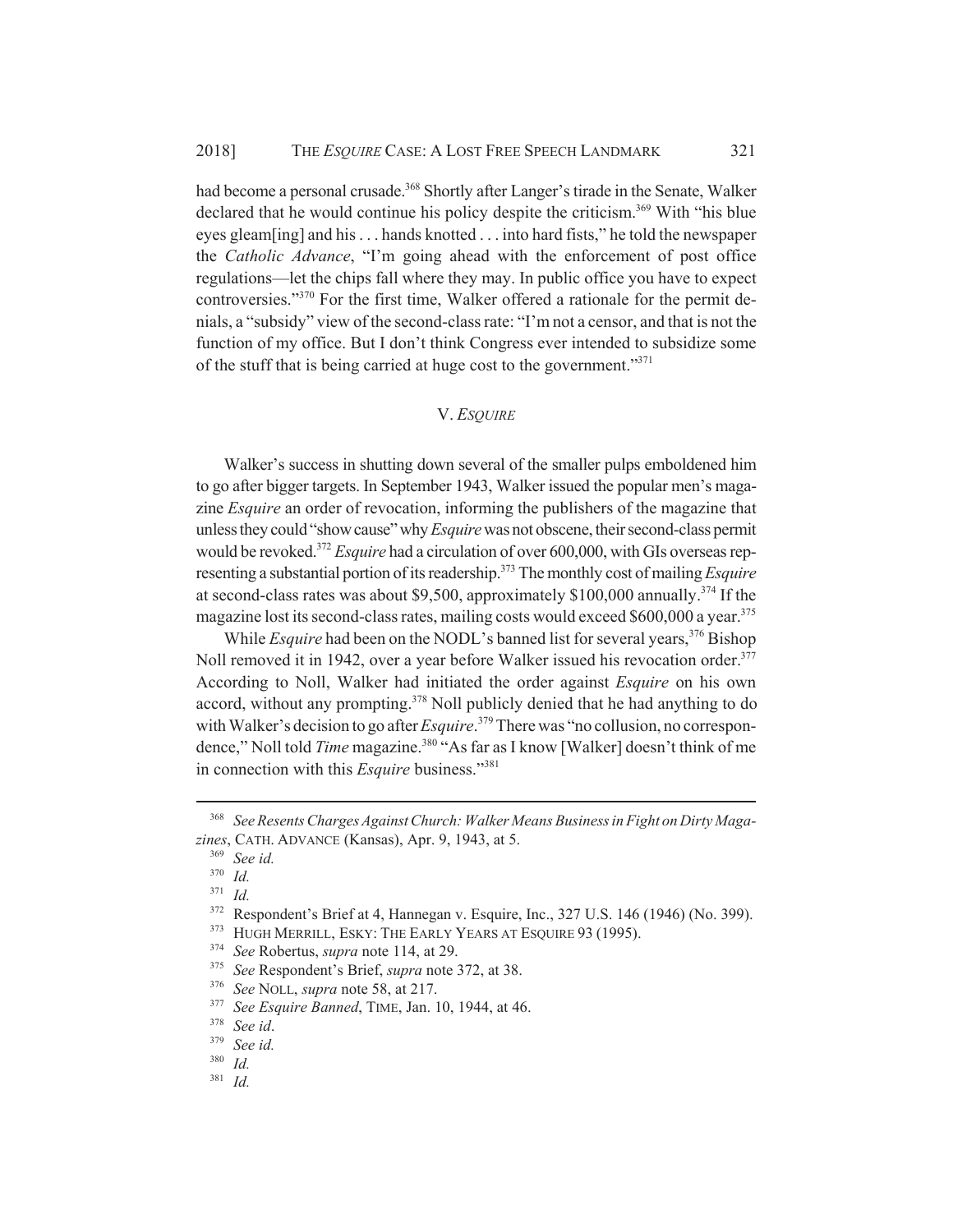#### *A. Esquire Magazine*

Esquire magazine was launched in Chicago in 1933.382 It was the nation's first "men's lifestyle" magazine, featuring articles on food, drink, fashion, home décor, and etiquette, aimed at an audience of upwardly mobile men.<sup>383</sup> The magazine also featured "high culture," offering articles on art, sophisticated music, and current affairs.<sup>384</sup> Some of the nation's most highly regarded writers, including F. Scott Fitzgerald, Ernest Hemingway, Langston Hughes, Theodore Dreiser, and John Steinbeck published short stories in *Esquire*. 385 The magazine's publisher wanted an audience interested in high culture because his advertisers needed to appeal to men with disposable income.386 At the same time, he wanted a "manly" emphasis, which was provided by sex—scantily clad pinups and bathroom humor were the most popular features of the magazine.<sup>387</sup> When the magazine's fortunes began to decline in the late 1930s, publisher David Smart upped its sexually themed content.388 In the words of one historian of *Esquire*, "[l]iterature, and everything else . . . took a back seat to sex."<sup>389</sup>

In 1940, the "Varga girl" first appeared in *Esquire*. 390 The Varga girl was a painted illustration of a busty "pin-up girl" by the illustrator Alberto Vargas.<sup>391</sup> She was "usually blonde or red-haired, long-legged . . . and sultry."<sup>392</sup> The Varga girl was intended to represent the idealized female sex symbol—her bust and hips were exaggerated; she wore a pouty look, and was often portrayed reclining or in other sexually suggestive poses.<sup>393</sup> Varga girl illustrations usually appeared as full page features or gatefolds.394 The images were often accompanied by short captions or verses containing sexual double entendres.395 The Varga girls boosted *Esquire*'s popularity and made it one of the nation's bestselling magazines.<sup>396</sup>

*Esquire*'s fortunes surged even higher when it made a profitable alliance with the U.S. government at the beginning of the war.<sup>397</sup> The publisher "convinced the military that a magazine filled with pin-ups, racy cartoons, and camp humor was

<sup>382</sup> Sullivan, *supra* note 17, at 33.

<sup>383</sup> *See id.* at 33.

 $\frac{384}{385}$  *Id.* at 36.

<sup>385</sup> *See* MERRILL, *supra* note 373, at 155–56.

<sup>386</sup> *See* Sullivan, *supra* note 17, at 36 (noting *Esquire* sold for an "outrageous fifty cents" due to its marketing as a "sophisticated magazine for the urban, well-to-do, fashion-forward man").

<sup>388</sup> *See* MERRILL, *supra* note 373, at 81.

<sup>389</sup> *Id.*

<sup>390</sup> *See* Sullivan, *supra* note 17, at 46–47.

<sup>391</sup> *Id.* at 44, 47.

<sup>392</sup> *Id.* at 47.

<sup>393</sup> *Id.* at 47–49.

<sup>394</sup> *Id.* at 44.

<sup>395</sup> *See* MERRILL, *supra* note 373, at 89.

<sup>396</sup> *See id.* at 87.

<sup>397</sup> *See id.* at 93.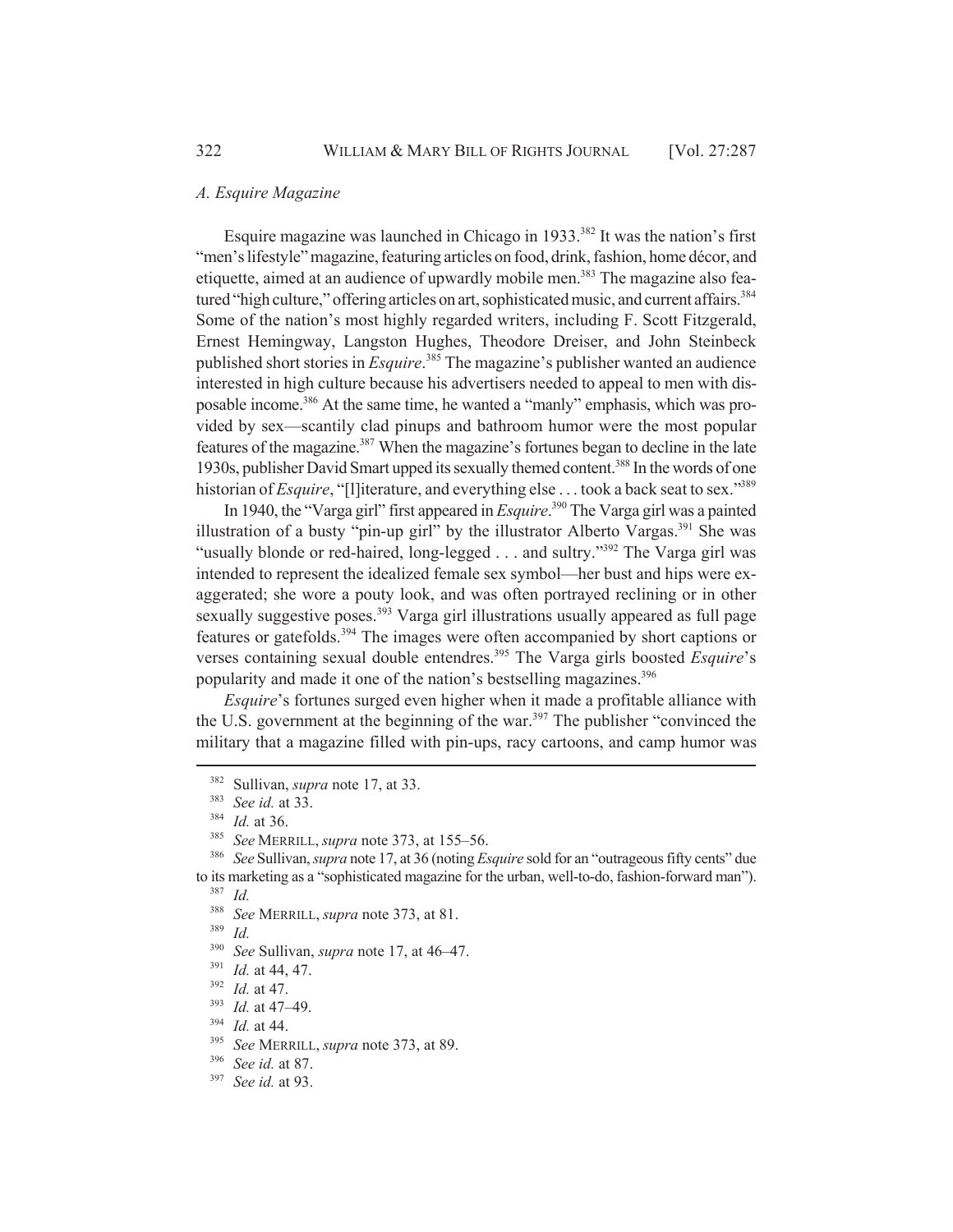essential for military morale."398 *Esquire* was selling 69,000 subscriptions to servicemen by 1943 and an additional 30,000 were distributed to military bases in Europe.<sup>399</sup> *Esquire* sold most of its copies to the U.S. government.<sup>400</sup> GIs put Varga girl pictures in their lockers; the pin-up girl became the symbol of the "girl left behind," and the American Dream of home, marriage, and family that soldiers fought for.<sup>401</sup> The ties between the Second World War and *Esquire* were strong. Comedian Bob Hope once commented, "Our American troops are ready to fight at the drop of an *Esquire*."402

### *B. An "Obscene, Lewd, and Lascivious Character"*

According to the "show cause" order, nine of *Esquire*'s 1943 issues were nonmailable because of matters of an "obscene, lewd, and lascivious character."403 Eightysix out of a total of 1,972 pages of text and artwork were cited as obscene.<sup>404</sup> The Varga girl accounted for sixteen of twenty-three allegedly obscene items.<sup>405</sup> Phrases such as "son of a bitch," "whore" and "ass" were objected to, as were articles and cartoons with sexual overtones.<sup>406</sup> Cited pieces included a theatrical review of a bawdy Broadway musical called *Star and Garter*, 407 a series of articles exposing the tawdry world of the burlesque,<sup>408</sup> a report of a typical night court in New York, discussing prostitutes and venereal disease,<sup>409</sup> and an article about a merchant marine sailor who got drunk and used indelicate language.<sup>410</sup> One cartoon depicted a group of soldiers surrounded by a group of women with spears.<sup>411</sup> The caption read, "It's no use, Sarge, we are outnumbered. Yippee."<sup>412</sup> Another portrayed a girl who asked a soldier, "Would you like to see where I was operated on?" "No," the soldier quipped. "I hate hospitals."<sup>413</sup>

<sup>398</sup> *Id.*

<sup>399</sup> *Id.*

<sup>400</sup> *See* Sullivan, *supra* note 17, at 51.

<sup>401</sup> *See* BUSZEK*, supra* note 306, at 185; Sullivan, *supra* note 17, at 53.

<sup>402</sup> Sullivan, *supra* note 17, at 50.

<sup>403</sup> Order of the Postmaster General Revoking Second Class Privileges, Order No. 23459, Dec. 30, 1943.

<sup>404</sup> *The Esquire Case—A Novel Extension of the Postmaster-General's Powers of Classifying Mail*, *supra* note 105, at 738 n.24.

<sup>405</sup> Order of the Postmaster General Revoking Second Class Privileges, Order No. 23459, Dec. 30, 1943.

<sup>406</sup> Transcript of Record at 273–74, 290–91, 349, Hannegan v. Esquire, Inc., 327 U.S. 146 (1946) (No. 399).

<sup>407</sup> *Id.* at 3.

<sup>408</sup> *Id.* at 39.

<sup>409</sup> *Id.* at 39–40.

<sup>410</sup> *Id.* at 40.

<sup>411</sup> *Id.* at 32.

<sup>412</sup> *Id.*

<sup>413</sup> *Id.* at 40.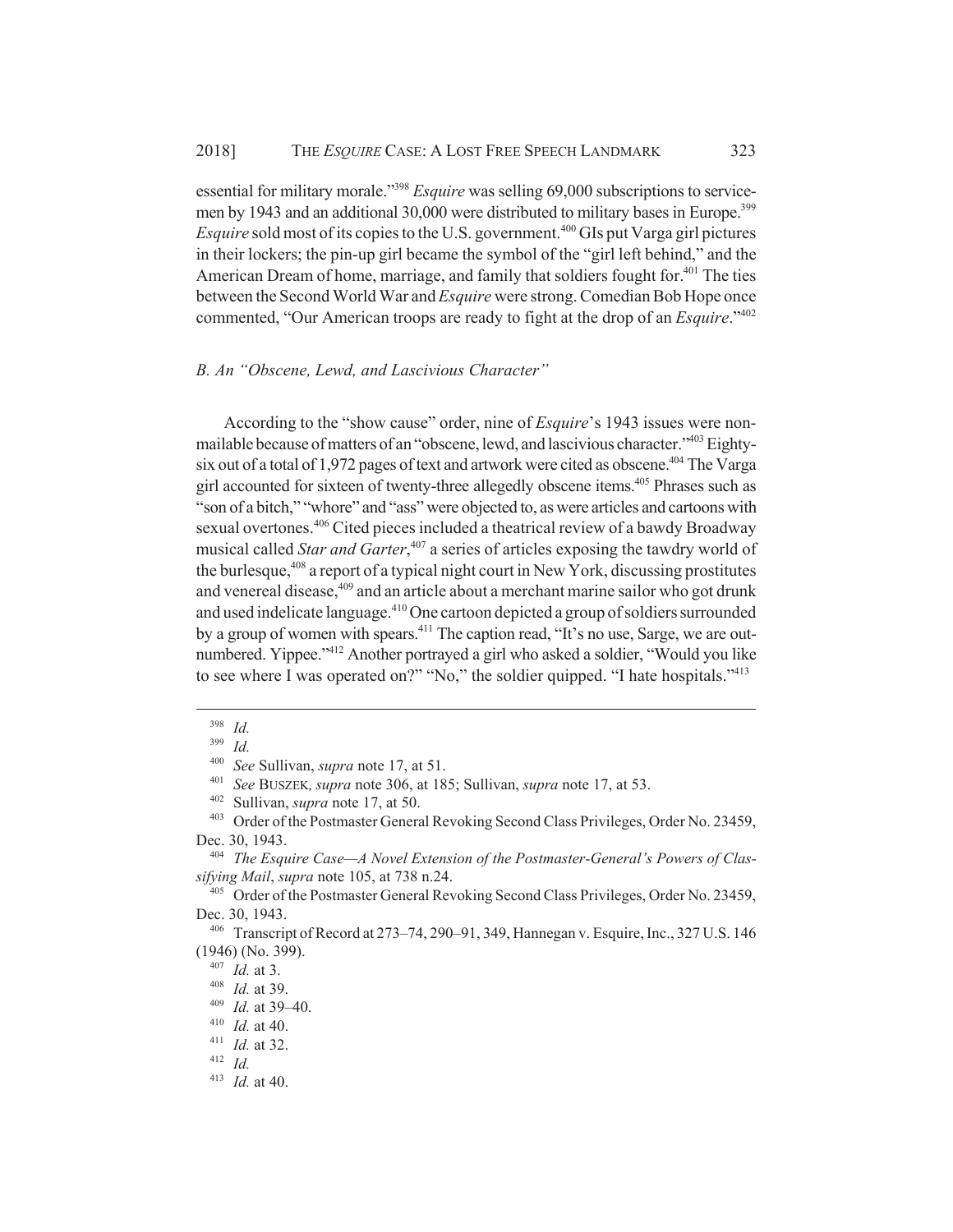When he received the "show cause" order, editor Arnold Gingrich retorted that *Esquire* was not obscene or lewd, and was a great "morale booster" for the nation.<sup>414</sup> Arnold Gingrich, Editor of *Esquire* did not agree that the drawings were as described by the Post Office Department, "[T]hey have been very popular with the armed forces, not only with the men but the officials in charge.<sup>"415</sup> Gingrich filed an answer denying the charges, and his lawyers asked for a hearing.<sup>416</sup> Newspapers began a steady drumbeat of criticism against Walker and his "little Federal kangaroo court" in the Post Office Department.<sup>417</sup> Wrote the *Cincinnati Enquirer*, "With American fighting men in every clime calling for 'pin-up girls' to take their minds off the muck and horror of the war, must editors fear to publish the picture of a bathing girl lest they be the next to receive an imperious summons from Mr. Walker?"<sup>418</sup>

On October 14, 1943, Walker appointed a hearing board consisting of three senior Post Office Department officials.<sup>419</sup> To avoid charges of being arbitrary and undemocratic, Walker heeded the suggestion of the Department's critics and commissioned experts to weigh in on the issue of *Esquire*'s obscenity—the value of the magazine to society and its likelihood of corrupting youth.420 *Esquire*'s publishers responded by commissioning their own witnesses, including Ivy League psychiatrists and some of the most prestigious writers and literary critics in the nation.<sup> $421$ </sup> It was reported that *Esquire* paid some of the witnesses as much as \$500 a day (\$7,000 in 2017 dollars) for their testimony.<sup>422</sup>

Walker soon realized that he had underestimated the difficulty of taking on a large, well-funded publication like *Esquire*. While the fly-by-night pulps lacked the resources to challenge the revocations, *Esquire* had the money and determination to push back. *Esquire*'s publisher hired one of the most prestigious law firms in the country—Cravath, de Gersdorff, Swaine and Wood, $423$  an elite New York firm that represented prominent industrial and media giants, including the publishing company Time, Inc.424 Bruce Bromley of Cravath—a suave, dapper, seasoned litigator noted for his brilliant and "hardball" trial tactics—was *Esquire*'s lead counsel.<sup>425</sup>

<sup>421</sup> *See* GINGRICH, *supra*, note 196, at 161.

<sup>414</sup> MERRILL, *supra* note 373, at 112.

<sup>415</sup> '*Varga' Girl Stirs Up Row*, MINNEAPOLIS STAR J.*,* Sept. 13, 1943, at 2.

<sup>416</sup> *See* Transcript of Record, *supra* note 406, at 17–18.

<sup>417</sup> *Bureaucratic Censorship*, CIN. ENQUIRER (Ohio), Sept. 14, 1943, at 4.

<sup>&</sup>lt;sup>418</sup> *Id.*<br><sup>419</sup> So

<sup>419</sup> *See* Transcript of Record, *supra* note 406, at 19.

See id. at ii, vi-vii; see also id. at 1356 ("Based on your examination . . . knowledge and experience, will you tell the Board whether . . . anything in the material . . . in your opinion [is] tending to corrupt morals of youth  $\dots$  ?").

<sup>422</sup> *See* Memorandum for Mr. O'Brien, November 9, 1943, Case File Relating to Esquire Magazine, NARA.

<sup>423</sup> MERRILL, *supra* note 373, at 109.

<sup>424</sup> ROBERT T.SWAINE,2THE CRAVATH FIRM AND ITS PREDECESSORS 1891–1948 611 (1948).

<sup>425</sup> *See* GINGRICH, *supra* note 196, at 159; *That Wasn't No Lady*, NEWSWEEK, July 24, 1944, at 4.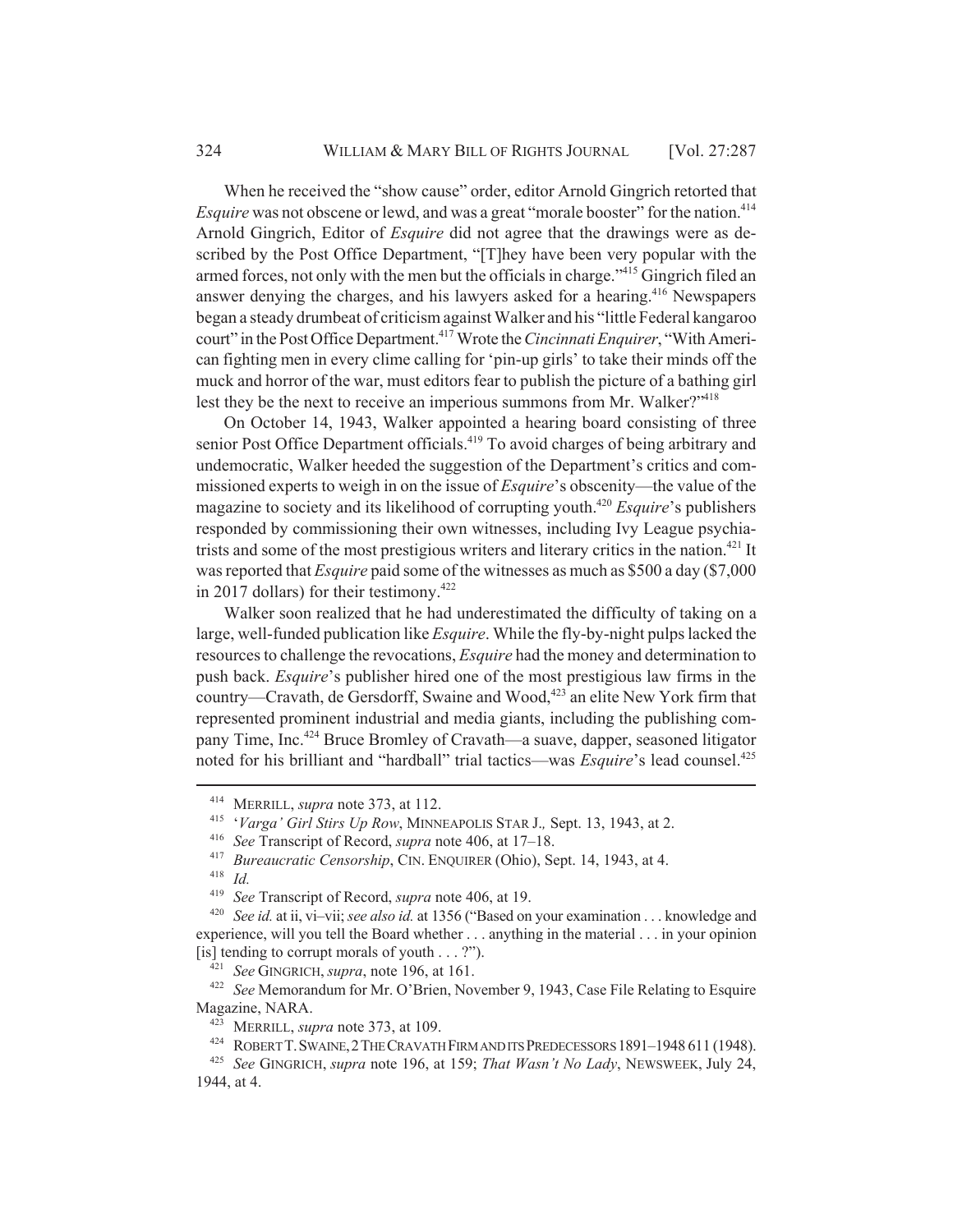The magazine spent \$40,000 in lawyers' fees and \$10,000 for stenographic transcripts, in addition to thousands of dollars in witnesses' fees.<sup>426</sup> The hearings, which stretched out for over two weeks and produced 1998 pages of testimony and hundreds of pounds of exhibits,<sup>427</sup> became a fiasco for the Post Office Department and its counsel, who were clearly outmatched by *Esquire*'s superior lawyers. The charges against the beloved magazine attracted substantial public interest, and the hearings were reported daily in the nation's press.<sup>428</sup>

### *C. Hearings*

*Esquire* was represented in the hearings by Bromley;<sup>429</sup> the Post Office Department's lawyers were William O'Brien, a longtime assistant to the Solicitor, and Calvin Hassell, who was a former postal carrier.<sup>430</sup> In his opening statement to the hearing board, Bromley insisted that if *Esquire* were deemed obscene, it would create a "very dangerous precedent" that will go "directly to the . . . guaranty of the freedom of the press."431 Bromley condemned the Post Office Department for using the outdated *Hicklin* test;<sup>432</sup> under the recently articulated "community morals" standard,<sup>433</sup> no obscenity, lewdness, or lasciviousness was involved, since the publication was completely "in step with the times."<sup>434</sup> "What would our Victorian forefathers have thought . . . about the girls on the beaches at Coney Island or Newport? We have to put our minds in tune with what the public generally thinks today."<sup>435</sup>

The Post Office Department called nine witnesses to testify to the alleged obscenity of the material and its supposedly adverse effects on readers.436 Several of the witnesses were elderly, and a number of them were clergy.<sup>437</sup> The Post Office Department's witnesses included a Methodist bishop, a rabbi, the Assistant Superintendent of Schools of the District of Columbia, a psychiatrist at a federal psychiatric institution,

<sup>432</sup> *Id.* at 1785.

<sup>433</sup> *See* Parmelee v. United States, 113 F.2d 729 (1940) (holding that the test for obscenity should evolve with the times).

<sup>434</sup> Transcript of Record, *supra* note 406, at 1807.

<sup>435</sup> *Id.* at 37.

<sup>426</sup> On Esquire's preparation for the case, see GINGRICH,*supra* note 196;MERRILL,*supra* note 373.

<sup>427</sup> *See generally* Transcript of Record, *supra* note 406 (covering 1,998 pages).

<sup>428</sup> *See, e.g.*, George Dixon, *Clergymen Declare Esquire Stirred Readers' Indigestion*, DAILY NEWS, Nov. 5, 1943, at 392; George Dixon, *Now Nobody's Safe From P.O.*; *Home Journal Is Called No Lady,* DAILY NEWS, Nov. 4, 1943, at 255; *Esquire Trial Nearing Close,* NEWS-J. (Ohio), Nov. 6, 1943, at 2.

<sup>429</sup> GINGRICH, *supra* note 196, at 159.

<sup>430</sup> *See* Transcript of Record, *supra* note 406.

<sup>431</sup> Transcript of Record, *supra* note 406, at 32.

<sup>436</sup> As rebuttal witnesses the Post Office Department called Benjamin Karpman, John Keating Cartwright, Peter Marshall, Solomon H. Metz, Chester W. Holmes, John W. Rustin, Harvey W. Wiley, Edwin Holt Hughes, and Thomas Verner Moore. *Id.* at vi–vii.

<sup>437</sup> *See infra* notes 439–62 and accompanying text.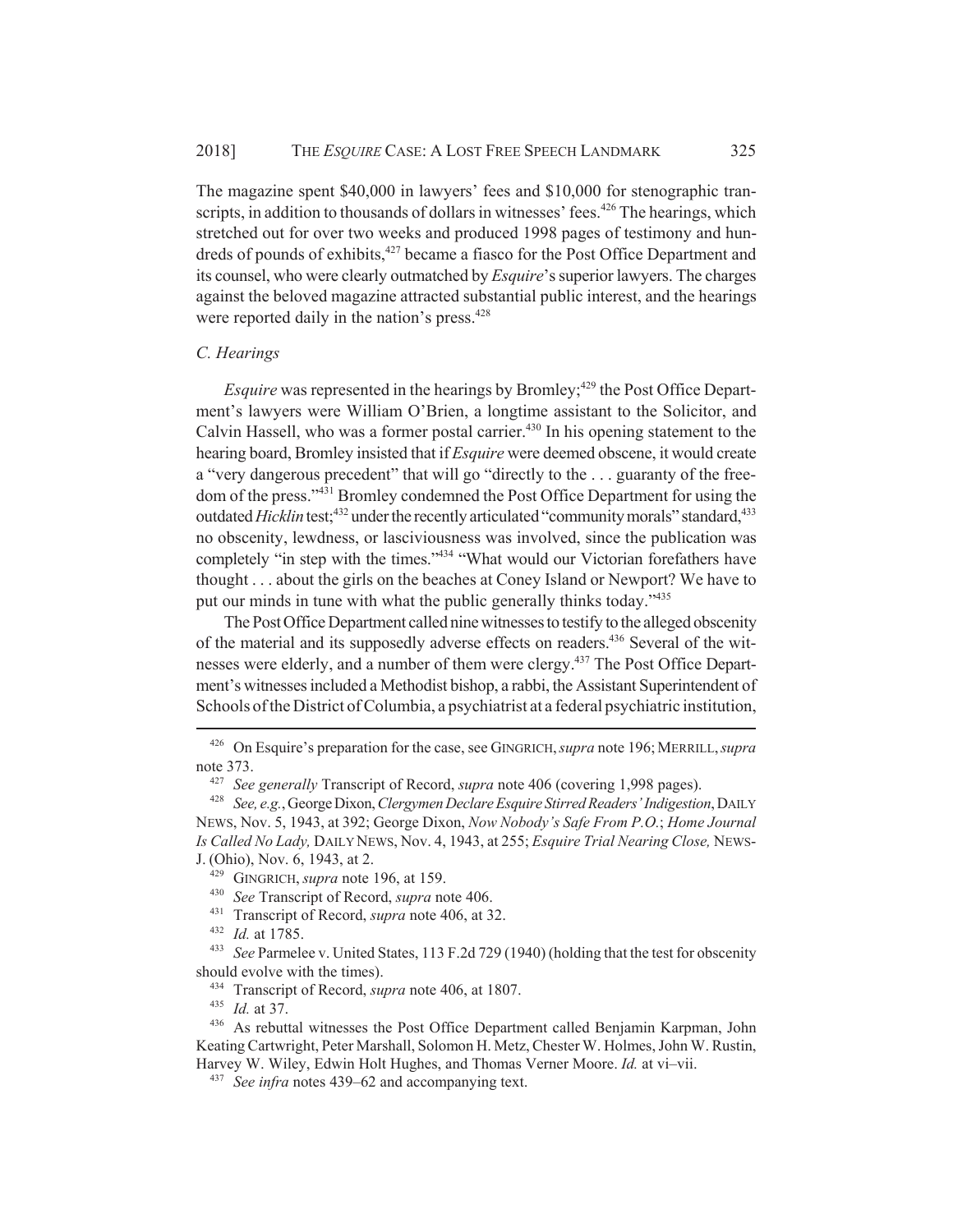and a grey-haired former woman suffragist.<sup>438</sup> Staring at a Varga girl centerfold, Bishop Edwin Holt Hughes opined, "I wouldn't care to exhibit it in my Sunday schools."<sup>439</sup> A rabbi of the Adas Israel Congregation in Washington, D.C., told the board, "[i]t seems to me that the whole atmosphere of this publication is such as to reduce the main interest of living to sex, and then degrade sex to its lowest vulgar expressions . . . such publication[s] [are] preparing the ground for the downfall of our democratic system."440 The Rev. Peter Marshall of Washington D.C.'s New York Avenue Presbyterian Church testified that *Esquire* was "definitely indecent," and "calculated to lower the moral tone and degrade."<sup>441</sup> "I can't see how such information can *add anything to public enlightenment or can make any contribution to public morals*."442 In his brutal cross-examination of the Post Office Department's witnesses, Bromley got each of them to confess that none of them had read a single issue of *Esquire*. 443 Most had never heard of *Esquire*'s esteemed literary contributors, including Theodore Dreiser, F. Scott Fitzgerald, and Ernest Hemingway.444

"With the skill of a master of the leading question . . ." and a "wicked leer that he himself characterized as 'making him look like a dishonest Lincoln,'" Bromley tricked several of the witnesses into labeling as "indecent" passages from respected, innocuous magazines.<sup>445</sup> He would present the witness with an image or a joke, and the witness, assuming it was from *Esquire*, would immediately declare it obscene.<sup>446</sup> Bromley would then reveal that it had been published in another magazine such as *Life* and *Reader's Digest*. 447 On several occasions Bromley "coaxed [witnesses] to speak in glowing terms of various religious figures, only to [point out] that they had contributed to *Esquire*."448 The press cheered Bromley's successful efforts to make the Department's witnesses look like prudes, out of touch with present-day morals.<sup>449</sup>

The highlight of Bromley's cross-examinations came when he played a trick on feminist and suffragist Anna Kelton Wiley.450 Bromley, who was not above pulling a fast one when the occasion seemed to merit it, asked Wiley, an elderly woman of Victorian sensibilities, her opinion of a photograph of a woman in a swimsuit standing

<sup>438</sup> *See infra* notes 439–62 and accompanying text.

<sup>439</sup> Transcript of Record, *supra* note 406, at 1703.

<sup>440</sup> *Id.* at 1594–95.

<sup>441</sup> *Id.* at 1573, 1759.

<sup>442</sup> *Id.* at 1569.

<sup>443</sup> For the complete cross-examination of each witness, *see id.* at 1469–1549, 1557–66, 1569–88, 1595–1624, 1636–51, 1669–79, 1689–97, 1724–58.

<sup>444</sup> *See id.* at 1726. On cross-examination, Thomas Verner Moore testified to having never heard of Theodore Dreiser, F. Scott Fitzgerald, Ernst Hemingway, and many others. *See id.*

<sup>445</sup> GINGRICH, *supra* note 196, at 161.

<sup>446</sup> *See* Sullivan, *supra* note 17, at 69.

<sup>447</sup> *See id.*

<sup>448</sup> *Id.* at 68.

<sup>449</sup> *See* articles cited *supra* note 428.

<sup>450</sup> *See The Shapely Annette Shocks, Unshocks a Feminist Leader*, DAILY NEWS (New York), Nov. 6, 1943, at 4.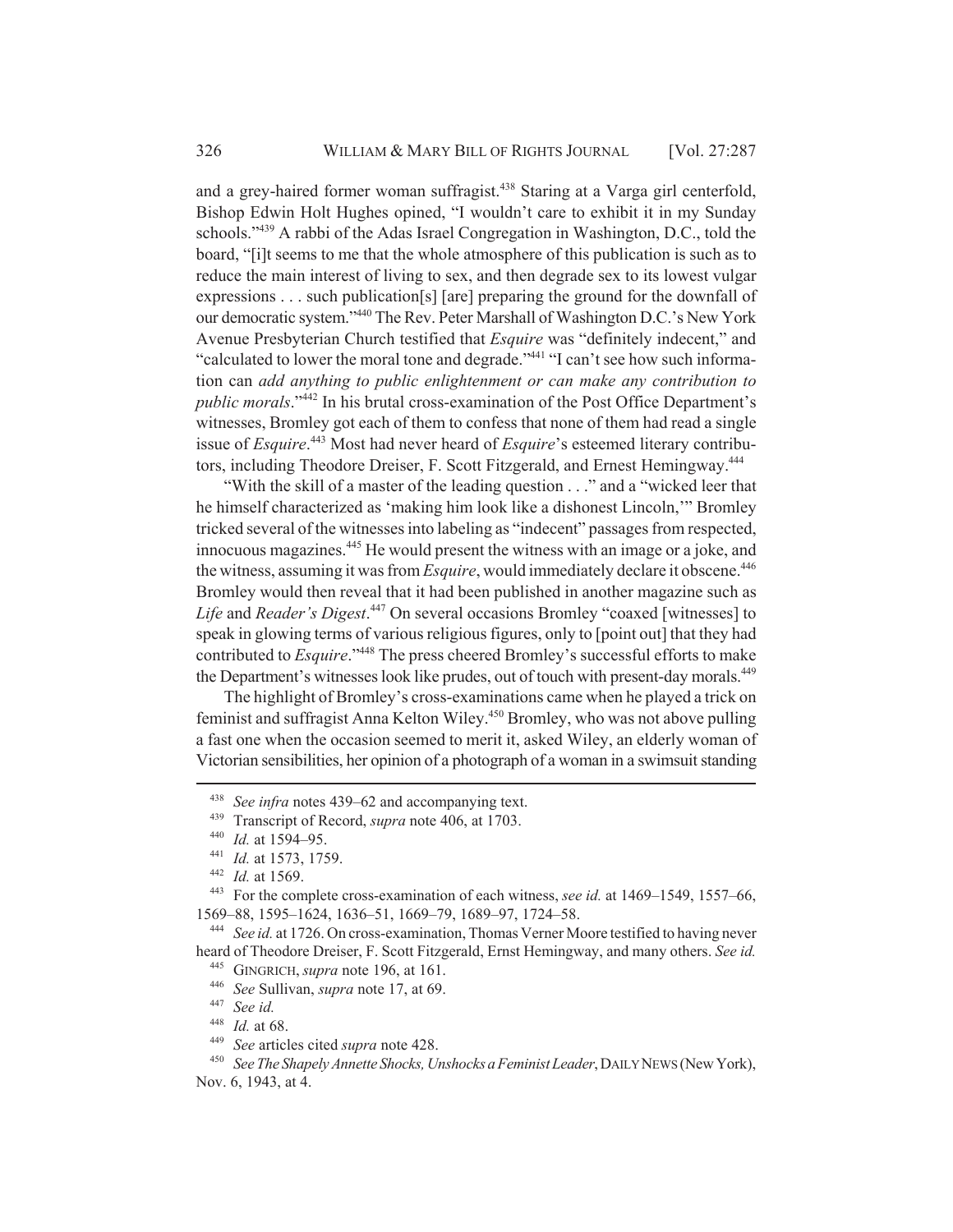on the beach.<sup>451</sup> Wiley said that she did "not like the pose of her head, or attitude."<sup>452</sup> Bromley then revealed that the photograph had been taken thirty years prior and was of the renowned, highly respected swimmer and feminist icon Annette Kellerman.<sup>453</sup> "Well, you should have seen Mrs. Wiley trying to back water," the *New York Daily News* quipped.454

Thirty-eight witnesses—distinguished psychiatrists, authors, educators, publicists, advertising executives and agents, and art specialists—testified for *Esquire*. 455 Under Bromley's skillful guidance, the witnesses attested that the magazine did not incite indecent thoughts in average adult readers and was wholly in step with contemporary sensibilities.<sup>456</sup> During the first week of testimony, the influential journalist Raymond Gram Swing opined that *Esquire* published "first rate" fiction and some of the finest writing in American periodical literature.<sup>457</sup> Principal Herbert Smith of Chicago's Francis Parker School claimed that *Esquire* was no more bawdy than other magazine literature, and that he had found such words as "whore" in Shakespeare and "son of a bitch" in the *Chicago Tribune*. 458 Harvard psychiatrist Kenneth Tillotson insisted that the Varga girl did not incite lascivious reactions, and that she was a "good, clean picture as glorifying a good physique and good American womanhood."459 Clement Fry, a leading mental health expert, alleged that *Esquire*'s pictures were no more likely to arouse "libidinous thoughts" than the Bible.<sup>460</sup> Louis J. Croteau, executive secretary of the Watch and Ward Society, a social reform group in Boston long active in the book and theater censorship movement,  $461$  testified that he found nothing lewd in *Esquire* and that it is "in the spirit of good, clean slap-stick humor, and . . . we could all use a little more of it right now."<sup>462</sup>

After the first week of testimony, the inept and overwhelmed Post Office Department lawyers recognized that things were going poorly. The charge of obscenity was backfiring, if not entirely destroyed. They then decided to change their tactics. On October 25, 1943, at the beginning of the second week of the hearings, they inserted a new charge against *Esquire—*that even if not "obscene," *Esquire* did not meet the fourth condition of the second-class mail statute, the requirement that a periodical must be "originated and published for the dissemination of information

<sup>459</sup> *Id.* 136.<br><sup>460</sup> *See id.* a

See id. at 593 ("[Boys] get stimulation from a lot of things. They get stimulation from the Bible.").

<sup>461</sup> *Id.* at 396.

<sup>462</sup> *Id.* at 451.

<sup>451</sup> *Id.*

 $\frac{452}{453}$  *Id.* 

 $\frac{453}{454}$  *Id.* 

 $\frac{454}{455}$  *Id.* 

<sup>455</sup> *See* Transcript of Record, *supra* note 406, at 1837.

<sup>456</sup> *See, e.g.*, *id.* at 77.

*Id.* at 881.

<sup>458</sup> *Id.* 273–74, 278–79.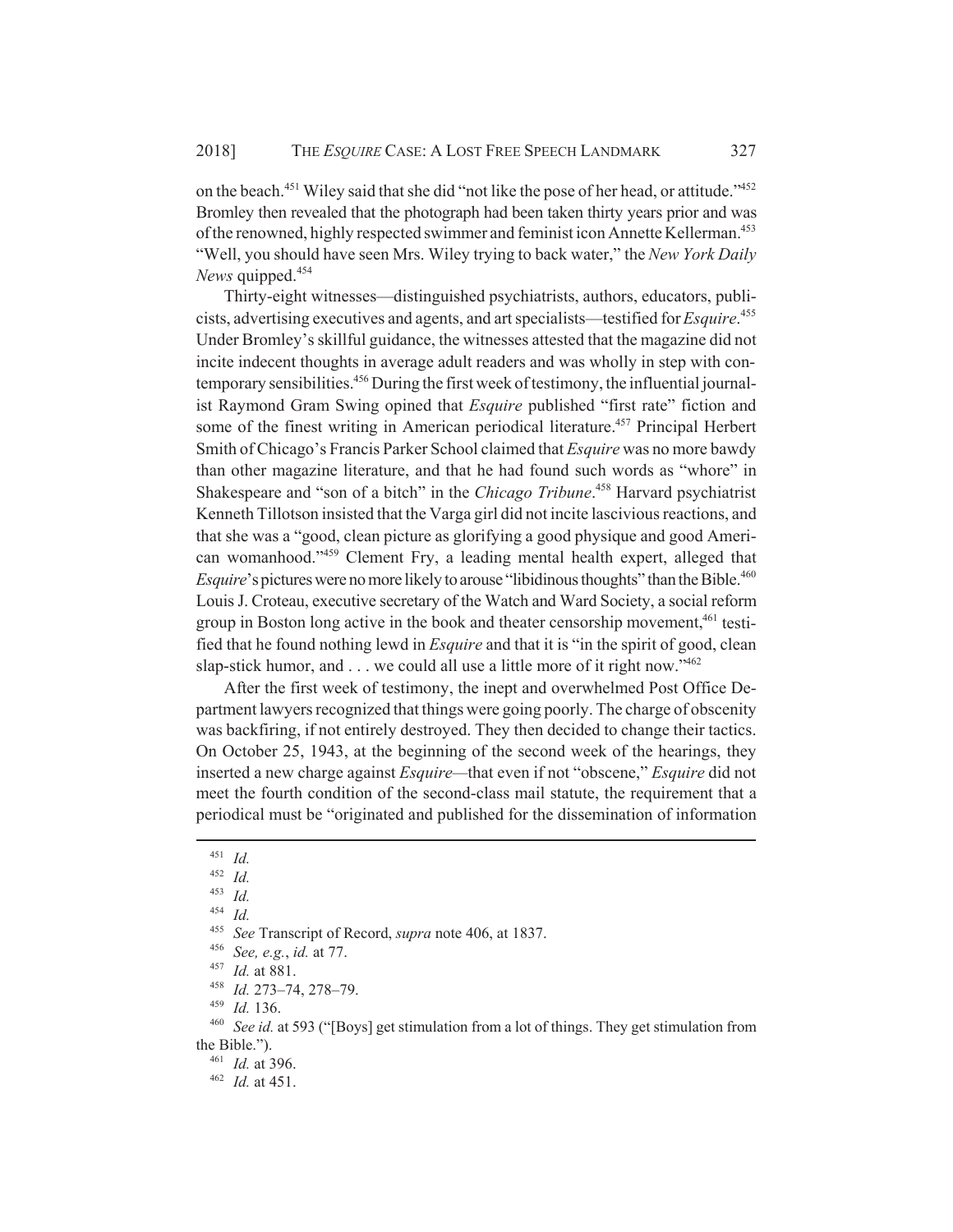of a public character or devoted to literature, the sciences, arts, or some special industry."463 *Esquire*, they alleged, was not of a "public character"—it was not contributing to the "public good."464 This charge, and this interpretation of the Classification Act, was completely novel. As earlier mentioned, the fourth condition and the "public character" requirement had been included in the Classification Act of 1879 for the purpose of distinguishing advertisements from periodicals (advertisements were not of a "public character"), not as a measure of a publication's social value or social contribution.<sup>465</sup> In the entire history of the Post Office Department, the fourth condition had never been given this reading, nor used to deny a publication second-class mailing rates.

This change posed a major problem for *Esquire*. Prior to the hearing, the Post Office Solicitor had promised *Esquire* that it would base the revocation charges only on the allegation that the publication was obscene.<sup>466</sup> The matter of whether the material met the fourth condition had not been briefed, or ever defined or litigated in a previous case. After this alteration, which was profusely objected to by Bromley,  $467$ the hearings continued, and Bromley directed the witnesses to address the allegation, implied by the new charge, that *Esquire* did not "contribute to the public good."468

Reeves Lowenthal, President of the Associated American Artists, stated that in every one of the eleven issues containing allegedly obscene material, there had been "substantial art content of high value."<sup>469</sup> Fred Siebert, director of the University of Illinois School of Journalism testified that *Esquire* regularly published articles on affairs of public character.<sup>470</sup> The renowned writer H. L. Mencken, considered a master of social criticism and the English language, testified to *Esquire*'s non-obscene nature and its literary quality—"[p]ractically all the principal American authors have written for it in my time."<sup>471</sup>

"There is no conceivable obscenity in 'son-of-a-bitch,'" Mencken told the hearing board. "I have used it in my last book two or three times."472 When asked about the words, "street-walker," "syphilis," and "prostitute," he replied, "I should say that they are all perfectly harmless words. If you have to refer to the things you have to indicate, you have to refer to them. I have seen them in the New York Times."<sup>473</sup> Commenting on a euphemism for the buttocks:

<sup>470</sup> *Id.* at 1189–91.

<sup>463</sup> *Id.* at 1399.

<sup>464</sup> *See id.*

<sup>465</sup> *See supra* notes 131–51 and accompanying text.

<sup>466</sup> *See* Letter from Calvin W. Hassel, Assistant Postmaster, to John F. Harding, Cravath, DeGersdorff, Swaine & Wood (Oct. 9, 1943) (on file with the National Archives).

<sup>467</sup> *See* Transcript of Record, *supra* note 406, at 601–07.

<sup>468</sup> *See id.*

<sup>469</sup> *Id.* at 1137.

<sup>471</sup> *Id.* at 1152. *See also id.* at 1137–38.

<sup>472</sup> *Id.* at 1140.

<sup>473</sup> *Id.* at 1142.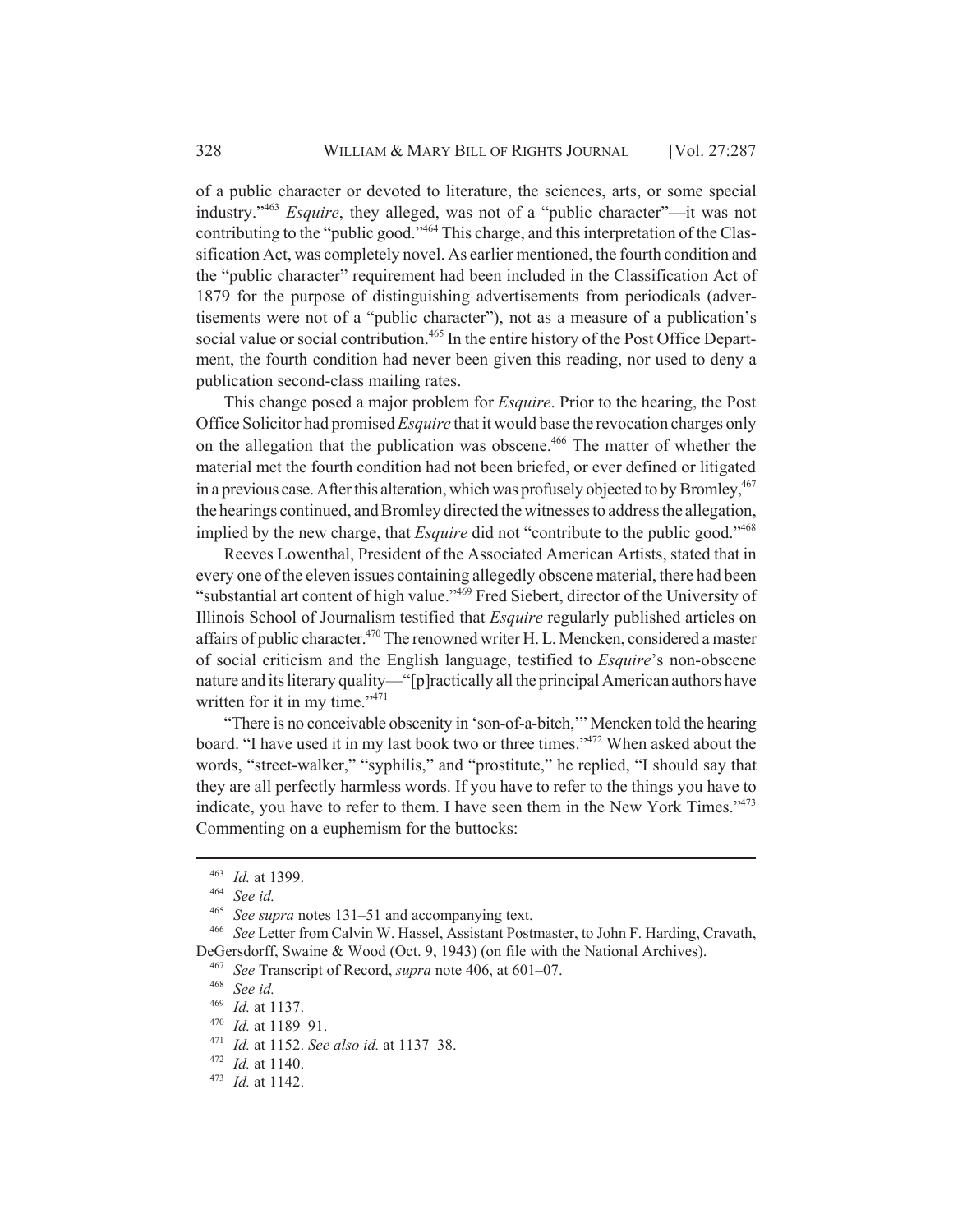Q. Now, what about the use of the words "sunny south"?

A. It is not alleged that "sunny south" is obscene, is it?

Q. I believe it is.

A. I can't answer such a question. It is too absurd. Sunny south is obviously an attempt at humor. I myself in such a situation use the word "caboose", but then everybody has his favorites. You have to sometime in this life, living a biological life of mammals, refer to backside, and in humorous writing, which this is, there is an effort to invent charming and, if possible, euphemous backsides. There may not be enough euphemisms and this man is inventing sunny south. I never heard it before. The idea that it was obscene shocks me. I didn't know anybody was absolutely so indecent that he could consider it that way.<sup>474</sup>

He went to offer insight on the words "crap," "bawdy house," "ass," and "diddle."475 Mencken had such an enjoyable time testifying that he refused to even accept carfare for his trip to Washington from his home in Baltimore, saying that he would gladly have paid to get in just for the entertainment value.<sup>476</sup>

Archibald M. Crossley, head of Crossley, Inc., an independent marketing and research firm that specialized in gauging public opinion, $477$  testified that at the request of *Esquire* he had conducted a national poll on public perception of the Varga Girl.<sup>478</sup> In response to the question "do you consider these pictures to be obscene or of an indecent character?" 77.6% said "No."479 Abe Blinder, *Esquire*'s Director of Circulation, stressed the connection between *Esquire* and the war effort.<sup>480</sup> He testified that 23% of subscribers were servicemen, and that the War Department regularly requested pin-up reprints.<sup>481</sup>

### *D. The Hearing Board's Decision*

The testimony ended on November 6, 1943.<sup>482</sup> The hearing board deliberated for a few days, then issued its advisory opinion on November 11.<sup>483</sup> Two members of

<sup>474</sup> *Id.* at 1145.

<sup>475</sup> *See id.* at 1138, 1141–42, 1144, 1150.

<sup>476</sup> GINGRICH, *supra* note 196, at 162.

<sup>477</sup> Transcript of Record, *supra* note 406, at 1107.

<sup>478</sup> *Id.* at 1109.

<sup>479</sup> *Id.* at 1112.

<sup>480</sup> *Id.* at 1391, 1393.

<sup>481</sup> *Id.* at 1394, 1397.

<sup>482</sup> *Id.* at 1857.

<sup>483</sup> *Id.* at 1836.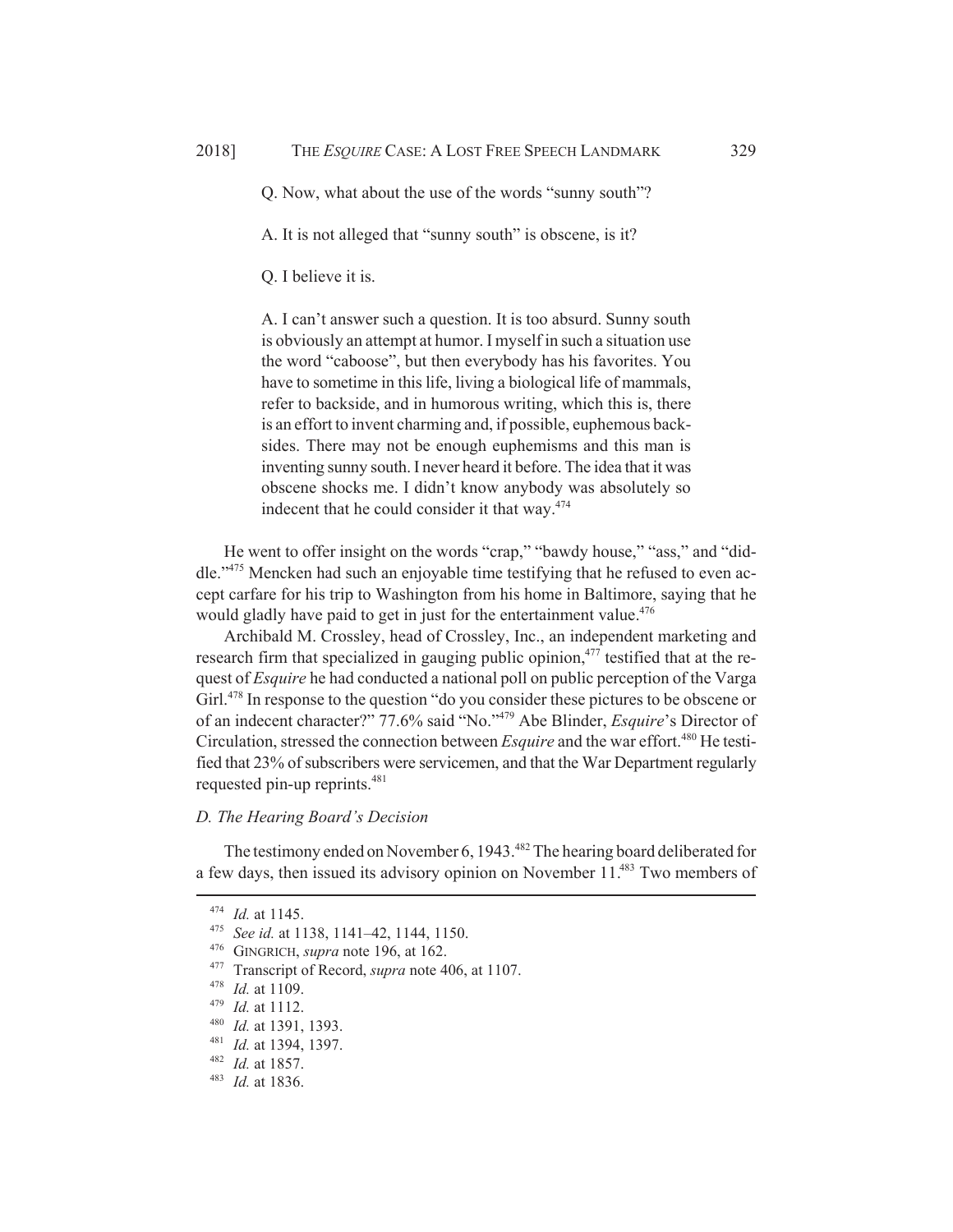the board, Walter Myers, Fourth Assistant Postmaster General, and Frank Ellis, Chief Clerk, concluded that *Esquire* was not obscene.<sup>484</sup> "The proof was overwhelming that *Esquire* did not offend or violate the standards of the mores of our days," they wrote.485 They also rejected the Post Office Department's lawyers' efforts to use the fourth condition against *Esquire*. 486 Myers and Ellis recommended that *Esquire* retain its second-class status and that the charges be dismissed.<sup>487</sup>

The third board member, Deputy First Assistant Postmaster General Tom Cargill, voted for revocation.<sup>488</sup> His dissent was based on the narrow ground that since one item in the August 1943 issue was in his opinion obscene, the whole issue was nonmailable.489 Since *Esquire* was deemed not to have mailed any August issue, it "failed to issue at stated intervals a mailable issue" and therefore did not comply with the Classification Act.<sup>490</sup> Cargill added that he was not "satisfied to exonerate the magazine" because many of its past issues "either overstep or are of the borderline variety between the decent and the indecent."491 If *Esquire* continued at the second-class rate, publishing indecent material would be an "accustomed practice" in the magazine industry, "aped by other borderline publications who look to Esquire as the pace setter."492

Cargill advised Walker to heed the interpretation of the fourth condition presented by the Post Office Department lawyers—as a "quality test" for publications. He wrote that he was deeply "troubled" by the suggestion that Congress intended to subsidize "matter of doubtful value to the public" $493$ :

> I doubt that if the general public, who are not subscribers, would stand for this so-called subsidy if it was put to them in the light that part of their tax money was being given to the owners and stockholders of Esquire to the extent of a half-million dollars a year.<sup>494</sup>

In mid-November, Cargill sent his decision to Walker; Walker deliberated for over a month.495

<sup>484</sup> *Id.* at 1838–39.

<sup>485</sup> *The Esquire Case—A Novel Extension of the Postmaster-General's Powers of Classifying Mail*, *supra* note 105, at 739 n.24.

<sup>486</sup> Transcript of Record, *supra* note 406, at 1839.

<sup>488</sup> *See id.* at 1851–55.

<sup>489</sup> *See id.* at 1852–54 ("[O]ne page in a magazine which is part and parcel of that magazine makes the entire magazine unmailable.").

<sup>490</sup> *Id.* at 1855.

<sup>491</sup> *Id.* at 1851.

<sup>492</sup> *Id.* at 1853.

<sup>493</sup> *Id.* at 1854.

<sup>494</sup> *Id.*

<sup>495</sup> *Id.* at 1851, 1856.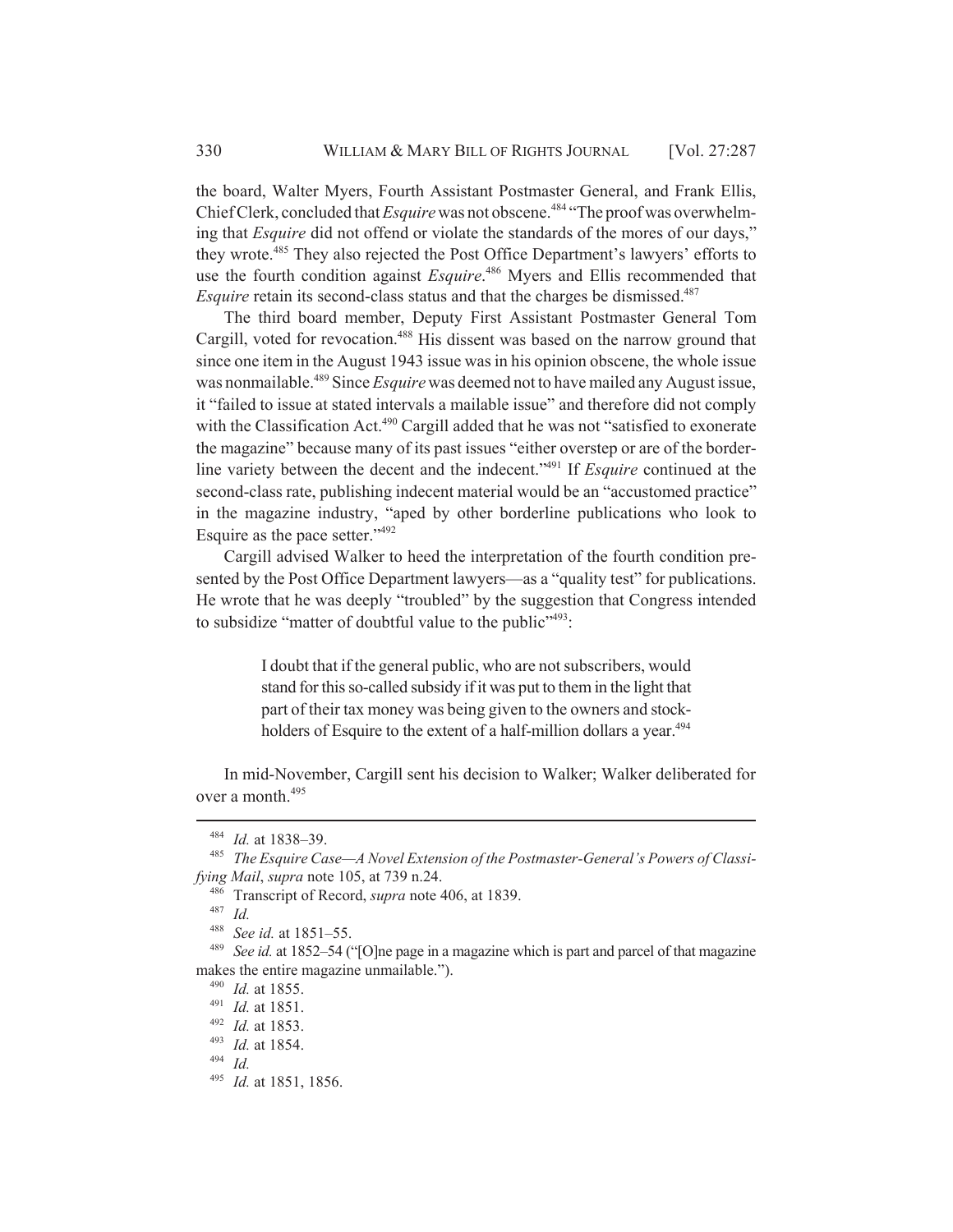#### *E. Revocation*

On December 30, 1943, Frank Walker—still determined to destroy *Esquire* issued an order revoking the magazine's second-class privileges.<sup>496</sup> He conceded that *Esquire* was not technically obscene but, per Cargill's suggestion, concluded that the magazine had not met the criterion in the fourth condition of publishing "information of a public character" or "literature, the sciences, . . . or some special industry."497 Declaring the language of the second-class statute "plain and specific," Walker asserted that, "A publication to enjoy these unique mail privileges and special preferences is bound to do more than refrain from disseminating material which is obscene or bordering on the obscene. It is under a *positive duty* to contribute to the public good and the public welfare."498

Walker explained that he construed the words of the fourth condition in light of the passing observation of Justice Clarke in *Milwaukee Leader* that second-class rates were "a frank extension of special favors to publishers because of the special contribution to the public welfare [that] Congress believe[d] [wa]s derived from the . . . periodical press."<sup>499</sup> Walker transformed this statement into a draconian requirement that any periodical that sought to receive second-class rates had to demonstrate that it merited them. Since second-class rates were below cost, Walker's argument ran, they were in effect an indirect governmental subsidy to the periodical at the expense of every person mailing a letter or paying federal taxes.500 Drawing on *Milwaukee Leader*'s "privilege doctrine,"<sup>501</sup> Walker declared second-class mailing rates to be an "extraordinary privilege" from the government; publishers that received it had to prove that they were making an affirmative contribution to the public good.<sup>502</sup> In Walker's opinion, *Esquire*—"indecent, vulgar, and risqué"—made no such contribution<sup>503</sup>:

> Writings and pictures may be indecent, vulgar, and risque and still not be obscene in a technical sense. Such writings and pictures may be in that obscure and treacherous borderland zone where the average person hesitates to find them technically obscene, but still may see ample proof that they are morally improper and not for the public welfare and the public good.

. . . .

<sup>496</sup> *Id.* at 1856.

<sup>497</sup> *Id.* at 1864.

<sup>498</sup> *Id.* at 1862–63 (emphasis added).

<sup>499</sup> *Id.* at 1858.

<sup>500</sup> *Id.* at 1859.

<sup>501</sup> *See* discussion *supra* Section II.C.

<sup>502</sup> Transcript of Record, *supra* note 406, at 1863–64.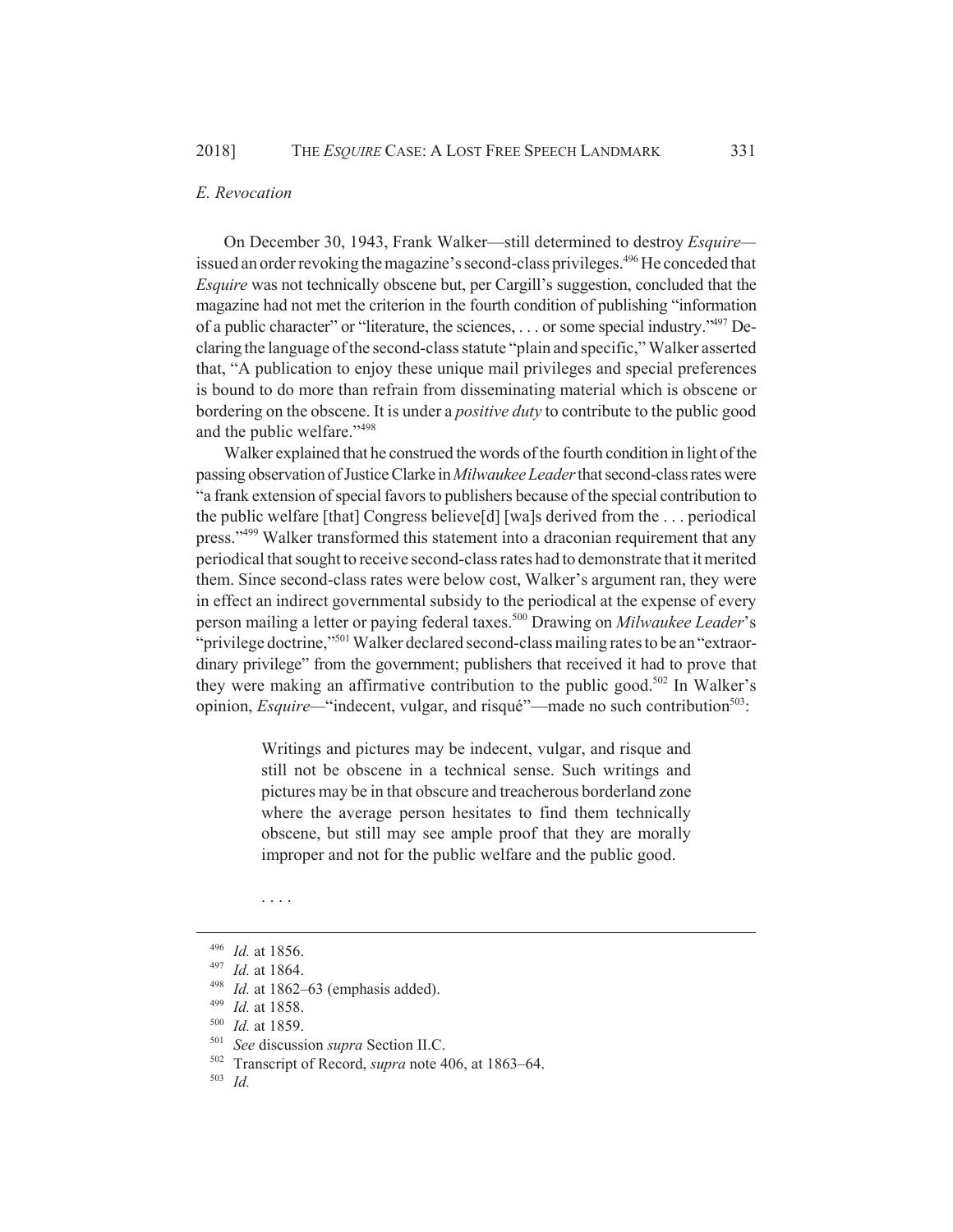When . . . they become a dominant and systematic feature they most certainly cannot be said to be for the public good, and a publication which uses them in that manner is not making the "special contribution to the public welfare" which Congress intended by the Fourth condition.<sup>504</sup>

Walker insisted that the revocation was merely the denial of a subsidy and therefore did not involve "the right of freedom of speech, or of the freedom of the press."505 However, Walker apparently had sufficient doubts about his novel construction of the fourth condition that he postdated his order to February 28, 1944, to permit a court to review and settle the matter.<sup>506</sup>

Walker's "far-reaching . . . decision"<sup>507</sup> "by which one man sets himself up to decide what is in the public welfare" represented a "sinister" blow<sup>508</sup> to freedom of the press, *Esquire* publisher David Smart told reporters. The ruling left Smart "speechless."<sup>509</sup> "The postmaster general has gone against his own board's decision and that is unbelievable."510 Loss of second-class rates portended the "eventual economic death" of *Esquire*, "and that is one way to strangle a free press."<sup>511</sup>

# VI. A CAUSE CÉLÈBRE

On New Year's Day 1944, the day Walker's order was reported in the press, the *Esquire* case became a "cause célèbre."<sup>512</sup> With Walker's interpretation of the fourth condition as sweeping authority to exclude material from second-class rates that he believed did not "contribut(e) to the public welfare," the *Esquire* case took on much deeper significance than just a conflict over the meaning of obscenity and oldfashioned versus modern views on sex. At a time when tyranny and dictatorship loomed on the nation's mind, the meaning of the case now revolved around what many saw as a more ominous and troubling question—"how far the American people are willing to allow one man . . . to go in suppressing a free press," in the

<sup>504</sup> *Id.* at 1863.

<sup>505</sup> *Id.* at 1857.

<sup>506</sup> *See id.* at 1865 ("In order to provide [*Esquire*] ample opportunity to appeal this order to a court . . . to fully review and settle this matter . . . the order . . . will not become effective for 60 days.").<br><sup>507</sup> Mildred Miller, *Periodical*, CIN. ENQUIRER (Ohio), Jan. 8, 1944, at 5.

<sup>&</sup>lt;sup>508</sup> Ruling Against Esquire Hit By Editor and Publisher In Commenting Editorially, CIN. ENQUIRER (Ohio), Jan. 8, 1944, at 3.

<sup>509</sup> *Speechless Esquire*, TIME, Jan. 10, 1944, at 71.

<sup>510</sup> *Bar Esquire from Second Class Mail*, ALTON EVENING TELEGRAPH (Illinois), Dec. 31, 1943, at 11.

<sup>511</sup> *Ruling Against Esquire Hit By Editor and Publisher In Commenting Editorially*, *supra* note 508, at 3.

<sup>512</sup> B. Alsterlund, *Literary By Degrees*, 18 WILSON LIB. BULL. 420, 420 (1944).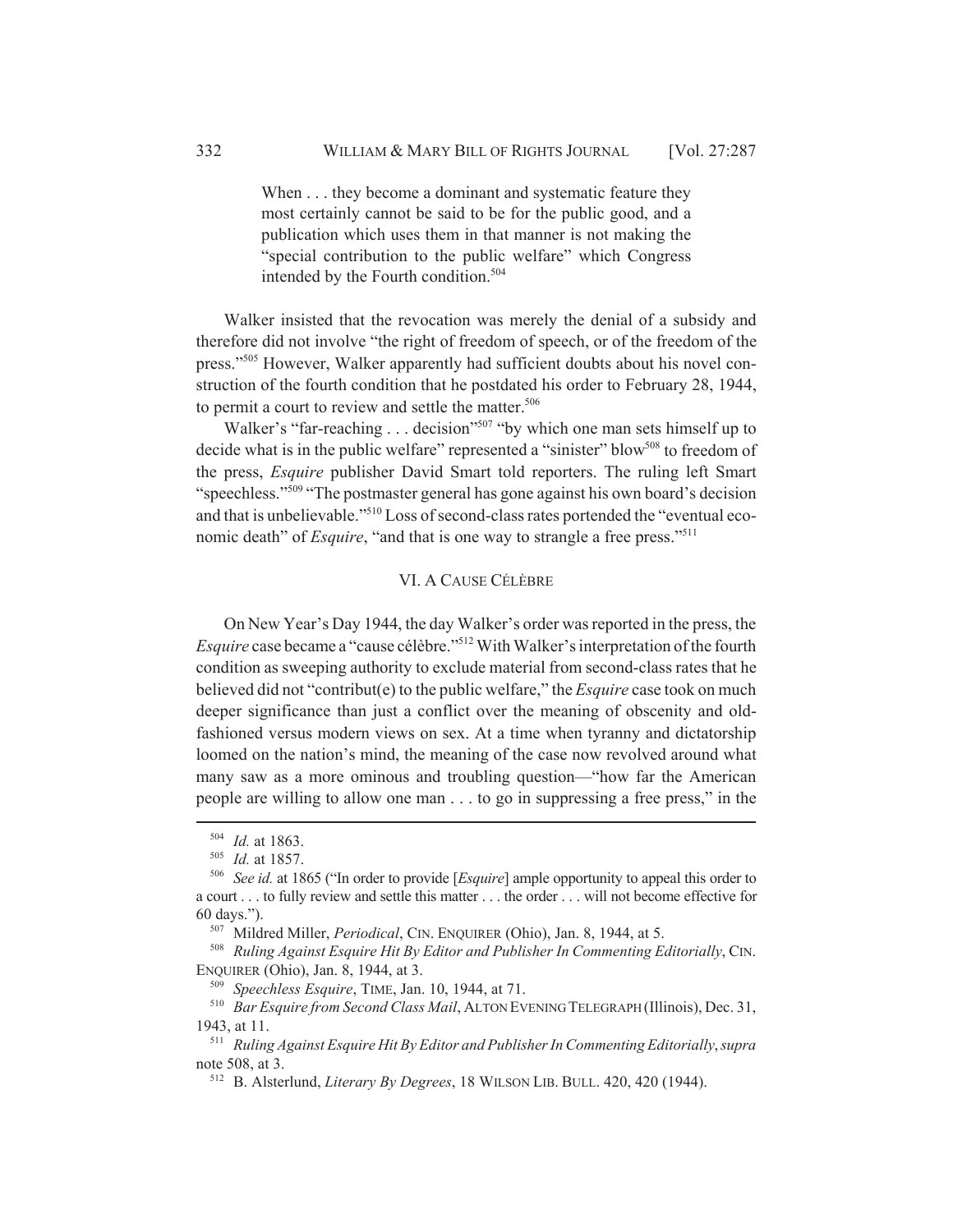words of critic Bennett Cerf.<sup>513</sup> The *Esquire* Affair had become an important "test case in the fateful struggle now under way between popular government and bureaucratic power."514

Walker's ruling produced an outpouring of criticism from a wide and varied cross-section of the populace.<sup>515</sup> In recent years, few issues involving freedom of speech and press had moved Americans so unanimously and deeply as Walker's decision. The response to Walker's ruling was a testament not only to the popularity of *Esquire*, but the strength of the public's antipathy toward government censorship of speech and ideas. Editorials blasted Walker's "arbitrary action" as an infringement of the "inalienable rights of press and public."<sup>516</sup> Walker was denounced as a self-proclaimed "super critic,"<sup>517</sup> "virtual dictator of the American press,"<sup>518</sup> and "No. I judge of what the U.S. public should read."519 Walker's asserted authority was "too much power for one man to wield in a democracy," noted one editorial.<sup>520</sup> Such "arbitrary exercise[s] of power . . . should not go unchallenged in these days when millions of American boys are out over the world fighting for the free way of life."<sup>521</sup>

Comparisons to Hitler were frequent<sup>522</sup> and perhaps inevitable. Newspaper columnist Dorothy Thompson, who had made her name reporting from Germany on the collapse of the Weimar Republic, noted that Hitler had purged galleries of modern art, declaring that "any one who sees and paints a sky green and pastures blue ought to be sterilized."523 "Similarly Mr. Frank Walker . . . has now ruled that the writings in the magazine Esquire are not literature and the reproductions not art," Thompson wrote.<sup>524</sup> Observed one newspaper, "[t]he next step in this sort of thing is book-burning such as the Nazis practiced when they came into power in Germany. And book-burning, if supplied on the grounds of decency, can be extended to racial and political grounds, just as it was in Germany."525 The *Lewisburg Journal* compared Walker's actions to "Nazism in Germany during which time Goebbels stopped the dissemination of literature contrary to party policy and belief  $\ldots$  <sup>5526</sup> "The Nazis"

<sup>513</sup> Bennett Cerf, *Trade Winds*, SAT. REV., Feb. 5, 1944, at 20–21.

<sup>514</sup> E. Lyons, *Clinical Notes: The* Esquire *Affair*, 58 AM.MERCURY 317, 317–18 (1944) ("As long as one man remains the judge of any paper's or magazine's right to share in a general privilege, freedom of press is an empty phrase.").

<sup>515</sup> *See id.* at 318.

<sup>516</sup> *A Freedom on Trial*, ST. LOUIS DISPATCH (Missouri), Jan. 9, 1944, at 36.

<sup>517</sup> *New High in Censorship*, MIAMI NEWS, Jan. 8, 1944, at 4.

<sup>518</sup> Wm. T. Evjue, *Walker Infringes Press Freedom in Esquire Case*, DAILY TRIBUNE (Wisconsin), Jan. 5, 1944, at 4.

<sup>519</sup> *Esquire Banned*, *supra* note 377, at 46.

<sup>520</sup> Editorial, *One-Man Censor*, MARSHALL NEWS MESSENGER (Texas), Jan. 4, 1944, at 4.

<sup>521</sup> Evjue, *supra* note 518, at 4.

<sup>522</sup> *See infra* notes 523–38 and accompanying text.

<sup>523</sup> Dorothy Thompson, *Walker's Ruling on Esquire*, BOS. GLOBE, Jan. 3, 1944, at 4. <sup>524</sup> *Id.*

<sup>525</sup> *Book Burning Next*?, NEWS LEADER (Virginia), Apr. 25, 1944, at 4.

<sup>526</sup> *Esquire Wins By Losing*, LEWISBURG JOURNAL (Pennsylvania), Aug. 3, 1944, at 6.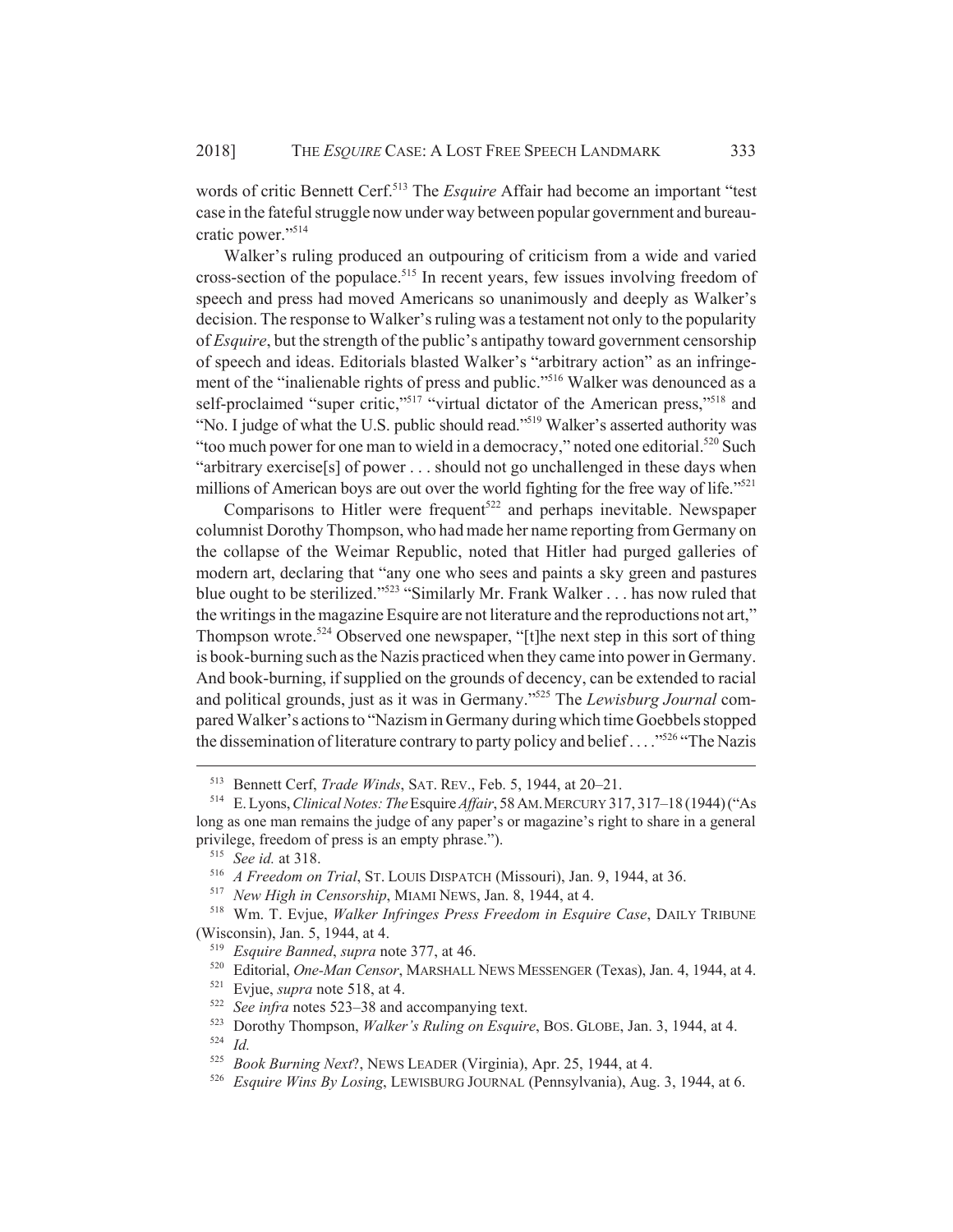had a law against anything contrary to the public interest."<sup>527</sup> Representative Ranulf Compton, a Republican from Connecticut, feared that the ruling would be "a blow to morale . . . to the boys abroad . . . . "<sup>528</sup> "Most of them get a real laugh and a smile . . . from Esquire and, human nature being what it is, Postmaster General Walker had better look out lest the service boys blitz him along with [the Japanese]."529 Compton alleged that he had received mail from soldiers overseas thanking him for sticking up for *Esquire*;<sup>530</sup> to them, the Varga girl was "a symbol of things left behind."<sup>531</sup>

Leaders of various religious denominations spoke out, sympathizing with Walker's desire to get rid of "dirty magazines" but deploring his heavy-handed methods.<sup>532</sup> Military leaders and personnel registered vehement protests.533 The usually staid *Army and Navy Register* editorialized that "[t]he men in the foxholes, rather than 'well-fed' Washington bureaucrats, should decide whether the Varga girl is lascivious and obscene."<sup>534</sup> One private in the Women's Air Corps alleged that a number of WACs were against the ban "because the Varga girl is not really vulgar in this day and age, and it seems like an infringement of the freedom of the press."535 "Most people will probably resent the arbitrary manner in which the decision was handed down . . . if one periodical can be banned in that fashion, we can expect others to get the same treatment."536

Predictably, the most vocal critics of the ruling were members of the press. For the nation's newspaper, book, and magazine publishers, the *Esquire* case had gone beyond the question of "smut v. good, clean fun" and had taken on an existential, life-ordeath quality.537 *Editor and Publisher*, the respected trade journal and preeminent

<sup>527</sup> CHAFEE, GOVERNMENT AND MASS COMMUNICATIONS, *supra* note 17, at 308.

<sup>&</sup>lt;sup>528</sup> *Ban on Esquire Termed As Blow to War Morale*, CIN. ENQUIRER (Ohio), Jan. 1, 1944, at 5.  $\frac{529}{530}$  *Id.* 

 $^{530}$  90 CONG. REC. A118 (1944).<br> $^{531}$  Who Doesn't? Soldiers Wa

<sup>531</sup> *Who Doesn't? . . . Soldiers Want Varga Girl*, NEOSHO DAILY NEWS (Missouri), Feb. 8, 1944, at 2.

<sup>532</sup> *See Postmaster General Penalizes Esquire*, CHRISTIAN CENTURY, Jan. 12, 1944, at 37 (opining that "the whole system of passing on mailing privileges needs ventilation and revision").

<sup>533</sup> *See Army, Navy Register Defends Varga Girl*, ST. LOUIS STAR & TIMES (Missouri), Nov. 27, 1943, at 2; *Right to Vote is Preferred to Varga Girl*, PITT. PRESS (Pennsylvania), Jan. 5, 1944, at 5.

<sup>534</sup> *Army, Navy Register Defends Varga Girl*, *supra* note 533, at 2.

<sup>535</sup> *Right to Vote is Preferred to Varga Girl*, *supra* note 533, at 5.

<sup>536</sup> Peggy Weekly, *She Says:*, STAR TRIBUNE (Minnesota), Jan. 5, 1944, at 11. Zechariah Chafee, longtime critic of *Milwaukee Leader*, denounced Walker's order, declaring that the work of "raising morals" was not the "function of government officials, especially in the Post Office. Should the Postmaster General take over the work of churches and schools and critics of life? Is a system of regulating a great business activity like the Post Office a mechanism well adapted to the task of moral elevation?" The "'public good' test" was frighteningly vague and subjective; "the only yardstick" of measurement is "in somebody's mind." CHAFEE, GOVERNMENT AND MASS COMMUNICATIONS, *supra* note 17, at 307, 312–13.

<sup>537</sup> *Esquire Banned*, *supra* note 377, at 46.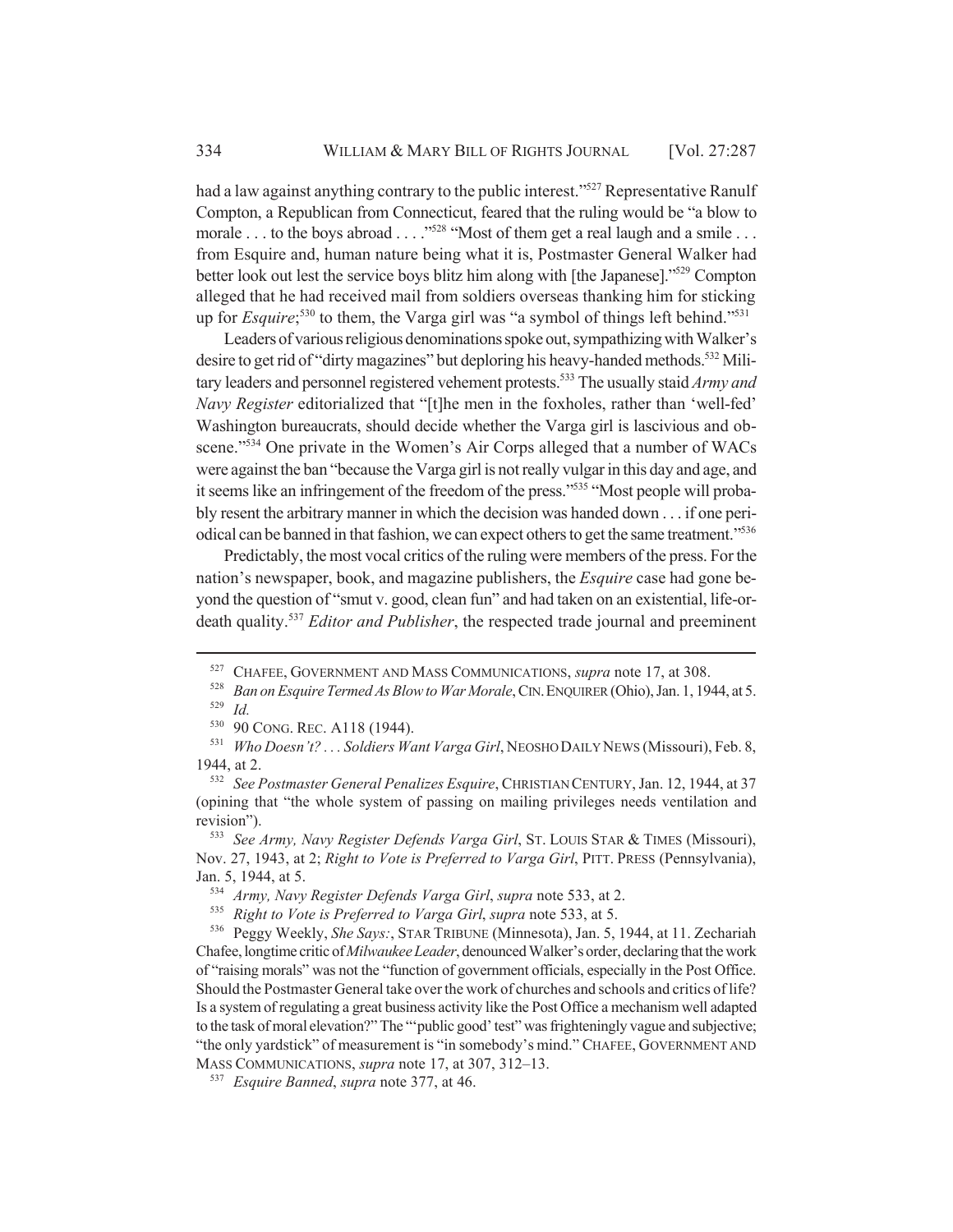voice of the press, urged *Esquire* to "press their case to a final decision, so that not within the memory of this generation will another Postmaster General assume to reject any publication on such flimsy grounds as those Mr. Walker announced."538 The press had "better stand up and fight," warned the *Daily News*, or it will "cease to be a free press."539

So pressing was the issue that literary, publishing and journalism organizations called emergency conferences to draft resolutions against Walker's order.<sup>540</sup> The Authors' League declared that censorship by a sole appointed official was "intolerable in the American scene."<sup>541</sup> The Montgomery Bucks Pennsylvania Newspaper Association pronounced, "Be it resolved, that . . . the Postmaster General . . . has arrogated to himself a potential control over the printed word in the United States as absolute as that exercised by any dictator in Europe."542 Its members resolved "to take [any and all] such action as it deems right and proper to render abortive the action by the Postmaster General in his effort to destroy freedom of the press..."<sup>543</sup>

## *A. The First Appeal*

In the first week of January 1944, as the press roared with condemnations, *Esquire*'s lawyers filed papers in the U.S. District Court of the District of Columbia seeking to have Walker's order invalidated on the grounds that the decision was arbitrary and capricious, clearly erroneous in light of the evidence introduced at trial and the hearing board's conclusions.<sup>544</sup> Shortly afterwards, Alfred Smart sent a letter to ACLU staff counsel Clifford Forster acknowledging the organization's offer of assistance in an appeal.<sup>545</sup> Harding wrote personally to Forster expressing his hope that the organization would submit an amicus curiae brief as "I anticipate many organizations and publishers are going to do this and it should have its influence with the Court."546 Two weeks later, *Esquire*'s lawyers filed a supplemental complaint alleging that the order was not only arbitrary and capricious but also unconstitutional in that it

<sup>538</sup> *Ruling Against Esquire Hit By Editor and Publisher in Commenting Editorially*, *supra* note 508, at 3.

<sup>539</sup> *Esquire Barred From the Mails*, DAILY NEWS, Jan. 1, 1944, at 9.

<sup>540</sup> *See, e.g.*, Brief of the Pennsylvania Newspaper Publishers Association as Amicus Curiae, Esquire, Inc. v. Walker, 55 F. Supp. 1015 (1944) (No. 22822) [hereinafter Pennsylvania Newspaper Brief].

 $\overline{541}$  Brief, Authors' Guild, Esquire, Inc. v. Walker, 55 F. Supp. 1015 (1944).

<sup>542</sup> Pennsylvania Newspaper Brief, *supra* note 540, app. at 13.

<sup>543</sup> *Id.*

<sup>544</sup> Plaintiff's Brief, Esquire, Inc. v. Walker, 55 F. Supp. 1015 (1944) (No. 22822).

<sup>545</sup> Letter From Alfred Smart to Clifford Forster (Jan. 19, 1944), *in* 2548AMERICAN CIVIL LIBERTIES UNION PAPERS 87, Princeton University (microfilm, University of Washington).

<sup>546</sup> Letter from John Harding to Clifford Forster (Jan. 29, 1944), *in* 2548 AMERICAN CIVIL LIBERTIES UNION PAPERS 88, Princeton University (microfilm, University of Washington).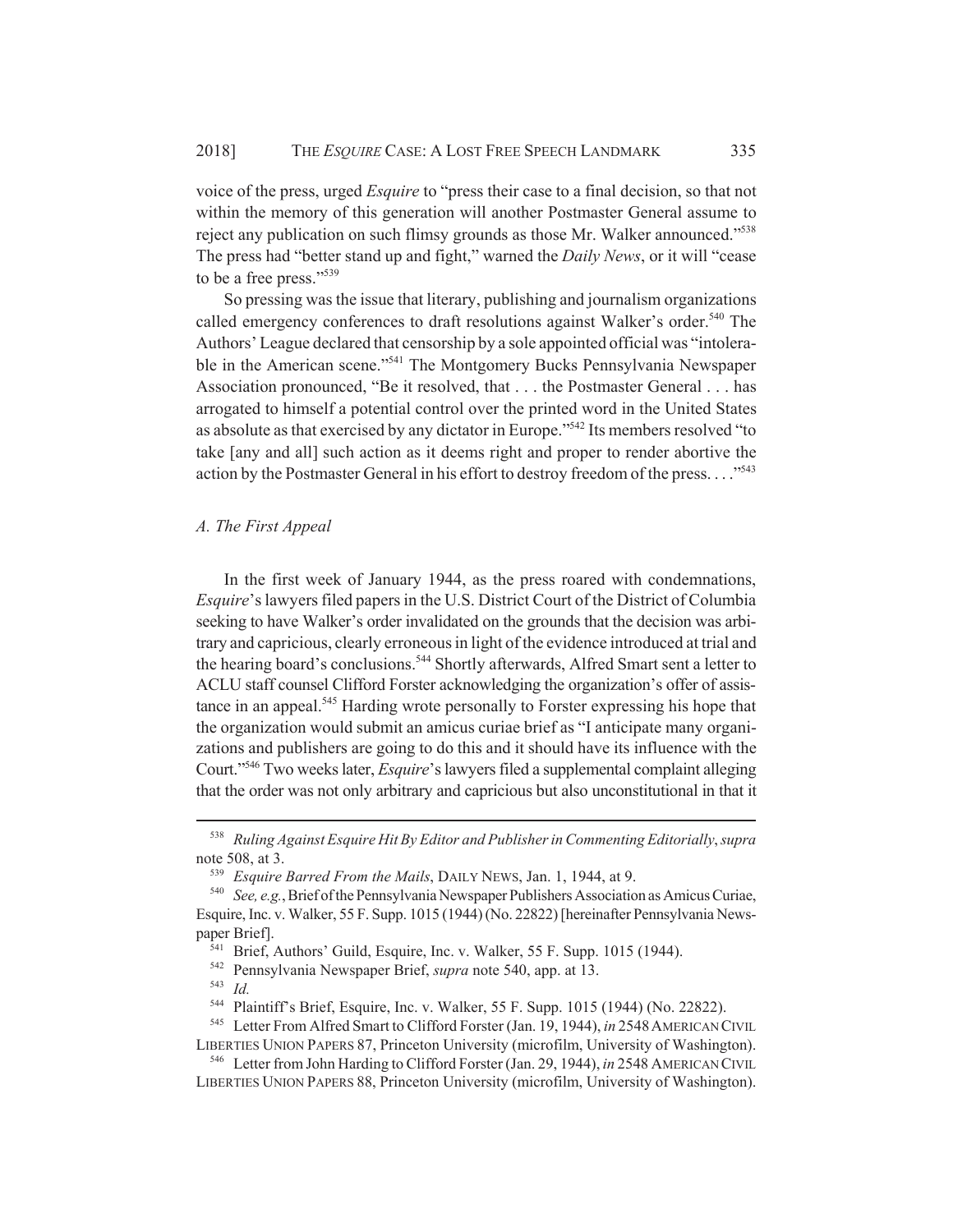amounts to an "unlawful interference with, and abridgement and denial of, the freedom of the press."547 According to the magazine *PM*, this shift in tactics was a response to Walker's repeated insistence that because the second-class mail was an "extraordinary privilege," *Esquire* had not been deprived of its First Amendment rights.<sup>548</sup>

Since the 1930s, major newspaper and magazine publishers and their highly active trade association the American Newspaper Publishers Association had intervened in important freedom of the press cases, particularly at the appellate level.<sup>549</sup> The free press principles involved in the *Esquire* litigation, not to mention its potentially enormous financial consequences for the press, led publishers, journalism interest groups, and trade organizations to file amicus briefs with the district court. As most mainstream newspapers were not concerned with having their privileges revoked for obscenity, the publishers' briefs focused on the implications of Walker's order for political censorship of the press. Noted the American Newspaper Publishers Association, "[s]ince the turn of the century, no President ha[d] named as Postmaster General any person who did not actively participate in the campaign for the successful nominee."550

*Esquire*'s brief and the ACLU's amicus brief made arguments based on statutory interpretation, administrative law, and constitutional law.<sup>551</sup> They claimed that Walker's interpretation of the fourth condition was contrary to the history and purpose of the Classification Act, which had been intended to distinguish periodicals from advertisements, rather than to authorize inquiries into the quality of publications.<sup>552</sup> Walker's "novel and unwarranted" construction of the fourth condition as a morals test or badge of good character had never been adopted or suggested by any previous Postmaster General.<sup>553</sup>

The ACLU and *Esquire* also alleged that Walker's reading of the statute violated the First Amendment by giving the Postmaster General "despotic powers of control over access to the mails."554 Since questions of fundamental rights were at issue, they argued, Walker's conclusion was not entitled to the deferential review usually attached to administrative findings.<sup>555</sup> The rationale for judicial deference to administrators

<sup>547</sup> Charles A. Michie, *That Varga Maiden Becomes A Freedom-of-the-Press Issue*, PM, Feb. 18 1944.

<sup>548</sup> *See id.*

<sup>549</sup> For a detailed look at the history and actions of the American Newspaper Publishers Association, see EDWIN EMERY,HISTORY OF THE AMERICAN NEWSPAPER PUBLISHERS ASSO-CIATION (1950).

<sup>550</sup> Brief of the American Newspaper Publishers' Association As Amicus Curiae at 3–4, Esquire, Inc. v. Walker, 55 F. Supp. 1015 (1944) (No. 22822).

<sup>551</sup> *See infra* notes 552–71 and accompanying text.

<sup>552</sup> *See* Brief on Behalf of the American Civil Liberties Union as Amicus Curiae, Esquire, Inc. v. Walker, 55 F. Supp. 1015 (1944) (No. 22822) [hereinafter ACLU Brief].

<sup>553</sup> *Id.* at 2.

<sup>554</sup> *Id.*

<sup>555</sup> ACLU Brief, *supra* note 552, at 36.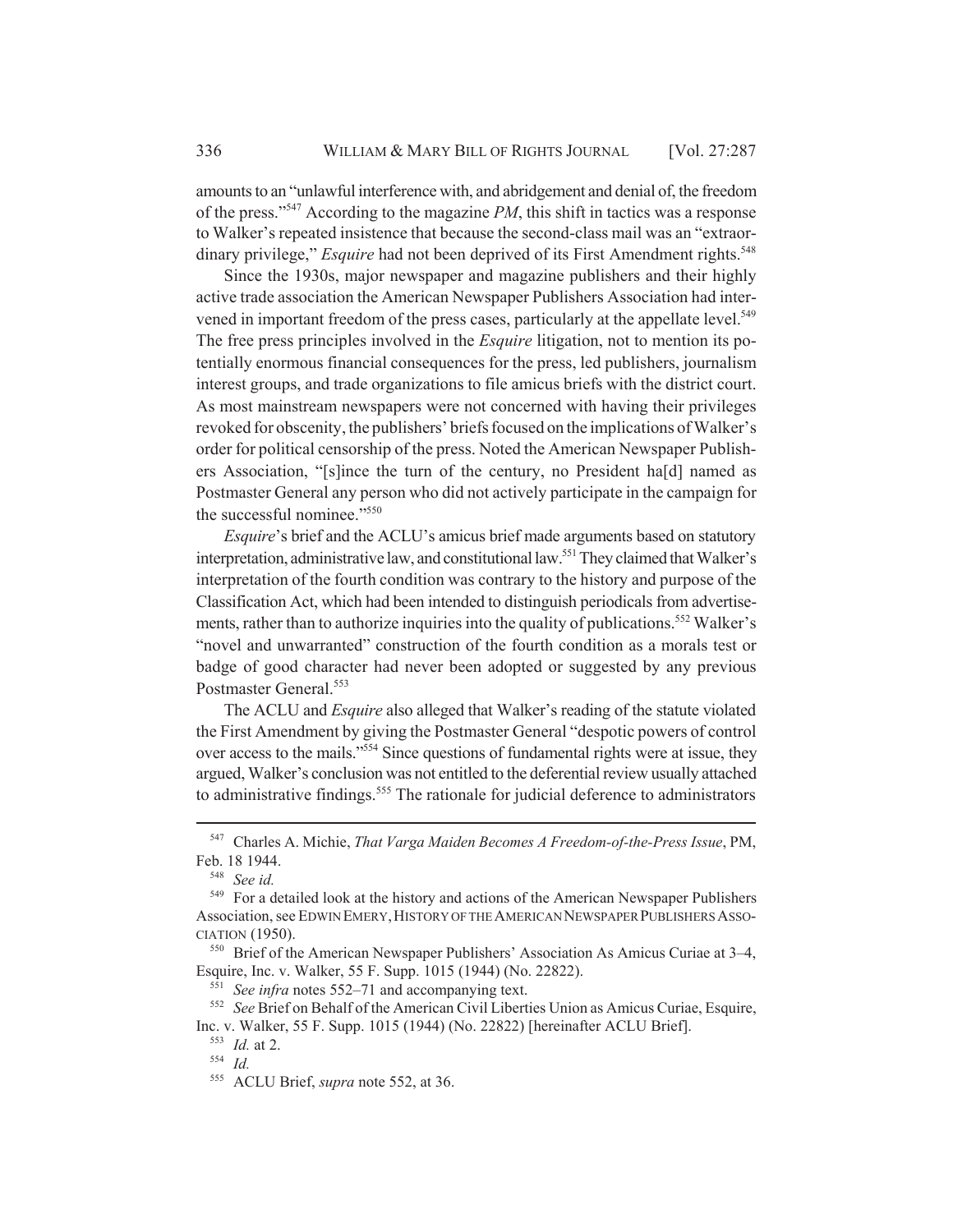was administrators' presumed expertise in their field; the Postmaster General did not have special expertise in "evaluating the literary or other merits of publications."<sup>556</sup>

The ACLU urged the court to reject the privilege doctrine on which Walker based his order.<sup>557</sup> Though it admitted that the order could be reversed on the grounds that the Postmaster General exercised authority not conferred by the statute, it urged the court to "take this opportunity to reassess broadly the validity of the 'privilege doctrine.'"558 The doctrine was a "constitutional anachronism," in clear violation of the new judicial outlook on First Amendment rights.<sup>559</sup> The ACLU reminded the court of the Supreme Court's "recent vigilance to protect individual speech," the "active judicial enforcement" of civil liberties in the past twenty-five years "to protect the public's interest in the spread, discussion, and evaluation of differing points of view."560 Channeling Holmes and Brandeis, they asserted that the power of the Post Office Department must be limited by modern First Amendment doctrines, including the clear and present danger test.<sup>561</sup> The proper view of the relationship of the postal power and the First Amendment was stated in the dissents of Holmes and Brandeis in the *Milwaukee Leader* case.<sup>562</sup>

# *B. The Traditions of Our People*

T. Whitfield Davidson, a "hard-headed and dead-pan" 69-year-old judge, heard *Esquire*'s appeal.<sup>563</sup> Davidson usually sat on the U.S. District Court in Texas but had been temporarily assigned to the District of Columbia bench.<sup>564</sup> In his temperament and moral outlook, he was the spitting image of Frank Walker.<sup>565</sup>

Davidson was, in the words of writer Hugh Merrill, an "American classic."<sup>566</sup> Born in a log cabin in East Texas Hills in 1876, he studied history, law, and the Bible by firelight while he made a living splitting rails.<sup>567</sup> With almost no formal education, he was admitted to the bar in 1903, was later elected to the state senate, and served as lieutenant governor of Texas.<sup>568</sup> In 1936, he was appointed to the federal bench by President Roosevelt.<sup>569</sup>

<sup>556</sup> *Id.*

<sup>557</sup> *See id.* at 38 ("[Walker's] order should be held invalid and the revocation of plaintiff's second class mail entry enjoined.").

<sup>558</sup> *Id.* at 4.

<sup>559</sup> *See id.* at 3–12.

 $\frac{560}{561}$  *Id.* at 4–5, 7.

See id. at 12.

<sup>562</sup> *Id.* at 19.

<sup>563</sup> *That Wasn't No Lady*, *supra* note 425, at 84, 86.

<sup>564</sup> MERRILL, *supra* note 373, at 115.

<sup>565</sup> *See infra* notes 566–617 and accompanying text.

<sup>566</sup> MERRILL, *supra* note 373, at 115.

<sup>567</sup> *T. Whitfield Davidson Dead, Senior Federal Judge Was 97*, N.Y.TIMES, Jan. 27, 1974,

at 49.

<sup>568</sup> *Id.*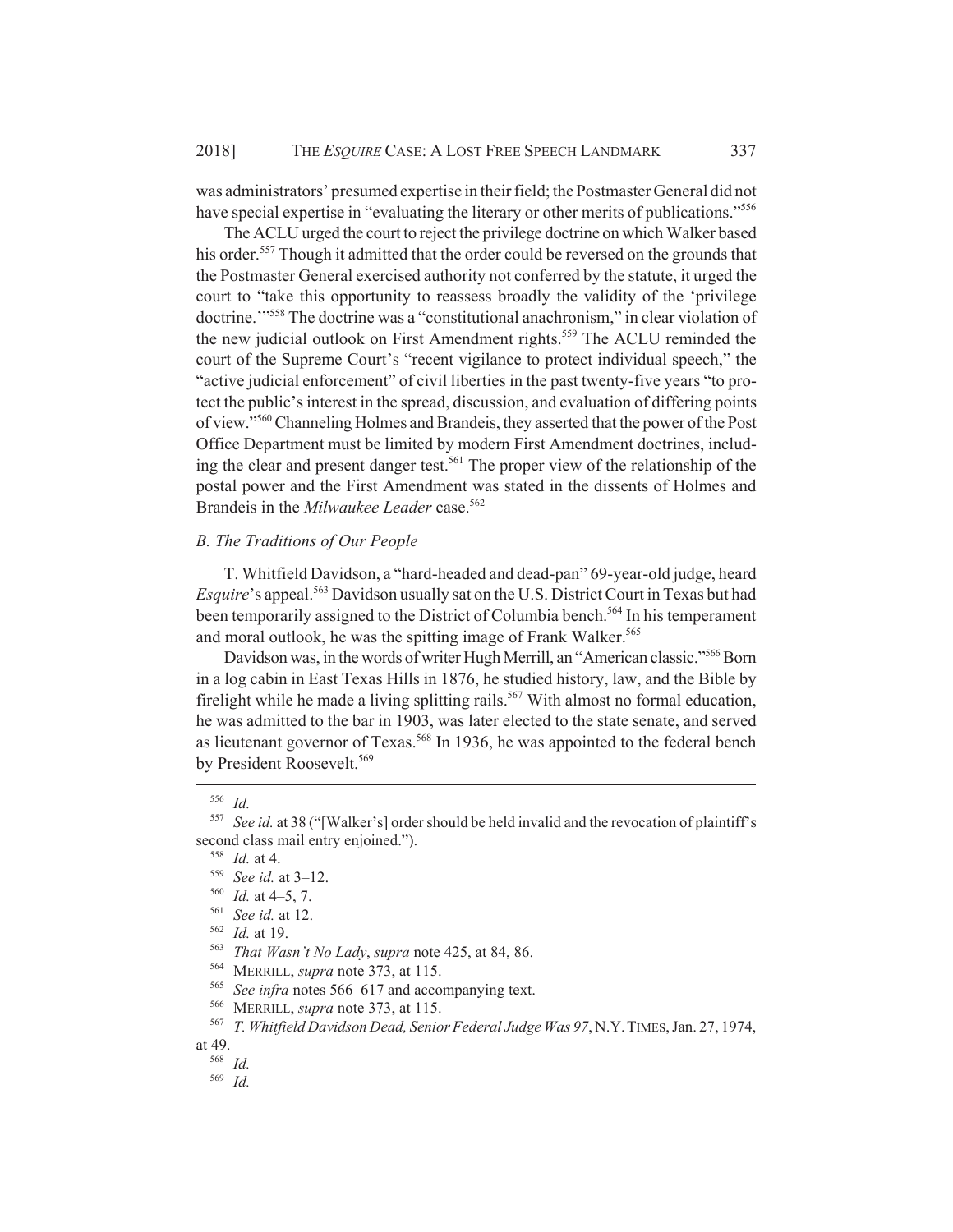During the oral arguments, Bruce Bromley was again in fine form. Bromley brought into the courtroom stacks of pulp magazines such as *I Did it for Love*, and *I Married a Fiend* in an attempt to convince the judge that *Esquire* was far more benign than other publications that held the second-class privilege.<sup>570</sup> "[This is] the type of book[ ] we try to keep from our children, yet it goes through the mail," said Bromley, waving the magazines in the air. $571$  Davidson thumbed through the issues without comment.<sup>572</sup> Bromley described Walker's actions as "the most autocratic control that any public official ever assumed for himself."573 Benedict Deinard, Justice Department Counsel, emphasized that the magazine's real purpose was the circulation of "nude women and salacious cartoons" and that the literary material was just a filler.<sup>574</sup> "Waving a January issue with the familiar Varga girl  $\ldots$  [he] shouted, 'Is that what Congress [issued] a bounty for?"<sup>575</sup>

Three weeks later, Davidson upheld Walker's order.<sup>576</sup> Davidson concluded that there was no justification for interference with Walker's decision.577 Citing *Milwaukee Leader*, Davidson asserted that "[t]he conclusion of [the] head of an executive department [on] a matter of fact within his jurisdiction [should] not be disturbed. . . unless [it was] clearly wrong."578 The revocation of *Esquire*'s permit was neither arbitrary nor capricious, since many other magazines had lost their permits for similar reasons.<sup>579</sup> According to the judge's flawed reasoning, an arbitrary or capricious act became less so when it was applied to a large number of parties.

The bulk of the opinion addressed Walker's interpretation of the second-class statute.<sup>580</sup> In a laudable but ultimately pathetic effort at historical recreation, Davidson attempted to determine the purpose of the Classification Act by "envision[ing] as far as possible the things [the drafters of the law] saw and the emotions that [they] felt."581 What was contemplated by Congress when it issued the qualification was that "[t]he publication must be originated and published for the dissemination of information of a public character, or devoted to literature, the sciences, arts, or some special industry."<sup>582</sup> Congress, he concluded, "had a purpose."<sup>583</sup>

<sup>570</sup> *Esquire Fights for Mail Rights,* DES MOINES REGISTER, July 11, 1944, at 3.

<sup>571</sup> *Id.*

<sup>572</sup> *Id.*

<sup>573</sup> *Id.*

<sup>574</sup> *That Wasn't No Lady*, *supra* note 425, at 86.

<sup>576</sup> *See generally* Esquire, Inc. v. Walker, 55 F. Supp. 1015 (1944).

<sup>&</sup>lt;sup>577</sup> *See id.* at 1022 (holding there was "no logical ground to enjoin [Walker's] action").<br><sup>578</sup> *Id* at 1016–17

<sup>578</sup> *Id.* at 1016–17.

<sup>579</sup> *Id.* at 1021–22.

<sup>580</sup> Justice Davidson begins by examining the statutory language and then proceeds to attempt to determine Congress's frame of mind when passing the Act. *See id.* at 1017–19.

<sup>581</sup> *Id.* at 1018.

<sup>582</sup> *Id.*

<sup>583</sup> *Id.*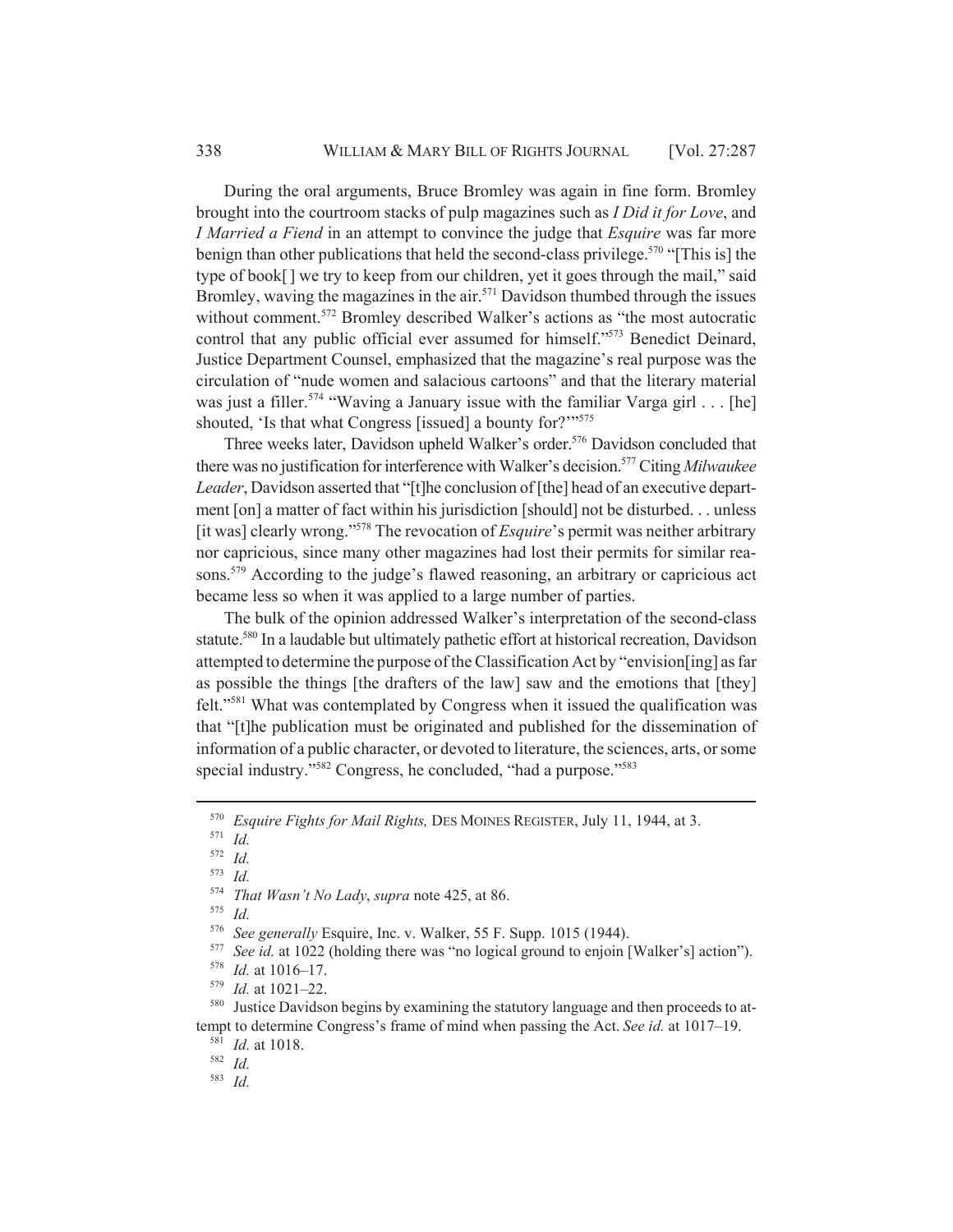In 1879, when the statute was drafted, "the nation was in the midst of what may be known as the Victorian era . . . under the then living influences of men like Lincoln, Lee and William McGuffey."584 William McGuffey, the chair of moral philosophy in the University of Virginia, was famous for his McGuffey's Readers, a series of textbooks, used in elementary schools throughout the country, that attempted to impart moral lessons along with basic reading skills.<sup>585</sup> The McGuffey's Readers were renowned for their platitudes—"[one] must be honest and just . . . revere and respect his parents"—and their homespun parables, such as the famous myth of George Washington telling the truth after cutting down a cherry tree.<sup>586</sup>

It was men "brought up under [such] ethics and standards" who wrote the Classification Act, according to Davidson<sup>587</sup>:

> May the Postmaster General, therefore, have not been warranted in reaching his conclusions that the literature referred to was literature of desirable type of an educational value? The Postmaster General had to make his conclusions. He had to test the contents of the magazine by some standard.<sup>588</sup>

. . . .

[W]e conclude that the Postmaster General was warranted in taking the view that Congress meant for second class mail to be a contribution toward public education and therefore, that the literature given such low rate should possess merit and be of educational value. The defendant Walker has some basis for his findings in the nation's background and the traditions of our people.<sup>589</sup>

Davidson brushed off the suggestion that *Esquire*'s First Amendment rights had been violated; the magazine was still able to circulate, albeit at higher rates, he noted.<sup>590</sup> The judge rejected the characterization of Walker's order as "censorship."<sup>591</sup> In deeming *Esquire* "not of a public character," Walker had not censored it, but rather "group[ed]" and "classif[ied]" it, Davidson wrote.<sup>592</sup> "There is a very decided

<sup>584</sup> *Id.*

<sup>585</sup> *See id.* at 1018–19. For a history of the McGuffey Readers, see HENRY H.VAIL,AHIS-TORY OF THE MCGUFFEY READERS (1911).

<sup>586</sup> *See Esquire*, 55 F. Supp. at 1019.

<sup>587</sup> *Id.*

<sup>588</sup> *Id.* at 1019.

<sup>589</sup> *Id.* at 1020.

<sup>590</sup> *See id.* at 1020 (noting that *Esquire* had "not been stripped of any vested right" and was free to apply for reinstatement after complying with the Classification Act).

<sup>591</sup> *See id.* at 1021.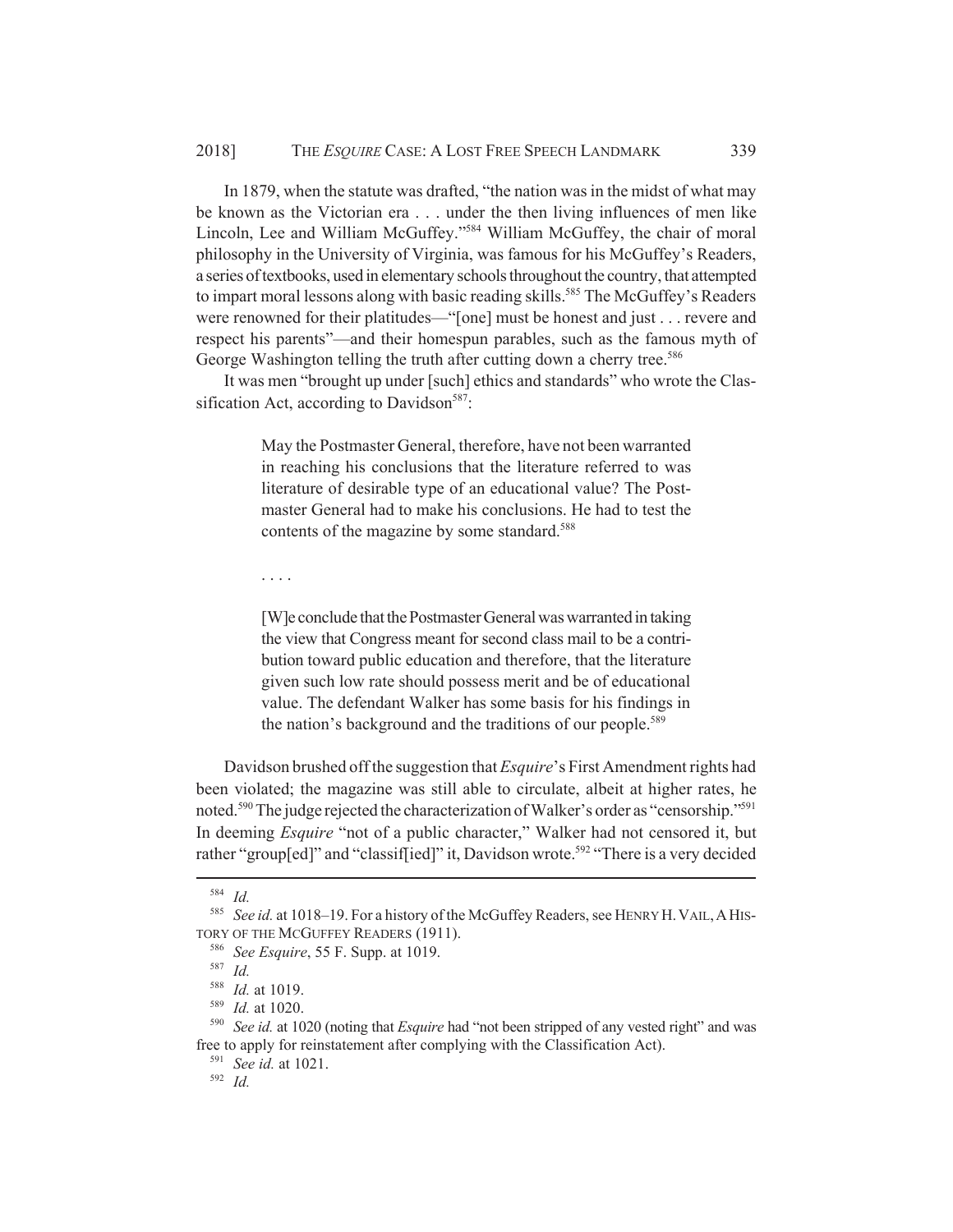difference between grouping and classifying and that of censoring. Censoring deals more with the specific article, the deleting of objectionable portions. Classifying means grouping."<sup>593</sup>

The rambling, confused opinion collapsed into a terse conclusion:

Having thus in good faith performed the duty of his office as he saw it, we find no logical ground to enjoin his action, or stated otherwise, no valid, legal basis can be had for the substitution of the court's views for those of the executive officer. His findings like those of the Master or the Jury must be upheld by the court.594

"Tyranny and Esquire" thundered *Colliers*' magazine.<sup>595</sup> The decision "savors . . . of dictatorial government, such as Hitler exemplified in suppressing in Germany all publications that presented information not in accord with the Nazi philosophy," wrote the *Hartford Courant*. 596 If the *Esquire* case were to set a precedent, "politicians will go on from there to extend political control over the press . . . until presently there will be no paper forums in which any but the views of the party in power can get a hearing."597 "Out the window with freedom of the press will go most [of the] other American liberties."<sup>598</sup> Davidson's suggestion that the standards for the second-class mailing privilege should be based on a Victorian-era children's primer sparked both mockery and horror.<sup>599</sup> If Davidson's test were to be taken literally, wrote the *New York Times*, "the consequences would be picturesque and perhaps appalling."600

*Esquire* appealed to the Circuit Court of Appeals for the District of Columbia.<sup>601</sup> The ACLU and American Newspaper Publishers Association filed amicus briefs, as did the Authors' League of America.<sup>602</sup> So intense was the interest in the case that two major publishing companies filed briefs on behalf of *Esquire—*the Curtis Publishing Company and the Reader's Digest Association, publisher of one of the

<sup>593</sup> *Id.*

<sup>594</sup> *Id.* at 1022.

<sup>595</sup> *See Tyranny and Esquire*, COLLIERS', Sept. 16, 1944, at 82.

<sup>596</sup> *The Esquire Decision*, 45 READER'S DIGEST 64, 64 (1944) (citing an editorial in the *Hartford Courant*).

<sup>597</sup> *Tyranny and Esquire*, *supra* note 595, at 82.

<sup>599</sup> *See generally The Case of Esquire*, N.Y. TIMES, July 20, 1944, at 18.

<sup>600</sup> *Id.*

<sup>601</sup> *See Esquire, Inc. v. Walker*, 151 F.2d 49 (1945).

<sup>602</sup> *Id.* at 53 n.6 (listing Briefs Amicus Curiae filed by the Reader's Digest Association, Inc., The Curtis Publishing Company, The American Newspaper Publishers Association, the ACLU, and the Author's League of America).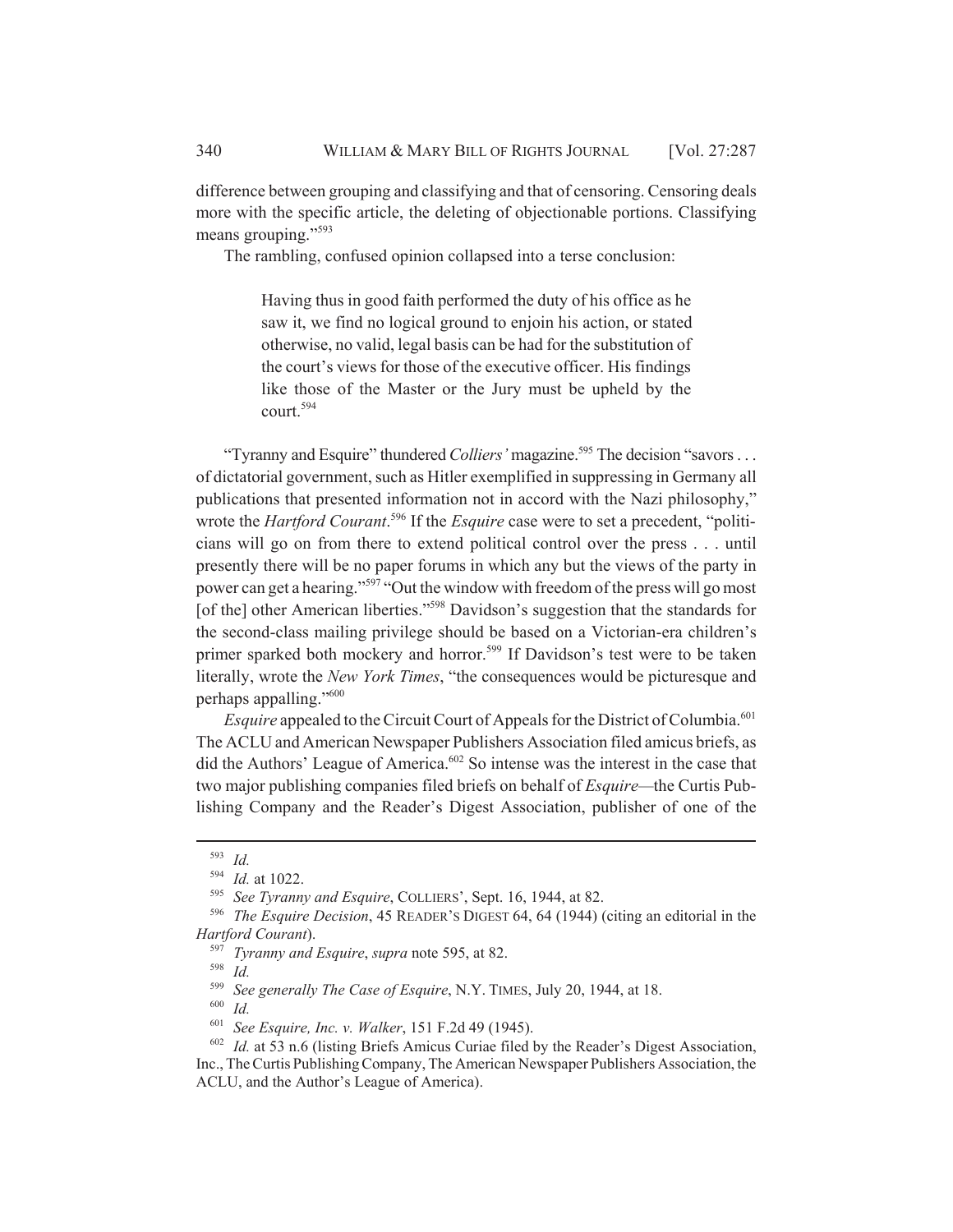largest circulation magazines in the country.<sup>603</sup> The appeals court heard the case in the spring of  $1945.^{604}$ 

# *C. The "Preferred Position"*

The three years between the start of Walker's "decency campaign" and the hearing before the Circuit Court of Appeals were extraordinary ones in the history of the First Amendment. Scholars have described this period, between 1942–1945, as the era of the "preferred position" doctrine, in which an influential majority on the Supreme Court agreed that speech rights merited heightened scrutiny because of their intimate connection to participatory democracy.<sup>605</sup> The Court heard an unprecedented number of speech cases, often deciding in favor of speech.<sup>606</sup> Clear and present danger became the "all purpose" First Amendment test, and it was applied to a range of speech restrictions beyond the subversive advocacy context for which it was originally intended.<sup>607</sup> Clear and present danger was used to invalidate prohibitions on labor picketing, contempt by publication, and restrictions on religious expression, including compulsory flag salutes.<sup>608</sup> A majority of the Court came to regard clear and present danger as the "touchstone of First Amendment policy."<sup>609</sup>

The elevation of speech to a near-sacred position was in many ways the logical progression of the doctrinal developments of the previous half-decade. It was also the consequence of a personnel change on the Court. Every seat on the Court changed occupants between 1937 and 1945.<sup>610</sup> Among those to join the Court were a group of younger justices who formed a liberal bloc—Hugo Black, William Douglas, Frank Murphy, and Wiley Rutledge.<sup>611</sup> This new generation regarded Holmes and Brandeis (who had resigned in 1935 and 1939, respectively) "with veneration," and sought to make their positions on the First Amendment law.<sup>612</sup> Harlan Stone, a staunch protector of civil liberties who had been on the Court since the early 1930s, was appointed Chief Justice in 1941.<sup>613</sup>

<sup>603</sup> Judge Thurman Arnold, who would write the Circuit Court's opinion in the *Esquire* case, observed that the issue was causing "genuine anxiety in our most respectable publishing circles." *Id.*

<sup>604</sup> *Esquire,* 151 F.2d at 49.

<sup>605</sup> *See* David P. Currie, *The Constitution in the Supreme Court: The Preferred Position Debate, 1941–1946*, 37 CATH. U. L. REV. 39 (1987).

<sup>606</sup> *See, e.g.*, cases cited *infra* note 614; *see also* Currie, *supra* note 605 (discussing additional influential First Amendment cases heard by the Supreme Court during the "preferred position" era).

<sup>607</sup> *See* KALVEN, *supra* note 207, at 180.

<sup>608</sup> *See id.*

<sup>609</sup> *Id.* at 179.

<sup>610</sup> *Id.*

<sup>611</sup> *Id.*

<sup>612</sup> *Id.*

<sup>613</sup> *See id.*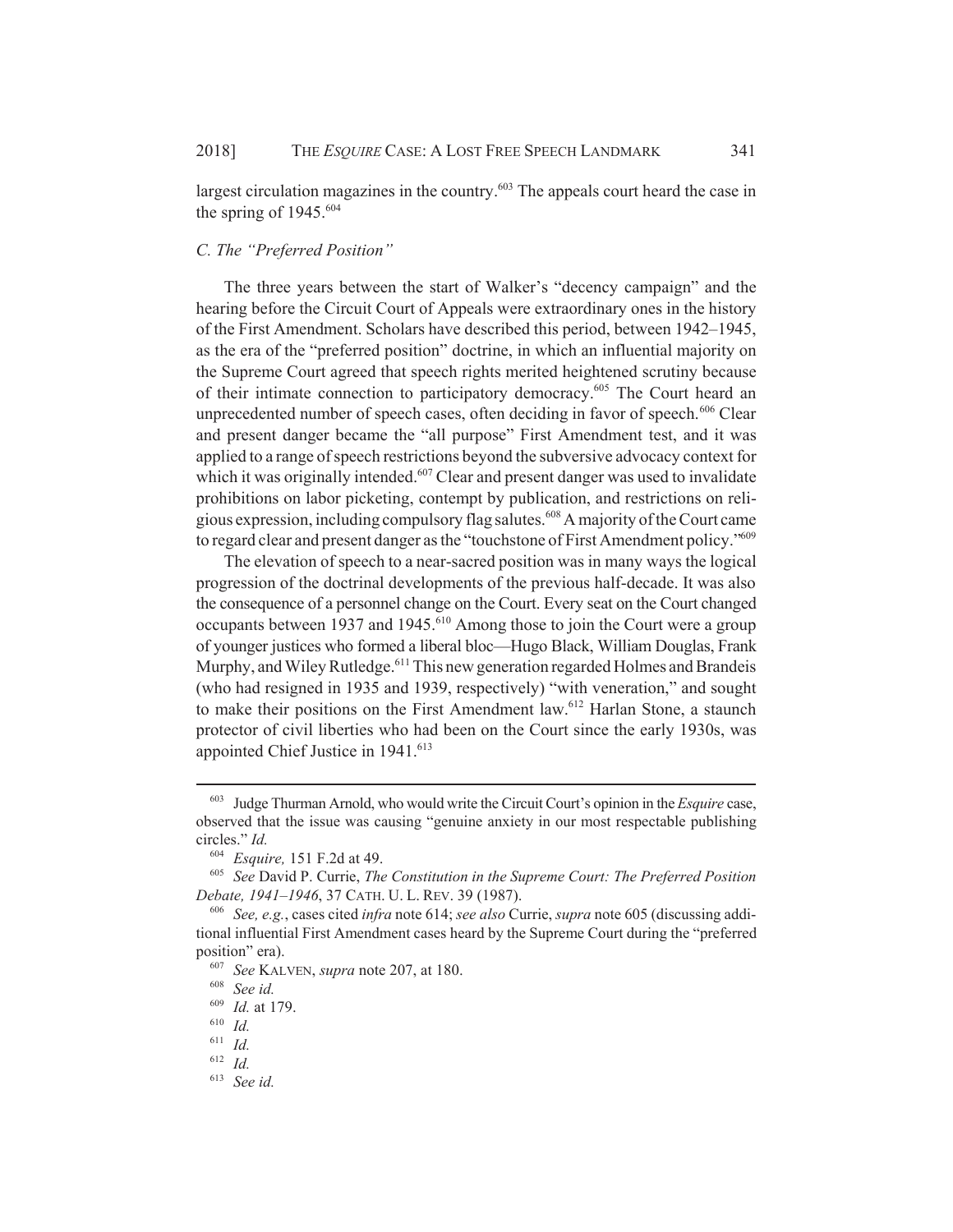The most important First Amendment cases heard by the Court involved challenges by Jehovah's Witnesses against the efforts of municipalities to limit the group's proselytizing activities. Decisions in the "Jehovah's Witness cases" broadened the range of First Amendment protected expression to include such activities as door-todoor leafleting, handing out religious pamphlets on the street, and playing phonograph records with religious messages.614 In *Lovell v. Griffin*, 615 a unanimous Court declared a licensing law that required a permit from the city in order to distribute religious pamphlets to be an infringement on "liberty of circulation,"616 which was the "very life blood of a free press."617 In the Jehovah's Witness cases, the Court also extended the rationales for the protection of free speech beyond society's interest in "public discussion."618 The First Amendment protects not only the public's interest in dialogue for the purpose of self-governance, but the liberty of the individual to foster and express his or her own personal beliefs—"freedom of the individual to be vocal or silent according to his conscience or personal inclination," particularly in matters of religious faith.619 Wrote Justice Roberts for a unanimous Court in *Cantwell v.* Connecticut,<sup>620</sup> supporting the right of Jehovah's Witnesses to exercise nonviolent criticism of the Catholic Church, "the essential characteristic" of freedom of speech and freedom of religion was that "under their shield many types of life, character, opinion, and belief can develop unmolested and unobstructed."621

Members of the Court frequently invoked the specter of totalitarianism to justify limiting the police power to protect the First Amendment rights of the Jehovah's Witnesses.<sup>622</sup> Freedom of conscience, freedom of thought, and freedom to communicate to others were described as weapons against tyrannical government.<sup>623</sup> Forced speech and thought were the hallmarks of dictatorship, wrote Justice Robert Jackson in his majority opinion in *West Virginia v. Barnette*, 624 striking down a law, aimed at the Jehovah's Witnesses, that compelled students to salute the flag on threat of expulsion from school.<sup>625</sup> "If there is any fixed star in our constitutional constellation, it is that

<sup>614</sup> West Virginia St. Bd. of Educ. v. Barnette, 319 U.S. 624 (1943); Murdock v. Pennsylvania, 319 U.S. 105 (1943); Chaplinsky v. New Hampshire, 315 U.S. 568 (1942); Minersville Sch. Dist. v. Gobitis, 310 U.S. 586 (1940); Cantwell v. Connecticut, 310 U.S. 296 (1940); Lovell v. Griffin, 303 U.S. 444 (1938).

<sup>615</sup> 303 U.S. 444 (1938).

<sup>616</sup> *Id.* at 452.

<sup>617</sup> Jones v. Opelika, 316 U.S. 584, 616 (1942).

<sup>618</sup> *See* cases cited *supra* note 614.

<sup>619</sup> *Barnette*, 319 U.S. at 646 (Frankfurter, J., dissenting).

<sup>620</sup> 310 U.S. 296 (1940).

<sup>621</sup> *Id.* at 310.

<sup>622</sup> *See, e.g.*, cases cited *supra* note 614.

<sup>623</sup> *See infra* notes 624–45 and accompanying text.

<sup>624</sup> 319 U.S. 624 (1943).

<sup>625</sup> *Id.* at 642.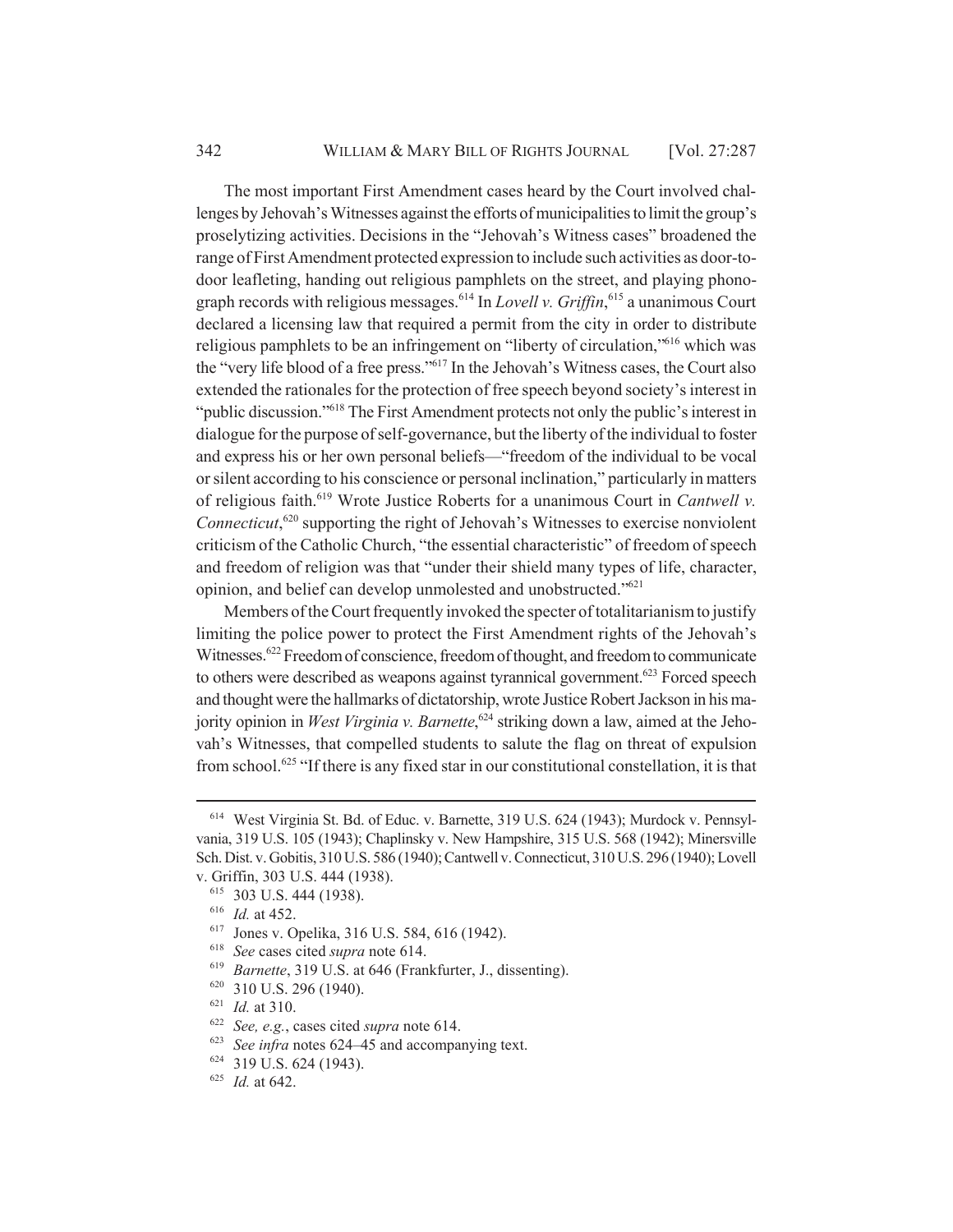no official, high or petty, can prescribe what shall be orthodox in politics, nationalism, religion, or other matters of opinion or force citizens to confess by word or act their faith therein."626 "Compulsory unification of opinion achieves only the unanimity of the graveyard."<sup>627</sup>

The "preferred position" doctrine was not absolutism. In *Chaplinsky v. New* Hampshire,<sup>628</sup> a unanimous Court made clear that First Amendment rights applied only to speech within protected categories.<sup>629</sup> *Chaplinsky* upheld the conviction of a Jehovah's Witness arrested under a breach of peace law for uttering "fighting words"—speech with the likelihood of provoking imminent violence.<sup>630</sup> Chaplinsky designated fighting words, obscenity, and libel outside the scope of the First Amendment, explaining that "such utterances are no essential part of any exposition of ideas, and are of such slight social value as a step to truth that any benefit that may be derived from them is clearly outweighed by the social interest in order and morality."<sup>631</sup> Even the most speech-protective justices agreed that the First Amendment did not protect all expression, and that lines could be validly drawn.

In the fifteen years between *Near v. Minnesota* and the *Esquire* case, the Court had done substantial work articulating a doctrinal structure for the First Amendment, as well as philosophical rationales for the constitutional protection of speech. Implicitly and explicitly, the Court had designated political dissent and expressions of religious belief to be at the "core" of the First Amendment's free speech protections because of their essential connection to self-governance, and to the democratic ideal of personal autonomy in matters of conscience and faith.<sup>632</sup> "Low-value" speech such as obscenity and libel did not contribute to public discussion or worthwhile self-expression and could be validly regulated under the police power.<sup>633</sup> The Court had yet to determine the level of scrutiny that applied between the First Amendment's core and its periphery. Freedom of expression protected both collective and individual goals: society's right to receive and discuss information for the purpose of public discussion, and the autonomy of individuals to choose what they would believe and utter—"intellectual individualism"<sup>634</sup> and "freedom of the mind."<sup>635</sup> The *Esquire* case, with its unique set of facts, would give the Court the opportunity to develop and fine-tune these rationales and distinctions.

<sup>626</sup> *Id.*

<sup>627</sup> *Id.* at 641.

<sup>628</sup> 315 U.S. 568 (1942).

<sup>&</sup>lt;sup>629</sup> *See id.* at 571–72 (noting that speech that is "lewd and obscene, ... profane, ... libelous, . . . insulting or 'fighting' words" does not enjoy the same heightened protection). <sup>630</sup> *Id.* at 569, 574.

<sup>631</sup> *Id.* at 572.

<sup>632</sup> *See Barnette*, 319 U.S. at 624.

<sup>633</sup> *See Chaplinsky*, 316 U.S. at 571–72.

<sup>634</sup> *Barnette*, 319 U.S. at 641.

<sup>635</sup> Minersville Sch. Dist. v. Gobitis, 310 U.S. 586, 605 (1940).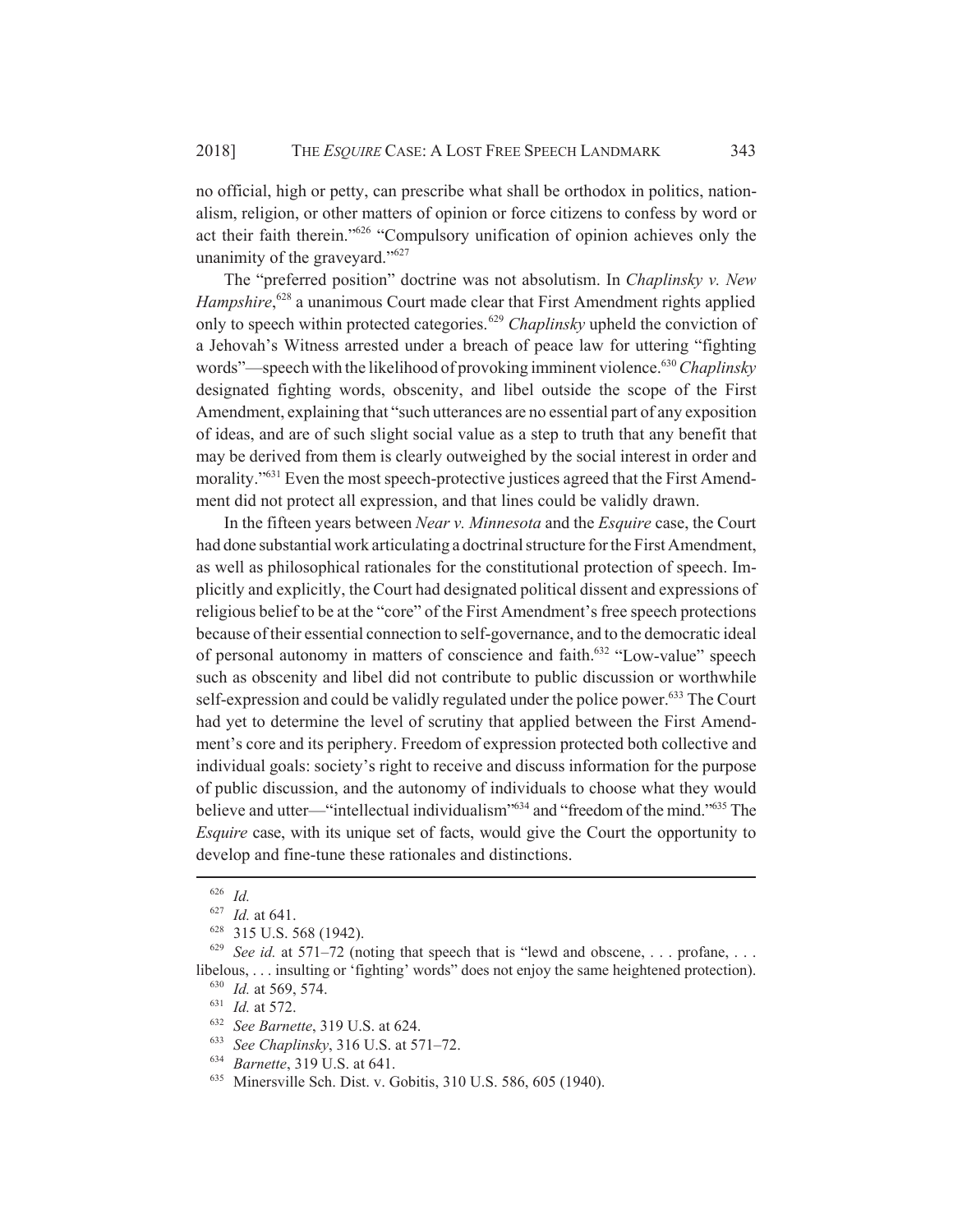## VII. THE MOST IMPORTANT OPINION ON CENSORSHIP SINCE *ULYSSES*

Bruce Bromley argued the *Esquire* case before the Circuit Court of Appeals in April 1945,<sup>636</sup> just weeks before Nazi Germany's surrender to the Allies.<sup>637</sup> Bromley's audience consisted of Judges Justin Miller, Henry Edgerton, and Thurman Arnold.<sup>638</sup> Arnold wrote the opinion overturning the District Court's decision and restoring the magazine's second-class privileges.<sup>639</sup> The opinion was heralded as a free speech landmark.<sup>640</sup> Short on formal reasoning but long on wit and invective, it reflected the character and temperament of the iconoclastic judge, remembered for his wit, disdain for pomposity, and a personality described as equal parts "Voltaire and the cowboy."<sup>641</sup>

### *A. Thurman Arnold*

Thurman Arnold was one of the legal giants of his time, a "towering figure[ ] [in] twentieth century American law."<sup>642</sup> Arnold achieved success in an impressive array of endeavors; in addition to his position on the federal court, he served as mayor, state legislator, small-town law practitioner, law dean, Yale law professor, and Assistant Attorney General of the United States.<sup>643</sup>

Like Frank Walker and Judge T. Whitfield Davidson, Arnold hailed from humble roots. Arnold grew up in Laramie, Wyoming around the turn of the century.<sup>644</sup> After attending Princeton and obtaining a law degree from Harvard, he established a prosperous law practice in Laramie, then left to become dean of the University of West Virginia Law School.<sup>645</sup> Three years later he accepted an appointment to the law faculty at Yale University.<sup>646</sup> Arnold soon became known as a leader of legal realism, the new movement that aimed to create a pragmatic science of the law.<sup>647</sup> Arnold was appointed Assistant Attorney General in charge of the Antitrust Division of the Department of Justice in 1938,<sup>648</sup> which was credited with single-handedly reviving antitrust as a means of regulating industry.<sup>649</sup> Within three years the Department of Justice had

<sup>645</sup> *Id.* at 235, 237.

<sup>647</sup> *Id.* at 238.

<sup>636</sup> *See* Esquire, Inc. v. Walker, 151 F.2d 49 (D.C. Cir. 1945).

<sup>637</sup> *The Potsdam Conference, 1945*, OFF.HIST., https://history.state.gov/milestones/1937 -1945/potsdam-conf [http://perma.cc/34UL-G53Z].

<sup>638</sup> *See Esquire,* 151 F.2d at 49.

<sup>639</sup> *See id.* at 49–50.

<sup>640</sup> *See* Spencer Weber Waller, *The Short Unhappy Judgeship of Thurman Arnold*, 3 WYO. L. REV. 233, 250 (2003).

<sup>641</sup> *See id.* at 234 n.1, 249–50.

<sup>642</sup> *Id.* at 233.

<sup>643</sup> *Id.*

<sup>644</sup> *Id.* at 235.

<sup>646</sup> *Id.* at 237.

<sup>648</sup> PAULA K.BYERS ET AL.,*Thurman Arnold*, *in* 1 ENCYCLOPEDIA OF WORLD BIOGRAPHY 314 (2d ed. 1998).

<sup>649</sup> Waller, *supra* note 640, at 234.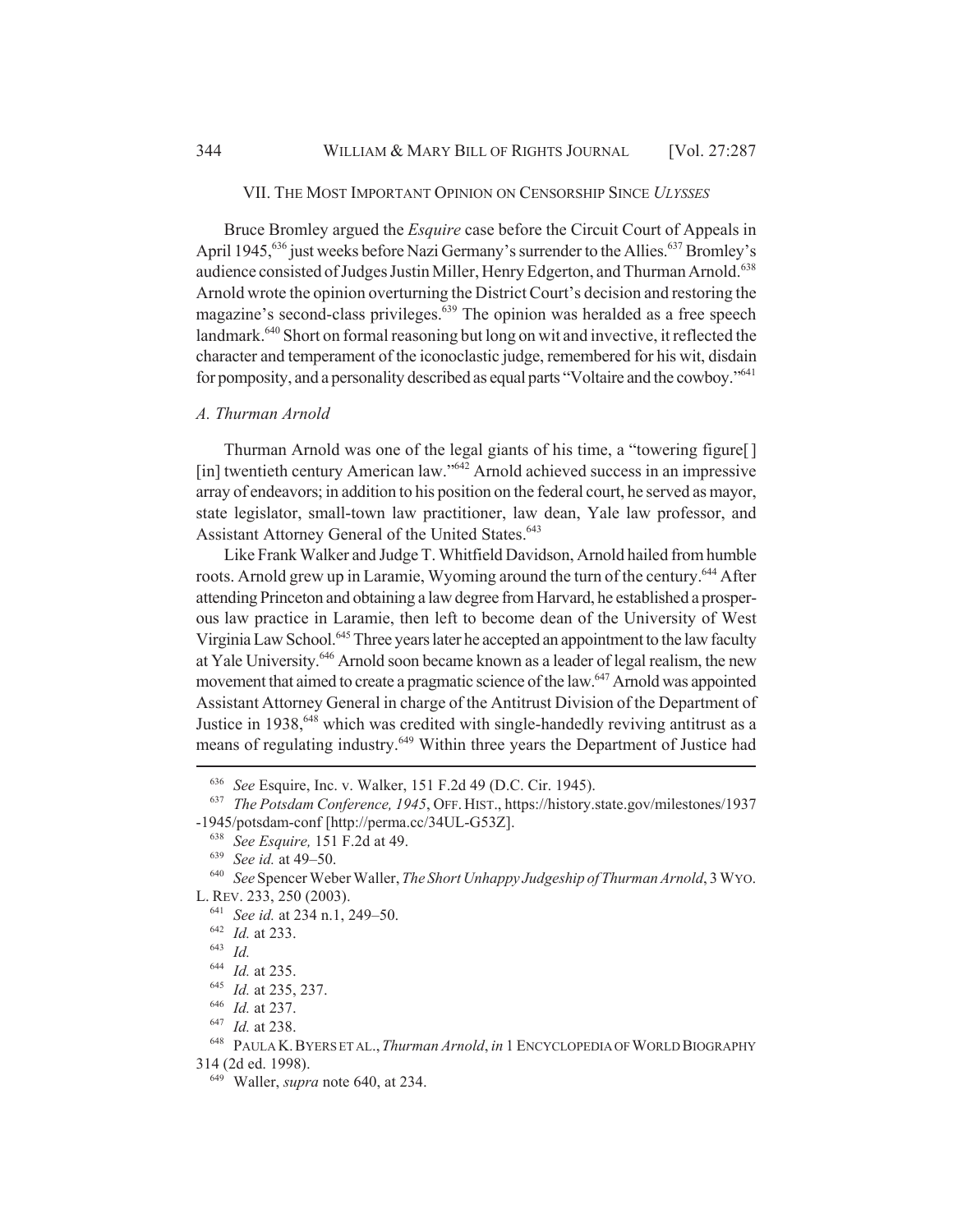instituted more antitrust prosecutions than it had in the half century since the 1890 passage of the Sherman Act.<sup>650</sup> Arnold's enforcement decisions upset both the industries he attacked and their supporters within the Roosevelt administration, and he was pressured to resign from the Department of Justice in 1943.<sup>651</sup> Later that year, he was appointed associate justice of the U.S. Court of Appeals for the District of Columbia.<sup>652</sup>

Arnold was brilliant, but his personality was not suited for judging. He recalled in his memoirs that his "preference for partisan argument, rather than for impartial decision" made him dissatisfied with his career on the appellate court.<sup>653</sup> He doubted whether a person of his temperament could ever contribute to the bench: "I was impatient with legal precedents that seemed to me to reach an unjust result. I felt restricted by the fact that a judge has no business writing or speaking on controversial subjects."654 Judging grew intolerable and Arnold left the bench in 1945, weeks after he issued the *Esquire* opinion.<sup>655</sup> Arnold's decision to part with the judiciary "opened the door to his later . . . success as . . . a private practitioner . . . and defender of civil liberties," representing the innocent victims of anticommunist hysteria during the early years of the Cold War.<sup>656</sup>

## *B. Neither Snow Nor Rain*

Arnold's opinion in the *Esquire* case was widely acclaimed as his most impressive judicial opinion.<sup>657</sup> It was called a "masterpiece on government censorship"<sup>658</sup> and a triumph of freedom of the press.659 The editors of the *Saturday Review of Literature* called Arnold's ruling "the most important American legal opinion on censorship since the *Ulysses* decision in 1933" and reprinted it in its June 16, 1945, issue.<sup>660</sup> The *Arizona Daily Star* described the ruling as one of "major importance" "[i]n a world which is today suffering the terrific pains of the hangover from dictatorial controls in many lands."661 Arnold was lauded as "a champion of civil liberties," and many important figures in the literary and civil liberties communities, including H.L. Mencken, met with him personally to thank him for his ringing endorsement of free expression.<sup>662</sup>

<sup>650</sup> *See id.* at 241.

<sup>651</sup> *See id.*

<sup>652</sup> *Id.* at 242.

 $\frac{653}{654}$  *Id.* at 251.

 $\frac{654}{655}$  *Id.* 

<sup>&</sup>lt;sup>655</sup> *See id.* at 250.<br><sup>656</sup> *Id.* at 234

<sup>&</sup>lt;sup>656</sup> *Id.* at 234.

<sup>&</sup>lt;sup>657</sup> *See id.* at 248–49.<br><sup>658</sup> *Id.* at 248

*Id.* at 248.

<sup>&</sup>lt;sup>659</sup> *Id.* at 250.<br><sup>660</sup> **Iean Preer** 

<sup>660</sup> Jean Preer, *Esquire v. Walker: The Postmaster General and "The Magazine for Men" Part 3*, 23 NAT'L ARCHIVES (1990).

<sup>661</sup> *The Esquire Opinion*, ARIZONA DAILY STAR, June 11, 1945, at 14.

<sup>662</sup> Waller, *supra* note 640, at 250.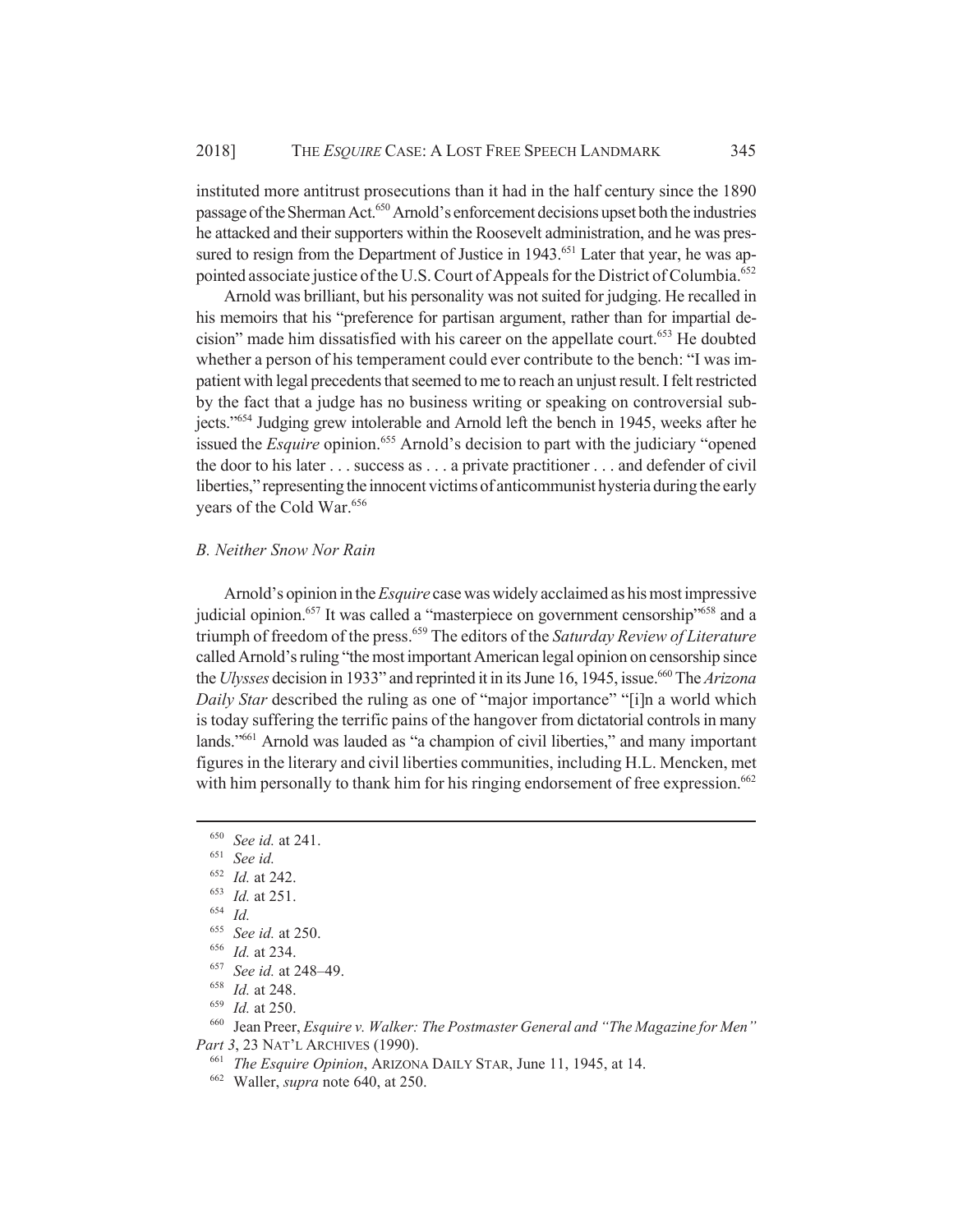Though passionate and rhetorically appealing, as a work of legal analysis, Arnold's *Esquire* opinion was deeply flawed. It is better characterized as a petulant commentary on the evils of censorship, an editorial column, or a personal hate letter to Frank Walker. Sophisticated, witty, and urbane, Arnold had little tolerance for "prudes," and he had no qualms about using the opinion as a vehicle for his personal views. Drafts of the opinion in Arnold's personal papers reveal that he was even more forthright in early versions of the opinion but was persuaded by his colleagues to tone down his invective.<sup>663</sup> In his memoirs, Arnold recognized that the opinion was "frivolous," and a testament to his difficulties with judging.664 The *Esquire* opinion, Arnold wrote, showed that "an advocate cannot make a dignified judge."665

The gist of the opinion was that the Classification Act did not grant the Postmaster General authority to make determinations about the content of publications seeking second-class status.<sup>666</sup> Arnold offered no discussion of the statute's purpose or history to support this, instead simply declaring, "[it] is inconceivable that Congress intended to delegate such power to an administrative official or that the exercise of such power, if delegated, could be held constitutional."<sup>667</sup> In a footnote, he cited several of the Supreme Court's recent free speech cases as supporting "broad principles" that made that conclusion "inescapable."668 Referencing Holmes's dissent in *Abrams v. United States*, he noted that the "American way" of obtaining a contribution to the public good was by giving opportunity to the purveyors of different viewpoints to compete in the marketplace of ideas, not "compelling conformity to the taste or ideas of any government official."669

Arnold rejected the privilege doctrine,<sup> $570$ </sup> but offered no constitutional rationale for doing so. He described Walker's characterization of second-class mailing rates as "unique privileges" as an "extraordinary contention."671 Quipped Arnold:

> He appears to think of his duty under the statute, not as administration of nondiscriminatory rates for a public service, but as analogous to the award of the Navy E for industrial contributions to the war. The Navy E is an award for exceptional merit. The second-class mailing rate is conceived by the Post Office to be

<sup>663</sup> *See* notes in *Esquire v. Walker* Folder, Thurman Arnold Papers, University of Wyoming. <sup>664</sup> *See* THURMAN ARNOLD, FAIR FIGHTS AND FOUL: A DISSENTING LAWYER'S LIFE 170

<sup>(1965).</sup>

<sup>665</sup> *Id.* at 160.

<sup>666</sup> *See generally* Esquire, Inc. v. Walker, 151 F.2d 49 (D.C. Cir. 1945).

<sup>667</sup> *Id.* at 50.

<sup>668</sup> *Id.* at 50 n.2.

<sup>669</sup> *Id.* at 50–51.

<sup>670</sup> *See id.* at 51.

<sup>671</sup> *Id.*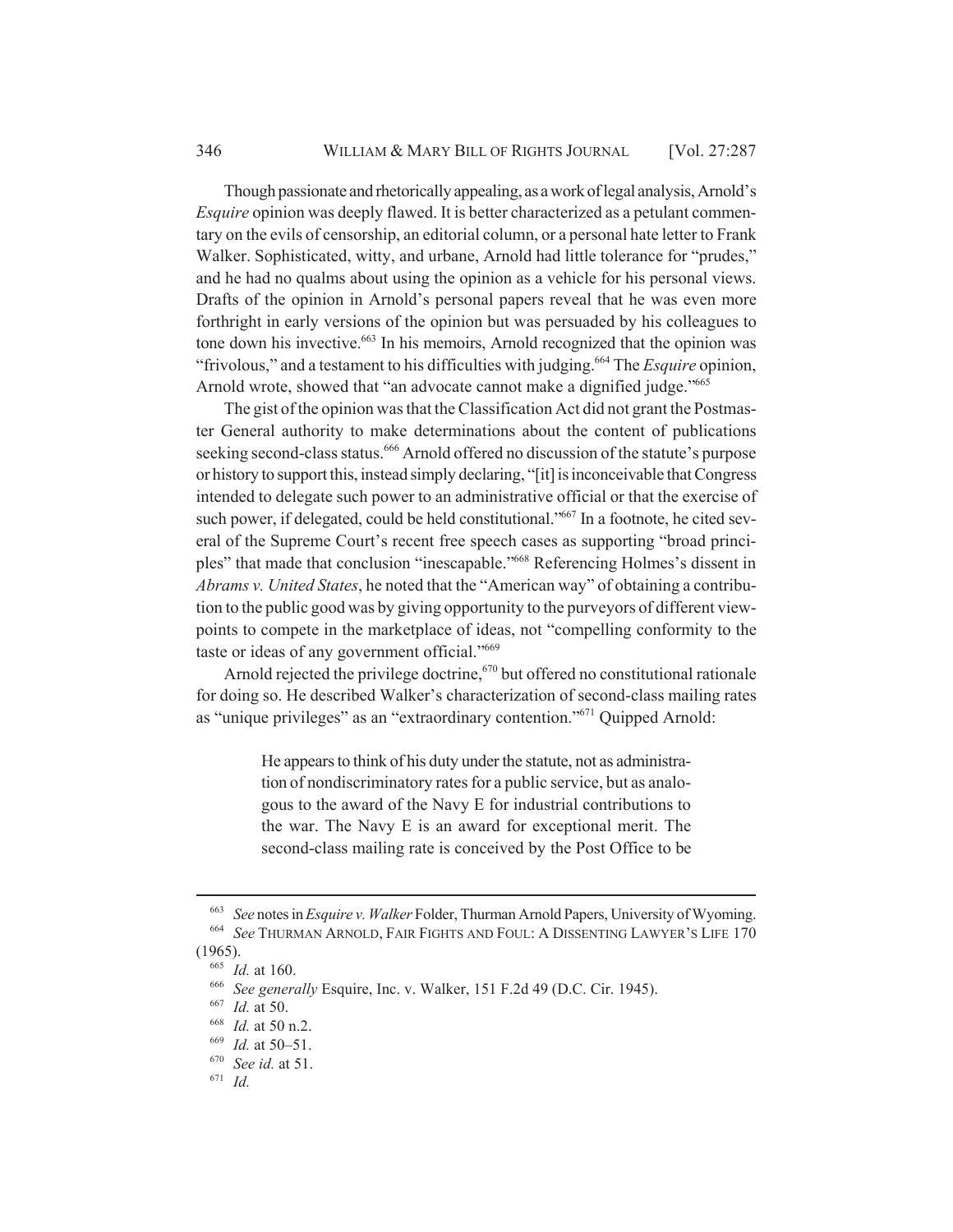But mail service is not a special privilege. It is a highway over which all business must travel. The rates charged on this highway must not discriminate between competing businesses of the same kind. If the Interstate Commerce Commission were delegated the power to give lower rates to such manufacturers as in its judgment were contributing to the public good the exercise of that power would be clearly unconstitutional. Such a situation would involve freedom of competitive enterprise. The case before us involves freedom of speech as well. $672$ 

The remainder of the opinion was devoted to reprinting humorous and embarrassing segments of the hearing transcript to mock the Post Office Department officials and their parade of prudish witnesses.<sup>673</sup> Wrote Arnold:

> [S]ince we hope that this is the last time that a government agency will attempt to compel the acceptance of its literary or moral standards relating to material admittedly not obscene, the voluminous record may serve as a useful reminder of the kind of mental confusion which always accompanies such censorship.<sup>674</sup>

The opinion quoted parts of the exchange between Bruce Bromley and Mrs. Harvey Wiley over the "obscenity" of swimmer Annette Kellerman, the colorful testimony of H.L. Mencken, and the colloquy between Bromley and the Post Office Department counsel:

> Mr. Bromley: I would like to know, Mr. Hassell, if you don't mind telling me now, just what it is in that article you don't like. I can't find it.

Mr. Hassell: I would be glad to read it to counsel.

Mr. Bromley: Thank you.

Mr. Hassell: Third column at the bottom of page 144. 'He noticed how large the uniform made her behind look.'675

<sup>672</sup> *Id.* at 51–52.

<sup>673</sup> *See id.* at 52–55.

<sup>674</sup> *Id.* at 52.

<sup>675</sup> *Id.* at 53.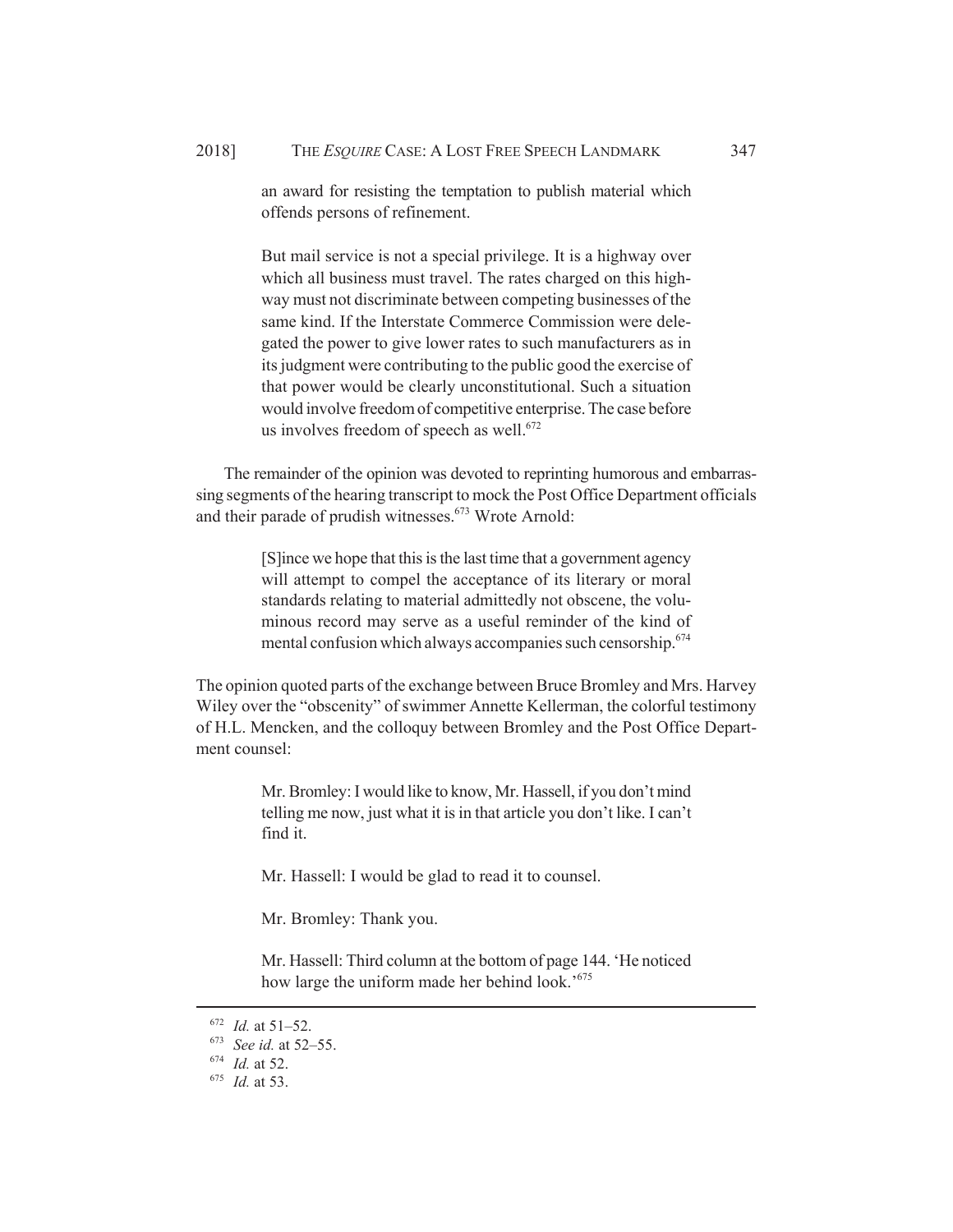"It may be that the above encourages the use of unscientific terms," wrote Arnold $676$ :

> Or it may be that it is in the public interest to omit all comment on the part of the lady referred to. Yet it is difficult to make such judgments with the feeling of certainty which one should have when the result of one's decision is to cost a publication \$500,000 annually.<sup>677</sup>

The limitless power claimed by Walker would be used to "bind modern periodical literature to the standards of a former generation."<sup>678</sup>

The concluding paragraph took the final jab:

We intend no criticism of counsel for the Post Office. They were faced with an impossible task. They undertook it with sincerity. But their very sincerity makes the record useful as a memorial to commemorate the utter confusion and lack of intelligible standards which can never be escaped when that task is attempted. We believe that the Post Office officials should experience a feeling of relief if they are limited to the more prosaic function of seeing to it that "neither snow nor rain nor heat nor gloom of night stays these couriers from the swift completion of their appointed rounds."<sup>679</sup>

By then, Frank Walker had left the position.<sup>680</sup> He had resigned two months earlier to allow Harry Truman, who assumed the Presidency in April, to appoint his own candidate.681 Robert Hannegan, chairman of the Democratic National Committee, was sworn into the position on June 30, 1945.<sup>682</sup> A little over a month later, the bombing of Hiroshima and Nagasaki brought an end to the war in the Pacific.<sup>683</sup>

### VIII. *HANNEGAN V. ESQUIRE*

The *Esquire* case could have ended right there. Both sides, however, recognized the difficulty of concluding the case with the Circuit Court's decision. Arnold's

<sup>676</sup> *Id.*

<sup>677</sup> *Id.*

<sup>678</sup> *Id.* at 54.

<sup>679</sup> *Id.* at 55.

<sup>680</sup> *Frank C. Walker (1945)*, MILLER CENTER, https://millercenter.org/president/truman/es says/walker-1945-postmaster-general (last visited Nov. 29, 2018).

<sup>681</sup> *Id.*

<sup>682</sup> *Four Cabinet Members Take Office Today*, BINGHAMTON PRESS, June 30, 1945, at 10.

<sup>683</sup> *Japan Surrenders*, MANHATTAN PROJECT, https://www.osti.gov/opennet/manhattan -project-history/Events/1945/surrender.htm (last visited Nov. 29, 2018) [http://perma.cc/2Q NA-QEN4].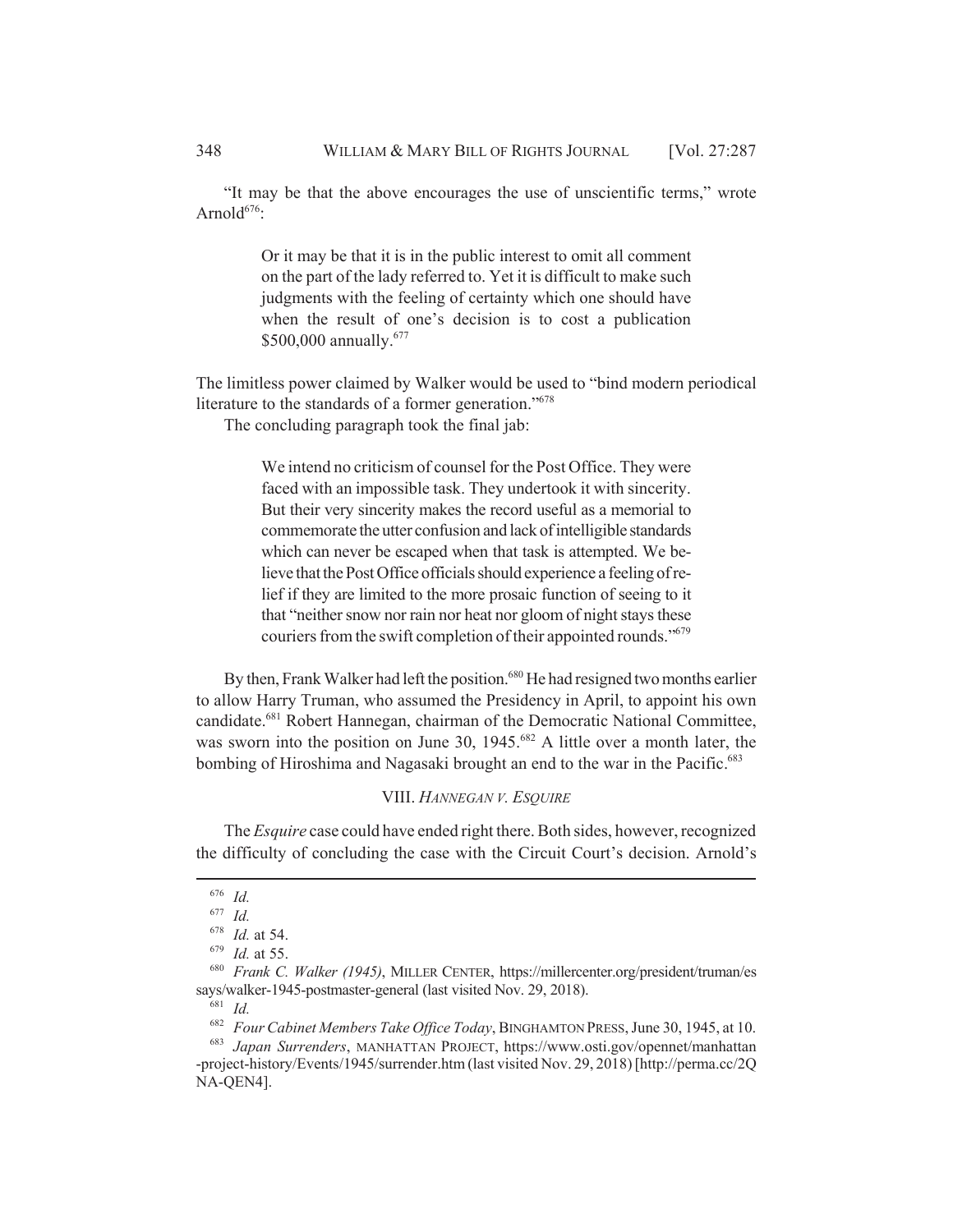vague and muddled opinion left the Post Office Department with an uncertain understanding of its authority to limit second-class mailing privileges,<sup>684</sup> and *Esquire* and its supporters recognized that the privilege doctrine was still the law of the land unless the Supreme Court reversed *Milwaukee Leader*.

In September 1945, the Department of Justice filed a petition for a writ of certiorari, asking the Court to determine the power of Congress and the Post Office Department to limit the use of the second-class privilege.<sup>685</sup> Its brief asserted that Arnold's decision had left the Post Office Department "at sea" and cast doubts on the constitutionality of potential future legislation to limit second-class privileges.<sup>686</sup> In particular, the government sought clarification as to whether it was the Postmaster General's duty to determine whether a publication satisfied the fourth criterion of the Classification Act.<sup>687</sup>

The ACLU filed an amicus brief *supporting* the government's request. It criticized Arnold's opinion as "proceed[ing] on the level of moral instruction rather than constitutional argument," and consequently doing "little to settle the vexing and important question of how far Congress has gone or may constitutionally go in vesting in the Postmaster General the power to allocate differential postal rates to periodicals in light of his judgment as to their literary merits or moral correctness."688 Though it believed Arnold's ruling should be sustained, the ACLU urged the Court to "take [the] opportunity to clarify the important constitutional questions . . . and to review the positions expressed . . . twenty-four years ago in [*Milwaukee Leader*]."689 The second-class revocation—"a brutally effective, albeit an indirect, previous restraint on freedom of circulation"—must be reconsidered in light of "more recent pronouncements in other civil liberties cases."<sup>690</sup>

The importance of the constitutional and legal questions, the public's fascination with the proceedings, and the high-profile briefs by prominent interest groups and publishing houses virtually ensured that the Court would take the case. On October 22, 1945, the Court granted certiorari because of the "importance of the problem in the administration of the postal laws." $691$  Oral argument was set for the following January. $692$ 

Given the egregious facts, the composition of the Supreme Court, and the tenor of its recent First Amendment rulings, there was no possible outcome other than a

<sup>684</sup> *See* David Lawrence, *Need for High Court to Reverse Mail Privilege Decision Cited,* ARIZONA REPUB., June 7, 1945, at 14.

<sup>685</sup> *See* Petition for Writ of Certiorari at 2, Hannegan v. Esquire, Inc., 327 U.S. 146 (1945) (No. 399).

<sup>686</sup> *Id.* at 8.

<sup>687</sup> *See id.* at 2.

<sup>688</sup> Motion for Leave to File Brief as Amicus Curiae and Brief in Support Thereof at 3, Hannegan v. Esquire, Inc., 327 U.S. 146 (1946) (No. 399).

<sup>689</sup> *Id.*

<sup>690</sup> *Id.* at 4–5.

<sup>691</sup> Hannegan v. Esquire, Inc., 327 U.S. 146, 150 (1946).

<sup>692</sup> *See id.* at 146.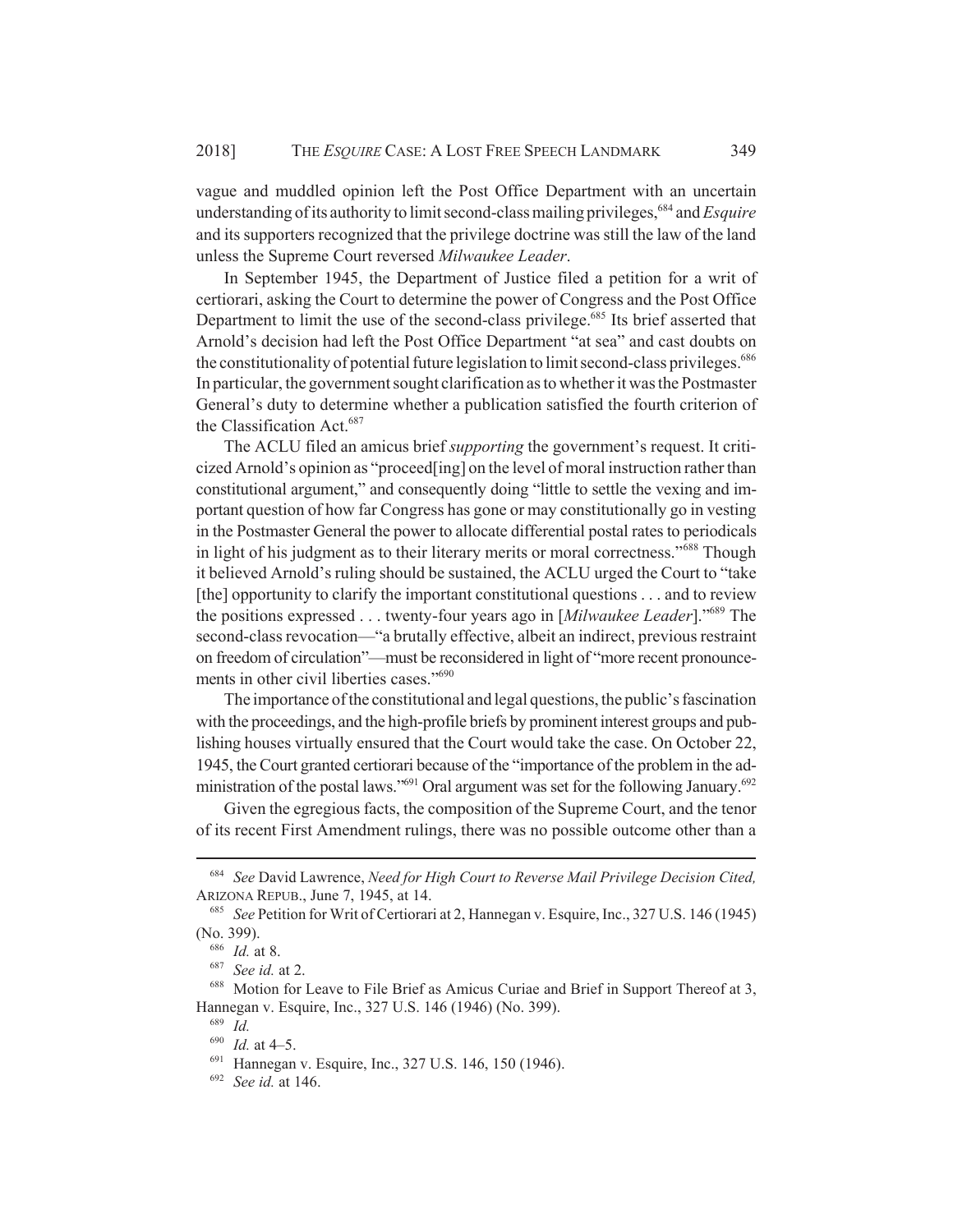victory for *Esquire*. Whether the Court would take up the invitation to overrule *Milwaukee Leader*, and where it would set the boundary between the postal power and the First Amendment, were open questions.

### *A. A Vigorous and Independent Press*

Briefs were filed in the fall of 1945.<sup>693</sup> The same publishing groups and companies that had presented amicus briefs to the Court of Appeals also filed briefs with the Supreme Court.<sup>694</sup> They were joined by a very distinguished party—the Bill of Rights Committee of the American Bar Association, an elite group of lawyers and academics, including Zechariah Chafee.<sup>695</sup> Many members of the Committee were conservative in their political orientation, and the group also had a conservative approach to its involvement in civil liberties litigation.<sup>696</sup> Distinguishing itself from the ACLU and its far-reaching involvement on behalf of a range of issues and clients, the Committee lent its name and expertise sparingly, only when it believed that questions of fundamental constitutional importance were involved, and "convinced that real assistance can be given the courts in arriving at a correct conclusion."697 The Committee's intervention in the *Esquire* case was a testament not only to the perceived magnitude of the issues but also how uncontroversial they were. Like the ACLU, the Bill of Rights Committee believed that Arnold's decision was correct but sought to place the ruling on a broader basis than Arnold's "colorful and hortatory" opinion.698 It urged the Court to make Brandeis and Holmes's dissents in *Milwaukee Leader* law—to establish "the right of the people to a free press . . . on broad grounds so that it will never again be threatened by such egregious administrative blunders as that which this record presents."<sup>699</sup> It noted that it "would be ironical, [if] indeed . . . after victory in a great war for human freedom, an administrative officer in the United States were permitted to imperil a free press by such action as he took in this case."700

*Esquire* repeated its earlier arguments—that the Post Office Department's reading of the statute was contrary to its framers' intent, and contrary to the First Amendment.<sup>701</sup> The Classification Act gave the Postmaster General limited powers of classification, not the power to deny second-class rates because the content of a periodical was not in his opinion "*good* information or *good* literature or *good* art."702 The Postmaster General's asserted power to discriminate between periodicals based on his

 $\frac{693}{694}$  *See infra* notes 694–719 and accompanying text.

<sup>694</sup> *See* Lawrence, *supra* note 684, at 14.

<sup>&</sup>lt;sup>695</sup> *See* Report of the Special Committee on Bill of Rights, 70 ANNU. REP. A.B.A. 276 (1945).

<sup>696</sup> *See id.*

*Id.* 

Motion for Leave to File Brief Amici Curiae and Brief In Support Thereof at 8, Hannegan v. Esquire, Inc., 327 U.S. 146 (1946) (No. 399).

<sup>699</sup> *Id.* at 13.

<sup>700</sup> *Id.* at 3.

<sup>701</sup> *See* Brief for Respondents, Hannegan v. Esquire, Inc., 327 U.S. 146 (1946) (No. 399).

<sup>702</sup> *Id.* at 3–4.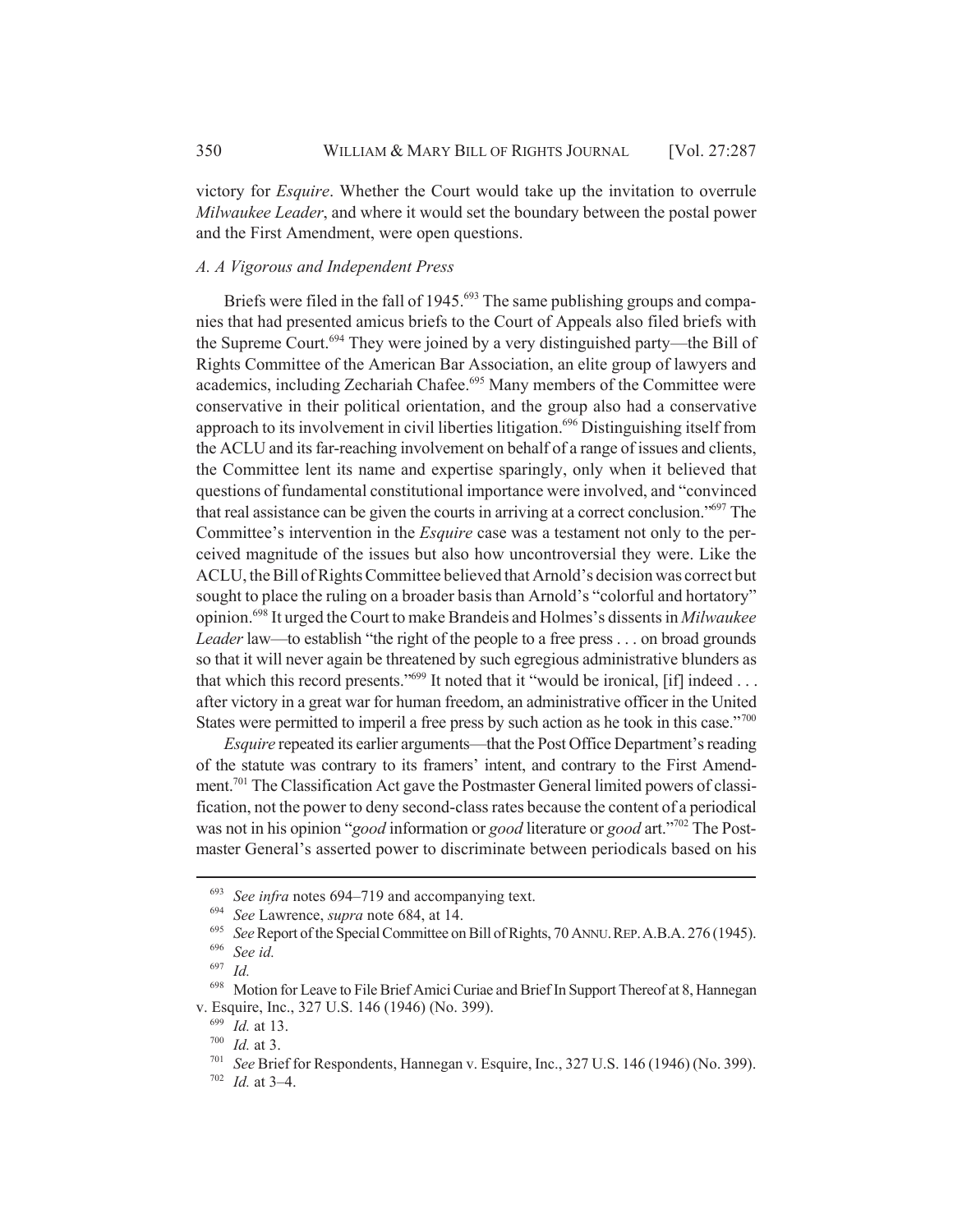"personal likes and dislikes" would reduce the existence of the press "to the whims and fancies of changing holders of a highly political office."<sup>703</sup> "It is difficult to imagine any situation, conceivable in this country, which would be less favorable to the continued development of a vigorous and independent press."<sup>704</sup> The ACLU emphasized the tyrannical nature of Walker's actions; if his construction of the statute were sustained, the Postmaster General would be vested with "despotic . . . control over access to the mails."705 Walker's order violated not only American tradition but "nearly all the basic rules of civil liberties law that have been laid down by this Court in interpreting the guarantees of the First and Fourteenth Amendments."706

### *B. Oral Argument*

Oral argument was held before eight justices on January 11, 1946.707 Justice Jackson was absent, having taken leave of absence to serve as prosecutor in the Nuremberg trials.<sup>708</sup> We do not have a recording or transcript of the argument, although brief accounts were published in several newspapers.<sup>709</sup> Bromley's argument before the Court in the *Esquire* case was considered the finest of his career. According to Justice Douglas, Bromley—with his easy, relaxed manner of presentation, his knack for "reducing a complicated case to one or two starkly simple issues," and for illuminating those issues with "homely illustrations"—was one of the greatest appellate advocates of the time.<sup>710</sup>

Government attorney Myron Taylor, who had argued the case before the Circuit Court of Appeals, held up a Varga Girl illustration for the Court's inspection.<sup>711</sup> According to news reports, the justices looked at the picture dispassionately, as if it "was just another legal brief."712 The purpose of *Esquire*, Taylor insisted, was to "build up circulation by a salacious appeal."713 "If a publication is filthy, vile, caters to salacious appetites; if its predominant quality is cheap and degrading and it makes

<sup>708</sup> *See id.* at 159.

<sup>703</sup> Brief of The American Civil Liberties Union as Amicus Curiae at 24, Hannegan v. Esquire, Inc., 327 U.S. 146 (1946) (No. 399).

<sup>704</sup> *Id.*

<sup>705</sup> *Id.* at 2.

<sup>706</sup> *Id.* at 25.

<sup>707</sup> *See* Hannegan v. Esquire, Inc., 327 U.S. 146 (1945).

<sup>709</sup> *See, e.g.*, Allen Drury, *Varga Girl's Proportions Argued in Supreme Court,* PITT. PRESS (Pennsylvania), Jan. 12, 1946, at 9.

<sup>710</sup> LAWRENCE S. WRIGHTSMAN, ORAL ARGUMENTS BEFORE THE SUPREME COURT: AN EMPIRICAL APPROACH 19 (2008).

<sup>711</sup> *See* Drury, *supra* note 709, at 10.

<sup>712</sup> *Varga Girl Just Another Legal Brief to Supreme Justices*, CLARION LEDGER (Mississippi), Jan. 12, 1946, at 1

<sup>713</sup> *Varga Girl's Curves Fail To Upset Dignity of Court As Jurists Eye "Leggy" Beauty*, CIN. ENQUIRER (Ohio). Jan. 12, 1946, at 1.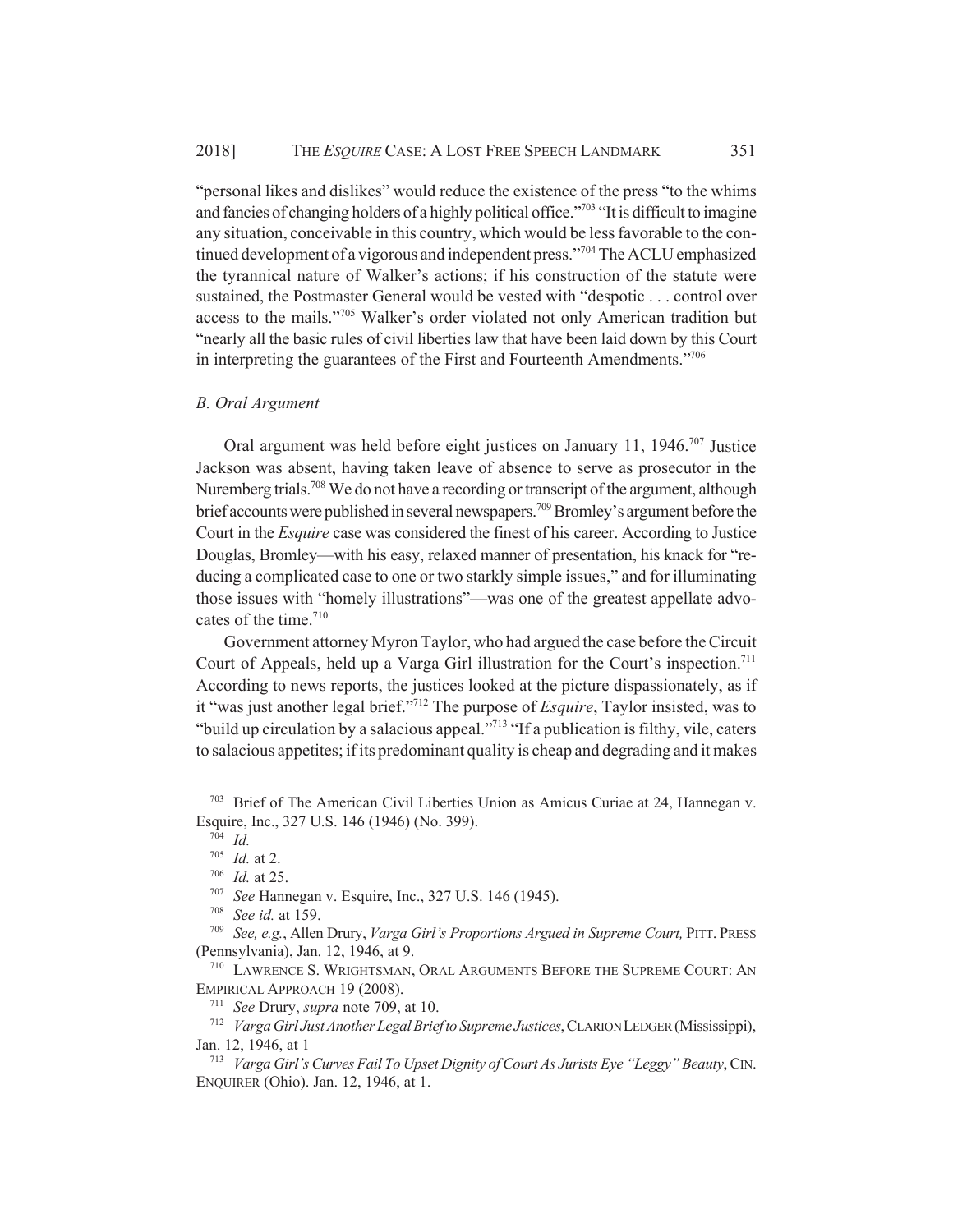fun of chastity, can it be said that a magazine with that editorial policy meets Congressional requirements for the second class mailing privileges?"714

"That purpose was bad," Taylor repeated. $715$ 

"By what standard?" asked Douglas.716

"By the ordinary standards of decent people . . . Cheesecake, leg art and illustrated girl gags aren't literature and aren't art."717

Bromley insisted that if the Court upheld Walker's decision, it would be setting up the Postmaster General as a censor.<sup>718</sup> "Congress had no intention of delegating 'to the individual who might enjoy the incumbency of the office of Postmaster General at any particular time, the right to pick and choose according to his personal taste and moral standards which periodicals were for the public good.  $\ldots$ <sup>"719</sup> "Walker's directive was an unconstitutional attempt to abridge freedom of the press according to his 'own moral yardstick."<sup>7720</sup>

### *C.* Hannegan v. Esquire

By all evidence, the decision was simple. Votes were taken right after the oral argument, and the opinion was assigned and written within only three weeks.<sup>721</sup> The unanimous, 8–0 decision was issued on February 4, 1946.722 As the *Atlanta Constitution* aptly noted, the Court rarely made unanimous rulings, but when it did, "the chances are that all shades of opinion in the nation are in accord with the decision."723

The opinion was assigned to Justice William Douglas,<sup>724</sup> one of the members of the Court's liberal bloc.<sup>725</sup> Appointed to the Court by President Roosevelt in 1939,<sup>726</sup> a former Yale law professor and Chairman of the Securities and Exchange Commission,<sup>727</sup> Douglas was just beginning to develop and refine his views on freedom of speech. The Jehovah's Witness cases<sup>728</sup> had been critical in this regard. In several of those cases, Douglas had joined opinions with other members of the Court's liberal

<sup>721</sup> *See* Hannegan v. Esquire, Inc., 327 U.S. 146, 146 (1946).

<sup>722</sup> *Id.* Justice Jackson took no part in the decision.

<sup>723</sup> *Bar Is Lifted on Esquire*, ATLANTA CONST., Feb. 11, 1946, at 8.

<sup>725</sup> Robert J. McKeever, *The Fall and Rise of Judicial Activism in the United States: The Case of Justice William O. Douglas*, 11 J. LEGAL. HIST. 437, 437 (1990).

<sup>726</sup> *Id.*

<sup>727</sup> L. A. Powe, Jr., *Evolution to Absolutism: Justice Douglas and the First Amendment*, 74 COLUM. L. REV. 371, 403 (1974).

<sup>728</sup> *See* cases cited *supra* note 614.

<sup>714</sup> *Id.*

<sup>715</sup> Drury, *supra* note 709, at 9.

<sup>716</sup> *Id.*

<sup>717</sup> *Id.*

<sup>718</sup> *Varga Girl's Curves Fail To Upset Dignity of Court As Jurists Eye "Leggy" Beauty*, *supra* note 713, at 1.

<sup>719</sup> *Id.*

<sup>720</sup> Drury, *supra* note 709, at 9.

<sup>724</sup> *Hannegan*, 327 U.S. at 147.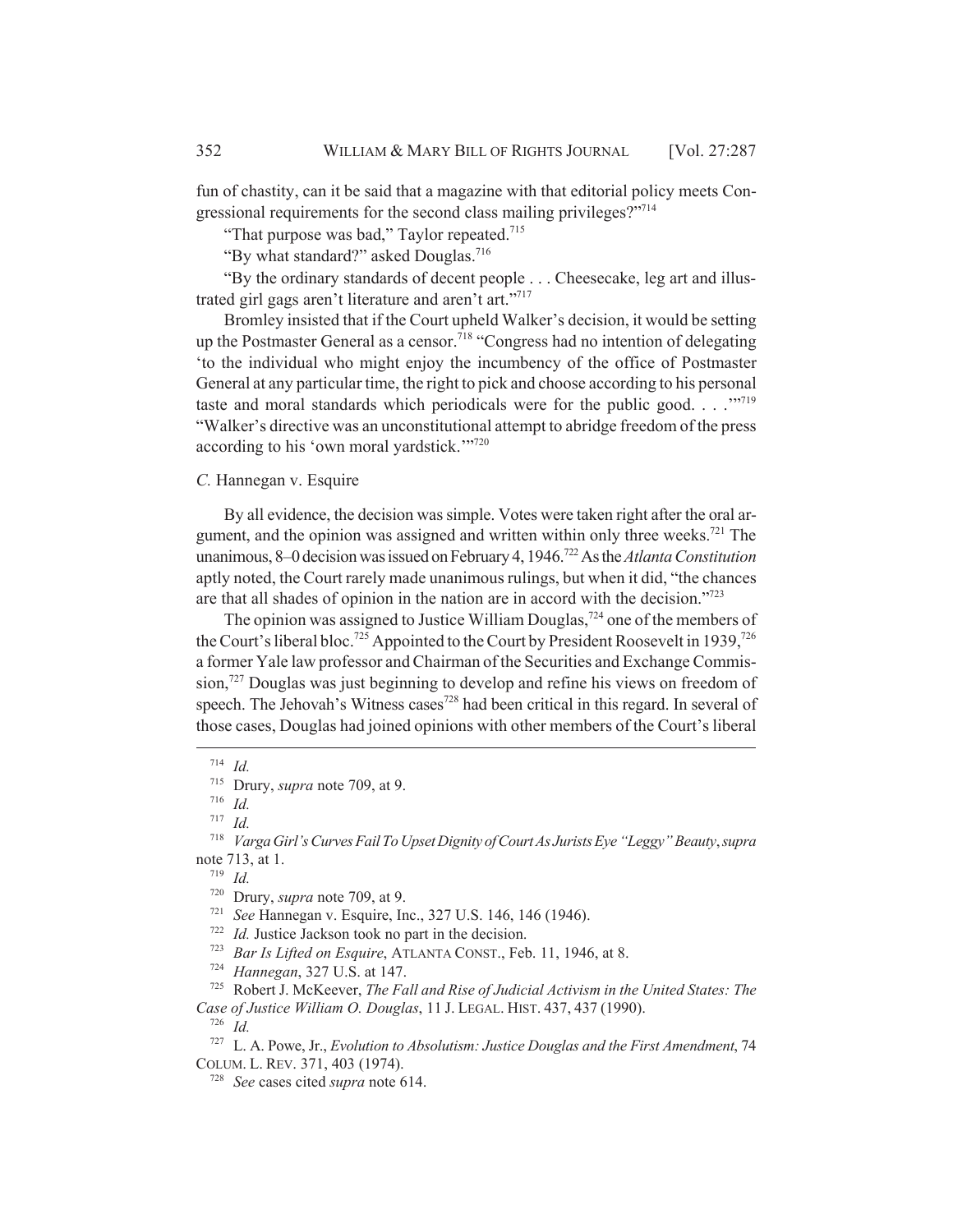bloc stating that freedom of speech and religion were in a "preferred position."729 The preferred position concept subsequently became the centerpiece of his approach to judicial review of state actions restricting speech.<sup>730</sup> Between 1945 and 1949, according to former law clerk Lucas Powe, Douglas's stance on speech grew increasingly protective—he "required a showing of significant danger to an important governmental interest before he would authorize any interference with expression."731 The *Esquire* decision was a milestone in this development. *Esquire* signaled "Douglas' growing [enthusiasm] to protect freedom of speech and the press over [nearly any] asserted federal interests to the contrary."732 According to Powe, *Hannegan v. Esquire* marked the emergence of a "new Douglas" on freedom of speech.<sup>733</sup>

The opinion, which drew heavily on *Esquire*'s brief and Bromley's oral argument, affirmed Arnold's decision.<sup>734</sup> The Court concluded that the Postmaster General had incorrectly interpreted the fourth condition and that the second-class privilege had never been intended as a merit badge for publications.<sup>735</sup> Walker's plan to use the fourth condition as a cleansing tool for the nation's mails had been quashed,736 and the press averted what could have been a restriction. While vindicating *Esquire*, the holding was at the same time more limited than the magazine or its supporters wanted it to be. The Court did not overrule *Milwaukee Leader* and the privilege doctrine.<sup>737</sup> It did not take up the invitation to define, with specificity, the First Amendment's restrictions on the Post Office Department's authority, or the extent of the Postmaster General's power to revoke or deny second-class mailing privileges outside of the fourth condition of the Classification Act.738 The holding was technically not based on the First Amendment, but rather on statutory interpretation, although the Court's reading of the statute was influenced by First Amendment principles.<sup>739</sup>

It is in the delineation of those principles that the opinion in *Hannegan v. Esquire* breaks new ground. Douglas's opinion reiterated recurring themes and rationales in the Court's recent free speech decisions: the importance of the freedom to circulate

<sup>737</sup> For discussion of *Milwaukee Leader* and the privilege doctrine, see discussion *supra* Section II.C. The Court in *Hannegan* focused its analysis on the revocation of second-class mailing rates under the Fourth condition of the Classification Act of 1879, distinguishing the case from the revocation in *Milwaukee Leader*. *See Hannegan*, 327 U.S. at 148.

<sup>738</sup> *See Hannegan*, 327 U.S. at 148 (focusing the analysis on the fourth condition of the Classification Act).

<sup>739</sup> *See* CHAFEE,GOVERNMENT AND MASS COMMUNICATIONS, *supra* note 17, at 301 ("[T]he First Amendment did play a part in the *Esquire* case by shaping the Court's views of what the fourth condition in the statute really required.").

<sup>729</sup> Leon D. Epstein, *Justice Douglas and Civil Liberties*, 1951 WIS. L. REV. 125, 127.

<sup>730</sup> *See id.*

<sup>731</sup> Powe, *supra* note 727, at 384.

<sup>732</sup> *Id.* at 385.

<sup>733</sup> *Id.*

<sup>&</sup>lt;sup>734</sup> *See generally* Hannegan v. Esquire, Inc., 327 U.S. 146 (1946).<br><sup>735</sup> *See id at 156.58* 

See id. at 156–58.

 $736$  *See id.*<br> $737$  For dis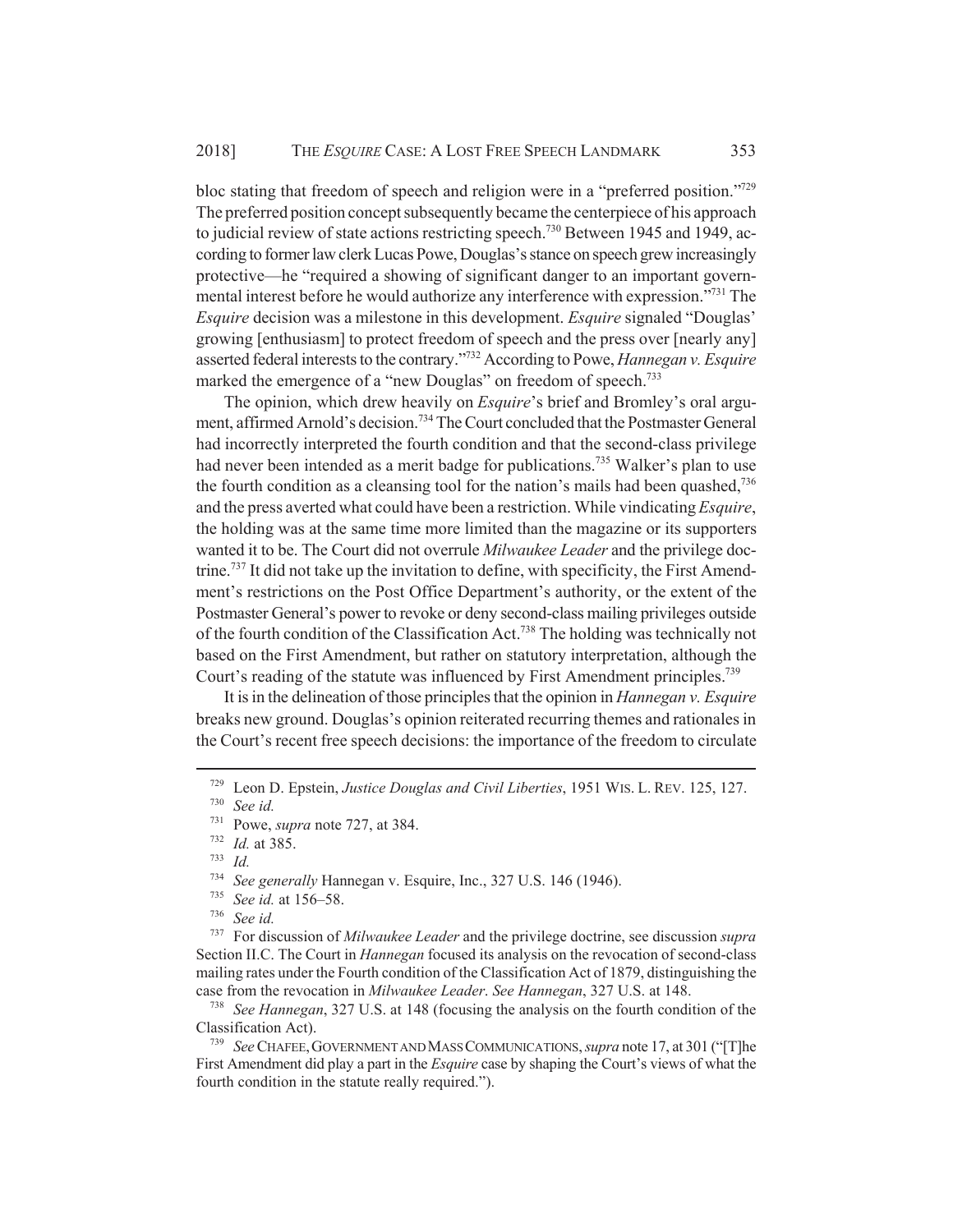ideas to democratic dialogue and "public discussion"; censorship and paternalistic restrictions on speech as hallmarks of tyranny and totalitarianism; and freedom of thought, conscience, and choice as essential rights of individuals.<sup>740</sup> At the same time, the *Esquire* opinion extended those commitments in novel and forward-looking ways. It is in Douglas's musings, especially in dicta, on the scope and spirit of freedom of speech that the *Esquire* opinion opened up new horizons and made important contributions to the law and theory of free expression.

The opinion began by recounting *Esquire*'s path through the agency hearings and *Esquire*'s subsequent appeals.741 Douglas characterized *Esquire* as specializing in a "smoking-room type of humor" and noted the inconclusive nature of the Post Office Department hearings as to the magazine's obscenity.<sup>742</sup>

Douglas then turned to Walker's revocation order.<sup>743</sup> Douglas did not mince words: Walker had censored *Esquire* and his deployment of the fourth condition was a pretext to cut off *Esquire* because he thought the magazine was "bad."<sup>744</sup> Such arbitrary exercises of authority were antithetical to democracy and the American tradition:

> An examination of the items makes plain, we think, that the controversy is not whether the magazine publishes "information of a public character" or is devoted to "literature" or to the "arts." It is whether the contents are "good" or "bad." To uphold the order of revocation would, therefore, grant the Postmaster General a power of censorship. Such a power is so abhorrent to our traditions that a purpose to grant it should not be easily inferred.<sup>745</sup>

Douglas devoted the majority of the opinion to an analysis of the history and purpose of the Classification Act.<sup>746</sup> Douglas reiterated that the Postmaster General's authority under the Act was merely to determine whether a publication was a periodical rather than an advertisement; it did not authorize inquiries into the social value of a magazine.<sup>747</sup> The framers of the Classification Act and the Post Office Department officials that later interpreted it "plainly adopted a strictly objective test and left no discretion to the postal authorities to withhold the second-class privilege from a mailable newspaper or periodical because it failed to meet some standard of worth or value or propriety"<sup>748</sup>:

<sup>740</sup> *See infra* notes 741–86 and accompanying text.

<sup>741</sup> *See Hannegan*, 327 U.S. at 148–50.

<sup>742</sup> *Id.* at 151.

<sup>743</sup> *See id.*

<sup>744</sup> *See id*.

<sup>745</sup> *Id.* at 151.

<sup>746</sup> *See id.* at 151–56.

<sup>747</sup> *See id.* at 158–59.

<sup>748</sup> *Id.* at 152.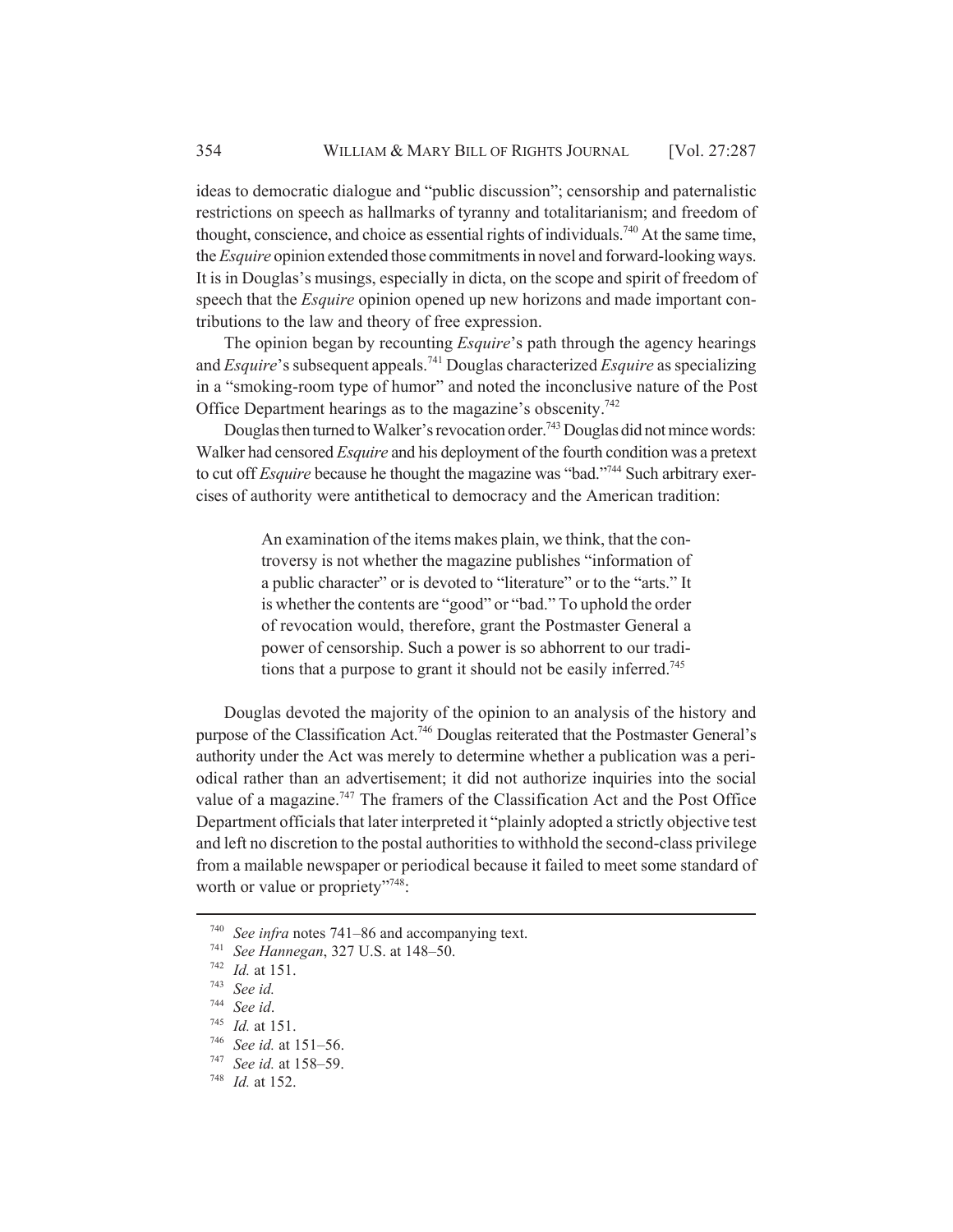The policy of Congress has been clear. It has been to encourage the distribution of periodicals which disseminated "information of a public character" or which were devoted to "literature, the sciences, arts, or some special industry," because it was thought that those publications as a class contributed to the public good. . . [T]he experience of the post office has shown the impossibility of making a satisfactory test based upon literary or educational values. To attempt to do so would be to set up a censorship of the press.<sup>749</sup>

Any other reading of the statute, Douglas asserted, would violate freedom of speech and the nation's democratic traditions: "The provisions of the Fourth condition would have to be far more explicit for us to assume that Congress made such a radical departure from our traditions and undertook to clothe the Postmaster General with the power to supervise the tastes of the reading public of the country.<sup>7750</sup>

Douglas then turned to the constitutional question.<sup>751</sup> "[G]rave constitutional questions are immediately raised once it is said that the use of the mails is a privilege which may be extended or withheld on any grounds whatsoever," Douglas wrote, referencing Brandeis's dissent in *Milwaukee Leader*. 752 The Postmaster General's power to classify the mail, he implied, was to some degree limited by the First Amendment.<sup>753</sup> Douglas went on to suggest, offhandedly, that it would be unconstitutional for the Postmaster General to deny second-class rates to a publication on the basis of constitutionally protected speech: speech dealing with "economic or political ideas."754 Holmes and Brandeis had seemingly been vindicated.

But Douglas did not expand on this intriguing assertion. He conceded that there were certain kinds of material that could be legitimately kept out of the second-class mail without running afoul of the First Amendment.<sup>755</sup> Douglas suggested that secondclass privileges could be denied to nonmailable material, including obscene material.756 He declined to address whether the denial of the second-class permit to future issues of publications based on past determinations of nonmailability would constitute a prior restraint, as Holmes and Brandeis had argued. Douglas implied that such restrictions, especially on obscene material, were not constitutionally proscribed.<sup>757</sup>

<sup>752</sup> *Id.*

<sup>749</sup> *Id.* at 154–55.

<sup>750</sup> *Id.* at 156.

<sup>751</sup> *See id.*

<sup>753</sup> *See id.* (commenting that the Postmaster General does not retain "the power to supervise the tastes of the reading public of the country").

<sup>755</sup> *See id.* at 158.

<sup>756</sup> *See id.* ("The validity of the obscenity laws is recognition that the mails may not be used to satisfy all tastes, no matter how perverted.").

<sup>757</sup> Obscenity fell outside the scope of protected speech. *See* Chaplinsky v. New Hampshire, 315 U.S. at 568, 573–74 (1942).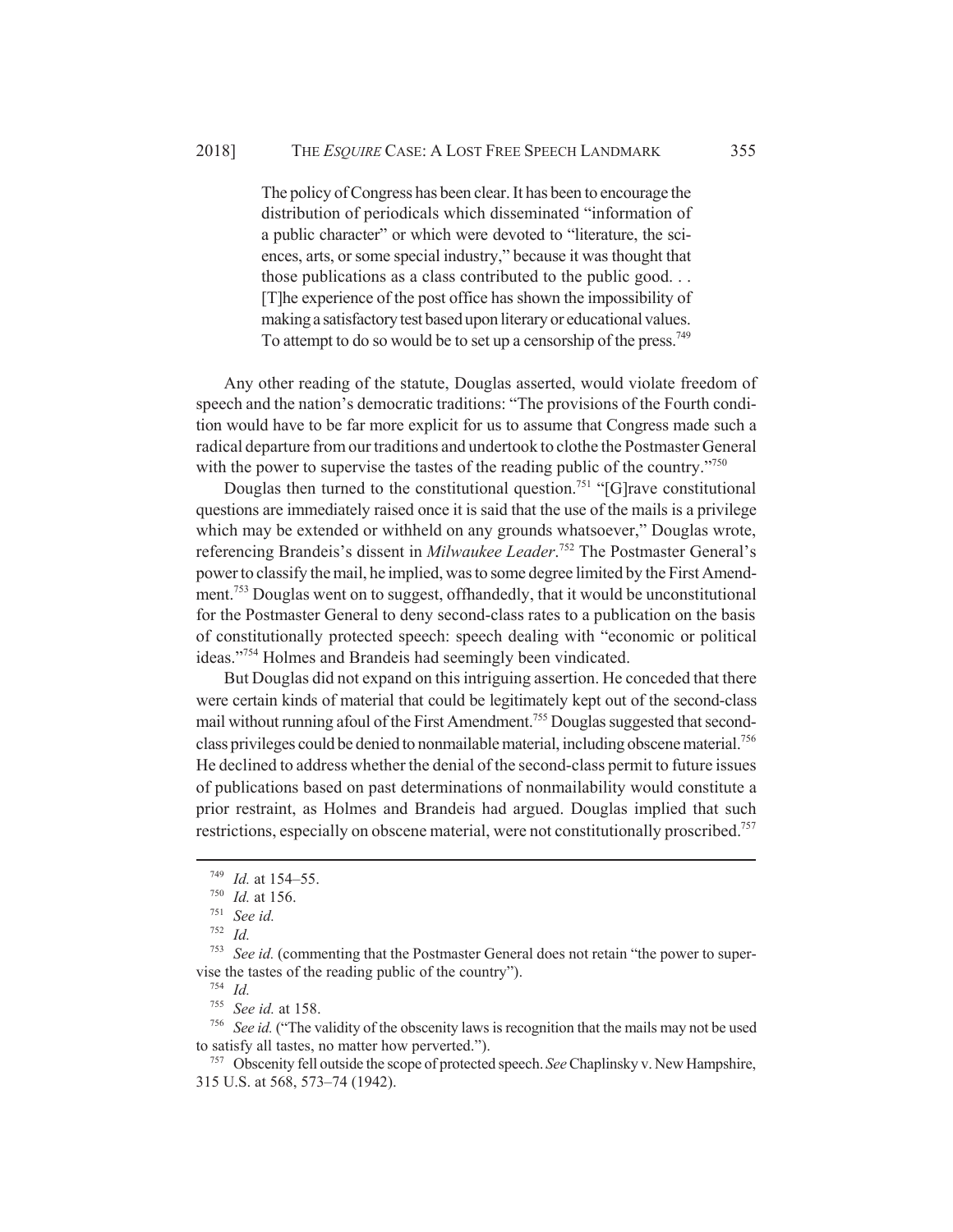This statement was a disappointment to those who hoped for a ruling that would stake out more expansive First Amendment terrain.

But then Douglas went on, in dicta, to make some of the most sweeping pronouncements about the scope of freedom of speech that had ever been uttered on the Court:

> Under our system of government there is an accommodation for the widest varieties of tastes and ideas. What is good literature, what has educational value, what is refined public information, what is good art, varies with individuals as it does from one generation to another. There doubtless would be a contrariety of views concerning Cervantes' Don Quixote, Shakespeare's Venus and Adonis, or Zola's Nana.758

This paragraph is groundbreaking on many levels. Though not explicitly couched in terms of the First Amendment, it strongly implies that constitutional protections of free speech extend beyond the traditional domains of politics and religious expression to art, creative expression, and culture. Douglas suggested that not only news and public information, but literature and entertainment are within the scope of protected speech.<sup>759</sup> This was the first time the Court had ever broached, albeit indirectly, First Amendment protections for "nonpolitical" speech.<sup>760</sup> The First Amendment protected the expression not only of a wide variety of political and religious views, Douglas implied, but also contrarian views on issues of morality, taste, and culture.<sup>761</sup> The government had no more business telling people what entertainment they should enjoy and consume than it did compelling people to adhere to particular political or religious ideologies. Our "system of government" did not permit authorities to set and enforce standards of good taste or cultural refinement, Douglas wrote.<sup>762</sup> That choice was instead for the people.<sup>763</sup>

Douglas continued:

[A] requirement that literature or art conform to some norm prescribed by an official smacks of an ideology foreign to our system. The basic values implicit in the requirements of the Fourth condition can be served only by uncensored distribution of literature. From the multitude of competing offerings the public will pick and choose. What seems to one to be trash may have for others fleeting or even enduring values. But to withdraw the

<sup>758</sup> *Hannegan*, 327 U.S. at 157–58.

<sup>759</sup> *See id.*

<sup>760</sup> *See id.*

<sup>761</sup> *See id.*

<sup>762</sup> *Id.* at 157.

<sup>763</sup> *See id.* at 158.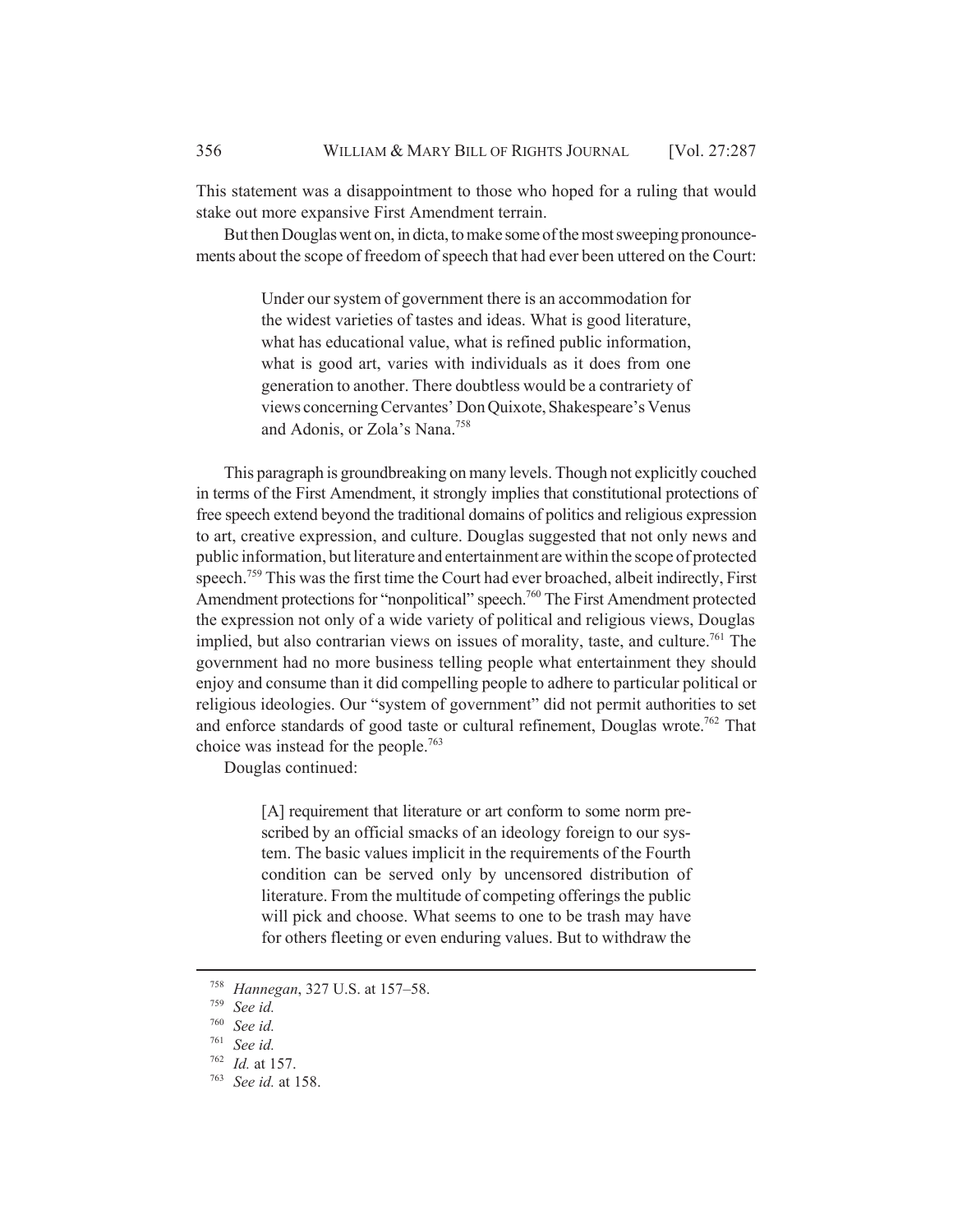second-class rate from this publication today because its contents seemed to one official not good for the public would sanction withdrawal of the second-class rate tomorrow from another periodical whose social or economic views seemed harmful to another official.764

Again, Douglas implies, the freedom of choice that characterizes democratic societies goes beyond such weighty matters as the ability to decide whether or not to pledge allegiance to the flag. It includes the right to make choices about cultural preferences, including whether or not to look at a pin-up magazine. Freedom of speech and press protects the circulation of ideas and the public's access to a broad range of ideas. It protects the ability of citizens not only to decide for themselves what they will consume, but to have access to a "multitude of competing offerings," so that they may make the broadest and freest choices.<sup>765</sup> It is the individual's prerogative to pick and choose, not the picking and choosing of censoring authorities, that the Constitution protects. Discrimination in cultural consumption is not the job of officials but the right of the individual citizen, acting in concert with his or her own, non-coerced taste, judgment, and morals.

The passage is an extraordinary endorsement of autonomy in the expression and consumption of ideas as a democratic value, and potentially a First Amendment value. It celebrates respect for alternative cultural preferences and moral viewpoints as part of the "American way of life." America's tradition of tolerance extends beyond tolerance of "social or economic" views, according to Douglas.<sup>766</sup> The official condemnation of material as "trash," and off-limits to public consumption, was contrary to the nation's commitment to value pluralism and freedom of thought and choice.<sup>767</sup> In the passage's most expansive reading, Douglas seems to suggest that morality and taste are not appropriate matters for government regulation. This implication—that censorship of culture on moral grounds is contrary to the American tradition and possibly unconstitutional—contained radical potential.

Douglas's opinion in *Hannegan v. Esquire*, clearly influenced by the wartime context,768 made an important addition to the Court's free expression jurisprudence. It not only alluded to the possibility of new forms of speech and subject matter as being within the First Amendment, but suggested new interests protected by freedom of expression: not only the right to speak but the freedom to consume both information

<sup>764</sup> *Id.*

<sup>765</sup> *Id.*

<sup>766</sup> *Id.*

<sup>767</sup> *See id.* ("What seems to one to be trash may have for others fleeting or even enduring values.").

<sup>768</sup> *See* Thomas I. Emerson, *Freedom of Expression in Wartime*, 116 U.PA.L.REV. 975, 975 (1968) (noting that during war "the constitutional guarantee of free and open discussion is put to its most severe test").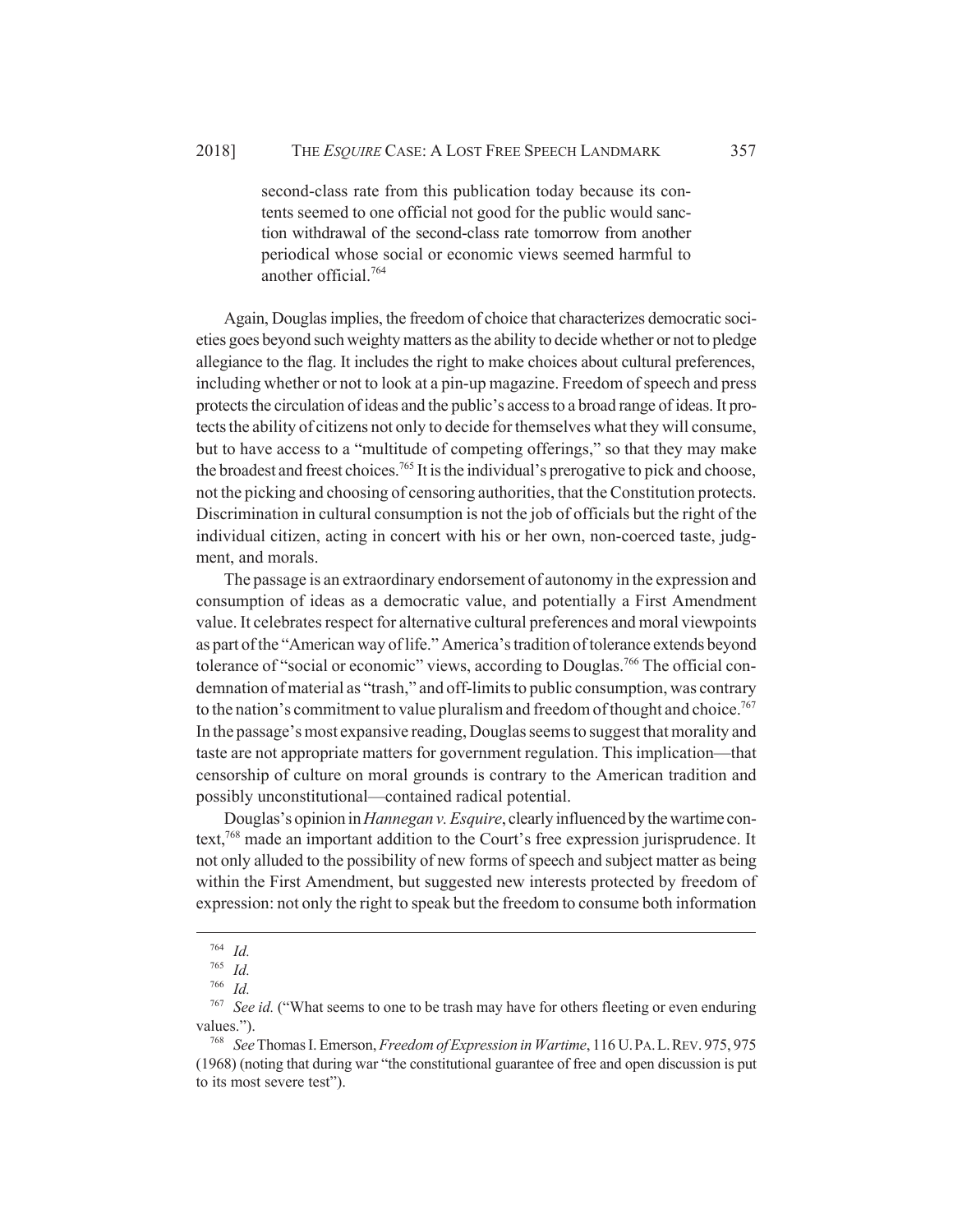and entertainment, and to make choices about that consumption in the broadest possible "marketplace" of ideas.<sup>769</sup> With his praise for the "uncensored distribution of literature,"770 and his implication that officials could not proscribe nonobscene material, no matter how trashy,<sup>771</sup> Douglas invited the Court to address, and ultimately strike down, other forms of cultural censorship. The *Esquire* opinion pointed toward new aspirations in free speech law that would be realized in the Supreme Court's decisions in the subsequent two decades.<sup>772</sup>

## *D. "A Blow Against Dictatorship and for Free Speech"*

*Hannegan v. Esquire* technically made no new law. It did not overturn *Milwaukee Leader* and the privilege doctrine. As Zechariah Chafee noted, *Hannegan v. Esquire* left the law exactly as it was after *Milwaukee Leader*. 773 "Of all the free speech cases where Holmes and Brandeis dissented," *Milwaukee Leader* was the only one that the Court had not "overruled or judicially discredited."774 *Hannegan* said nothing conclusive about the Post Office Department's authority to revoke the second-class privileges of magazines that produced two or three consecutive issues that were clearly nonmailable on the grounds of obscenity.775 There was nothing in the opinion suggesting that an attempt to withdraw the second-class rate entirely from nonmailable material would meet with any constitutional objections.776 It did not broach the issue of whether the second-class mail rate was a privilege or a right.<sup>777</sup> The only clear rule to come out of the case was that the Fourth condition of the Classification Act did not allow the Postmaster General to deny second-class rates to mailable periodicals on the grounds of lack of contribution to the social good.778

Yet the Court did recognize the important legal status of a permit to mail at second-class rate. And although it declined to elaborate on the extent of the Constitution's limitations on the postal power, it did make clear that the postal power was

<sup>778</sup> *Id.* at 158–59. Justice Felix Frankfurter, one of the most conservative members of the Court, who espoused a philosophy of judicial restraint, and who was openly antagonistic toward the "preferred position" doctrine, concurred in a separate opinion. *Id.* at 159–60 (Frankfurter, J., concurring). Frankfurter wrote separately to emphasize that the ruling did not overturn *Milwaukee Leader*. *Id.* at 160. Frankfurter warned the Court that given the important issues at stake—the "huge subsidies" implicated in the second-class privilege—it might well be called on in the future to address the privilege doctrine head-on. *Id.* At some point, the Court could no longer escape the task of having to develop sound principles on which to determine "the basis on which the Government may grant or withhold subsidies through low postal rates." *Id.*

<sup>769</sup> *See supra* notes 758, 764 and accompanying text.

<sup>770</sup> *Hannegan,* 327 U.S. at 158.

<sup>771</sup> *See id.*

<sup>772</sup> *See case*s cited *infra* note 801.

<sup>773</sup> CHAFEE, GOVERNMENT AND MASS COMMUNICATIONS, *supra* note 17, at 304.

 $\frac{774}{775}$  *Id.* 

<sup>775</sup> *See generally* 327 U.S. 146.

<sup>776</sup> *See generally id.*

See generally id.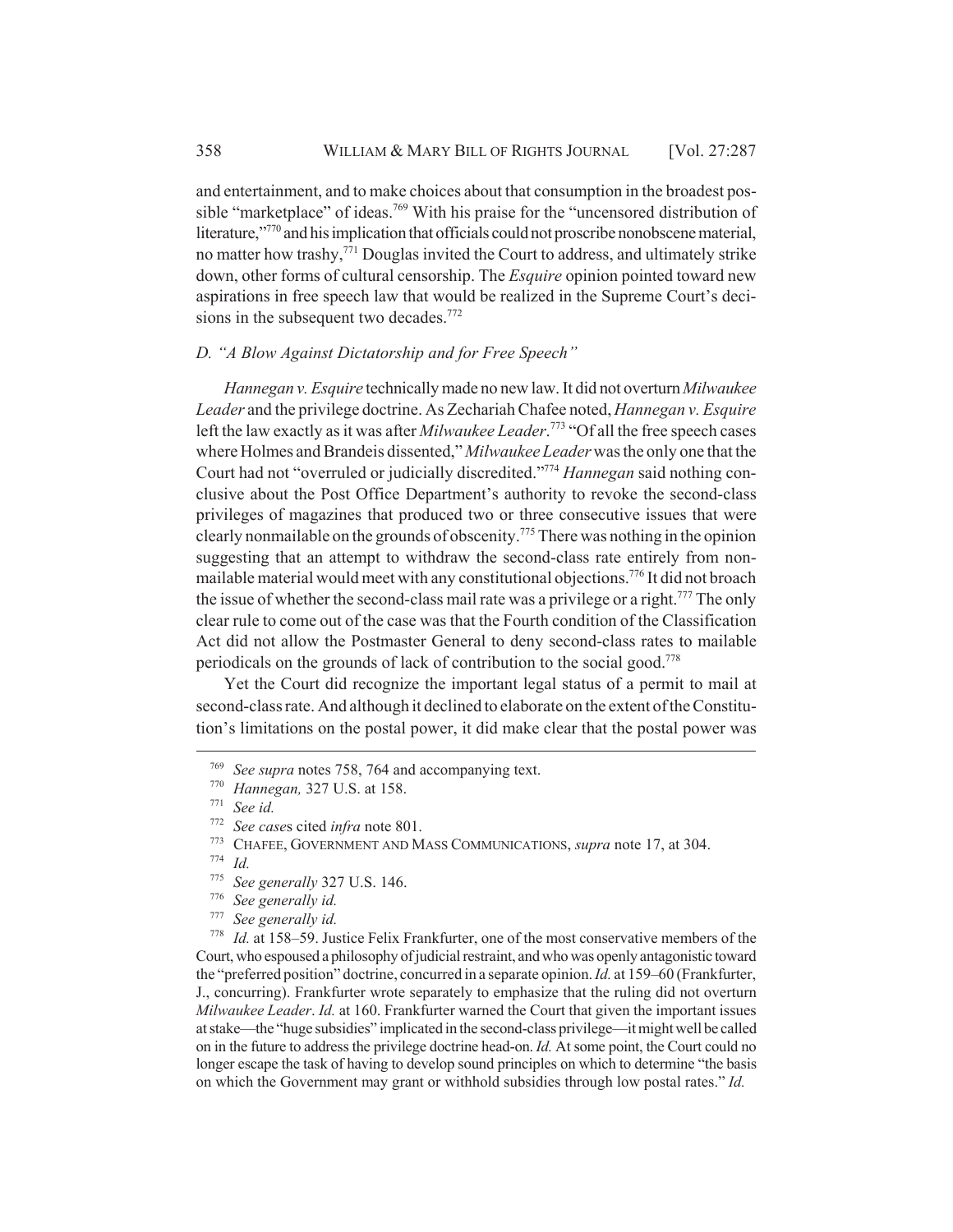not free from First Amendment restrictions.779 The most important consequence of *Hannegan v. Esquire* for freedom of expression was not what it held so much as where it pointed. The free speech principles and commitments Douglas delineated set up inevitable future confrontations with different kinds of censorship, and the Court's subsequent rejection of government controls over the content of non-obscene entertainment, art, and culture. There was also tremendous symbolic import to the *Esquire* opinion. When the Court speaks on behalf of a principle—and especially in a strong, unanimous voice—it powerfully validates that principle in the public's mind. *Hannegan v. Esquire* lent the Court's imprimatur to tolerance, antiauthoritarianism, autonomy, and value pluralism as American ideals, seemingly vindicating the principles for which the war had been fought.

The public and the press celebrated the decision. Newspapers reported it on front pages, and many ran triumphant editorials praising Douglas's opinion.<sup>780</sup> Commentators put the *Esquire* decision in the line of foundational modern freedom of the press cases starting with *Near v. Minnesota*. "Freedom of the Press Again Upheld in the Supreme Court" announced one headline.<sup>781</sup> "[The *Esquire* decision] indicates that the Supreme Court . . . still has a pretty sound concept of 'freedom of the press.'"<sup>782</sup> The decision affirmed that when it came to the rights of the press, "the . . . Supreme Court is a reassuring institution."783

Several commentators linked the decision to the outcome of the war.784 *Esquire*'s publisher David Smart told reporters that the decision was "a blow against dictatorship and for free speech."785 "A vital, traditional principle has been upheld by the Supreme Court," wrote one editorial.<sup>786</sup> "Demagoguery received a neat punch in the nose."<sup>787</sup> "[T]hanks to the U.S. Supreme Court, [America] is still a country where you can still look over Varga girls, Republicans, Socialists—and yes even Democrats, too—and decide for yourself what's fit."788 The *Los Angeles Times* rejoiced that "the crafty forces of censorship have been decisively defeated on one more front."789

<sup>779</sup> *See id.* at 158–59.

<sup>780</sup> *See, e.g.*, Editorial, *Court Against 'Censorship'*, ITHACA J. (New York), Feb. 8, 1946, at 6; *Protection of Liberties*, ESCABANA DAILY PRESS (Michigan), Feb. 6, 1946, at 4.

<sup>781</sup> *Freedom of the Press in the United States*, SALT LAKE TRIBUNE (Utah), Feb. 11, 1946, at 4.

<sup>782</sup> *Public Is the Real Censor*, EUGENE GUARD (Oregon), Feb. 7, 1946, at 8.

<sup>783</sup> *And That's That*, VIDETTE MESSENGER (Indiana), Feb. 7, 1946, at 4.

<sup>784</sup> *See, e.g.*, *Supreme Court Removes a Censorship*, L.A.TIMES, Feb. 5, 1946, at 16 ("[T]he crafty forces of censorship have been decisively defeated on one more front.").

<sup>785</sup> *2d Class Mail Bar on Esquire Voided by Court*, ST.LOUIS POST-DISPATCH (Missouri), Feb. 4, 1946, at 7.

<sup>786</sup> *Court Against 'Censorship'*, *supra* note 780, at 6.

<sup>787</sup> *Protection of Liberties*, *supra* note 780, at 4.

<sup>788</sup> *This or That*, EAU CLAIRE LEADER (Wisconsin), Feb. 7, 1946, at 10.

<sup>789</sup> *Supreme Court Removes a Censorship*, *supra* note 784, at 16.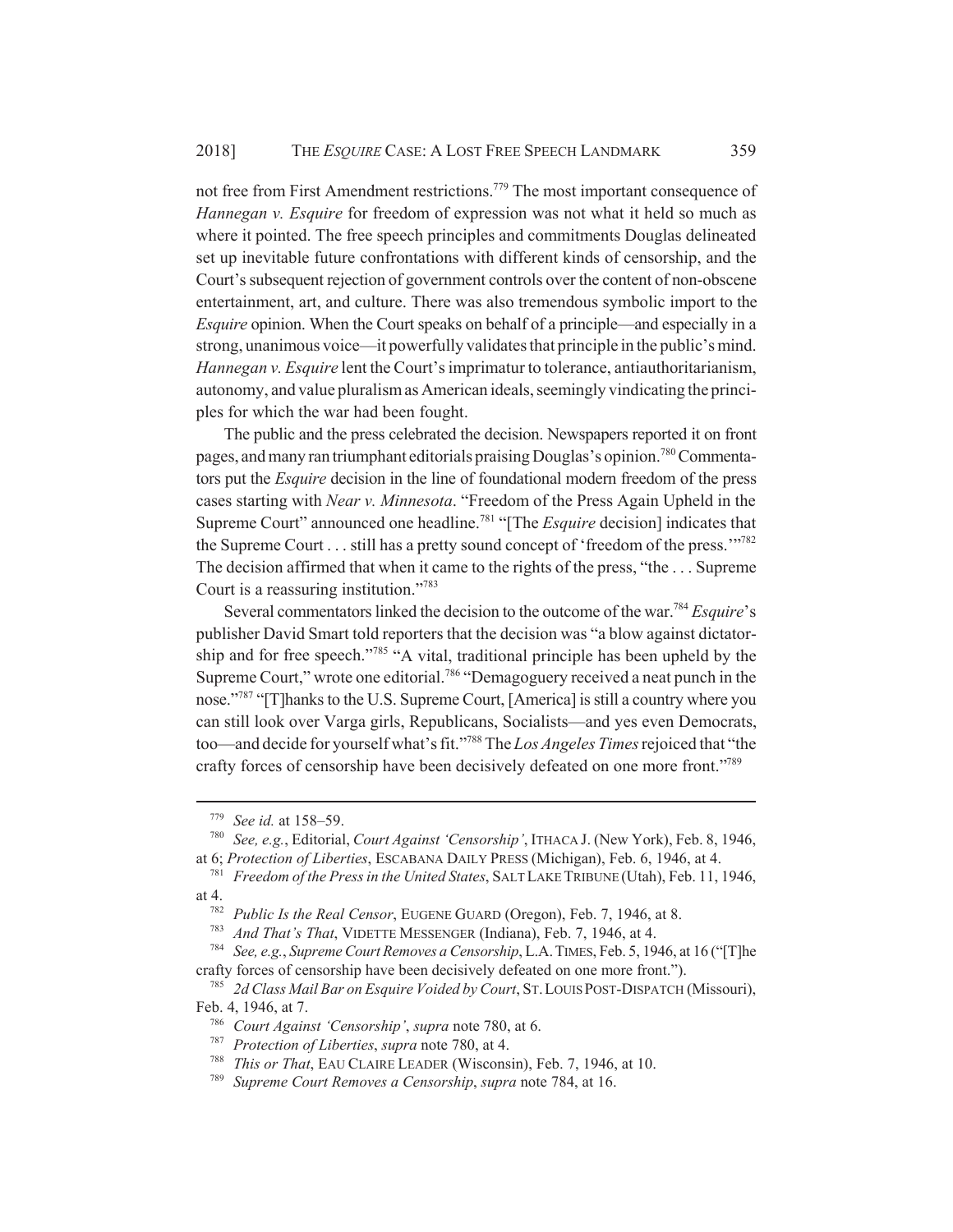## *E. Aftermath*

Despite the limited holding in *Hannegan v. Esquire*, the decision had a direct and immediate impact on Post Office Department practice. *Esquire* was the first and last time the Post Office Department attempted to use the Fourth condition as a "merit badge" for publications.790 After *Hannegan v. Esquire*, the Post Office Department also cut back on denials of second-class permits even to nonmailable material.<sup>791</sup> In the late 1940s, Roger Baldwin of the ACLU interviewed the Solicitor of the Post Office Department, who declared that second-class permits were no longer revoked when "a publisher put out a single 'non-mailable' issue or widely intermittent, nonmailable issues."<sup>792</sup> By the 1950s, the Post Office Department had virtually stopped the practice of denying second-class permits as an anti-obscenity sanction.<sup>793</sup>

The seeds Douglas planted in *Hannegan v. Esquire*, suggesting a broader scope for constitutionally protected speech, bore fruit within a year of the decision. The notion that the First Amendment protects nonpolitical speech, including popular culture, was mobilized by the Court in cases in the 1940s and 1950s invalidating government restrictions on literature and film.<sup>794</sup> In *Winters v. New York*,<sup>795</sup> a majority struck down, on First Amendment grounds, a New York law criminalizing the publication of material containing descriptions of "bloodshed, lust [and] crime."796 The law had been applied against the seller of a pulp magazine called *Headquarters Detective*. Rejecting the state's contention that freedom of the press did not apply to entertainment, the opinion by Justice Reed relied on *Hannegan v. Esquire*:

> We do not accede to appellee's suggestion that the constitutional protection for a free press applies only to the exposition of ideas. The line between the informing and the entertaining is too elusive for the protection of that basic right. Everyone is familiar with instances of propaganda through fiction. What is one man's amusement, teaches another's doctrine. Though we can see nothing of any possible value to society in these magazines, they are as much entitled to the protection of free speech as the best of literature.<sup>797</sup>

<sup>790</sup> Robertus, *supra* note 114, at 15, 38–39.

*See id.* at 39 ("Since *Esquire*, the revocation power has been seldom used.").

<sup>&</sup>lt;sup>792</sup> PAUL & SCHWARTZ, *supra* note 84, at 76–77.<br><sup>793</sup> See id at 77

 $^{793}$  *See id.* at 77.<br> $^{794}$  **Burstyn** Inc.

Burstyn, Inc. v. Wilson, 343 U.S. 495 (1952) (striking down state censorship of film); Winters v. New York, 333 U.S. 507 (1948) (protecting pulp magazines).

<sup>795</sup> 333 U.S. 507 (1948).

<sup>796</sup> *Id.* at 508, 520.

<sup>797</sup> *Id.* at 510.